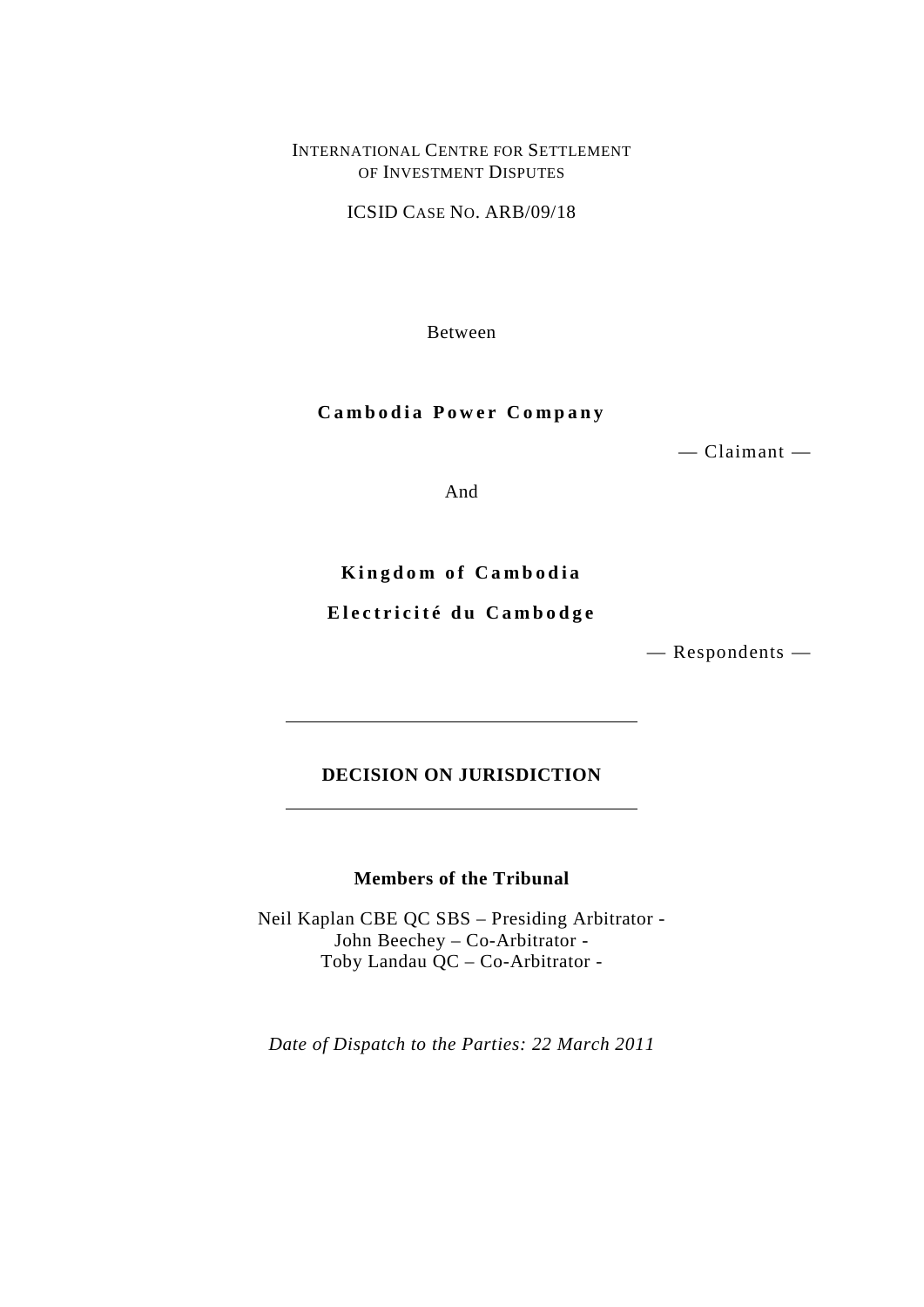## ICSID ARBITRATION ARB/09/18

*Cambodia Power Company v Kingdom of Cambodia and Electricité du Cambodge*

#### **Decision on Jurisdiction**

# **TABLE OF CONTENTS**

| Н.<br>Ш.<br>IV.<br>V.<br>VI.<br>VII.<br>TRIBUNAL'S JURISDICTION OVER CLAIMS ARISING OUT OF THE PPA, IA AND DOG BROUGHT IN A SINGLE PROCEEDING  28<br>А.<br>1.<br>The negotiations of the contracts and the wording of the PPA, IA and DOG demonstrate the Parties' intention<br>a.<br>to consider the agreements as part of a unitary project, and to have a single proceeding in case of dispute 29<br>The similar wording of the arbitration clauses of the IA and of the PPA, as amended on 9 October 1998,<br>b.<br>ICSID practice and Common Law jurisdictions support the consolidation of the proceedings under the<br>c.<br>2.<br>The absence of express consolidation provisions in the PPA, the IA and the DOG demonstrates the Parties'<br>a.<br>Significant differences in the arbitration clauses of the PPA, the IA and the DOG demonstrate the Parties'<br>b.<br>ICSID practice does not support consolidation of arbitration proceedings when there is no consent to<br>c.<br>d.<br>3.<br>a.<br>b.<br>В.<br>Was EDC properly designated to the Centre as an agency of KOC within the meaning of Article $25(1)$<br>1.<br>a.<br>b.<br>c.<br>Does EDC qualify as an agency of KOC within the meaning of Article $25(1)$ of the Convention?  70<br>2.<br>C.<br>1.<br>Imprecision in the Request is a procedural matter which does not prevent the Tribunal hearing claims arising<br>a.<br>b.<br>Alternatively, the Claimant is entitled to bring claims under the DOG under Article 46 of the Convention72<br>c.<br>2.<br>a. | ı. |  |
|--------------------------------------------------------------------------------------------------------------------------------------------------------------------------------------------------------------------------------------------------------------------------------------------------------------------------------------------------------------------------------------------------------------------------------------------------------------------------------------------------------------------------------------------------------------------------------------------------------------------------------------------------------------------------------------------------------------------------------------------------------------------------------------------------------------------------------------------------------------------------------------------------------------------------------------------------------------------------------------------------------------------------------------------------------------------------------------------------------------------------------------------------------------------------------------------------------------------------------------------------------------------------------------------------------------------------------------------------------------------------------------------------------------------------------------------------------------------------------------------------------------------------------------------|----|--|
|                                                                                                                                                                                                                                                                                                                                                                                                                                                                                                                                                                                                                                                                                                                                                                                                                                                                                                                                                                                                                                                                                                                                                                                                                                                                                                                                                                                                                                                                                                                                            |    |  |
|                                                                                                                                                                                                                                                                                                                                                                                                                                                                                                                                                                                                                                                                                                                                                                                                                                                                                                                                                                                                                                                                                                                                                                                                                                                                                                                                                                                                                                                                                                                                            |    |  |
|                                                                                                                                                                                                                                                                                                                                                                                                                                                                                                                                                                                                                                                                                                                                                                                                                                                                                                                                                                                                                                                                                                                                                                                                                                                                                                                                                                                                                                                                                                                                            |    |  |
|                                                                                                                                                                                                                                                                                                                                                                                                                                                                                                                                                                                                                                                                                                                                                                                                                                                                                                                                                                                                                                                                                                                                                                                                                                                                                                                                                                                                                                                                                                                                            |    |  |
|                                                                                                                                                                                                                                                                                                                                                                                                                                                                                                                                                                                                                                                                                                                                                                                                                                                                                                                                                                                                                                                                                                                                                                                                                                                                                                                                                                                                                                                                                                                                            |    |  |
|                                                                                                                                                                                                                                                                                                                                                                                                                                                                                                                                                                                                                                                                                                                                                                                                                                                                                                                                                                                                                                                                                                                                                                                                                                                                                                                                                                                                                                                                                                                                            |    |  |
|                                                                                                                                                                                                                                                                                                                                                                                                                                                                                                                                                                                                                                                                                                                                                                                                                                                                                                                                                                                                                                                                                                                                                                                                                                                                                                                                                                                                                                                                                                                                            |    |  |
|                                                                                                                                                                                                                                                                                                                                                                                                                                                                                                                                                                                                                                                                                                                                                                                                                                                                                                                                                                                                                                                                                                                                                                                                                                                                                                                                                                                                                                                                                                                                            |    |  |
|                                                                                                                                                                                                                                                                                                                                                                                                                                                                                                                                                                                                                                                                                                                                                                                                                                                                                                                                                                                                                                                                                                                                                                                                                                                                                                                                                                                                                                                                                                                                            |    |  |
|                                                                                                                                                                                                                                                                                                                                                                                                                                                                                                                                                                                                                                                                                                                                                                                                                                                                                                                                                                                                                                                                                                                                                                                                                                                                                                                                                                                                                                                                                                                                            |    |  |
|                                                                                                                                                                                                                                                                                                                                                                                                                                                                                                                                                                                                                                                                                                                                                                                                                                                                                                                                                                                                                                                                                                                                                                                                                                                                                                                                                                                                                                                                                                                                            |    |  |
|                                                                                                                                                                                                                                                                                                                                                                                                                                                                                                                                                                                                                                                                                                                                                                                                                                                                                                                                                                                                                                                                                                                                                                                                                                                                                                                                                                                                                                                                                                                                            |    |  |
|                                                                                                                                                                                                                                                                                                                                                                                                                                                                                                                                                                                                                                                                                                                                                                                                                                                                                                                                                                                                                                                                                                                                                                                                                                                                                                                                                                                                                                                                                                                                            |    |  |
|                                                                                                                                                                                                                                                                                                                                                                                                                                                                                                                                                                                                                                                                                                                                                                                                                                                                                                                                                                                                                                                                                                                                                                                                                                                                                                                                                                                                                                                                                                                                            |    |  |
|                                                                                                                                                                                                                                                                                                                                                                                                                                                                                                                                                                                                                                                                                                                                                                                                                                                                                                                                                                                                                                                                                                                                                                                                                                                                                                                                                                                                                                                                                                                                            |    |  |
|                                                                                                                                                                                                                                                                                                                                                                                                                                                                                                                                                                                                                                                                                                                                                                                                                                                                                                                                                                                                                                                                                                                                                                                                                                                                                                                                                                                                                                                                                                                                            |    |  |
|                                                                                                                                                                                                                                                                                                                                                                                                                                                                                                                                                                                                                                                                                                                                                                                                                                                                                                                                                                                                                                                                                                                                                                                                                                                                                                                                                                                                                                                                                                                                            |    |  |
|                                                                                                                                                                                                                                                                                                                                                                                                                                                                                                                                                                                                                                                                                                                                                                                                                                                                                                                                                                                                                                                                                                                                                                                                                                                                                                                                                                                                                                                                                                                                            |    |  |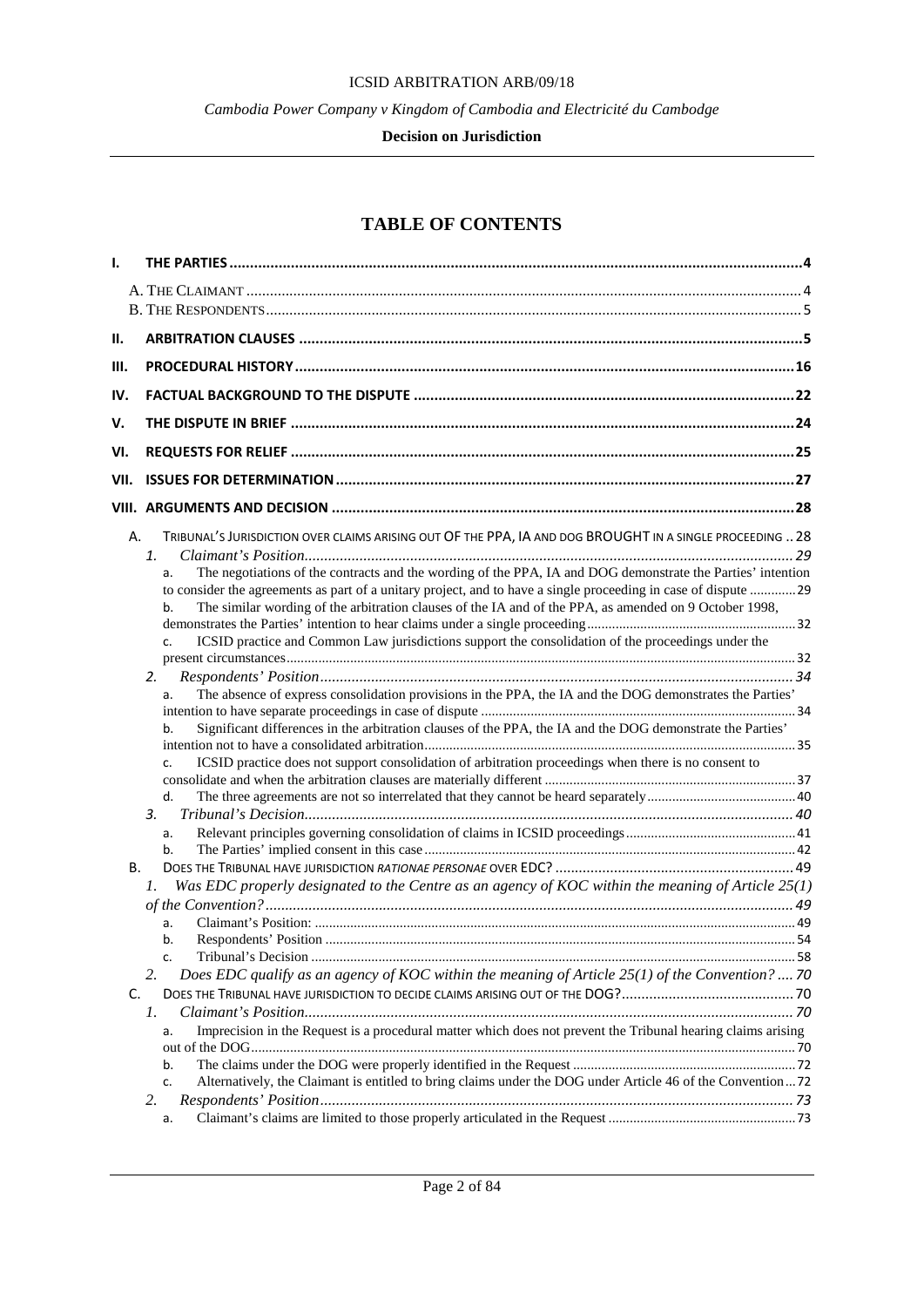## ICSID ARBITRATION ARB/09/18

## *Cambodia Power Company v Kingdom of Cambodia and Electricité du Cambodge*

|                      | 2. Respondents' Position: claims under customary international law are inadmissible and outside the                                                                                            |
|----------------------|------------------------------------------------------------------------------------------------------------------------------------------------------------------------------------------------|
|                      |                                                                                                                                                                                                |
|                      |                                                                                                                                                                                                |
| D.                   | DOES THE TRIBUNAL HAVE JURISDICTION TO DECIDE CLAIMS BASED ON CUSTOMARY INTERNATIONAL LAW?77<br>1. Claimant's Position: claims under customary international law are admissible and within the |
| $\mathsf{C}$ .<br>3. | In the alternative, Claimant's claims under the DOG are not admissible under Article 46 of the Convention 74                                                                                   |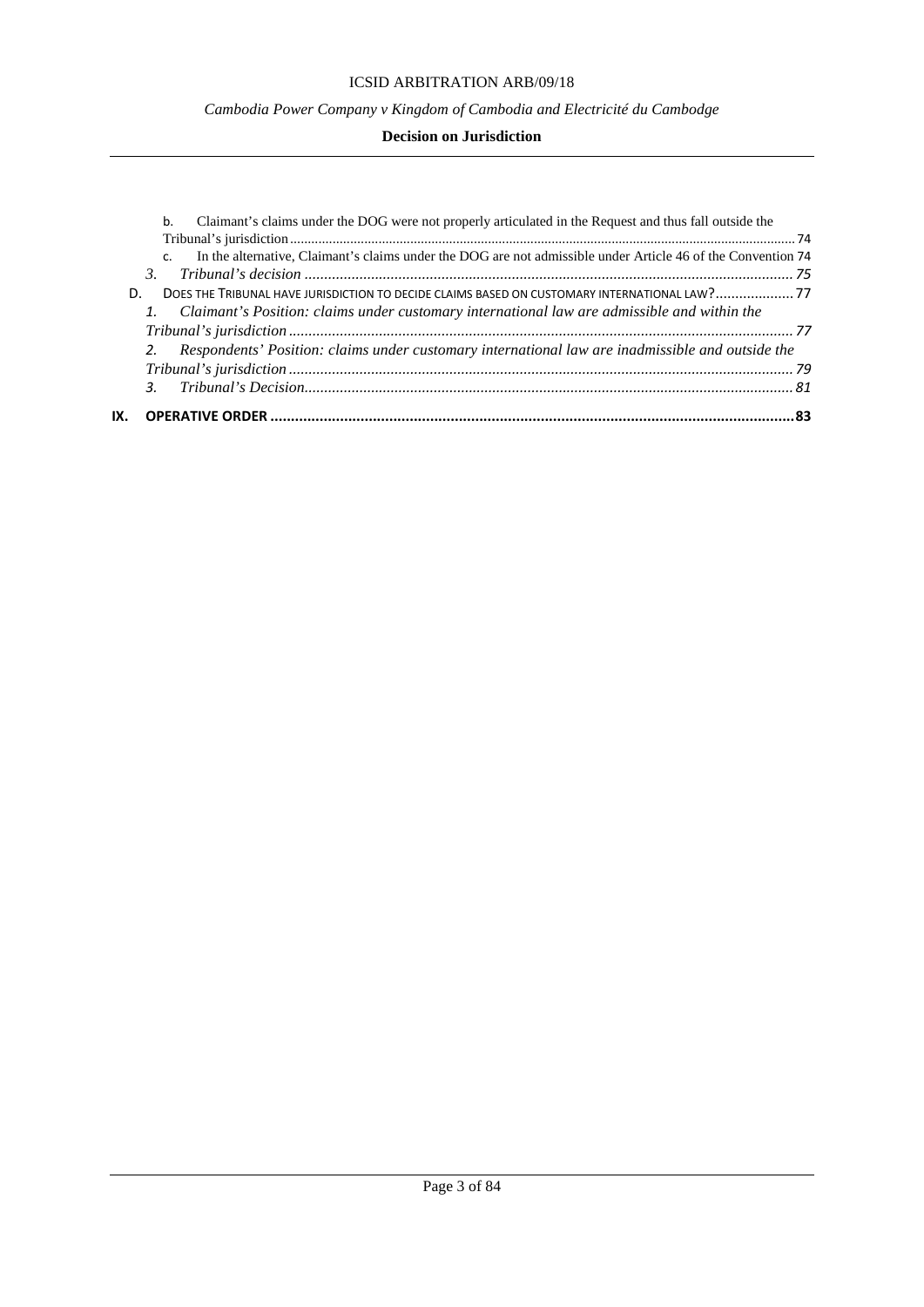## **Decision on Jurisdiction**

# <span id="page-3-0"></span>**I. THE PARTIES**

# <span id="page-3-1"></span>**A. THE CLAIMANT**

- 1. The Claimant is Cambodia Power Company, a Cambodian limited liability company incorporated and existing under the laws of the Kingdom of Cambodia ("**Claimant**" or "**CPC**"). For the purpose of this matter the Claimant's registered office is at 520 Savoy Street, Bridgeport, Connecticut 06606, U.S.A.
- 2. CPC is a company wholly owned by Beacon Hill Associates, Inc. ("**BHA**"), a Delaware corporation, which entered into the original contracts, the subject matter of this arbitration.
- 3. The Claimant is represented in this arbitration by:

MACMILLAN KECK Richard Keck 469 7th Avenue Suite 419 New York, New York 10018, USA Tel: +1.212.359.9599 Fax : +1.646.349.4989 Email: richard@macmillankeck.pro

Rory Macmillan 72 Boulevard St. Georges 2ème étage 1205 Geneva, Switzerland Tel: +41.22.322.2231 Fax: +41.22.322.2239 Email: rory@macmillankeck.pro

STARR & PARTNERS LLP Toby Starr 21 Garlick Hill London EC4V 2AU, England Tel: +44.20.7199.1451 Fax: +44.870.460.1139 Email: tstarr@starrlegal.com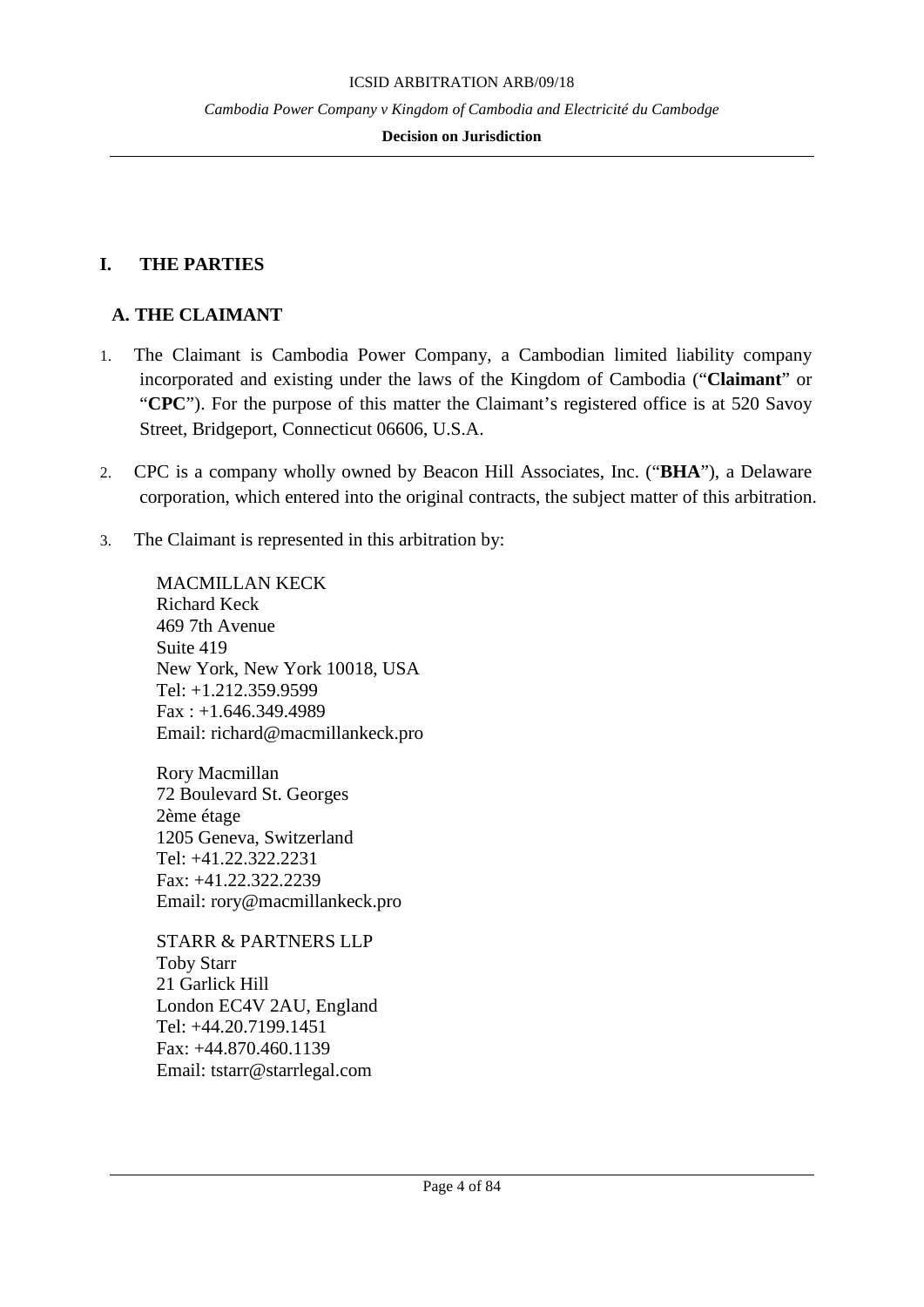#### **Decision on Jurisdiction**

# <span id="page-4-0"></span>**B. THE RESPONDENTS**

- 4. The first Respondent is the Kingdom of Cambodia, a sovereign state ("**KOC**"), represented by the Ministry of Industry, Mines and Energy ("**MIME**"). For the purpose of this matter, the first Respondent's address is at 45 Norodom Boulevard, Phnom Penh, Cambodia.
- 5. The second Respondent is Electricité du Cambodge, a Cambodian limited liability company owned by KOC ("**EDC**"). For the purpose of this matter, the second Respondent's registered office is at Yukuntor Street, Wat Phnom, Daun Penh District, Phnom Penh, Cambodia.
- 6. The first Respondent and the second Respondent are each referred to as "**Respondent**", or jointly as "**Respondents**".
- 7. The Respondents are represented in this arbitration by

FRESHFIELDS BRUCKHAUS DERINGER Peter J. Turner, Marie Stoyanov, Sami Tannous & Kate Parlett 2 rue Paul Cezanne 75008 Paris, France T +33 1 44 56 44 56 F +33 1 44 56 44 00 Emails: Peter.Turner@freshfields.com, Marie.Stoyanov@freshfields.com, Sami.Tannous@freshfields.com & Kate.Parlett@freshfields.com

8. The Claimant and the Respondents are each referred to as a "**Party**", or jointly as "**the Parties**".

# <span id="page-4-1"></span>**II. ARBITRATION CLAUSES**

- 9. This Arbitration arises under three different agreements.
- 10. The Power Purchase Agreement entered into between KOC, CPC and EDC dated 20 March 1996 ("PPA") contained in Section 16 the following agreement to arbitrate:

*"16.1 Mutual Discussions*

*If any dispute or difference of any kind whatsoever shall arise between Edc and the Company in connection with or arising out of this Agreement, including in relation to any termination of this Agreement or rights arising thereafter or if the Parties are unable*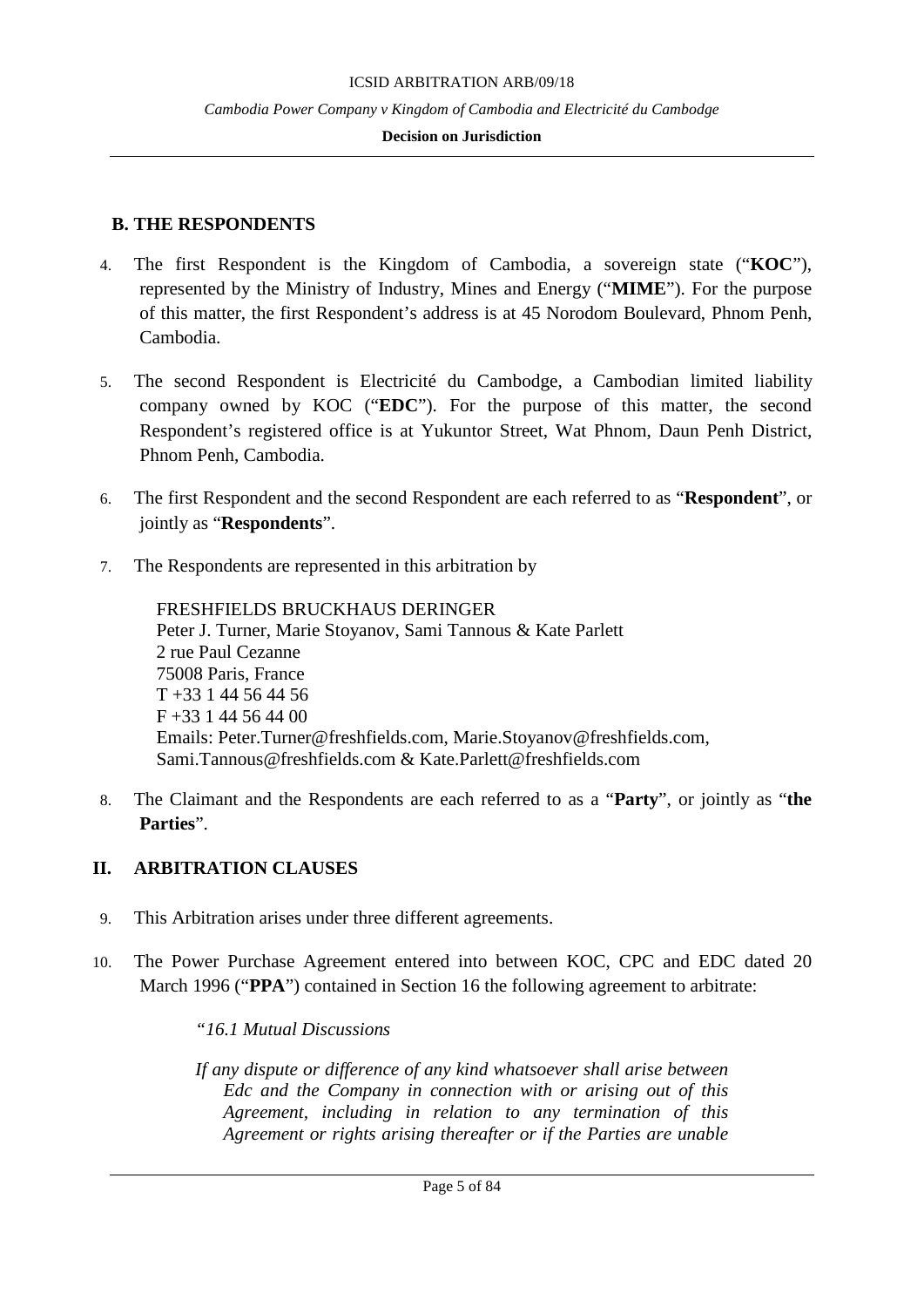#### ICSID ARBITRATION ARB/09/18

*Cambodia Power Company v Kingdom of Cambodia and Electricité du Cambodge*

#### **Decision on Jurisdiction**

*to agree upon any matter as required under the terms of this Agreement (a "Dispute") the provisions of this Section 16 shall apply.*

*…*

*16.3 Arbitration*

*(a) …*

- *(b) Any Dispute falling within Section 16.3(a) shall be referred to arbitration which shall be conducted in accordance with the Rules of the International Chamber of Commerce (ICC) (as modified herein) or as otherwise agreed upon in writing by the Parties.*
- *(c) The arbitral tribunal may consist of a single arbitrator if the Parties can agree thereon otherwise it shall consist of three (3) arbitrators. Each Party shall appoint one arbitrator with, in case of a Dispute of a technical nature, knowledge and experience in such technical matters. The two arbitrators so appointed shall appoint the third arbitrator who shall serve as the chairman of the arbitral tribunal.*
- *(d) If a Party fails to appoint its arbitrator within a period of ten (10) days after receiving notice of the arbitration, or if the two arbitrators cannot agree on the third arbitrator within a period of ten (10) days after appointment of the second arbitrator then such arbitrator shall be appointed pursuant to the procedures of the ICC, or as otherwise agreed to by the Parties.*
- *(e) All arbitrators appointed pursuant to Section 16.3(c) shall comply with the criteria set out in Section 4.6(a)(iii)-(v). In the event that the ICC is required or requested to appoint an arbitrator, it shall be requested to appoint only a person who (i) complies with these criteria; (ii) has experience in international commercial agreements and in particular the implementation and interpretation of contracts relating to the design, engineering, construction, operation and maintenance of electric power generation facilities; and (iii) if the Dispute concerns a technical issue, a person who has knowledge and experience in technical matters.*
- *(f) The arbitration shall be conducted in Singapore (or in such other nearby location as may be agreed by the arbitrators which is a Contracting State under the New York Convention on the*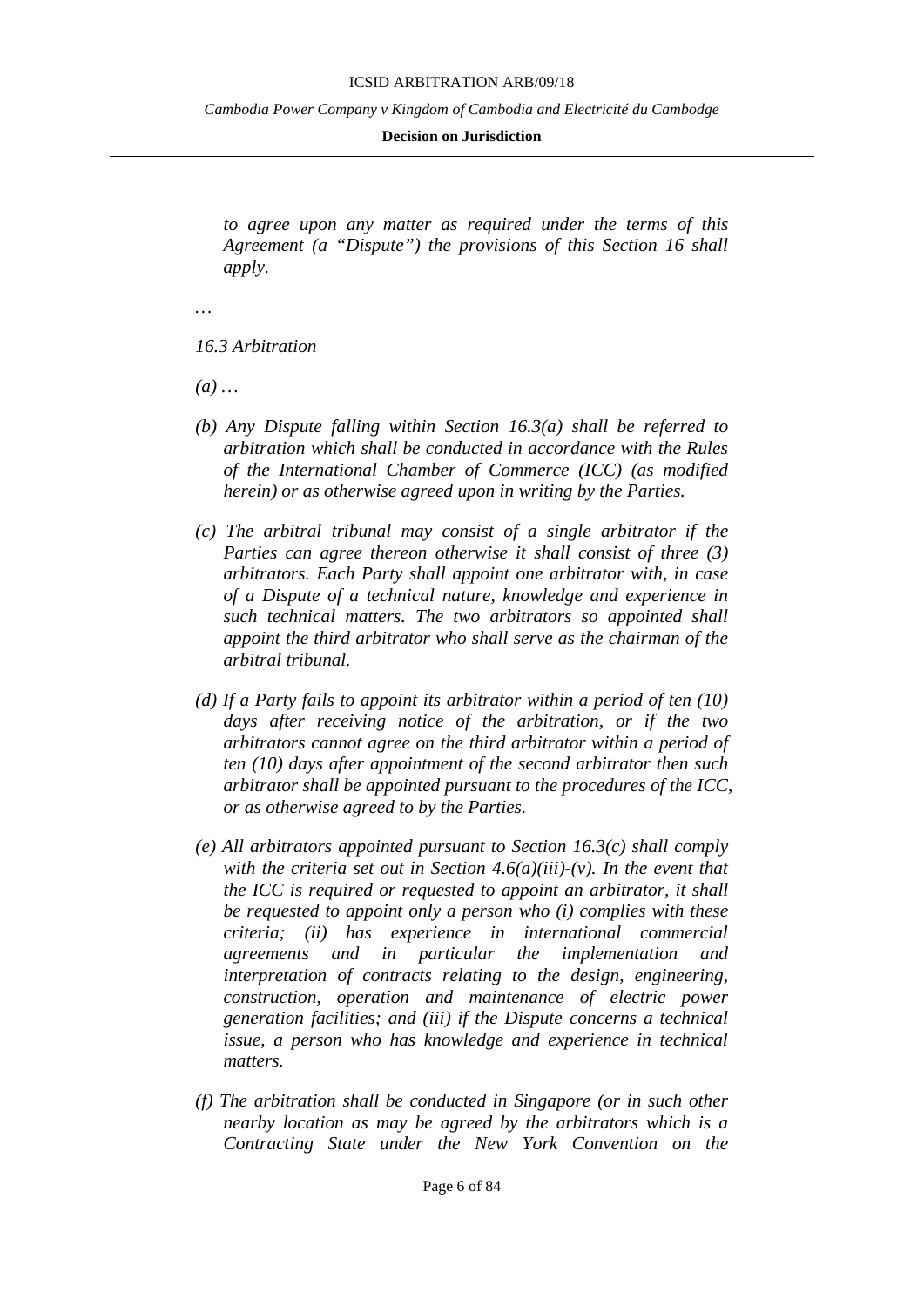#### ICSID ARBITRATION ARB/09/18

*Cambodia Power Company v Kingdom of Cambodia and Electricité du Cambodge*

### **Decision on Jurisdiction**

*recognition and Enforcement of Foreign Arbitral Awards) using the English language. All documents or evidence presented at such arbitration in a language other than English shall be accompanied by a certified English translation. The arbitrators shall decide the Dispute by majority and shall state in writing the reasons for their decision. The arbitrators shall be bound by the decision of any Expert under Section 16.2(g) and shall not have the power to review or appeal such decision other than in the circumstances set out in Section 16.3(a)(iii).*

- *(g) The Parties hereby waive any rights to appeal or to review of any arbitral award by any court or tribunal. The Parties further undertake to carry out without delay the provisions of any arbitral award or decision and each agrees that any such arbitral award or decision may be enforced by any court or tribunal having jurisdiction. Either Party may, subject to Section 21.4, publicise or otherwise disclose to others the contents of any award or decision of the arbitral tribunal.*
- *(h) The arbitral award shall be in Dollars. The cost of such arbitration shall be determined by the arbitral tribunal in its award.*
- *(i) Each Party hereby irrevocably agrees not to bring legal proceedings in any court except:*
- *(A) obtaining interim and conservatory measures to protect or enforce its rights under this Agreement as provided in Article 8(5) of the ICC Rules;*
- *(B) bringing any action to enforce an arbitral award or a decision of the Expert which is final, conclusive and binding under Section 16.2(g); and/or*
- *(C) carrying actions to give effect to this Section 16.*
- *(j) For the purposes set out in sub-Section 16.3(i), each of the Parties irrevocably submits to the jurisdiction of the courts of Cambodia and of any other competent jurisdiction.*
- *(k) The Parties irrevocably and unconditionally waive all the provisions of Cambodian Law which may be inconsistent with this Section 16 and which may otherwise override the provisions hereof."*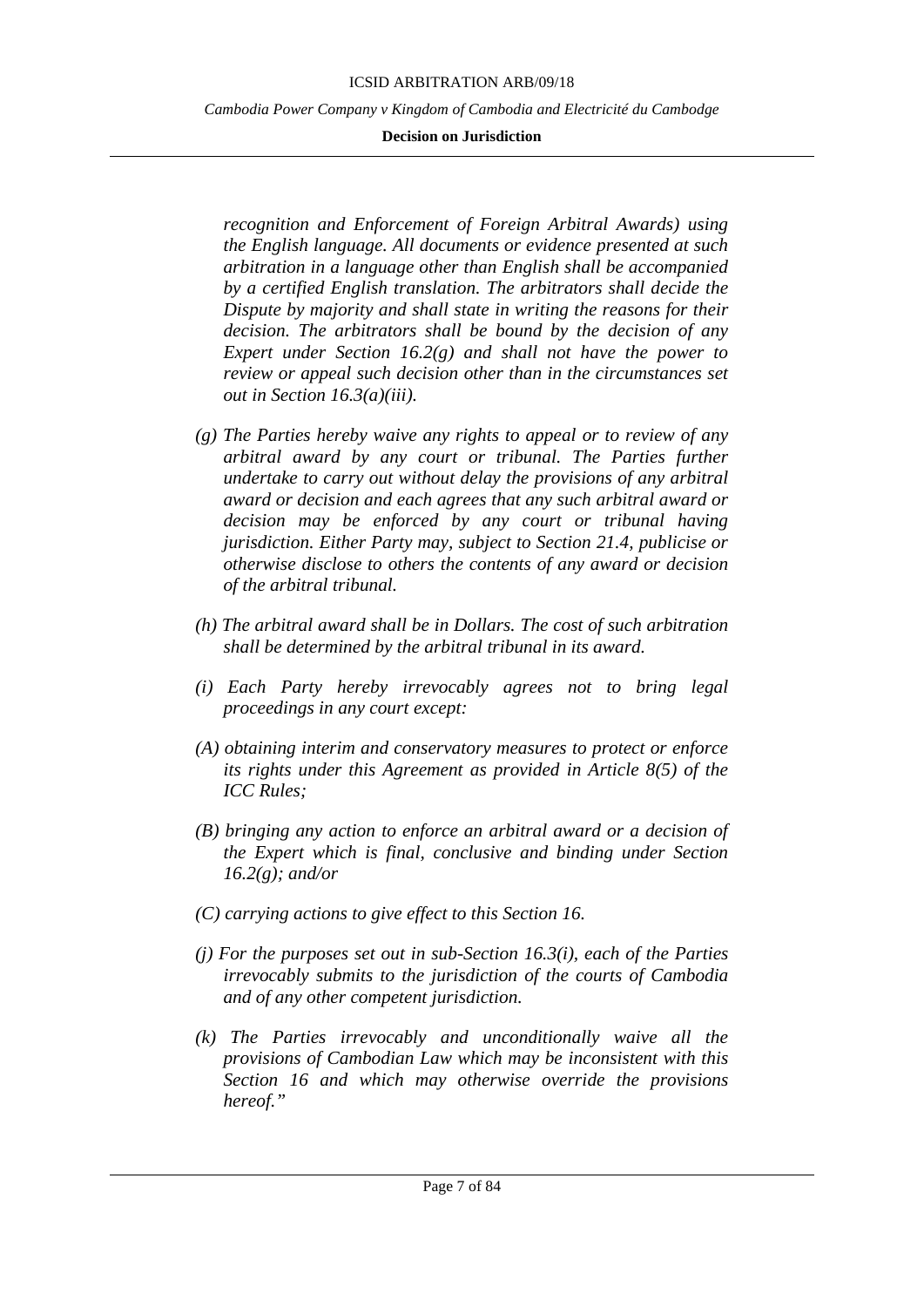**Decision on Jurisdiction**

11. The PPA dated 20 March 1996 was novated on 30 September 1996, and amended on 9 October 1998. As amended, Section 16 reads as follows:

*"16.1 Mutual Discussions*

*If any dispute or difference of any kind whatsoever shall arise between Edc and the Company in connection with or arising out of this Agreement, including in relation to any termination of this Agreement or rights arising thereafter or if the Parties are unable to agree upon any matter as required under the terms of this Agreement (a "Dispute") the provisions of this Section 16 shall apply.*

*…*

*16.3 Arbitration*

*(a)…*

- *(b)(i) If and when the Kingdom of Cambodia has implemented the Convention on the Settlement of Investment Disputes between States and Nationals of other States (the "Convention") any Dispute shall, subject to Section 16.3(b)(iv) where applicable, be referred to arbitration and finally settled in accordance with the Rules of Procedure for Arbitration Proceedings of the International Centre for the Settlement of Investment Disputes (the "Centre") established by the Convention (the "ICSID Rules") and the parties hereby consent to arbitration thereunder;*
- *(ii) The parties agree the Company shall be deemed to be a foreign controlled company for the purposes of Article 25(2)(b) of the Convention so long as not less than thirty (30) percent of the shares and other securities convertible into shares issued by the Company are held by Foreign Investors;*
- *(iii) MIME agrees to procure that the Kingdom of Cambodia:*
- *(A) notifies the centre that it has designated each of MIME and EDC as a sub-division or agency of the Kingdom of Cambodia which is subject to the jurisdiction of the Centre for the purpose of Article 25(1) of the Convention;*
- *(B) approves the consent by MIME to arbitration under the ICSID Rules for the purpose of Article 25(3) of the Convention; and*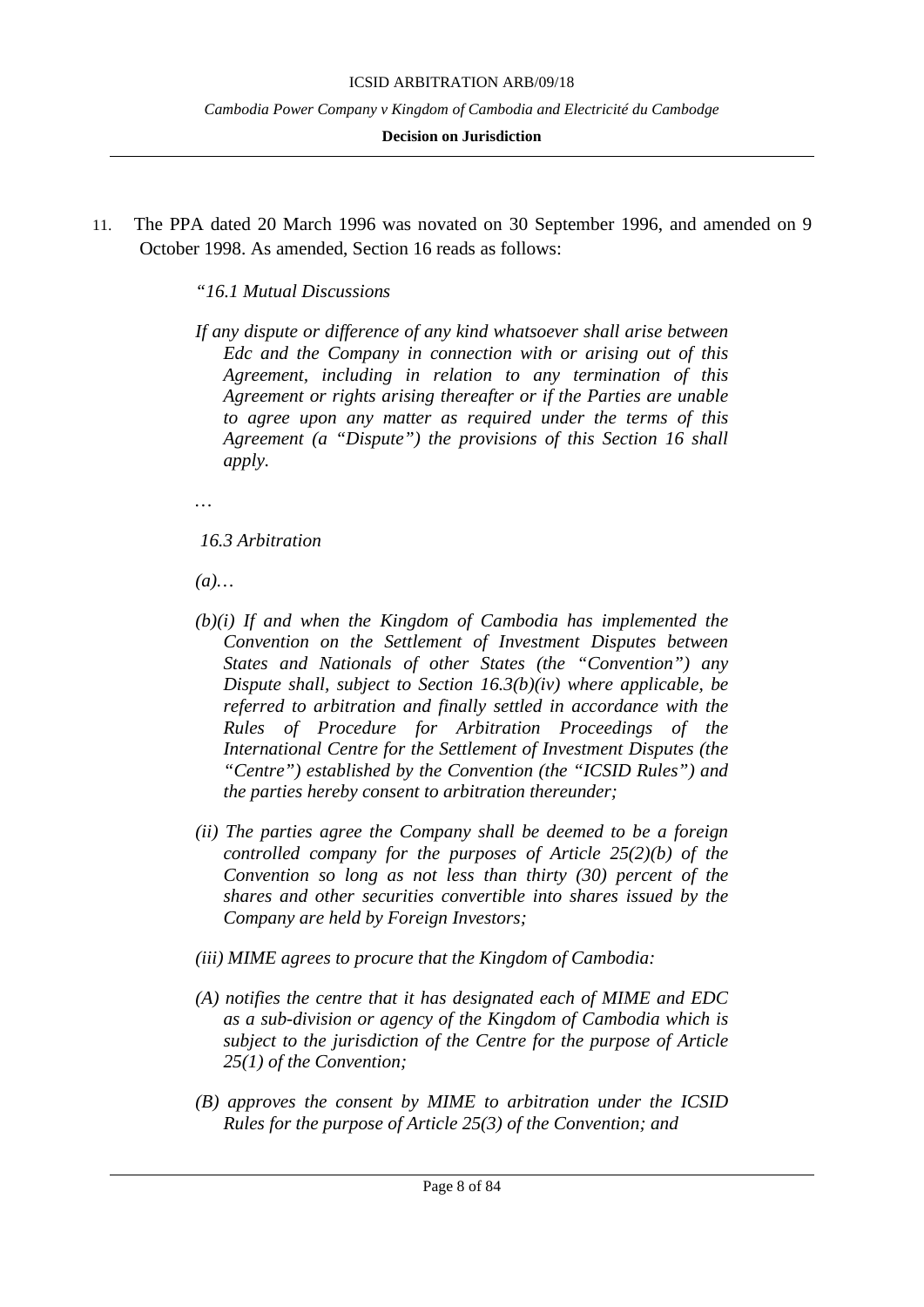#### ICSID ARBITRATION ARB/09/18

*Cambodia Power Company v Kingdom of Cambodia and Electricité du Cambodge*

- *(C) arbitration proceedings conducted pursuant to this Section 16.3 shall be held in Washington, D.C., The Hague, Cairo or Kuala Lumpur; and*
- *(iv) Unless and until the Kingdom of Cambodia has implemented the Convention or if for any other reason the Dispute cannot be finally settled pursuant to the terms of the Convention, any Dispute shall be referred to and finally settled by arbitration under the Rules of Arbitration of the International Chamber of Commerce (the "ICC Rules") as modified herein or as otherwise agreed upon in writing by the Parties. The seat of the arbitration, unless otherwise agreed by the Parties, shall be Singapore or such other nearby location as the Parties may agree provided it is in a Contracting State to the Convention on the Recognition and Enforcement of Foreign Arbitral Awards 1958. The language of the arbitration shall be English.*
- *(c) The arbitral tribunal may consist of a single arbitrator if the Parties can agree thereon otherwise it shall consist of three (3) arbitrators. Each Party shall appoint one arbitrator with, in case of a Dispute of a technical nature, knowledge and experience in such technical matters. The two arbitrators so appointed shall appoint the third arbitrator who shall serve as the chairman of the arbitral tribunal.*
- *(d) If a Party fails to appoint its arbitrator within a period of ten (10) days after receiving notice of the arbitration, or if the two arbitrators cannot agree on the third arbitrator within a period of ten (10) days after appointment of the second arbitrator then such arbitrator shall be appointed pursuant to the ICSID Rules or the ICC Rules, or as otherwise agreed to by the Parties.*
- *(e) All arbitrators appointed pursuant to Section 16.3(c) shall comply with the criteria set out in Section 4.6(a)(iii)-(v). In the event that the ICC or the Centre, as the case may be, is required or requested to appoint an arbitrator, it shall be requested to appoint only a person who (i) complies with these criteria; (ii) has experience in international commercial agreements and in particular the implementation and interpretation of contracts relating to the design, engineering, construction, operation and maintenance of electric power generation facilities; and (iii) if the Dispute concerns a technical issue, a person who has knowledge and experience in technical matters.*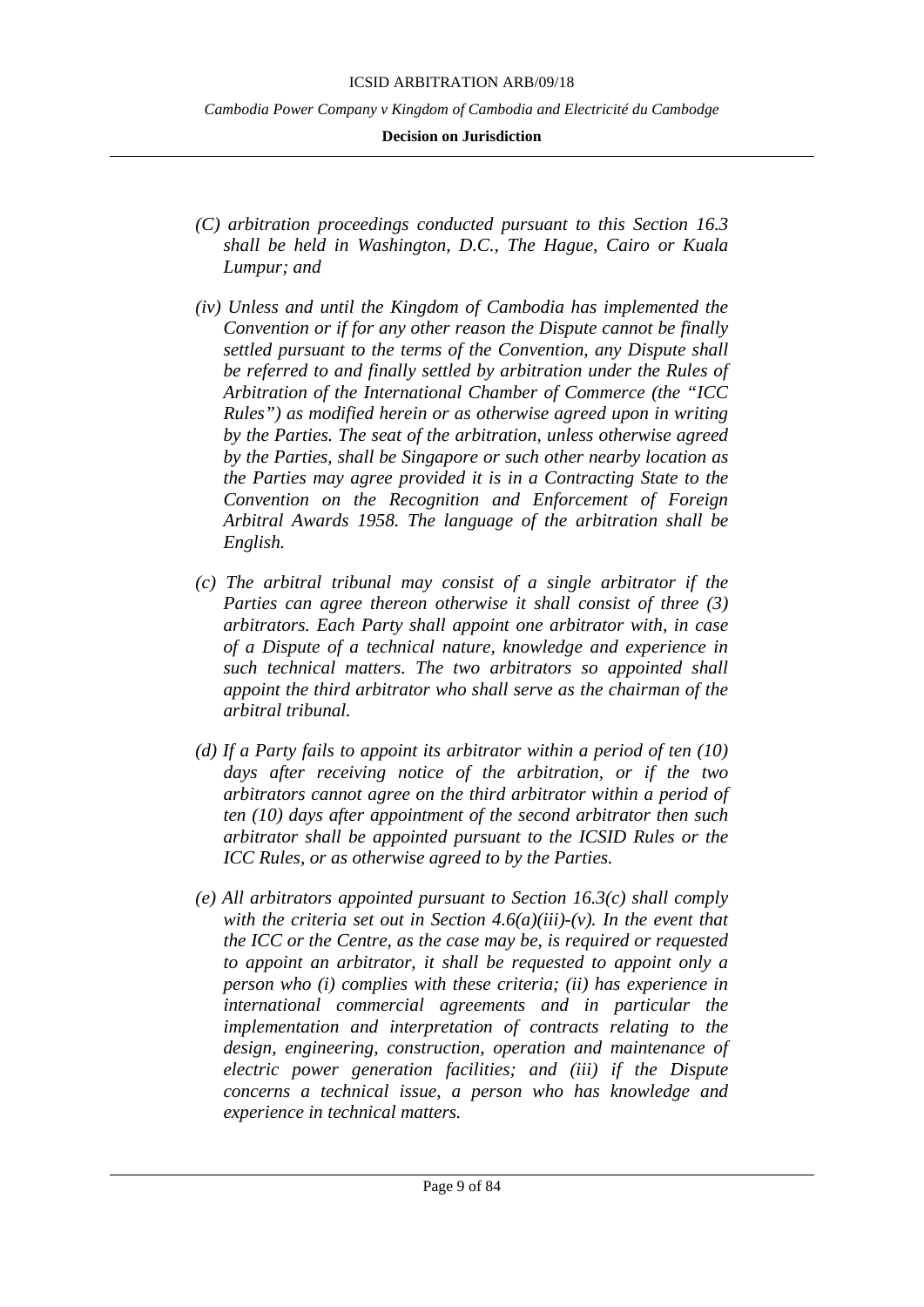- *(f) All documents or evidence presented at such arbitration in a language other than English shall be accompanied by a certified English translation. The arbitrators shall decide the Dispute by majority and shall state in writing the reasons for their decision. The arbitrators shall be bound by the decision of any Expert under Section 16.2(g) and shall not have the power to review or appeal any decision other than in the circumstances set out in Section 16.3(a)(iii).*
- *(g) The Parties hereby waive any rights to appeal or to review of any arbitral award by any court or tribunal. The Parties further undertake to carry out without delay the provisions of any arbitral award or decision and each agrees that any such arbitral award or decision may be enforced by any court or tribunal having jurisdiction. Either Party may, subject to Section 21.4, publicise or otherwise disclose to others the contents of any award or decision of the arbitral tribunal.*
- *(h) The arbitral award shall be in Dollars. The cost of such arbitration shall be determined by the arbitral tribunal in its award.*
- *(i) Each Party hereby irrevocably agrees not to bring legal proceedings in any court except any action to enforce an arbitral award or unless a dispute cannot legally be arbitrated. Each Party hereby irrevocably consents to the jurisdiction of the courts of Cambodia and any other court of competent jurisdiction in another country for any action or proceeding filed by any other Party (i) to enforce a judgement entered by a Cambodian court of competent jurisdiction recognizing any award or decision of any arbitrator(s) or Experts who were duly appointed under this Agreement to resolve any dispute between the Parties (ii) to enforce any award or decision of any arbitrator(s) or experts who were duly appointed under this Implementation Agreement to resolve any dispute between the Parties and (iii) regarding any matter or issue that cannot be arbitrated because any arbitrator declines or is not competent to resolve such matter issue. With respect to any such action or proceeding, including without limitation, any proceedings for the enforcement of any award against the assets of MIME or EDC:*
- *(a) Each Party shall maintain in London, England a duly appointed agent for the receipt of service of process and shall notify the other Party of the name and address of such agent and any change in such agent/or the address of such agent;*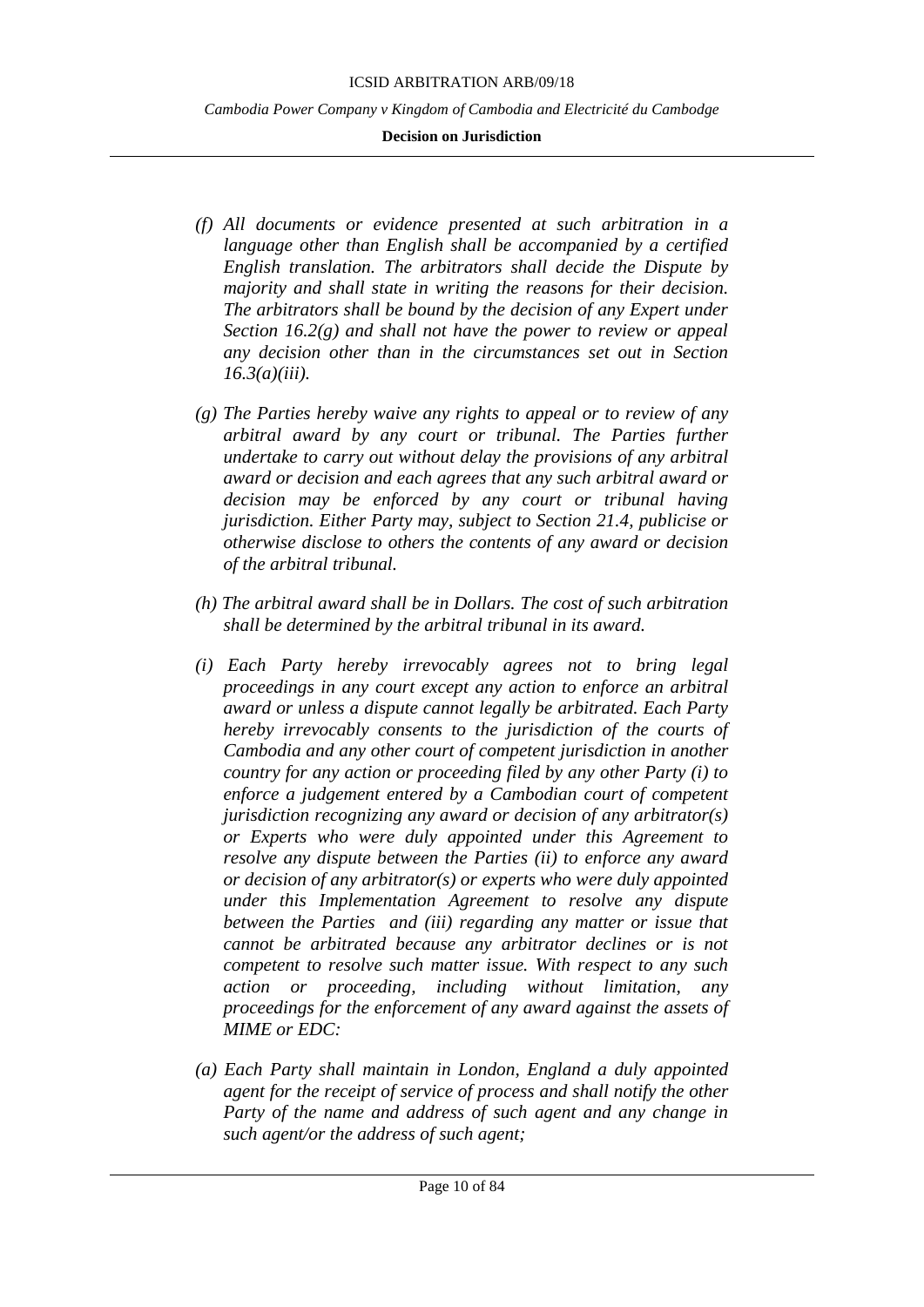- *(b) Each Party agrees that the failure by any such agent for the receipt of service of process to give it notice of any process that has been served on such agent shall not impair the validity of such service or of any judgment based thereon; and*
- *(c) Each Party waives any objection that it may have or hereafter have to the venue of an action or proceeding brought as consented to in this Section 16.3 and specifically waives any objection that any action or proceeding was brought in an inconvenient forum and agrees not to plead or claim the same. Each Party agrees that service of process in any such action or proceeding may be effected in the manner set forth in this Section 16.3 or in any other manner permitted by applicable law.*
- *(j) The Parties irrevocably and unconditionally waive all the provisions of Cambodian Law which may be inconsistent with this Section 16 and which may otherwise override the provisions hereof.*
- 12. The Implementation Agreement entered between KOC and CPC dated 20 March 1996 ("**IA**") contained in Section 12 the following agreement to arbitrate:
	- *"12.1 Disputes*
	- *If any dispute or difference arises out of or in connection with this Agreement (including in relation to the termination thereof) (each a "Dispute"), the provisions of this Section 12 shall apply.*
	- *12.2 International Centre for the Settlement of Investment Disputes*
	- *(a) If and when the Kingdom of Cambodia has implemented the Convention on the Settlement of Investment Disputes between States and Nationals of other States (the "Convention") it shall, subject to Section 12.3 where applicable, be referred to arbitration and finally settled in accordance with the Rules of Procedure for Arbitration Proceedings of the International Centre for Settlement of Investment Disputes (the "Centre") established by the Convention (the "ICSID Rules") and the parties hereby consent to arbitration thereunder.*
	- *(b) The parties agree the Company shall be deemed to be a foreign controlled company for the purposes of Article 23(2)(b) of the Convention so long as not less than thirty (30) per cent of the shares and other securities convertible into shares issued by the Company are held by Foreign Investors.*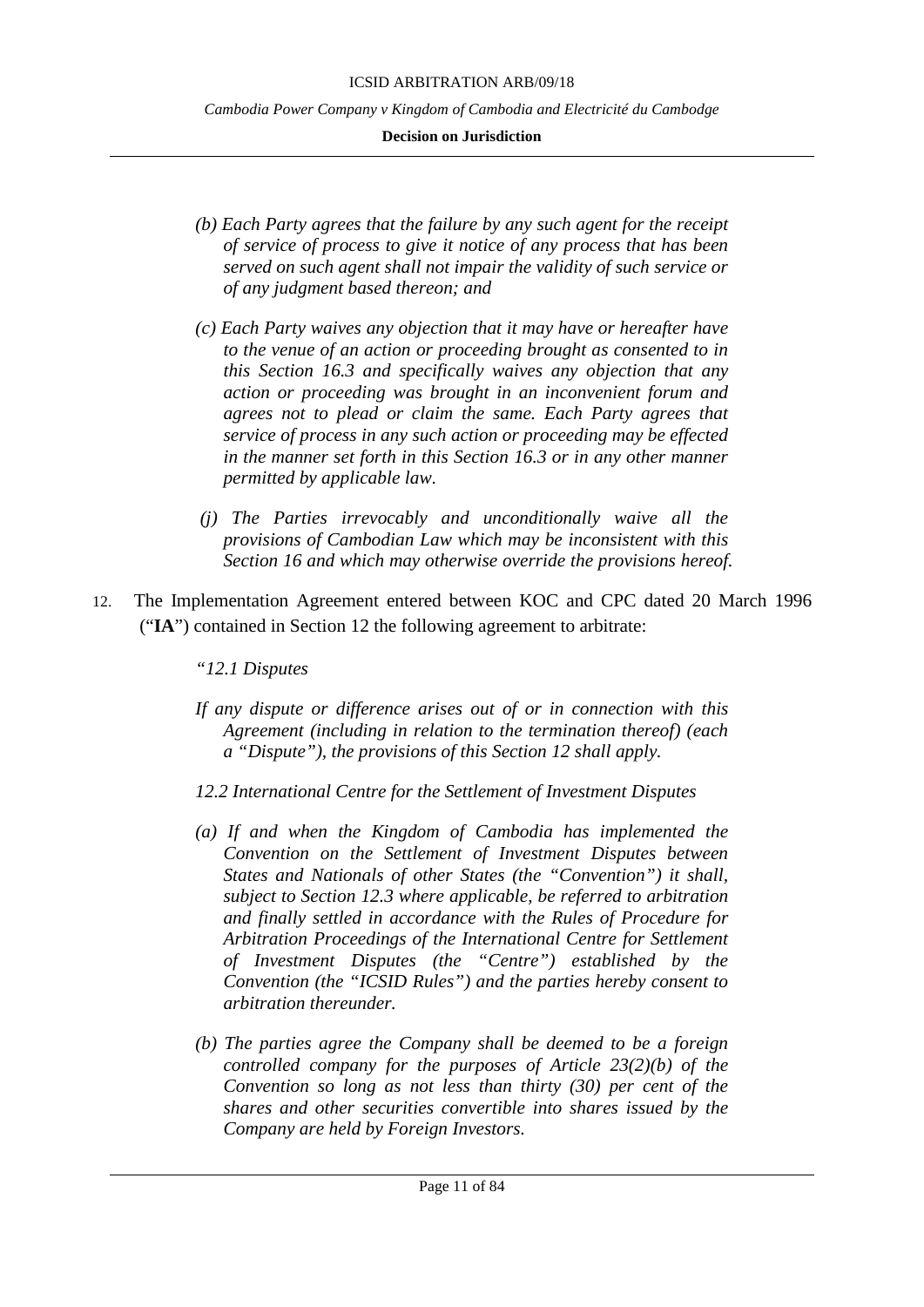#### **Decision on Jurisdiction**

- *(c) MIME agrees to procure that the Kingdom of Cambodia:*
- *(a) notifies the Centre that it has designated MIME as a sub-division or agency of the Kingdom of Cambodia which is subject to the jurisdiction of the Centre for the purpose of Article 25(1) of the Convention; and*
- *(b) approves the consent by MIME to arbitration under the ICSID Rules for the purpose of Article 25(3) of the Convention,*
- *(c) arbitration proceedings conducted pursuant to this Section 12.2 shall be held in Singapore.*
- *12.3 Unless and until the Kingdom of Cambodia has implemented the Convention or if for any other reason the Dispute cannot be finally settled pursuant to the terms of the Convention, any Dispute shall be referred to and finally settled by arbitration under the Rules of Arbitration of the International Chamber of Commerce (the "ICC Rules") by one or more arbitrators appointed in accordance with the ICC Rules. The arbitration proceedings shall be held in Singapore or in such other nearby location as the arbitrators may agree provided it is a Contracting State under the Convention on the Recognition and Enforcement of Foreign Arbitral Awards. The language of the arbitration shall be English.*

## *12.4 Legal Proceedings*

*Where Section 12.2 or Section 12.3 applies:*

- *(a) Each party hereby irrevocably agrees not to bring legal proceedings in any court except:*
- *(i) seeking interim and conservatory measures to protect or enforce its rights under this Agreement as provided in Article 8(5) of the ICC Rules or carrying out actions to give effect to Section 12.3; or*
- *(ii) bringing any action to enforce an arbitral award;*
- *(b) each of the parties irrevocably submits, subject to sub-section 12.4(c), to the exclusive jurisdiction of the courts of Cambodia; and*
- *(c) for the sole purpose of the enforcement of any arbitral award, each of the parties irrevocably submits to the jurisdiction of any court of competent jurisdiction."*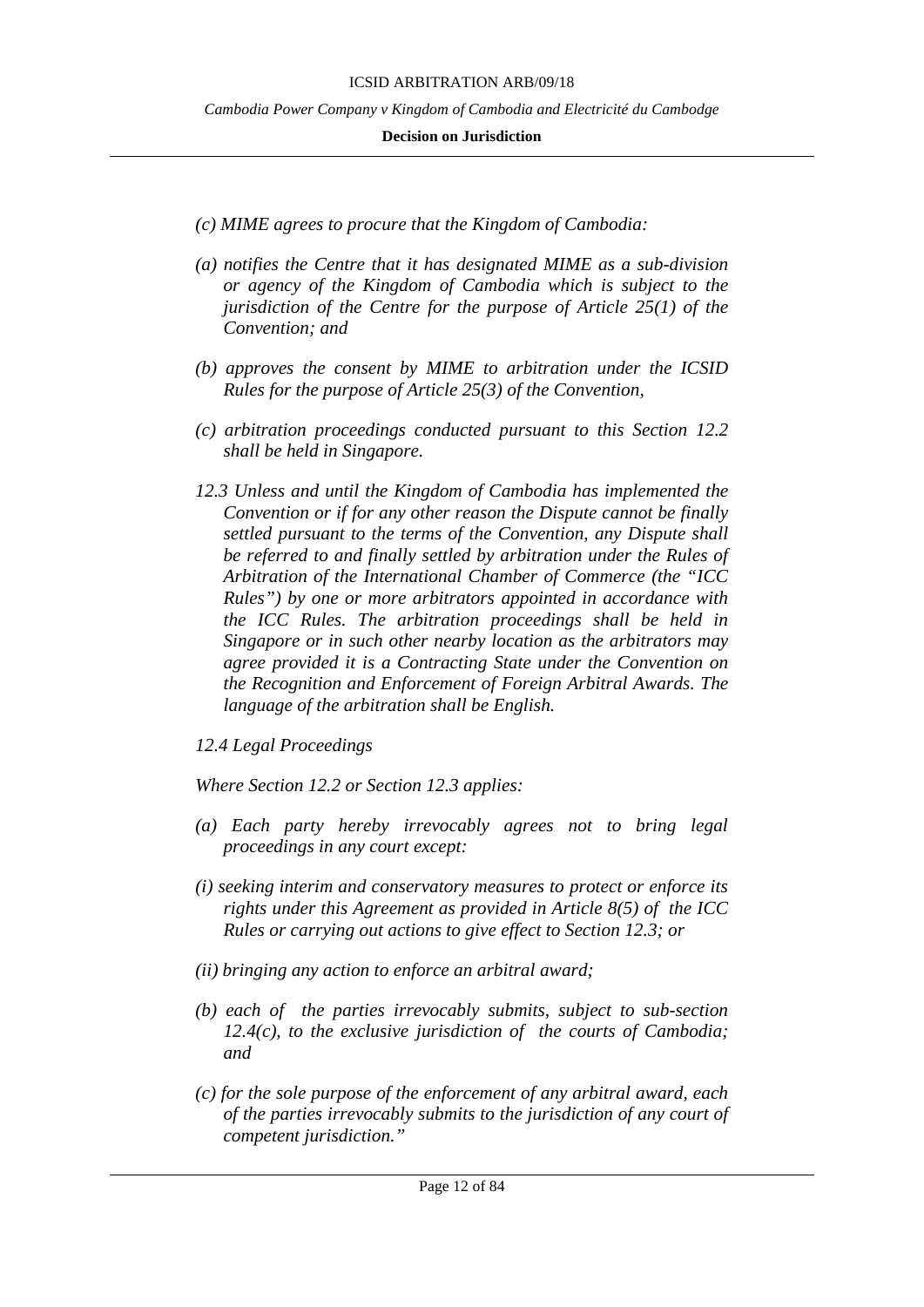#### **Decision on Jurisdiction**

13. The IA was novated on 30 September 1996, and amended on 20 July 1998. As amended, Section 12.2 reads as follows:

# *"12.1 Disputes*

- *If any dispute or difference arises out of or in connection with this Agreement (including in relation to the termination thereof) (each a "Dispute"), the provisions of this Section 12 shall apply.*
- *12.2 International Centre for the Settlement of Investment Disputes*
- *(a) If and when the Kingdom of Cambodia has implemented the Convention on the Settlement of Investment Disputes between States and Nationals of other States (the "Convention") any Dispute shall, subject to Section 12.3 where applicable, be referred to arbitration and finally settled in accordance with the Rules of Procedure for Arbitration Proceedings of the International Centre for the Settlement of Investment Disputes (the "Centre") established by the Convention (the "ICSID Rules") and the parties hereby consent to arbitration thereunder.*
- *(b) The parties agree the Company shall be deemed to be a foreign controlled company for the purposes of Article 25(2)(b) of the Convention so long as not less than thirty (30) percent of the shares and other securities convertible into shares issued by the Company are held by Foreign Investors.*
- *(c) MIME agrees to procure that the Kingdom of Cambodia:*
- *(i) notifies the centre that it has designated MIME as a sub-division or agency of the Kingdom of Cambodia which is subject to the jurisdiction of the Centre for the purpose of Article 25(1) of the Convention;*
- *(ii) approves the consent by MIME to arbitration under the ICSID Rules for the purpose of Article 25(3) of the Convention; and*
- *(iii) arbitration proceedings conducted pursuant to this Section 12.2 shall be held in Washington, D.C., The Hague, Cairo or Kuala Lumpur.*
- *12.3 Unless and until the Kingdom of Cambodia has implemented the Convention or if for any other reason the Dispute cannot be finally settled pursuant to the terms of the Convention, any Dispute shall be referred to and finally settled by arbitration under the Rules of*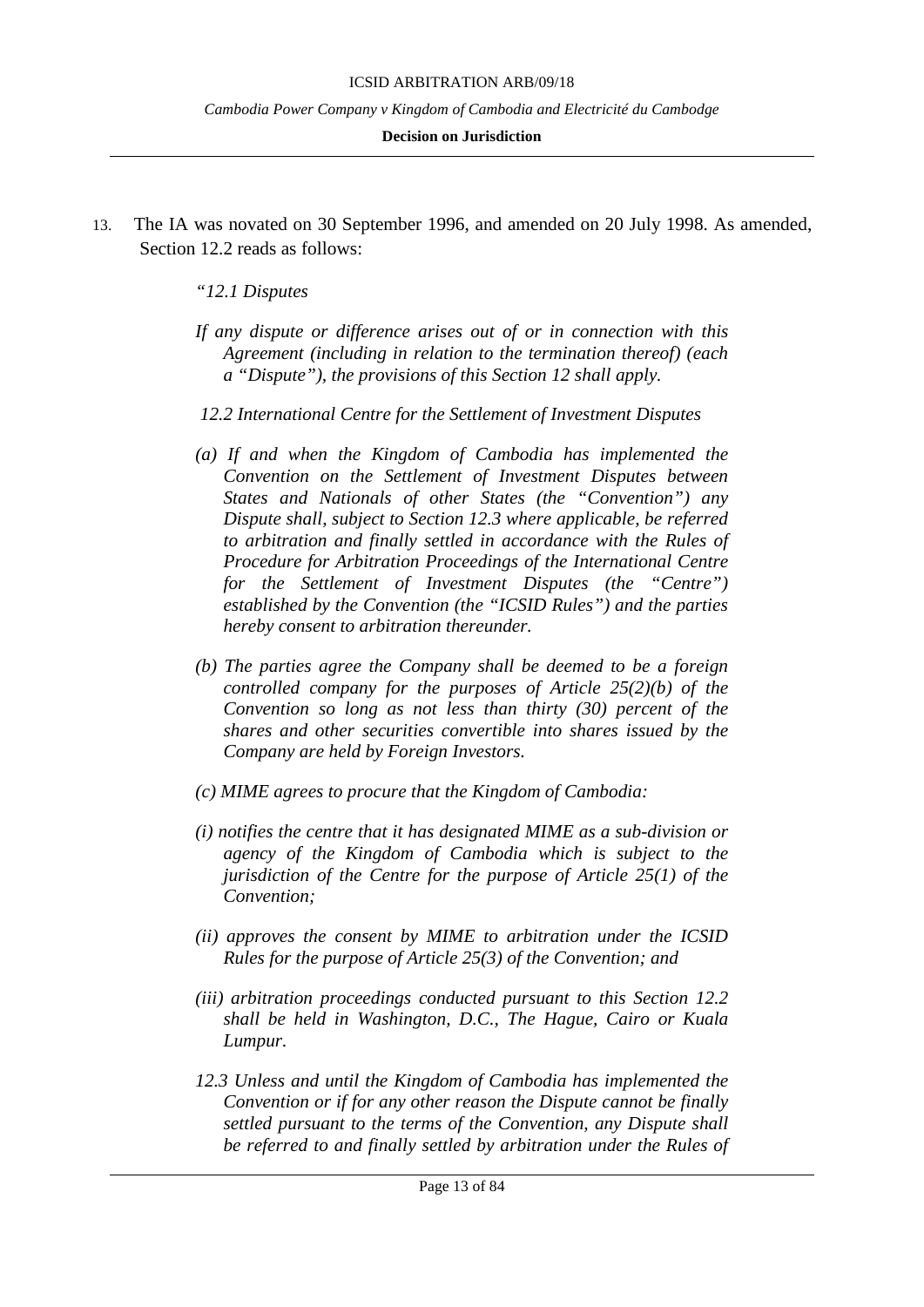### **Decision on Jurisdiction**

*Arbitration of the International Chamber of Commerce (the "ICC Rules") as modified herein or as otherwise agreed upon in writing by the parties. The seat of the arbitration, unless otherwise agreed by the parties, shall be Singapore or such other nearby location as the parties may agree provided it is in a Contracting State to the Convention on the Recognition and Enforcement of Foreign Arbitral Awards 1958. The language of the arbitration shall be English.*

## *12.4 Legal Proceedings: consent to jurisdiction*

- *Each party hereby irrevocably agrees not to bring legal proceedings in any court except any action to enforce an arbitral award or unless a dispute cannot legally be arbitrated. Each party hereby irrevocably consents to the jurisdiction of the courts of Cambodia and any other court of competent jurisdiction in another country for any action or proceeding filed by any other party (i) to enforce a judgement entered by a Cambodian court of competent jurisdiction recognizing any award or decision of any arbitrator(s) or experts who were duly appointed under this Implementation Agreement to resolve any dispute between the parties, (ii) to enforce any award or decision of any arbitrator(s) or experts who were duly appointed under this Implementation Agreement to resolve any dispute between the parties and (iii) regarding any matter or issue that cannot be arbitrated because any arbitrator declines or is not competent to resolve such matter or issue. With respect to any such action or proceeding, including without limitation, any proceedings for the enforcement of any award against the assets of MIME:*
- *(a) Each party shall maintain in London, England a duly appointed agent for the receipt of service of process and shall notify the other party of the name and address of such agent and any change in such agent/or the address of such agent;*
- *(b) Each party agrees that the failure by any such agent for the receipt of service of process to give it notice of any process that has been served on such agent shall not impair the validity of such service or of any judgement based thereon; and*
- *(c) Each party waives any objection that it may have or hereafter have to the venue of an action or proceeding brought as consented to in this Section 12.4 and specifically waives any objection that any action or proceeding was brought in an inconvenient forum and*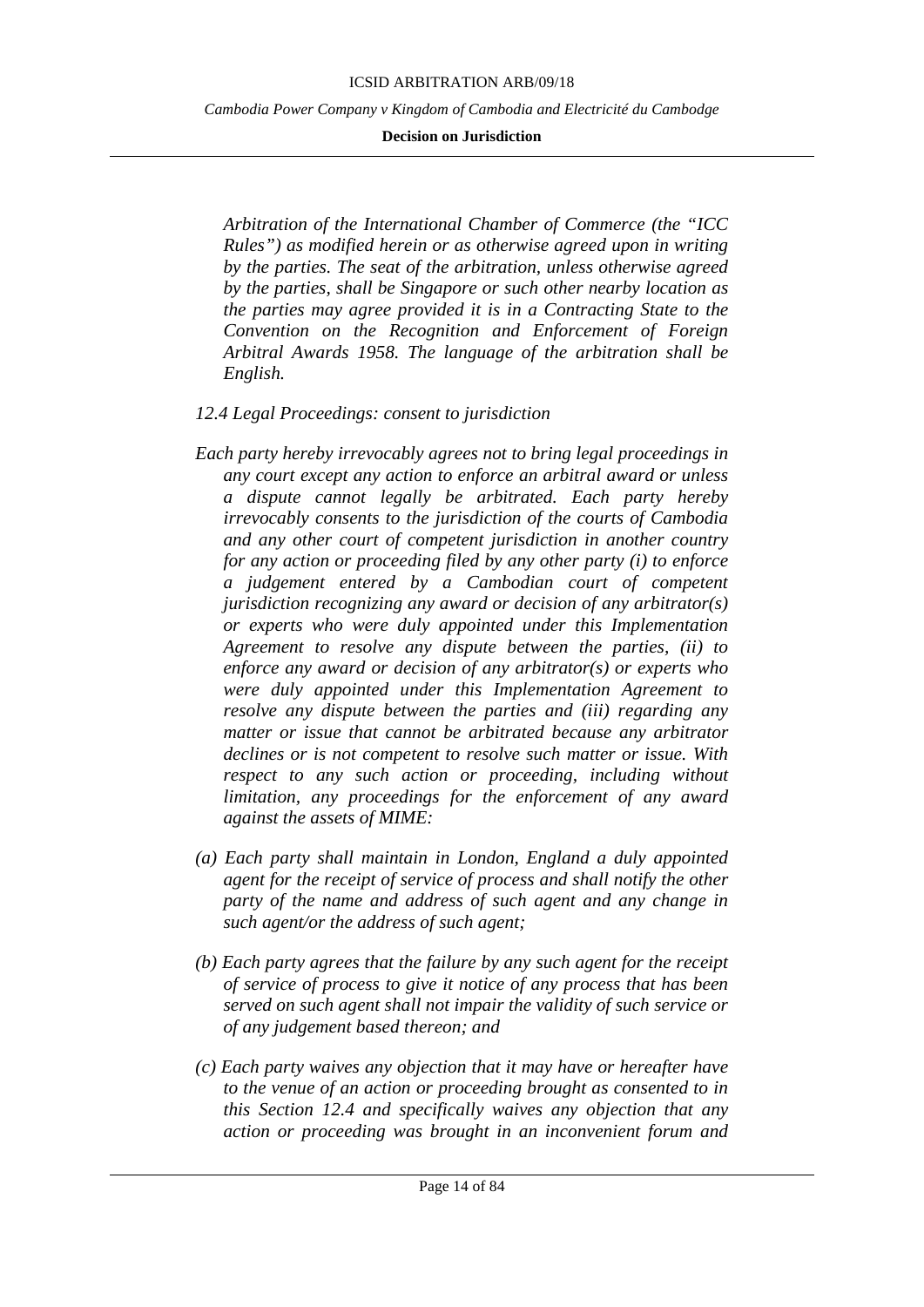#### **Decision on Jurisdiction**

*agrees not to plead or claim the same. Each party agrees that service of process in any such action or proceeding may be affected [sic] in the manner set forth in this Section 12.3 or in any other manner permitted by applicable law."*

- 14. The Deed of Guarantee entered between KOC and CPC dated 24 March 1998 ("**DOG**") contains in Section 7.2 the following agreement to arbitrate:
	- *"7.2.1 Disputes*
	- *If any dispute or difference arises out of or in connection with this Agreement (including in relation to the termination thereof) (each a "Dispute"), the provisions of Sections 7.2-7.5 shall apply.*
	- *7.2.2 International Centre for the Settlement of Investment Disputes*
	- *(a) If and when the Kingdom of Cambodia has implemented the Convention on the Settlement of Investment Disputes between States and Nationals of other States (the "Convention") any Dispute shall, subject to Section 7.4 where applicable, be referred to arbitration and finally settled in accordance with the Rules of Procedure for Arbitration Proceedings of the International Centre for the Settlement of Investment Disputes (the "Centre") established by the Convention (the "ICSID Rules") and the parties hereby consent to arbitration thereunder.*
	- *(b) The parties agree the Company shall be deemed to be a foreign controlled company for the purposes of Article 25(2)(b) of the Convention so long as not less than thirty (30) percent of the shares and other securities convertible into shares issued by the Company are held by Foreign Investors.*
	- *(c) The Guarantor agrees to procure that the Kingdom of Cambodia:*
	- *(i) notifies the Centre that it has designated the Ministry of Economy and Finance as a sub-division or agency of the Kingdom of Cambodia which is subject to the jurisdiction of the Centre for the purpose of Article 25(1) of the Convention;*
	- *(ii) approves the consent by the Ministry of Economy and Finance to arbitration under the ICSID Rules for the purpose of Article 25(3) of the Convention; and*
	- *(iii) arbitration proceedings conducted pursuant to this Section 7.3 shall be held in The Hague, Cairo or Kuala Lumpur.*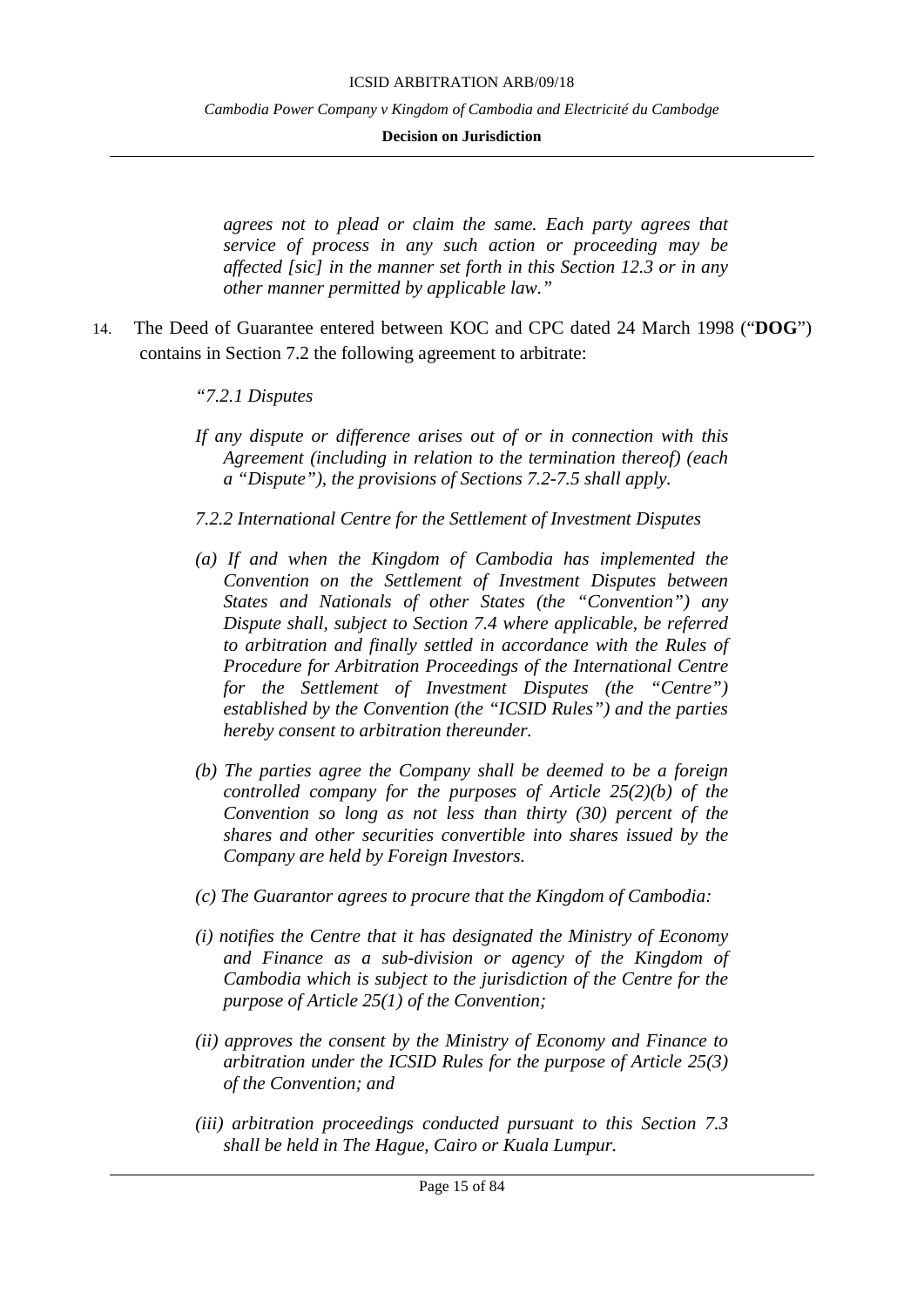### **Decision on Jurisdiction**

*7.3 Unless and until the Kingdom of Cambodia has implemented the Convention or if for any other reason the Dispute cannot be finally settled pursuant to the terms of the Convention, any Dispute shall be referred to and finally settled by arbitration under the Rules of Arbitration of the International Chamber of Commerce (the "ICC Rules") by one or more arbitrators appointed in accordance with the ICC Rules. The seat of the arbitration, unless otherwise agreed by the parties, shall be Singapore or such other nearby location as the parties may agree provided it is in a Contracting State to the Convention on the Recognition and Enforcement of Foreign Arbitral Awards 1958. The language of the arbitration shall be English."*

# <span id="page-15-0"></span>**III. PROCEDURAL HISTORY**

- 15. Following the Claimant's Request for Arbitration ("**Request**") and Supplement No. 1 to the Request for Arbitration ("**Supplement to Request**") dated 30 July and 21 August 2009 respectively, the Secretary-General of the International Centre for Settlement of Investment Disputes ("**Secretary-General**" and "**Centre**" respectively) registered the present dispute on 16 September 2009.
- 16. On 15 December 2009, the Parties agreed that the Tribunal would be constituted of three arbitrators, one arbitrator appointed by each party and the third, the President of the Tribunal, appointed by agreement of the Parties. Subsequently, the Claimant and the Respondents appointed Messrs. John Beechey and Toby Landau respectively. Both arbitrators accepted their appointments. The Parties then agreed to appoint Mr. Neil Kaplan as presiding arbitrator. Mr. Kaplan accepted his appointment and, on 8 January 2010, the Secretary-General sent a letter to the Parties announcing the constitution of the Arbitral Tribunal ("**the Tribunal**").
- 17. On 9 April 2009, the Parties and the Tribunal met for the First Session at the Permanent Court of Arbitration in The Hague, the Netherlands. Shortly thereafter, the Minutes of the First Session were served on the Parties ("**Minutes**"). In accordance with the relevant articles of the Convention on the Settlement of Investment Disputes between States and Nationals of Other States ("**ICSID Convention**" or "**the Convention**") and the Rules of Procedure for Arbitration Proceedings ("**Arbitration Rules**"), these Minutes addressed, in relevant part, the following points:
	- (a) apportionment of costs and advance payments to the Centre;
	- (b) fees and expenses of the Tribunal members;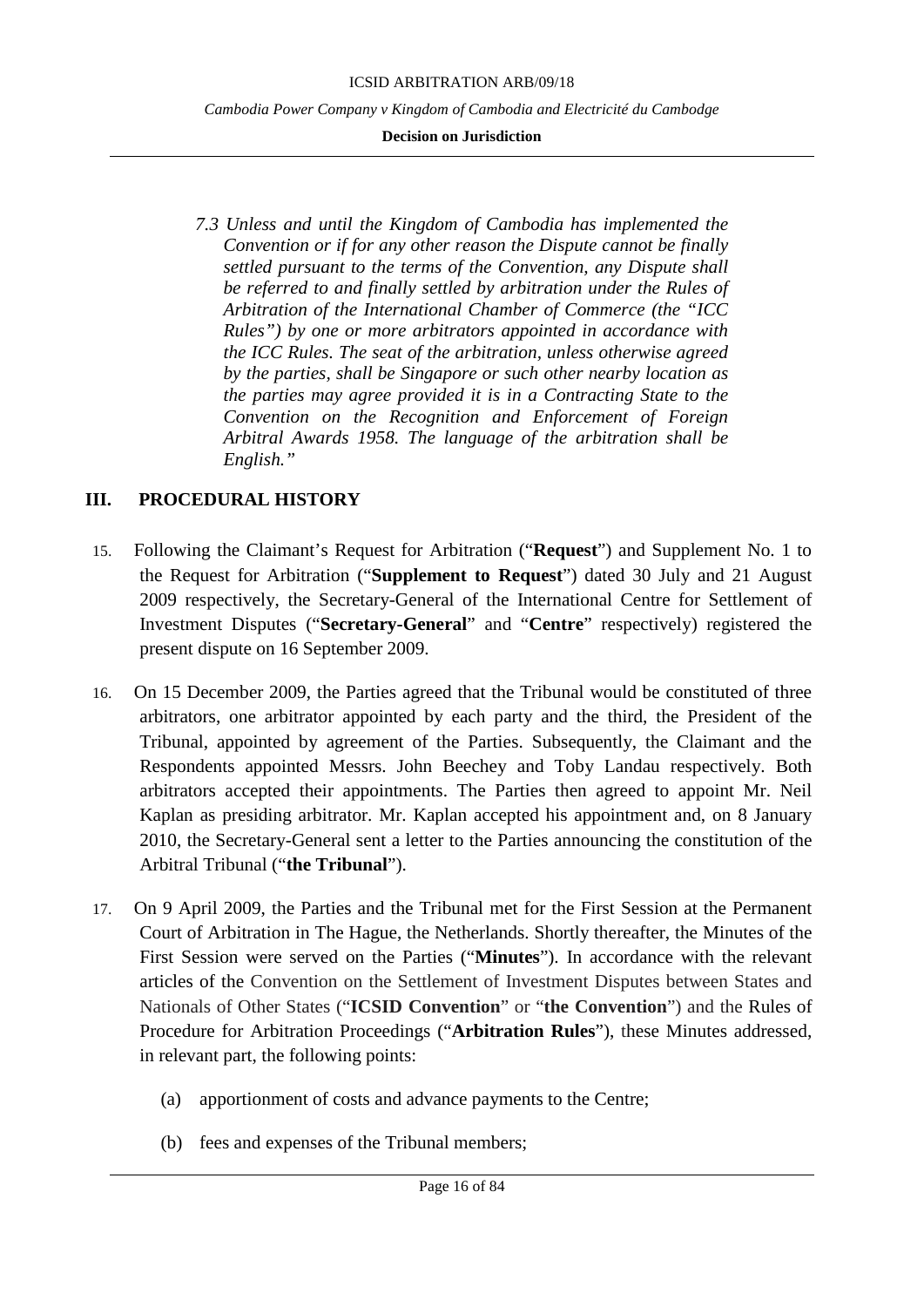- (c) applicable Arbitration Rules: the 2006 ICSID Arbitration Rules;
- (d) place of the proceedings: The Hague, Netherlands;
- (e) procedural language: English;
- (f) transcription service at the hearing;
- (g) means of communications and submissions;
- (h) quorum of arbitrators at the hearing;
- (i) convening of a pre-hearing conference;
- (j) procedure to adopt with regards to the production of evidence through witness statements and expert reports;
- (k) decisions of the Tribunal and appropriate means of communication;
- (l) delegation of power to fix and extend time limits;
- (m) written and oral procedures; and
- (n) sequence of pleadings according to the following timetable which distinguished whether the issue on jurisdiction would be bifurcated or not.
- 18. In accordance with the Minutes, on 2 July 2010, the Claimant served its Memorial on the Merits Part 1 – Jurisdiction and Liability.
- 19. On 12 July 2010, the Respondents wrote to the Tribunal stating that the Claimant had omitted to request any relief in its Memorial of 2 July 2010. Accordingly, Respondents stated that they would rely upon the requests for relief contained in the Claimant's Request unless Claimant clearly identified the relief that it sought within 24 hours.
- 20. On the same day, Claimant responded that since the Merits were split in two parts, the first addressing liability, and the second addressing quantum, it was clear that the appropriate measure of damages would not be sought by Claimant until Part 2 of the submissions. In any event, Claimant contended that the opening and concluding paragraphs of its last submission included the relief sought. Claimant reiterated its reliefs as follows:
	- (a) to hold EDC liable in damages for its repudiation of, defaults under and/or other breaches of the PPA;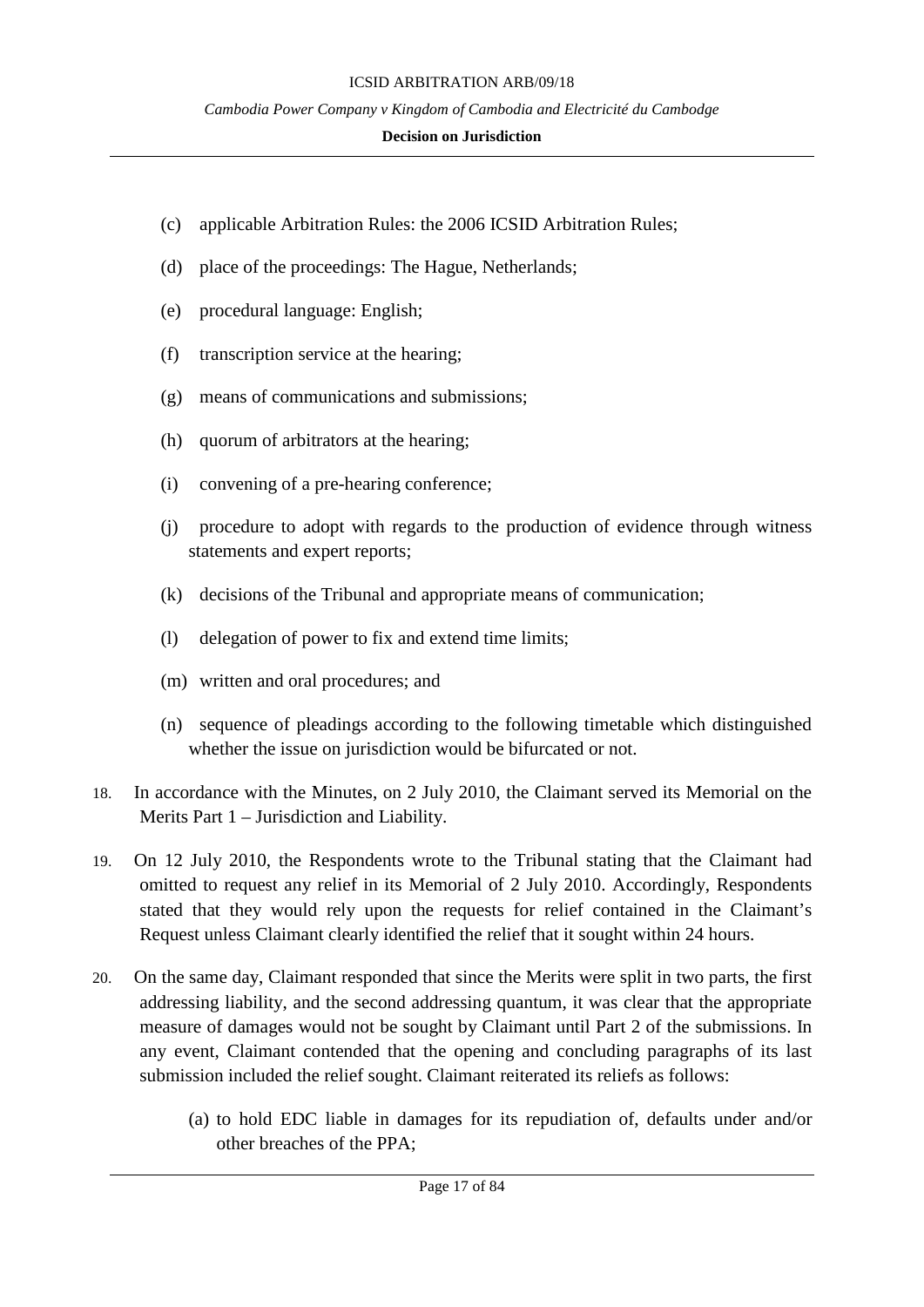- (b) to hold KOC liable in damages for its repudiation of, defaults under and/or other breaches of the IA;
- (c) to hold KOC liable pursuant to its obligation in the DOG to pay all amounts owed by EDC to CPC under the PPA; and
- (d) to hold KOC liable in respect of EDC's repudiation of, defaults under and/or other breaches of the PPA that are attributable to KOC under the state responsibility doctrine.
- 21. On the next day, the Respondents denied that the relief sought by the Claimant should be included in Part 2 of the submissions which were intended only to deal with the pure quantification of damages. The Respondents asserted that the factual and legal bases of the damages sought had to be set out in Part 1 of the submissions and therefore could not be modified in Part 2.
- 22. On 20 July 2010, the Respondents served their Preliminary Objections and requested that the proceedings be bifurcated.
- 23. On 30 July 2010, the Claimant served its Response to Respondents' Preliminary Objections, and objected to the request for bifurcation.
- 24. By letter on the same day, the Respondents took issue with Claimant's allegations of corruption against officials of the Cambodian government contained in Claimant's submissions. The Respondents maintained that these allegations were unfounded and unsupported by any documents, and asked the Tribunal to strike out paragraphs 78, 93, 218 and 273 of the witness statement of Mr. William Garret ("**Mr. Garret**"). In addition, Respondents objected to the "*unsupported allegations made in reliance on documents not submitted by the Claimant*." The Respondents maintained that the Claimant should have submitted all documents upon which it intended to rely in these proceedings with its Memorial on the Merits. A list of these unsupported allegations was annexed to the letter.
- 25. On 3 August 2010, the Respondents wrote a letter to the Tribunal stating that the Claimant's Response to the Respondents' Preliminary Objections was in contravention of the agreed timetable as this submission was not limited to a brief description of arguments concerning bifurcation, but instead it articulated most of Claimant's case on the merits. The Respondents also stated that the Claimant had misinterpreted the Respondents' position.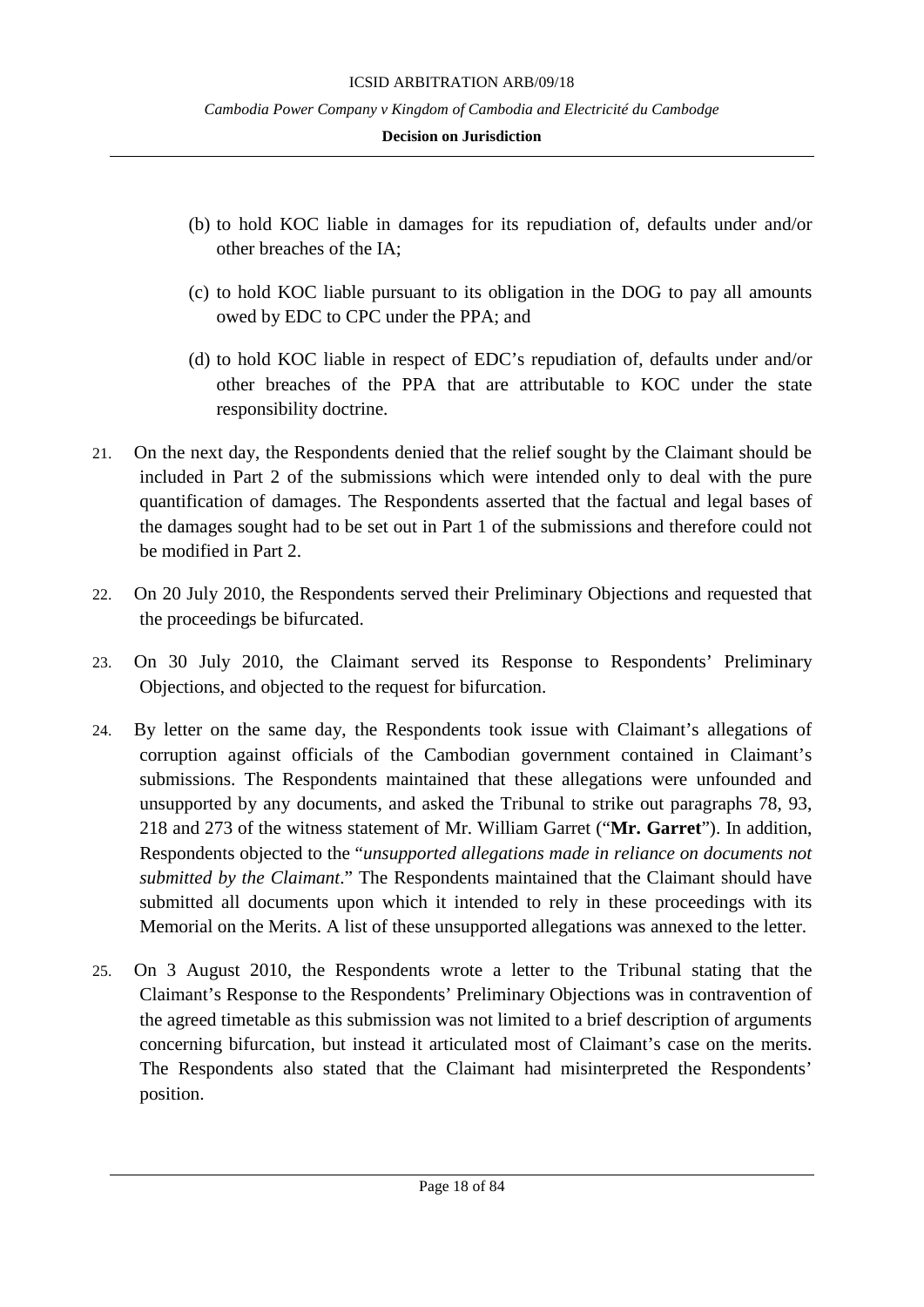- 26. On the next day, the Claimant objected to the Respondents' letter which presented other arguments and new legal authorities not permitted by the timetable contained in the Minutes. The Claimant added that it was unfair not to have afforded it an opportunity to respond. Finally, the Claimant denied the Respondents' allegations that the Claimant had set out its case on the merits rather than addressing the bifurcation issue in its Response to the Respondents' Preliminary Objections.
- 27. On 23 August 2010, the Tribunal decided to bifurcate the proceedings and to hold a hearing on jurisdiction on 6-7 December 2010 in Hong Kong ("**the Hearing**"). The Tribunal also provided the following directions with regard to the issues to be addressed at the Hearing (by reference to the list of issues proposed by the Respondents):
	- *(a) Issue 1: Does the Tribunal have a jurisdiction over EDC? In other words whether or not EDC is an "agency" for the purposes of Article 25 of the ICSID Convention.*
	- *(b) Issue 2: The admissibility of two separate claims under a single proceeding.*
	- *(c) Issue 3: Claims under the Deed of Guarantee. The only claim here that will be heard in December is the issue relating to the allegation that no claim under the Deed was advanced in the Request for Arbitration. All other issues relating to the Deed of Guarantee will be heard in a merits hearing.*
	- *(d) Issue 4: Whether under Cambodian company law the claimants' corporate decisions relating to the commencement of this arbitration are valid or invalid.*
	- *(e) Issue 5: Time bar. This will be heard in a merits hearing.*
	- *(f) Issue 6: Objections to claims of State Responsibility. The only issue here that can be heard in December is the effect of the allegation that such claims were not pleaded in the request for arbitration. The argument that the claimants' case on customary international law is wrong in principle will only be heard in a merits hearing.*
	- *(g) Issue 7: Force Majeure. This will only be heard in a merits hearing.*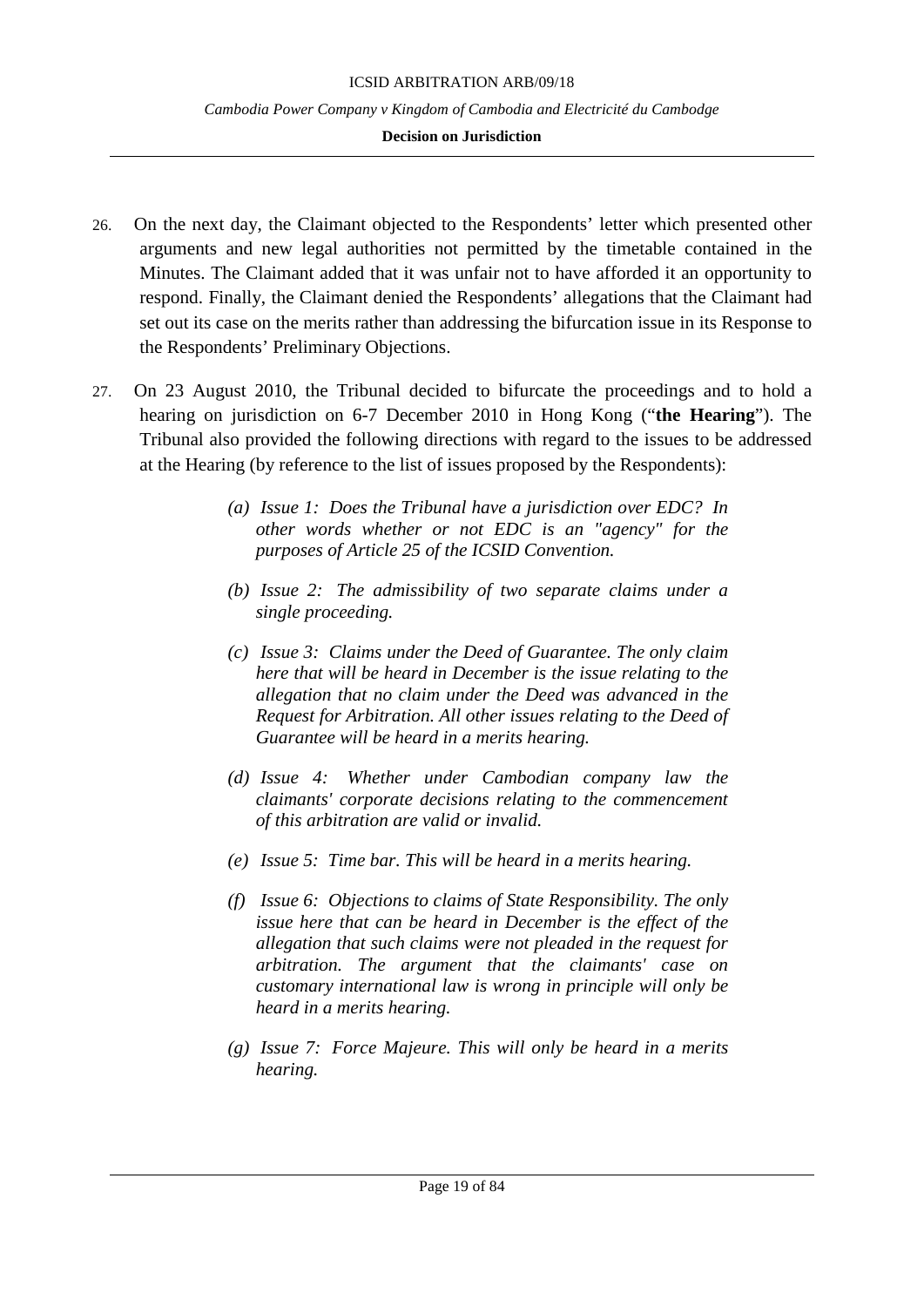- 28. On 16 September 2010, the Respondents withdrew their objection to the Claimant's authority to bring the present proceedings as articulated in Section IV of the Respondents' Preliminary Objections dated 20 July 2010.
- 29. On 27 September 2010, after discussion between the Parties, the Tribunal ordered that Skeleton Arguments were to be exchanged on or before Monday 29 November 2010 at 5 pm E.S.T.
- 30. On the same day, the Claimant submitted to the Tribunal an application for permission to amend its 2 July 2010 submissions and to submit additional documentary evidence.
- 31. On 28 September 2010, the Respondents objected to the Claimant's application and assured the Tribunal that they would respond to this application after they had filed their Memorial on Preliminary Issues due on 6 October 2010.
- 32. On 6 October 2010, the Respondents served their Submissions on Preliminary Objections.
- 33. On 14 October 2010, the Respondents applied for the Tribunal's permission to introduce into evidence a recent decision rendered by an ICSID tribunal, namely *Gustav F W Hamester GmbH & Co KG v The Republic of Ghana, ICSID Case No. ARB/07/24, Award (18 June 2010)* ("*Hamester*").
- 34. On 15 October 2010, the Respondents wrote a letter to the Tribunal stating that three matters remained outstanding between the Parties. Respondents requested that:
	- (a) the Claimant's corruption allegations articulated in the Claimant's Memorial on the Merits be struck out;
	- (b) the Claimant's claims under customary international law be struck out; and
	- (c) the Claimant's application for permission to amend its Memorial on the Merits and witness statements and to submit additional documentary evidence be denied.
- 35. In addition, the Respondents asked the Tribunal to issue a ruling on the costs incurred by the Respondents in reviewing and addressing the Claimant's application.
- 36. On the next day, the Claimant accepted the Respondents' late submission of the referenced authority, i.e. *Hamester*, but requested that Respondents submit a supplement to their submissions by 22 October 2010 so that the Claimant had a reasonable opportunity to address the Respondents' arguments in its Counter-Memorial.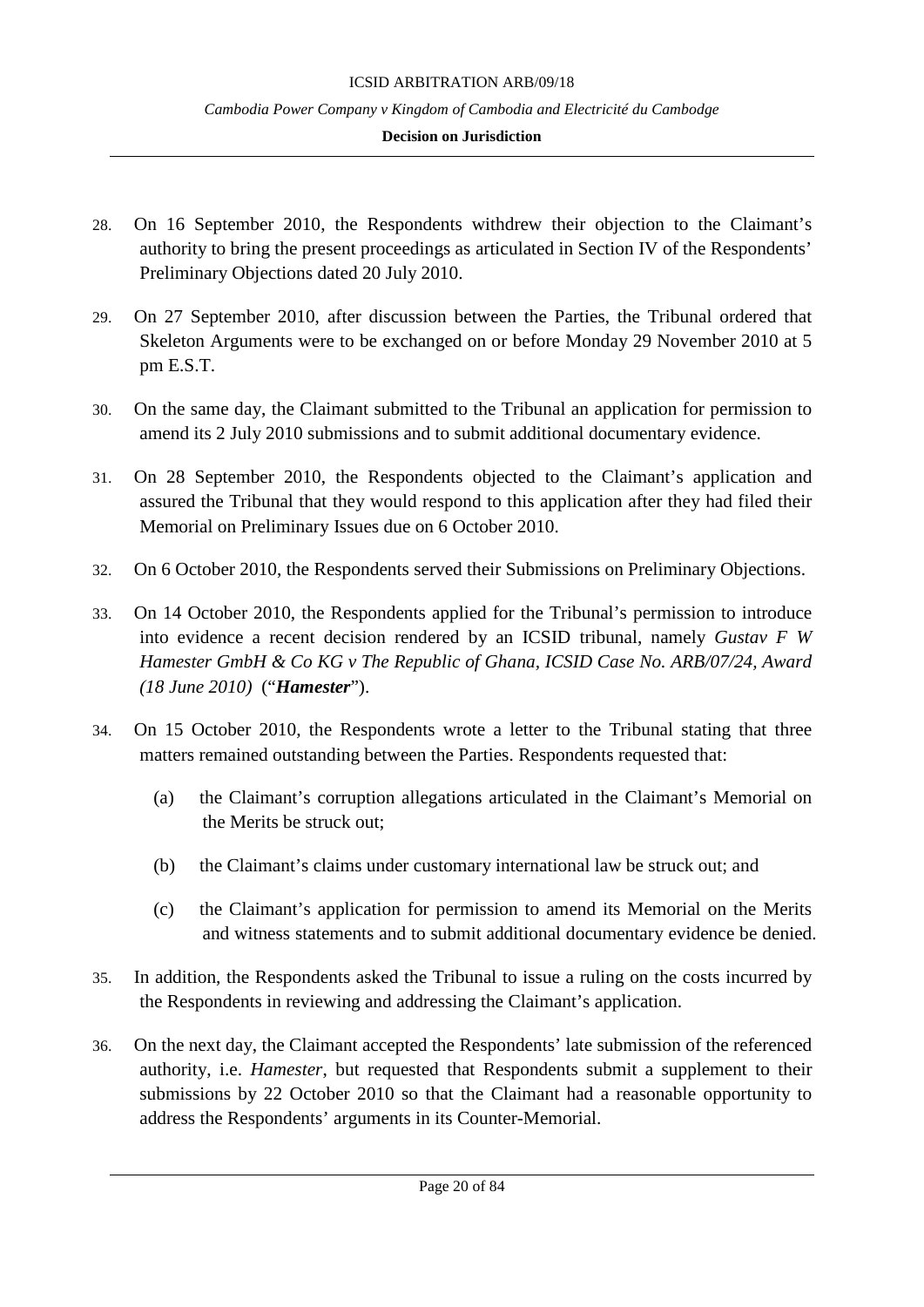- 37. On 20 October 2010, the Respondents submitted a letter setting out the relevance of the recent *Hamester* case.
- 38. On 21 October 2010, the Claimant responded to the Respondents' requests of 15 October 2010. The Claimant said that:
	- (a) the Respondents' request to strike out portions of Mr. Garrett's testimony were without merit and not ripe for a ruling by the Tribunal;
	- (b) the Respondents' request to strike out Claimant's claims under customary international law should be denied as those claims were properly articulated in the Claimant's Memorial on the Merits dated 2 July 2010; and
	- (c) the Claimant's application to amend its submissions and to submit additional evidence should be granted as they did not constitute new claims.
- 39. On 3 November 2010, the Tribunal ruled on the three outstanding issues together with the question of costs raised by the Respondents. First, with regard to the Respondents' claim of unsupported and defamatory allegations of corruption made by the Claimant, the Tribunal decided that this was not a matter with which it could deal, and thus the Tribunal declined to strike out these allegations. Had the Claimant's allegations been defamatory, it was neither the Tribunal's mission nor within the Tribunal's power to investigate and condemn such behaviour. Second, with regard to the Respondents' objections concerning Claimant's claim under customary international law, the Tribunal decided that at this time it was premature to rule on this point. Accordingly it refused the Respondents' application to strike out the Claimant's claim based on customary international law. Thirdly, with regard to the Claimant's application for permission to amend its Memorial on the Merits and witness statements and to submit additional documentary evidence, the Tribunal noted that paragraph 14(d) of the Minutes gave it an element of discretion in this regard and therefore decided to grant the request. Fourthly, with regard to the Respondents' request for an award on costs, the Tribunal declined to make such an order at this stage.
- 40. On 12 November 2010, Claimant served its 167-page single-space Counter-Memorial on Respondents' Preliminary Objections ("**Claimant's Counter Memorial**").
- 41. On 29 November 2010, the Parties submitted their Skeleton Arguments.
- 42. On 30 November 2010, the Parties and the Presiding Arbitrator, on behalf of the Tribunal, had a case management conference by telephone.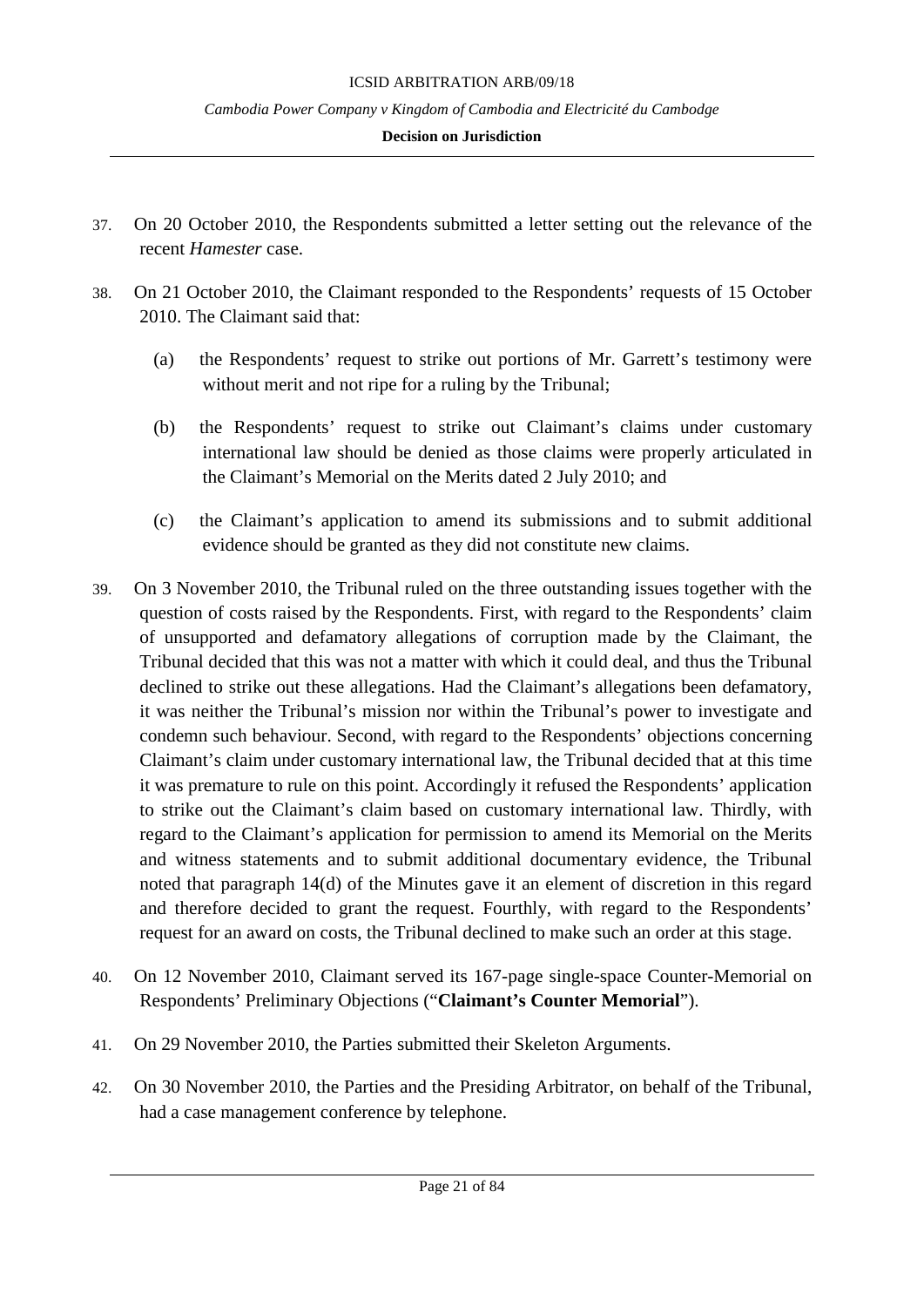- 43. The main Hearing took place from 6-7 December 2010 at the Hong Kong International Arbitration Centre ("**HKIAC**"). At the Hearing, the Claimant was represented by Mr. Richard Keck, who was assisted by Mr. Blechman both from Macmillan Keck. On the Claimant's side were also present Mr. Garrett, witness and employee of CPC and Ms. Se Muy Tan, employee of CPC. The Respondents were represented by Mr. Peter Turner and Ms. Marie Stoyanov, who were assisted by Mr. Sami Tannous and Dr. Kate Parlett, all from Freshfields Bruckhaus Deringer. On the Respondents' side were also present H.E. Ith Praing from MIME and H.E. Keo Rottanak from EDC. Other attendees of the hearing were Ms. Martina Polasek, Secretary of the Tribunal and Mr. Olivier Darcq, Legal Assistant to the President of the Tribunal.
- 44. On 13 December 2010, the Secretary of the Tribunal, acting upon instruction of the Tribunal, informed the Parties that ICSID had recently posted the award of 28 December 2009 in *Government of the Province of East Kalimantan v. P.T. Kaltim Prima Coal, et al (ICSID Case No. ARB/07/3)* ("*East Kalimantan*") on its website, and invited them to submit any observations on this decision by 20 December 2010.
- 45. By emails dated 20 December 2010, the Claimant and the Respondents submitted their observations.

# <span id="page-21-0"></span>**IV. FACTUAL BACKGROUND TO THE DISPUTE**

- 46. In 1994, KOC announced a tender process to select an independent power producer to invest in, construct, own and operate a 60MW electric power plant in Phnom Penh, Cambodia, known as the C-4 power plant project, and to sell that plant's capacity and electricity to Respondent EDC for a 20 to 25-year term.
- 47. In July 1995, BHA, a Delaware corporation, was invited by the Prime Minister of Cambodia to participate in a competitive bidding process and submitted an application in response to EDC's request for proposals.
- 48. At this time, EDC was a department within MIME. EDC was therefore part of the Government of KOC.
- 49. In late 1995, BHA was selected as winner of the tender. BHA, KOC and EDC then negotiated the legal documentation for the investment by BHA into the Cambodian state power industry, which later resulted in two main agreements, the PPA and the IA, as well as numerous annexed forms of other agreements to be entered into at various stages of the project.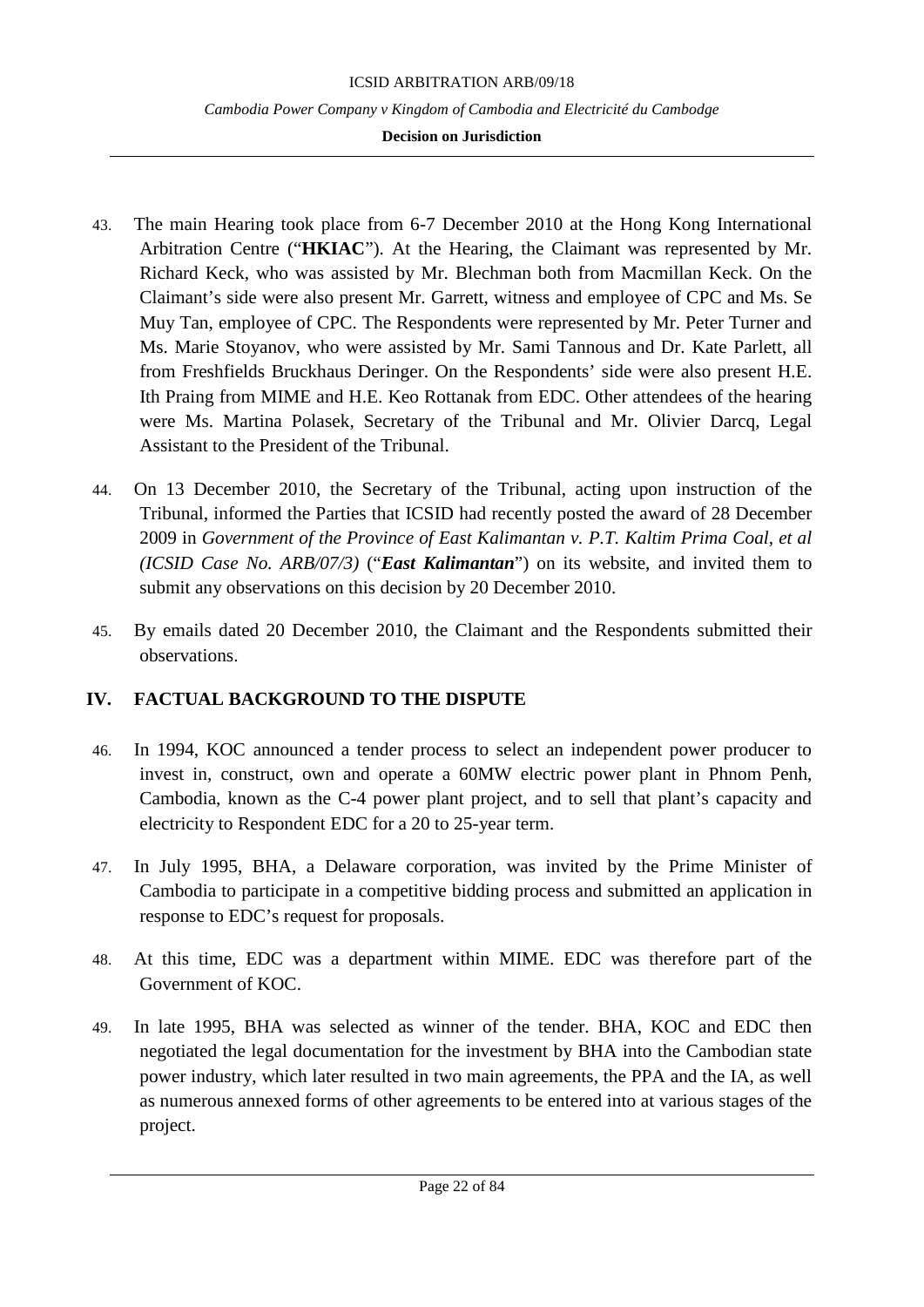- 50. On 9 March 1996, a Royal Decree declared the establishment of a new EDC. KOC transformed EDC into a state-owned limited liability enterprise duly organized and validly existing under the laws of KOC. Following this change, the rights and obligations which were those of the old EDC were diluted between the new EDC and a newly created state agency: the Electricity Authority of Cambodia ("**EAC**"). The new EDC remained fully owned by KOC which was also empowered to appoint its board of directors.
- 51. The PPA and IA were signed on 20 March 1996. The PPA was signed by BHA, KOC and EDC. However, EDC was not a party to the IA which was entered into only by BHA and KOC. The PPA contained an arbitration clause providing for an arbitration administered by the International Chamber of Commerce ("**ICC**") in case of a dispute. By contrast, the IA contained an arbitration clause providing for ICSID arbitration, or, as a default forum, for ICC arbitration if ICSID arbitration was not available.
- 52. As understood by the parties to those contracts, BHA subsequently formed the Claimant (CPC) as a limited liability project company under Cambodian law, and on 5 June and 30 September 1996, KOC, EDC, BHA and CPC entered into two Novation Agreements ("**Novation Agreements**") substituting CPC for BHA in the IA and PPA respectively.
- 53. On 9 October 1998, KOC, EDC and CPC amended the PPA ("**PPA Amendment No. 1**"). This included an amendment to the dispute resolution clause of the PPA, to provide for ICSID arbitration or, similarly to the provision contained in the IA, for ICC arbitration, if ICSID arbitration was not available. This ICSID arbitration clause was drafted in similar terms, albeit with some differences (the importance of those differences is contested), to the ICSID arbitration clause contained in the IA. Under this amendment, the new EDC joined the PPA as a party replacing the old EDC.
- 54. MIME, as a ministry of KOC, executed PPA Amendment No.1 for and on behalf of KOC. According to PPA§16.3(b)(iii)(A) as amended by PPA Amendment No.1:

*"MIME agrees to procure that the Kingdom of Cambodia ... notifies the Centre that it has designated each of MIME and EDC as a subdivision or agency of the Kingdom of Cambodia which is subject to the jurisdiction of the Centre for the purpose of Article 25(1) of the Convention."*

55. In fact, KOC never notified the Centre of the designation -if any- of EDC as its agency for the purposes of Article 25(1) of the Convention.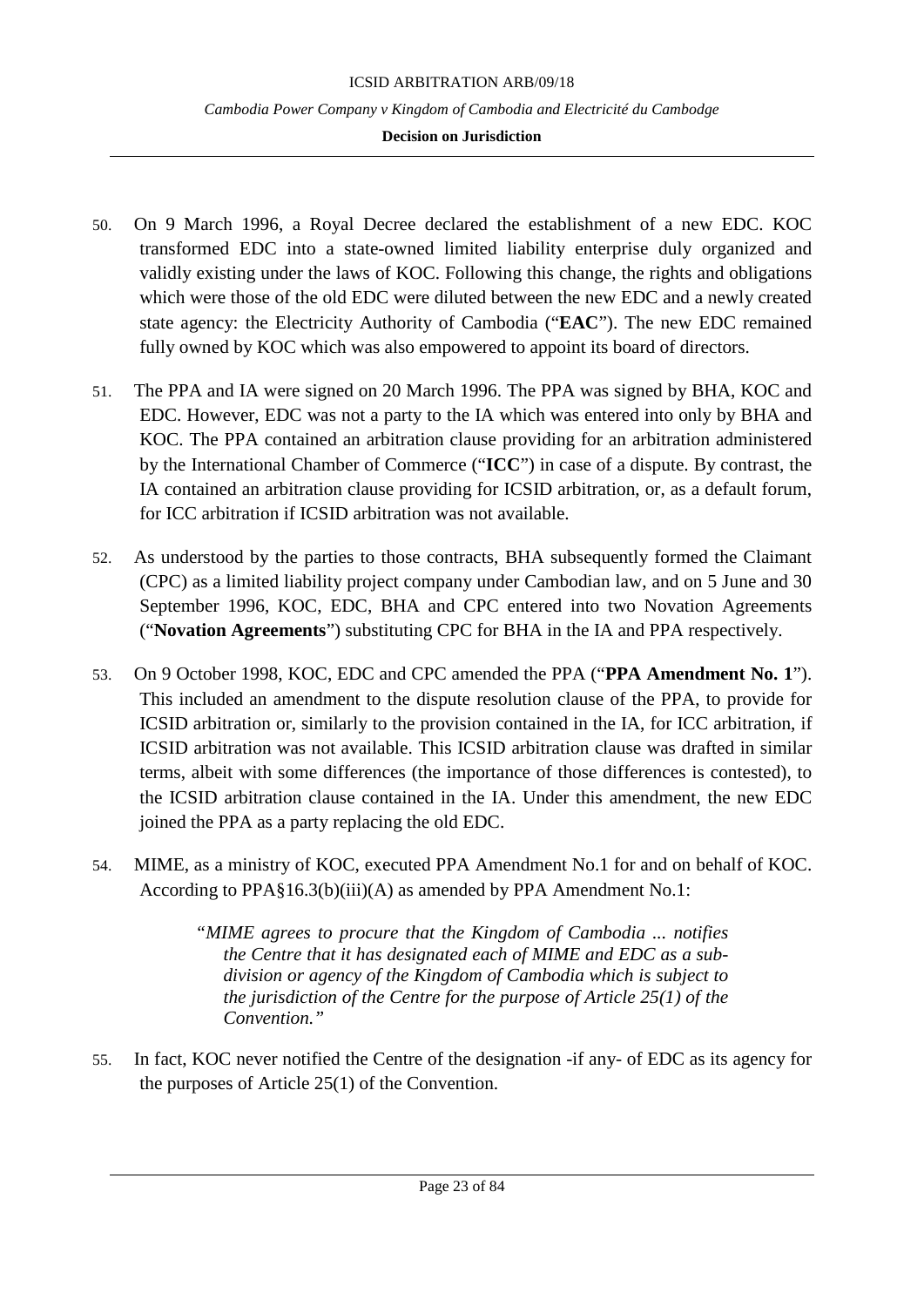## **Decision on Jurisdiction**

- 56. On 27 March 1998, the DOG was signed between KOC (Ministry of Economy and Finance, "**MoEF**") and CPC. The DOG contains an arbitration clause similar to the one contained in the IA.
- 57. The Claimant contends that from 1998 to 2004, KOC and EDC repeatedly and deliberately breached their contractual obligations. As a result, CPC was not able to build the power plant, and finally decided to accept KOC's and EDC's repudiation of the project contracts. Such alleged repudiation is said to have caused CPC to lose its entire investment and the benefit of its bargain.
- 58. On 20 December 2004, KOC ratified the ICSID Convention, which entered into force in Cambodia on 19 January 2005.
- 59. On 30 July 2009, the Claimant commenced this arbitration by submitting its Request to the ICSID Centre.

# <span id="page-23-0"></span>**V. THE DISPUTE IN BRIEF**

- 60. According to the Claimant, following the signature of the PPA and IA, CPC had taken all preliminary steps to design, obtain all permits for and was prepared to build and operate the C-4 power plant. It had also arranged the requisite debt and equity financing, including having obtained the approval of the board of directors of the World Bank to proceed with financing the project as anchor lender.
- 61. However, according to the Claimant, from 1998 to 2004, the Respondents persistently breached their obligations to support the project and habitually took actions that were inconsistent with those obligations. As a consequence of the Respondents' acts and omissions, the power plant anticipated under the investment contracts was never built. The Claimant concludes that KOC and EDC reneged on their commitments in the investment agreements, failed and refused to permit the Claimant to develop and profit from the C-4 power plant project, and denied the Claimant the fruits of its investment.
- 62. The Claimant commenced an ICSID arbitration against KOC and EDC. However, the Respondents objected to the Tribunal's jurisdiction on the ground that the Claimant's claims made under the PPA, the IA and the DOG cannot be heard in a single arbitration proceeding. In addition, the Respondents contend that EDC is not an agency of KOC and has never been designated to the ICSID Centre as required by the Convention. Finally, Respondents argue that the Claimant's claims under the DOG and international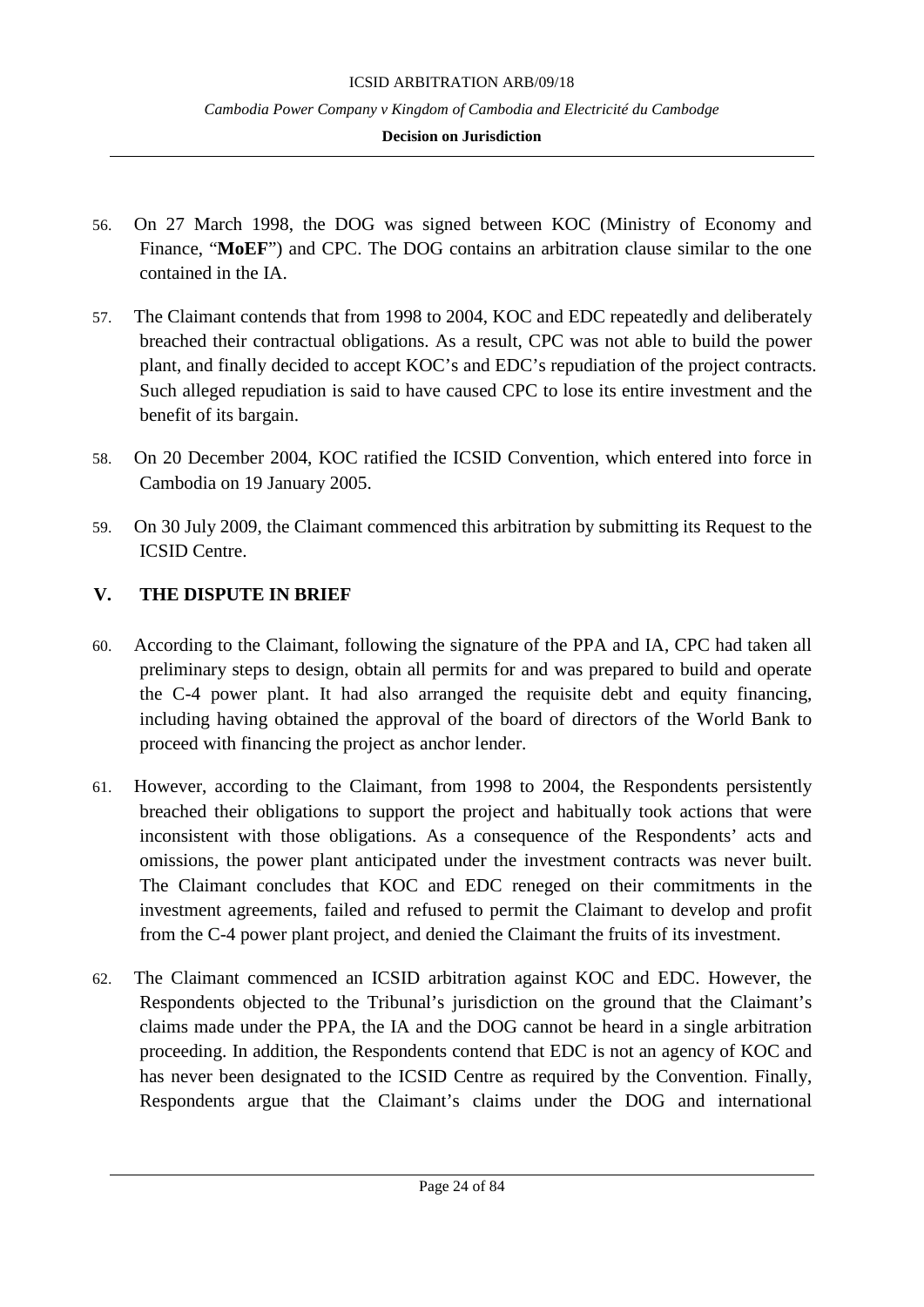### **Decision on Jurisdiction**

customary law are inadmissible and outside the Tribunal's jurisdiction and, in any event, unsuitable to be pursued as additional claims under Article 46 of the Convention.

# <span id="page-24-0"></span>**VI. REQUESTS FOR RELIEF**

- 63. In its most recent request for relief, the Claimant requests the Tribunal to dismiss all the preliminary objections of the Respondents heard in this bifurcated proceeding, and to award the following additional and/or other relief:
	- (a) Declare that the claims under the PPA, IA and DOG are properly brought in this proceeding;
	- (b) As an alternative, declare that claims under each of the PPA, IA and DOG are claims over which the Tribunal has jurisdiction in multiple parallel proceedings and order those proceedings to proceed to the merits phase on the already-agreed timetable;
	- (c) As a further alternative, if the Tribunal decides that multiple claims are not permissible in the same proceeding, then afford the Claimant the choice of which claims to continue in this proceeding and which to voluntarily dismiss without prejudice to bringing such claims in another proceeding, and order the remaining claims to proceed on the already-agreed timetable;
	- (d) Declare that EDC is an agency of the Kingdom of Cambodia within the meaning of Article 25(1) of the Convention;
	- (e) Declare that EDC has been designated to the ICSID Centre by KOC;
	- (f) And therefore declare that the Tribunal has jurisdiction over EDC;
	- (g) Declare that Claimant's claims against KOC under the DOG are properly brought and within the jurisdiction of the Tribunal and fully admissible;
	- (h) As an alternative, admit the claims against KOC under the DOG as additional claims under Article 46 of the Convention;
	- (i) Declare that Claimant's claims against KOC based on state responsibility under principles of customary international law are properly brought and within the jurisdiction of the Tribunal and fully admissible;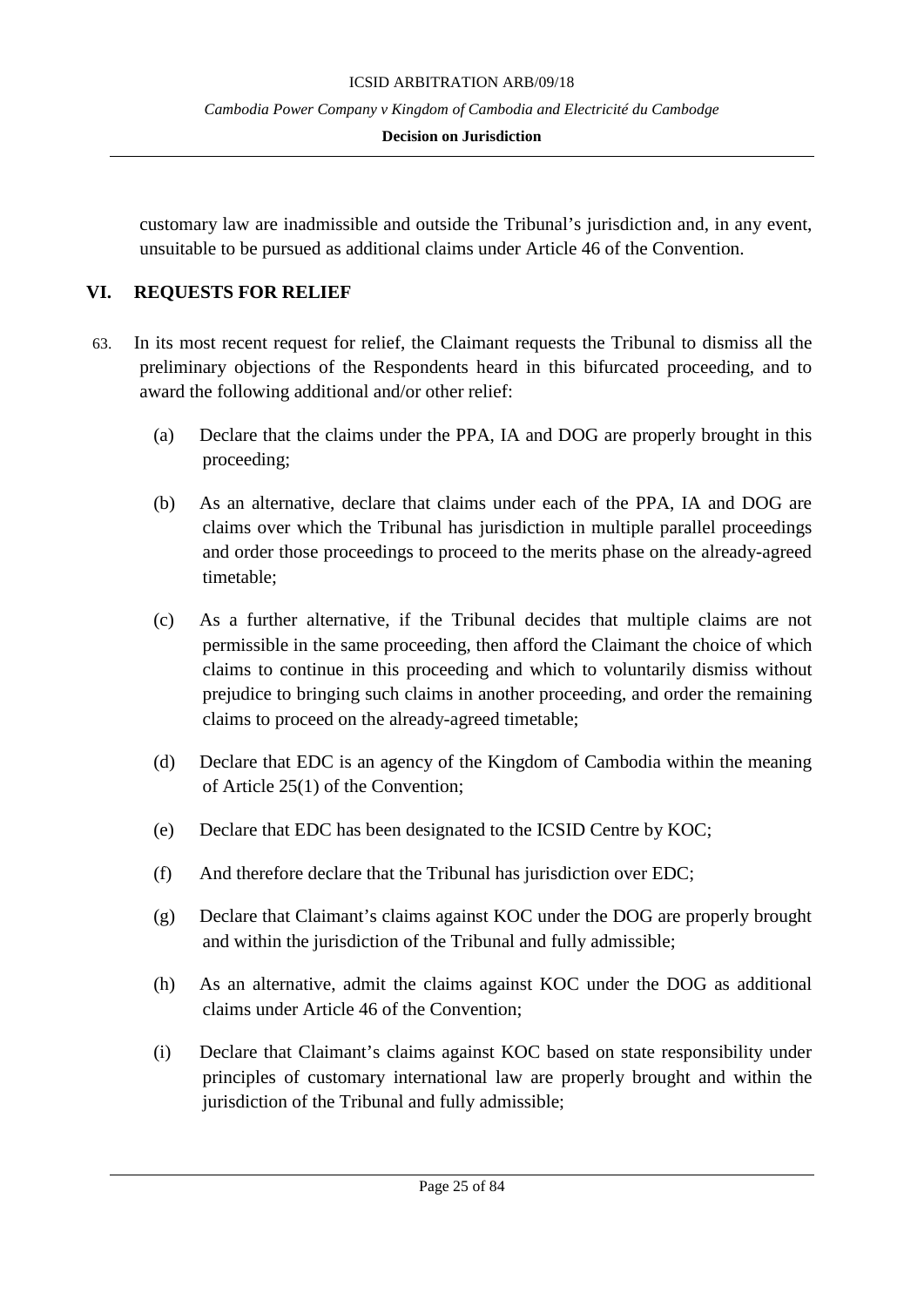- (j) As an alternative, admit the claims against KOC under the state responsibility doctrine as additional claims under Article 46 of the Convention;
- (k) Order Respondents to pay all of the fees, costs and expenses incurred by the Claimant in responding to their preliminary objections; and/or
- (l) Decide such further issues, make such further or alternative declarations, orders and awards, and grant such other and further relief as may be just or proper.
- 64. In its most recent request for relief, the Respondents request the Tribunal:
	- (a) As regards the objection to the Arbitral Tribunal's jurisdiction *rationae personae* over EDC:
		- a. to declare that EDC has not been designated to the ICSID Centre by KOC;
		- b. further or alternatively, to declare that EDC is not an agency of KOC within the meaning of Article 25(1) of the Convention;
		- c. to find that it has no jurisdiction over EDC; and
		- d. to dismiss all claims made against EDC.
	- (b) As regards the objection to the Arbitral Tribunal's jurisdiction over claims under more than one agreement:
		- a. To declare that claims under the PPA, the IA and the DOG ought to have been brought in separate proceedings; and
		- b. To dismiss all of CPC's claims in these proceedings.
	- (c) As regards the objection to the Arbitral Tribunal's jurisdiction over claims under the DOG, and to the admissibility of such claims:
		- a. to declare that CPC's claim under the DOG is a new claim that does not fall within its jurisdiction;
		- b. alternatively, to declare that CPC's claim under the DOG is inadmissible for failure to comply with the requirements of Article 46 of the Convention; and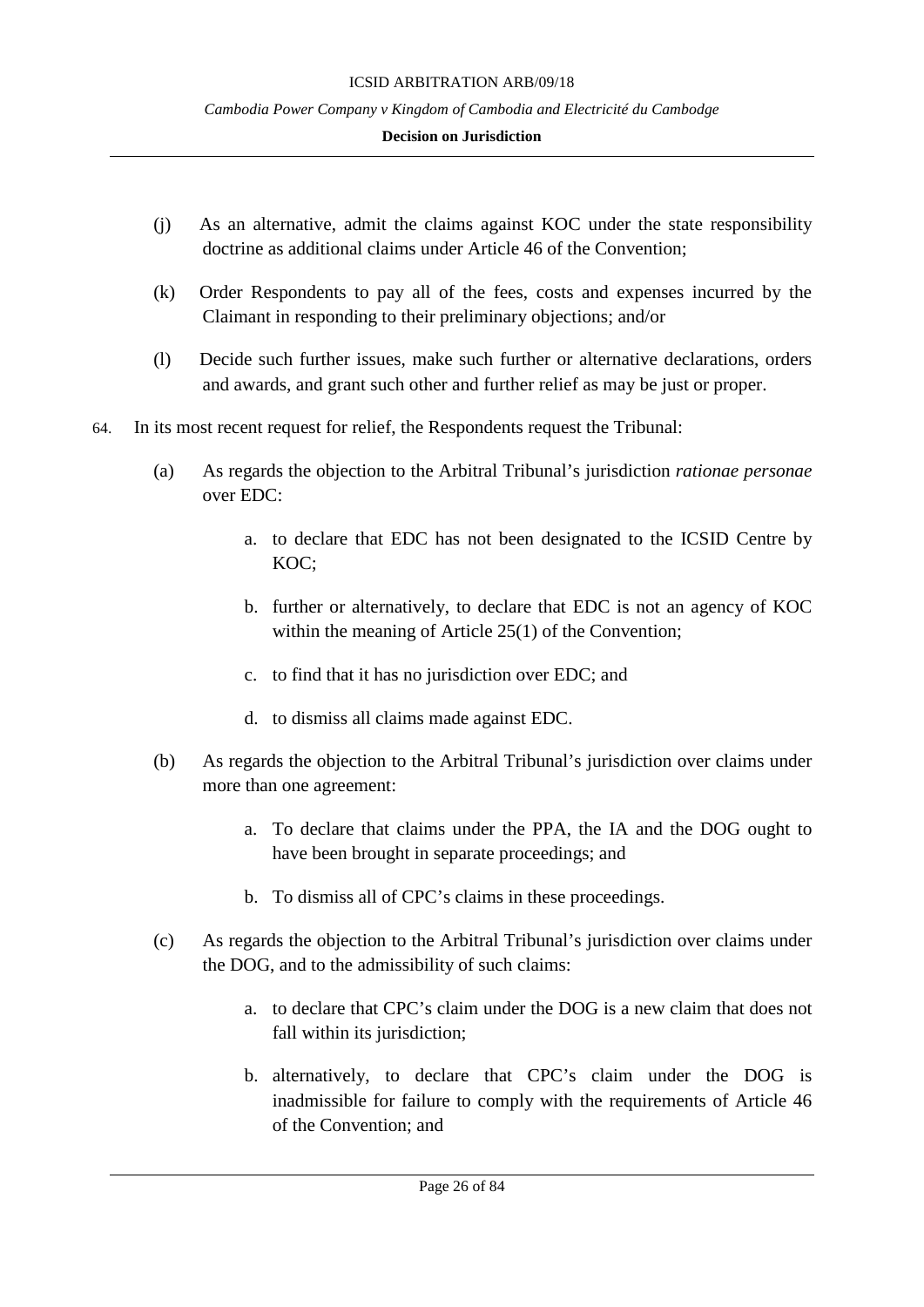- c. to dismiss CPC's claim under the DOG.
- (d) As regards the objection to the Arbitral Tribunal's jurisdiction over claims under principles of customary international law, and to the admissibility of the same:
	- a. to declare that CPC's claims under principles of customary international law are new claims that do not fall within its jurisdiction;
	- b. alternatively, to declare that CPC's claims under principles of customary international law are inadmissible for failure to comply with the requirements of Article 46 of the Convention; and
	- c. to dismiss CPC's claims under principles of customary international law;
- (e) To order the Claimant to pay all of the costs and expenses incurred by the Respondents in defending against the Claimant's claims, including, but not limited to, the Arbitral Tribunal's fees and expenses, the fees and expenses of the Respondents' counsel, and interest, on a full indemnity basis.

# <span id="page-26-0"></span>**VII. ISSUES FOR DETERMINATION**

- 65. The Parties requested the Tribunal to consider the following issues:
	- (a) Does the Tribunal have jurisdiction to decide claims arising out of the three separate agreements, namely the PPA, the IA and the DOG, in a single proceeding?
	- (b) Does the Tribunal have jurisdiction *rationae personae* over EDC?
	- (c) Was EDC properly designated to the Centre as an agency of KOC within the meaning of Article 25(1) of the Convention?
	- (d) Does the designation requirement of Article 25(1) of the ICSID Convention require some form of communication to the Centre?
	- (e) If yes, what type of communication is acceptable within the meaning of the Convention?
	- (f) If yes, must such communication be made exclusively by the Contracting State itself?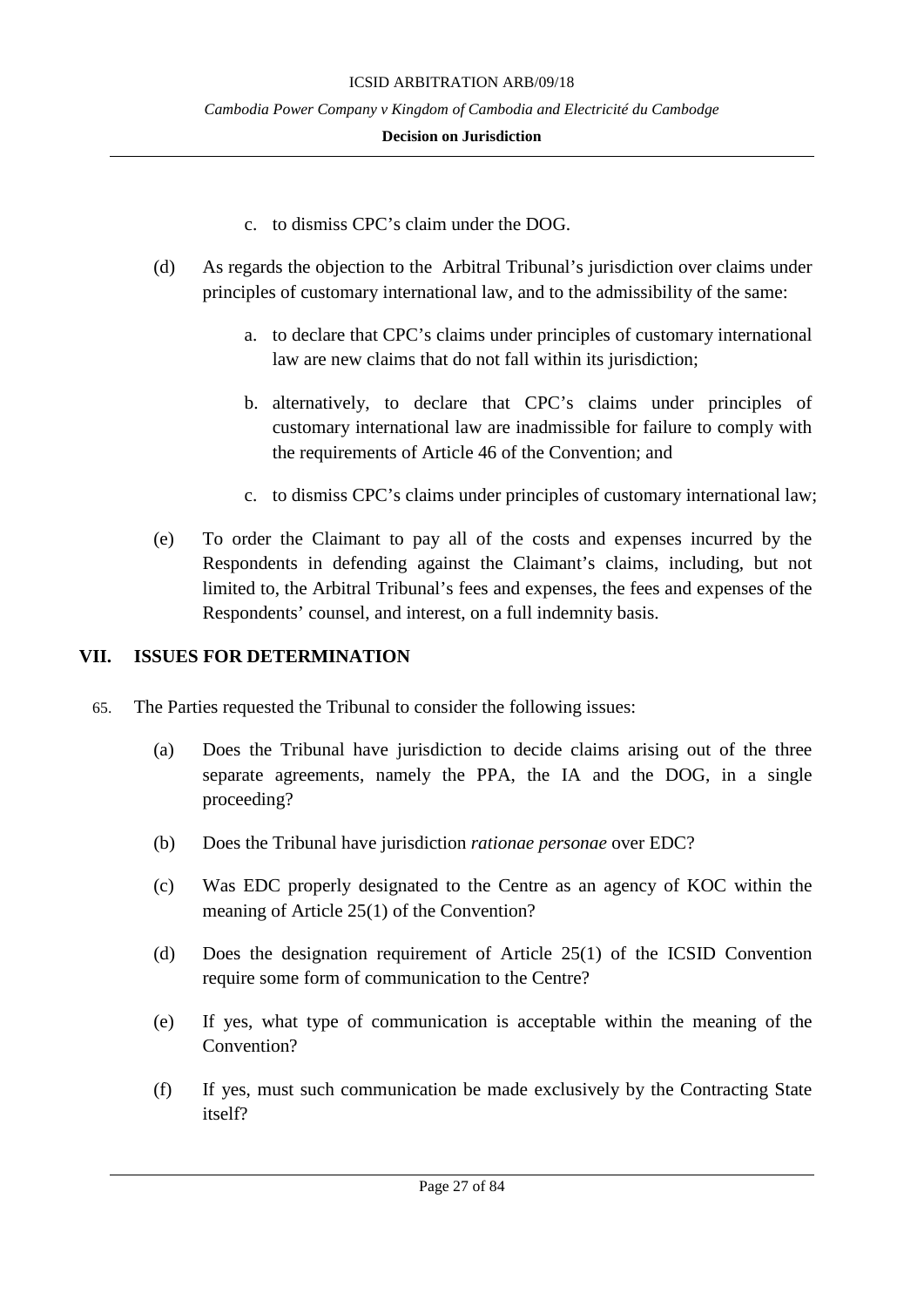### **Decision on Jurisdiction**

- (g) Is EDC an agency of Cambodia for the purpose of Article 25 of the Convention?
- (h) Are the Respondents estopped from arguing that EDC is not an agency of KOC and/or that EDC has not been designated to the Centre as required by Article 25(1) of the Convention?
- (i) Does the Tribunal have jurisdiction to decide claims arising out of the DOG?
- (j) Did the Claimant need to identify the relevant consent instrument, i.e. the DOG, and indicate that a claim was made in respect of the DOG in the Request for Arbitration?
- (k) If yes, did the Claimant identify the DOG as a consent instrument in the Request for Arbitration?
- (l) If yes, did the Claimant properly articulate a claim under the DOG in the Request for Arbitration?
- (m) If no, can a claim under the DOG be admitted at a later stage under Article 46 of the Convention?
- (n) Did the Claimant properly and sufficiently articulate a claim under customary international law in the Request for Arbitration?
- (o) If no, can customary international law claims be admitted under Article 46 of the Convention as additional claims after the Request for Arbitration is filed?

# <span id="page-27-0"></span>**VIII. ARGUMENTS AND DECISION**

66. The Tribunal will consider the above issues on a step-by-step basis.

# <span id="page-27-1"></span>**A. TRIBUNAL'S JURISDICTION OVER CLAIMS ARISING OUT OF THE PPA, IA AND DOG BROUGHT IN A SINGLE PROCEEDING**

67. The fundamental disagreement between the Parties, simply put, is whether or not there was any intention for claims arising out of separate contracts to be consolidated, or the subject of concurrent arbitral proceedings, or whether claims under each agreement could only be heard and determined by separate tribunals in separate arbitral proceedings.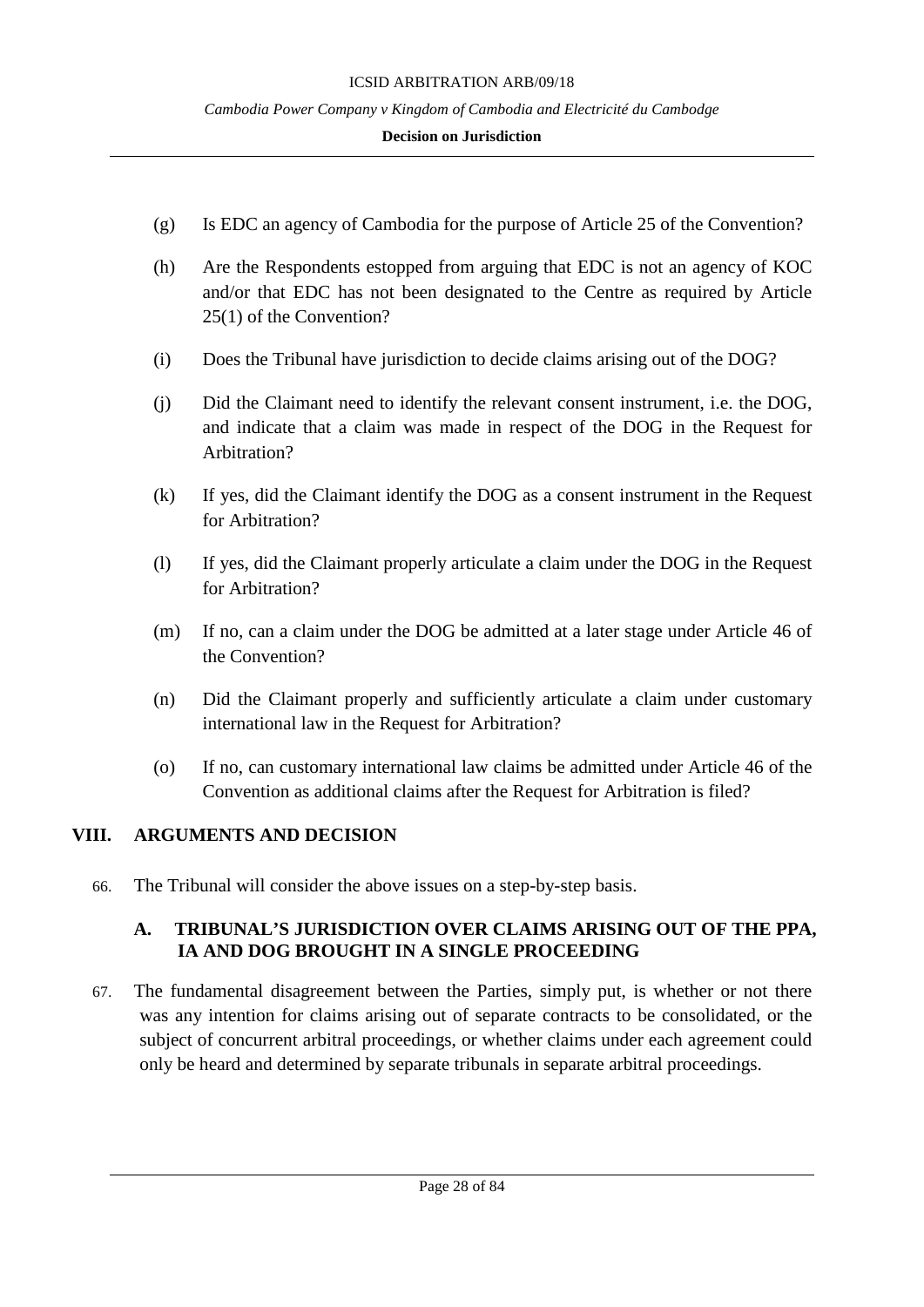#### **Decision on Jurisdiction**

# <span id="page-28-0"></span>**1. CLAIMANT'S POSITION**

# <span id="page-28-1"></span>**a. The negotiations of the contracts and the wording of the PPA, IA and DOG demonstrate the Parties' intention to consider the agreements as part of a unitary project, and to have a single proceeding in case of dispute**

- 68. The Claimant contends that when BHA negotiated the transaction with the Cambodian state, the Parties both agreed to model the transaction documents on those previously used in an IPP in Pakistan. This was the reason why the Parties negotiated two different agreements, i.e. the PPA and the IA, but both formed part of a single transaction for the implementation of a single project.
- 69. The Claimant supports its assertion through the witness statement of Mr. Garrett, who testified that:

*"[i]n the end, both sides agreed that we would be better off with the two-document framework purely as a matter of convenience and efficiency."*

- 70. According to the Claimant, the negotiations and drafting history support an inference that the Parties saw all the agreements (including the DOG) as part of one, unified transaction.
- 71. The Claimant submits that as a result of this understanding that there was a single project articulated through separate contracts, the project agreements were drafted and executed as an interrelated set of obligations among CPC, KOC and EDC, and were meant to be read, interpreted, and enforced together in a single proceeding against both KOC and EDC.
- 72. The Claimant also argues that KOC and EDC expressly agreed and consented in the PPA that that contract and the IA, together with the DOG, constituted a single "*understanding*" among all three Parties, and should be interpreted and enforced together. For instance, Section 21.2 of the PPA provides that both it and the IA:

*"together represent the entire understanding between the Parties in relation to the subject matter therein."*

73. A similar clause is included at Section 14.2 of the IA:

*"[t]his Agreement and the [PPA] represents the entire understanding between the parties in relation to the subject matter therein".*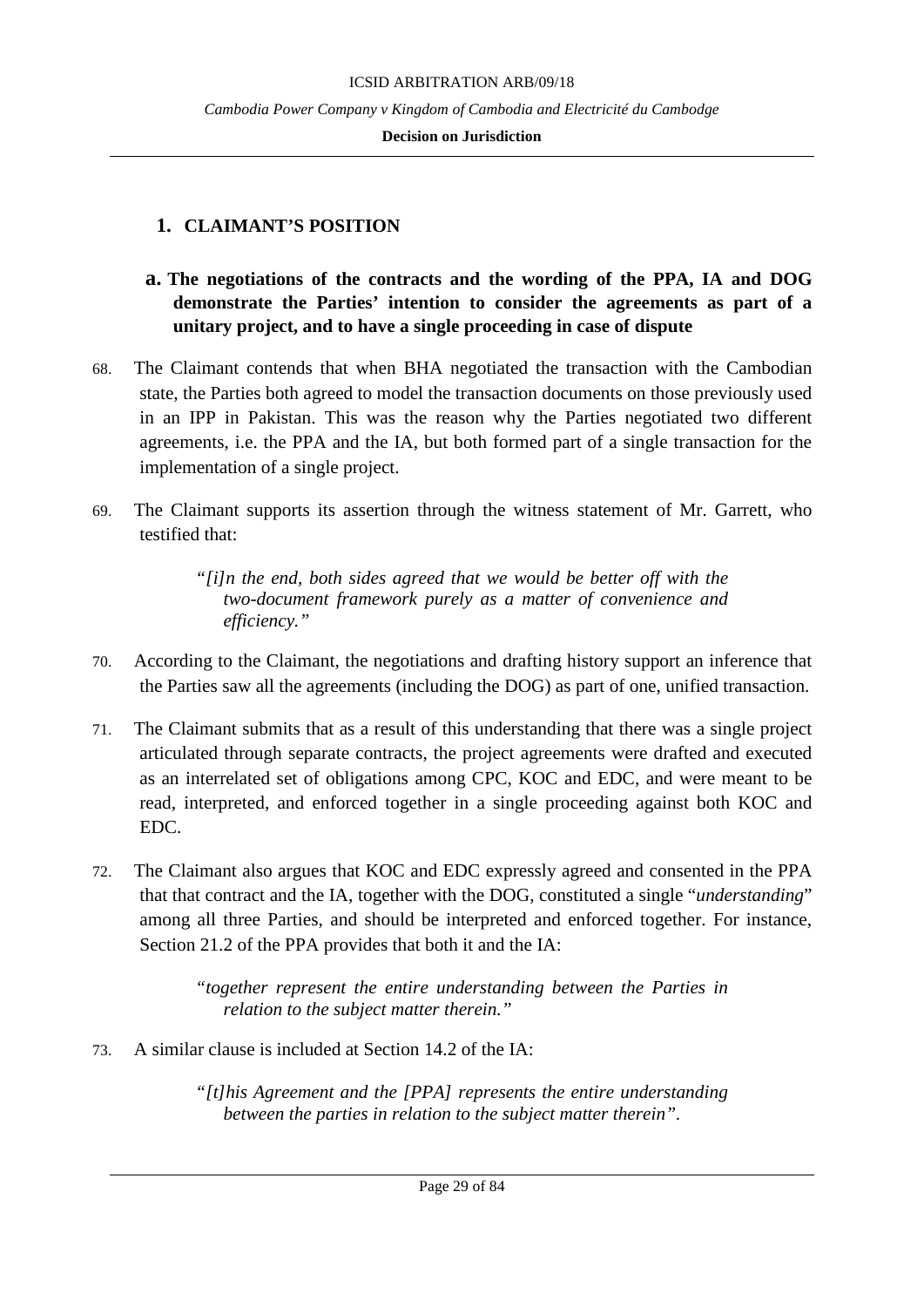- 74. The Claimant contends that the fact that each of the PPA and IA contains this provision mirroring the other confirms that it was clearly the Parties' intention to have a unity of agreements.
- 75. The Claimant maintains that the three agreements were drafted as a suite of related agreements in such a way that it would be impossible to interpret or enforce any of them without reference to the others. In fact, so the Claimant argues, the documents must inherently be considered as one understanding, in order for there to have been valid consideration for their performance. Many obligations of KOC and EDC under each agreement can only be determined by reference to the performance or non-performance of obligations under the other agreements.
- 76. In support of this argument, the Claimant relies upon, among others, certain cross-default provisions in each of the agreements, as follows:
	- (a) Section 15.2(a) of the PPA, which refers to "default by the Royal Government of Cambodia in the making of any payment in accordance with the terms of the Government Guarantee of Payments [i.e. the DOG]."
	- (b) Schedule 1 of the PPA, which defines the Government Guarantee of Payments as having *"the meaning ascribed thereto in the [IA]."*
	- (c) Section 15.2(d) of the PPA, which refers to "any Change-in-Law which makes invalid, unenforceable or void any material undertaking of EDC or [KOC] under this agreement or the [IA]."
	- (d) Section 15.2(g) of the PPA, which refers to an event of default by KOC having "occurred under the [IA] giving rise to the Company's right to terminate the  $[IA]$ ."
	- (e) Section 10.2(a) of the IA, which refers to circumstances in which *"EDC commits any material breach of the [PPA]."*
	- (f) Section 10.2(b) of the IA, which refers to "default by the Royal Government of [KOC] in making any payment due and payable in accordance with the Government Guarantee of Payments [i.e. the DOG]."
	- (g) Section 1.1 of the DOG, which states that KOC "irrevocably and unconditionally guarantees and promises to pay [CPC] any and every sum of money which is due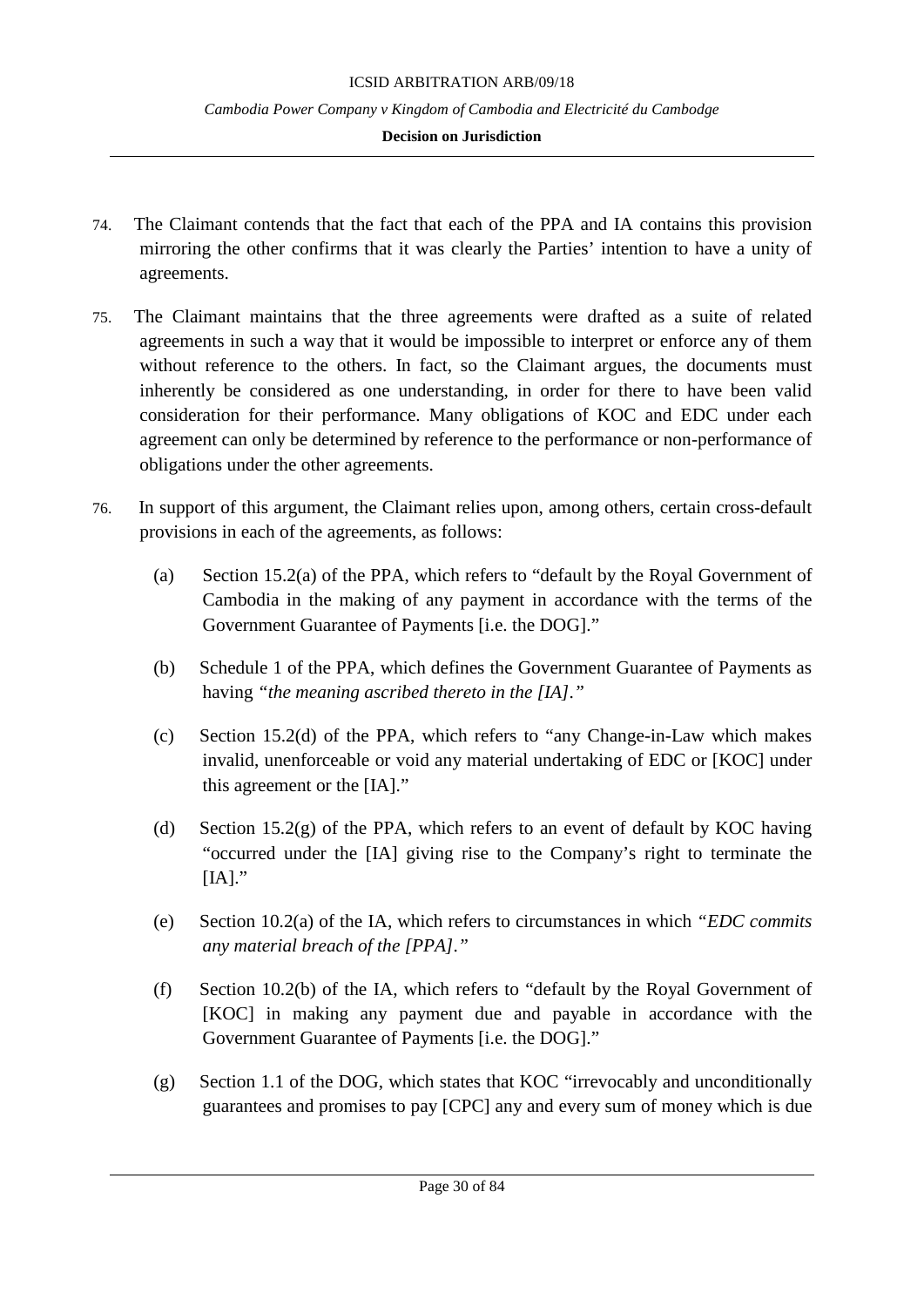and owing by EDC to [CPC] under or pursuant to the [PPA] that EDC has failed to pay in accordance with the terms of the [PPA]."

- 77. The Claimant also cites other provisions of the PPA and the IA which contain intertwined rights and obligations of EDC, MIME (KOC) and CPC under the PPA, the IA and the DOG:
	- (a) Section 3.6 of the PPA, which states that the Required Commercial Operations Date was to be extended in the case of certain delays, including those resulting from *"any breach of contract or default by [EDC] under this Agreement [the PPA] or by MIME under the [IA]".*
	- (b) Section 14.2 of the PPA, which sets out representations and warranties given jointly and severally in the PPA by both KOC and EDC.
	- (c) Section 1.1(a) of the IA, which states all expressions used in the IA that were defined in the PPA shall have their PPA meanings.
	- (d) Section 2.2 of the IA, which ties the IA to the PPA, providing for automatic termination of the IA, if the PPA should terminate on account of the Effective Date not having occurred.
	- (e) Section 5 of the IA, which links Claimant's PPA obligations with the IA and KOC's IA obligations, providing that *"subject to [Claimant] complying with [its PPA obligations to apply for government consents]"*, KOC agrees to perform its main IA obligations.
- 78. The Claimant also argues that Common Law jurisdictions have looked to interrelated "*entire agreement*" clauses as evidence that two agreements comprise a single, unitary transaction. In support of this argument, the Claimant cites *Inveresk plc v Tullis Russell Papermakers Ltd* [2009] UKSC 19 *("Inveresk")*, where the UK Supreme Court found that, under Scottish law, obligations arising out of two separate agreements depended *"upon one another and as each forming part of the same transaction."*
- 79. The Court added that:

*"[t]he true significance of these agreements [wa]s to be found in the respects in which they were each linked expressly with each other."*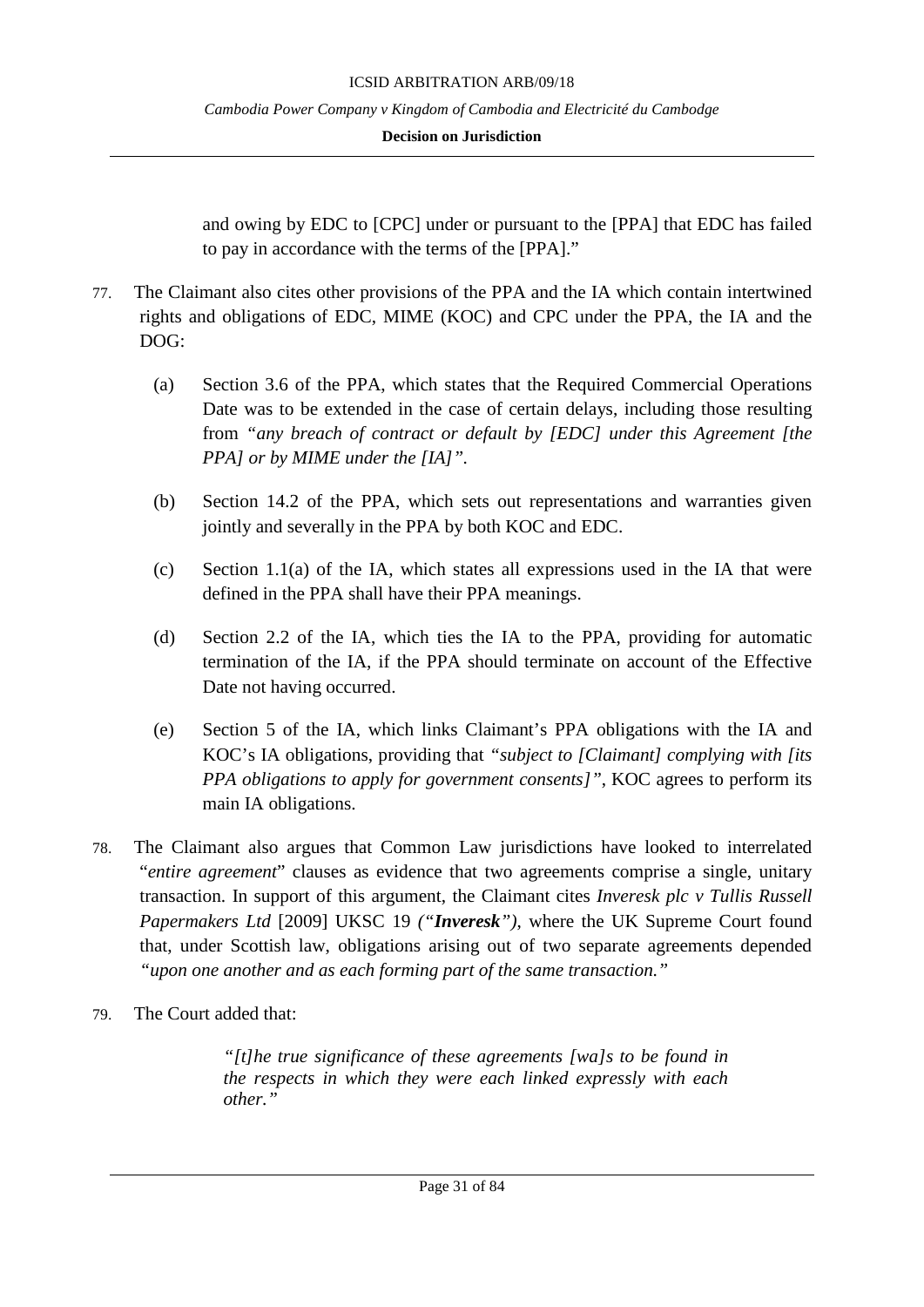## **Decision on Jurisdiction**

- 80. The Claimant also cites *684733 Alberta Ltd. v. Money's Mushrooms Ltd.* [2003] B.C.J. No. 2475 *("Alberta")*, where the Supreme Court of British Columbia decided that a share purchase agreement and a convertible promissory note were to be read together as one agreement since they were *"executed contemporaneously with each other."*
- 81. With regard to the DOG, the Claimant refers to the second witness statement of Mr. Garrett, which articulates a practical reason as to why the guarantee was not provided in March 1996, i.e. at the same time that the PPA and the IA were signed. According to the Claimant, the budget approval of the Cambodian National Assembly was required, but had not yet been obtained. It was not therefore possible to sign the DOG on 20 March 1996. However, once signed, the DOG thus became integrated with the PPA and IA as an element of the single understanding of the Parties.

# <span id="page-31-0"></span>**b. The similar wording of the arbitration clauses of the IA and of the PPA, as amended on 9 October 1998, demonstrates the Parties' intention to hear claims under a single proceeding**

- 82. The Claimant contends that the similarity of Section 6 of the IA and Section 16(3) of the PPA, as amended by PPA Amendment No. 1, is evidence that the Parties positively saw the two agreements as providing a single dispute resolution mechanism.
- 83. Indeed, at the time of signature of the IA and the PPA, the latter contained no ICSID clause. The introduction of an ICSID arbitration clause in PPA Amendment No. 1 supports an inference that the Parties thereby brought the IA and PPA into line in order to harmonize their provisions, thereby allowing disputes to be heard in a single proceeding (i.e. an ICSID arbitration).
- 84. The Claimant submits that the variations between the dispute resolution clause of the PPA, as amended by PPA Amendment No. 1, and the dispute resolution clauses of the IA and the DOG, concern no more than minor details, and do not contradict the Parties' intention to have potential claims heard in a single proceeding. It is the Claimant's assertion that these differences reflect poor drafting, as opposed to an intention to avoid consolidation, or a single proceeding for a dispute involving claims under the PPA, the IA and/or the DOG.

# <span id="page-31-1"></span>**c. ICSID practice and Common Law jurisdictions support the consolidation of the proceedings under the present circumstances**

85. According to the Claimant, previous ICSID tribunals have interpreted parties' consent to jurisdiction in one agreement such as to cover related agreements, when such agreements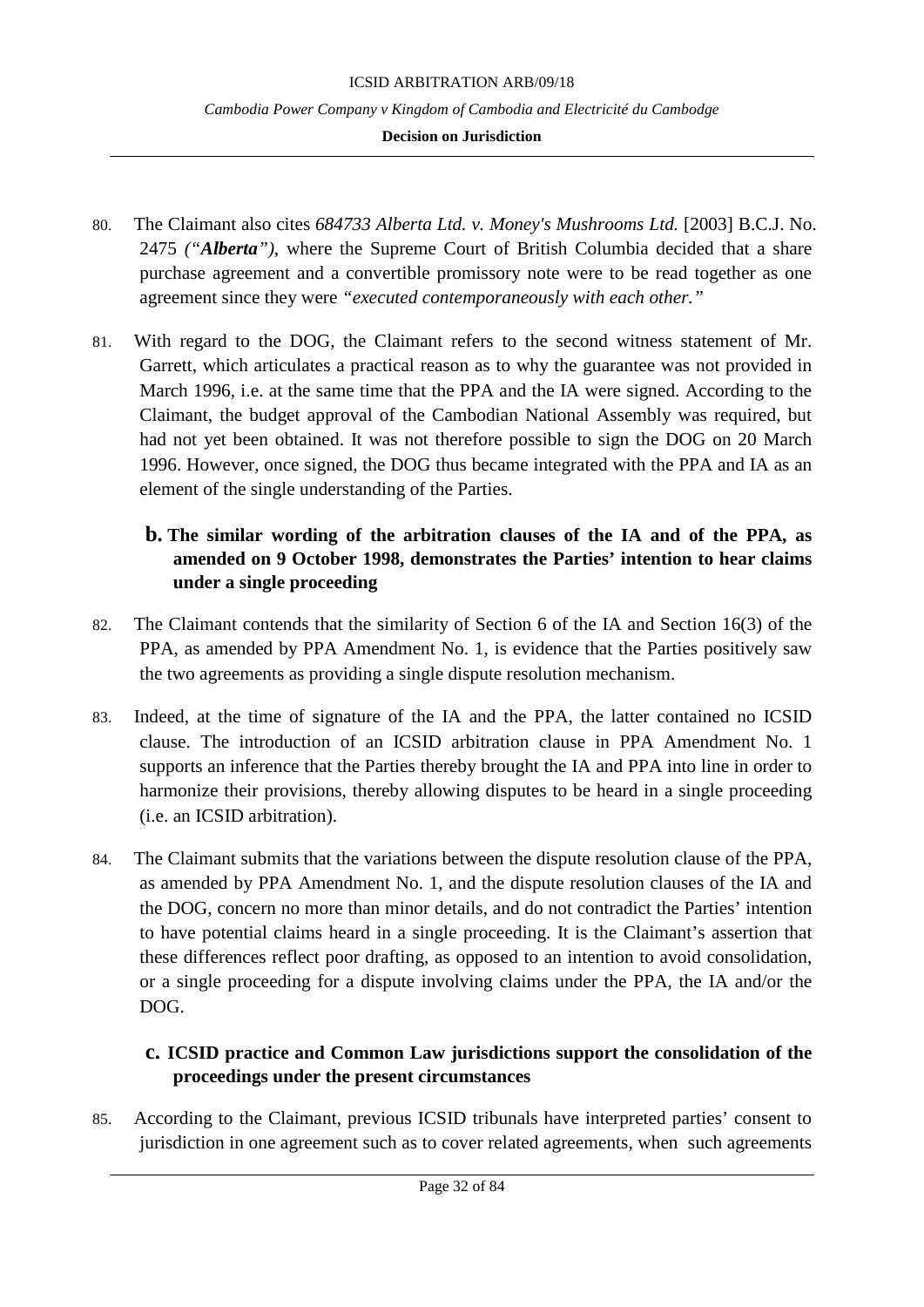## **Decision on Jurisdiction**

collectively encompass one unified investment, and such analyses have found support with commentators.

- 86. In *Noble Energy Inc. and Machalapower Cia. Ltda. v The Republic of Ecuador and Consejo Nacional de Electricidad, ICSID Case No. ARB/5/12, Decision on Jurisdiction (5 March 2008)* ("*Noble Energy*"), the tribunal found that it had jurisdiction over disputes arising out of multiple agreements where there was "an implied consent to have the pending disputes arising from the same overall economic transaction resolved in one and the same arbitration." The tribunal relied upon the fact that (1) the disputes were closely related and arose out of the same investment project, and the same overall economic transaction, and (2) that the two main agreements were themselves closely linked. The Claimant contends that these two elements are also present in the instant dispute. Therefore, following the Noble Energy reasoning, the Tribunal should find it has jurisdiction over claims under the PPA, the IA and the DOG, and that those claims can be heard in a single proceeding.
- 87. In *Klöckner Industrie-Anlagen GmbH, Klöckner Belge SA and Klöckner Handelsmaatschappij BV v United Republic of Cameroon and Société Camerounaise des Engrais, ICSID Case No. ARB/81/2, Award (21 Oct. 1983)* ("*Klöckner*"), the tribunal decided that it had jurisdiction to hear disputes arising under two agreements in a single proceeding (but not under a third). Although there was no cross-referred dispute settlement clause, the separate agreements referred disputes arising under each to ICSID arbitration, as is the case in the present dispute.
- 88. In *Société Ouest Africaine des Bétons Industriels v Senegal, ICSID Case No. ARB/82/1, Award (25 February 1988)* ("*SOABI*"), the tribunal found that a construction contract formed part of another contract, on the basis of an analysis of the relevant agreements as a whole. In *SOABI*, so the Claimant observes, the construction contract lacked an ICSID arbitration clause. In contrast, in the instant case, all the agreements in question provide for ICSID jurisdiction. Therefore, according to the Claimant, in the instant case there is better cause to conclude that the Parties intended to have claims arising out of separate agreements heard in a single proceeding. In addition, in *SOABI*, the main agreement did not make explicit reference to rights and obligations under the construction contract. The Claimant asserts that in the present case, the PPA, the IA and the DOG are explicitly, repeatedly and extensively interconnected. That makes the instant case a more compelling one for a finding that the Parties' intended to have claims arising out of these contracts heard in the same arbitration.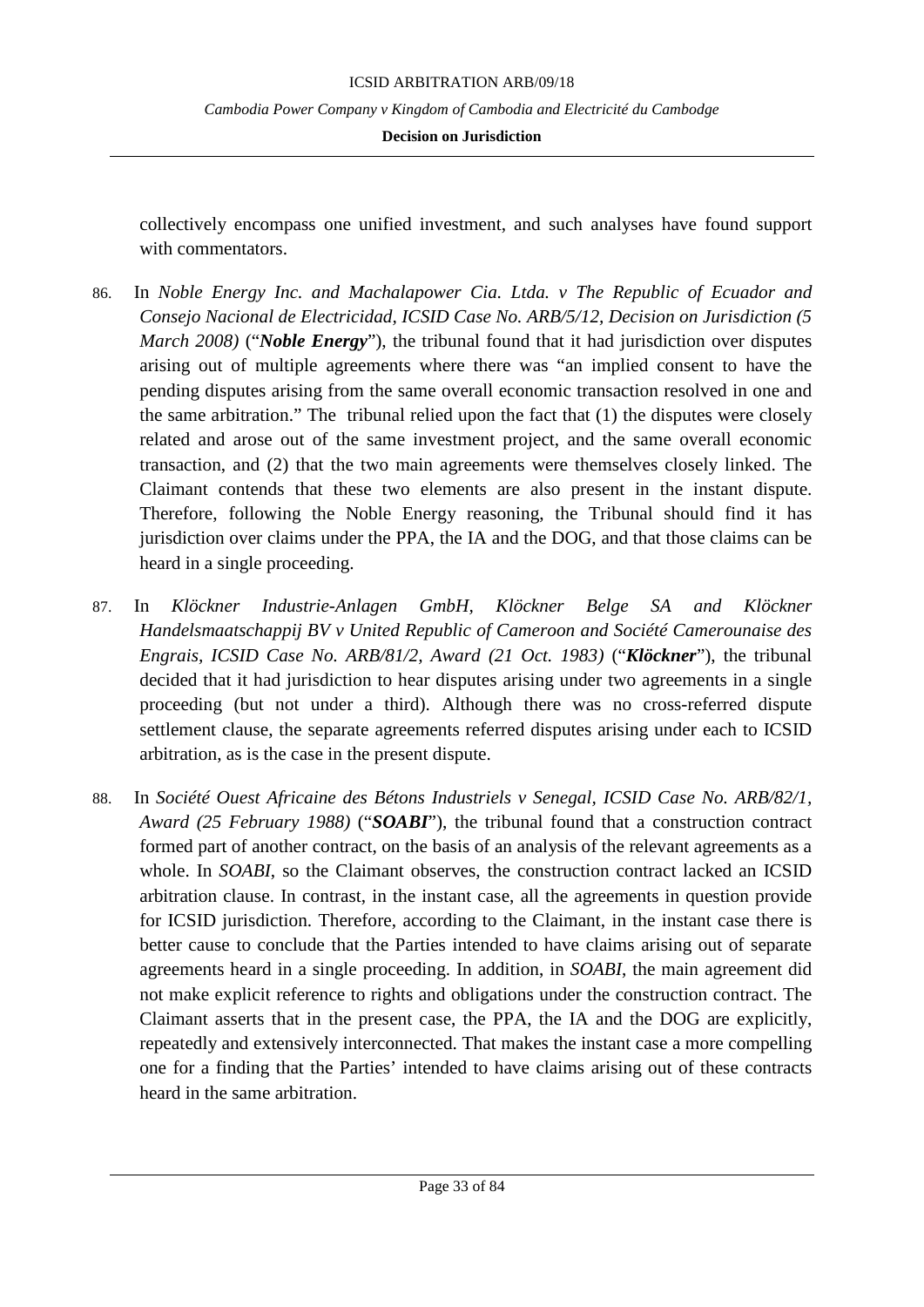## **Decision on Jurisdiction**

- 89. In *Ceskoslovenska obchodni banka, a.s. v The Slovak Republic, ICSID Case No. ARB/97/4, Decision of the Tribunal on Objections to Jurisdiction (24 May 1999)* ("*CSOB*"), the tribunal saw its task as finding the "common will of the parties." This common will was reflected in one of the agreements which specifically referred to "a court of competent jurisdiction." In the present case, all agreements contain ICSID clauses. On the basis of the approach in CSOB (albeit differently to the facts of that case), the Claimant argued that this leaves room for an inference that the Parties intended an ICSID arbitration to deal with their claims under these agreements, by a single tribunal, in one proceeding.
- 90. The Claimant further contends that under English law there is a presumption that the Parties intended their disputes to be heard in a single forum. The Claimant supports this assertion by citing two English cases.
- 91. In Premium Nafta Products Ltd and others v Fili Shipping Co Ltd and others [2007] UKHL 40 ("*Premium Nafta*"), the House of Lords held that there was a presumption that an arbitration clause in a main contract also governed claims regarding the validity or enforceability of an underlying contract "*unless the language makes it clear that certain questions were intended to be excluded from the arbitrator's jurisdiction.*"
- 92. In *UBS AG v HAS Nordbank AG,* [2009] EWCA Civ 585 ("*UBS AG*"), the Court of Appeal held that sensible business people would not have intended that a dispute of this kind would have been within the scope of two inconsistent jurisdiction agreements. The Court found that the agreements were all connected and part of one package.
- 93. In light of all these cases, as there is no express language that could contradict the principle of consolidation, or concurrent proceedings, the Claimant contends that claims under the PPA, the IA and the DOG should be heard in a single proceeding.

# <span id="page-33-1"></span><span id="page-33-0"></span>**2. RESPONDENTS' POSITION**

# **a. The absence of express consolidation provisions in the PPA, the IA and the DOG demonstrates the Parties' intention to have separate proceedings in case of dispute**

94. Respondents submit that claims arising out of the PPA, the IA and the DOG cannot be brought in one single proceeding since the Parties have not consented to a single tribunal having jurisdiction over all of them. The Tribunal can only take jurisdiction over claims arising out of more than one agreement if this is the Parties' intention. In the present case,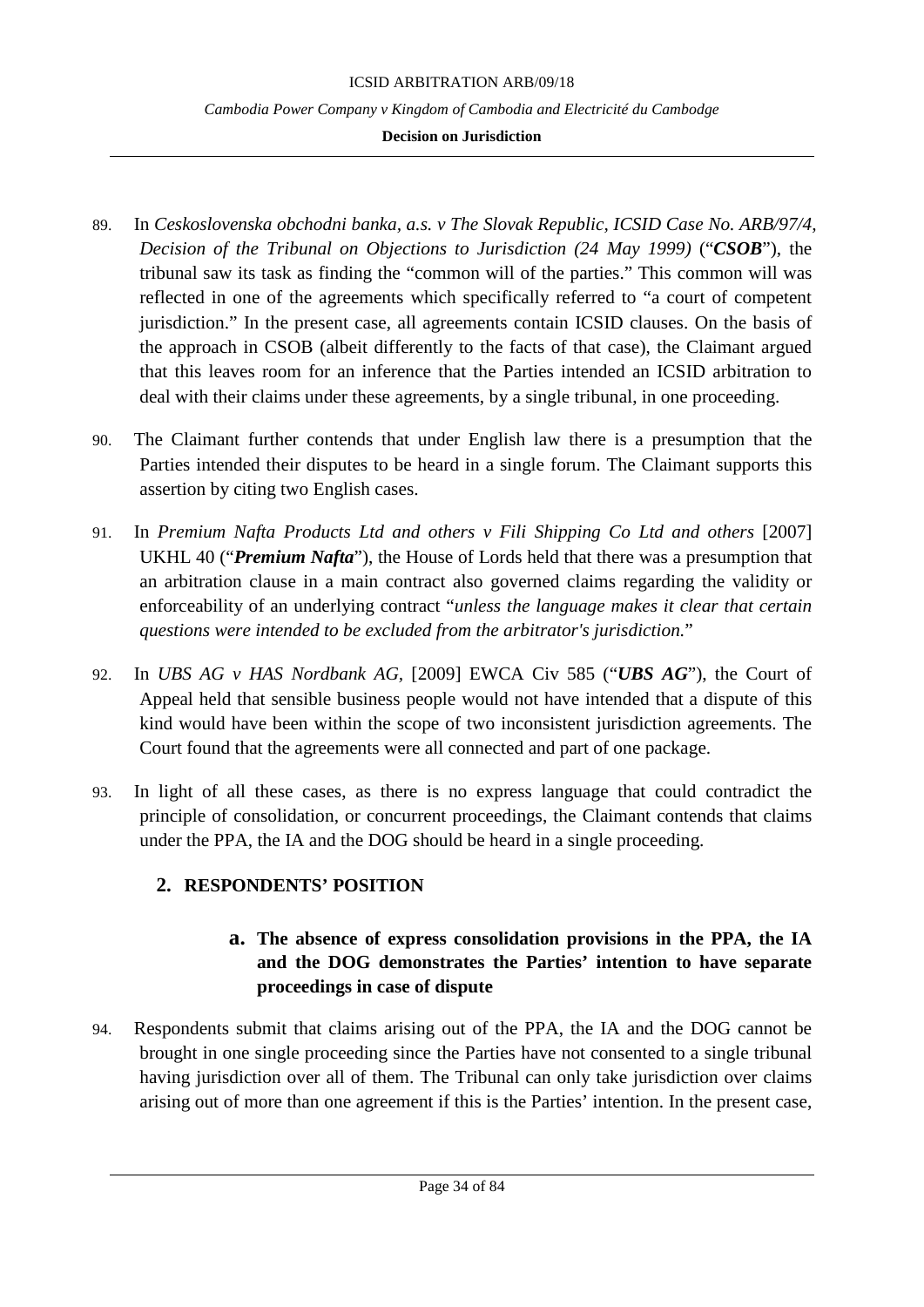## **Decision on Jurisdiction**

it was never the intention of the Parties to have claims arising under different instruments heard in the same proceeding.

- 95. According to the Respondents, the arbitration clauses are plain on their face: each vests an arbitral tribunal with jurisdiction over disputes arising solely under that agreement, and does not cover disputes arising under either of the other agreements. The Respondents contend that the dispute resolution clause in each agreement is limited, by clear and unequivocal terms, to disputes arising out of each specific agreement, and the clauses do not contemplate the resolution of disputes under separate agreements in a single proceeding:
	- (a) Article 12 of the IA defines an arbitrable dispute as one:

*"aris[ing] out of or in connection with this Agreement".*

(b) Article 7.2 of the DOG defines a dispute as:

*"any dispute or difference aris[ing] out of or in connection with this Agreement."*

(c) Article 16.1 of the PPA also defines a dispute as a:

*"dispute or difference … between EDC and [CPC] in connection with or arising out of this Agreement."*

96. The Respondents accept the Claimant's argument that the three agreements were "*carefully drafted*", but the Respondents emphasise that the Parties nevertheless took great care not to include any provision for consolidation in any of them. This fact shows conclusively that the Parties did not intend disputes under more than one of the agreements to be heard together.

# <span id="page-34-0"></span>**b. Significant differences in the arbitration clauses of the PPA, the IA and the DOG demonstrate the Parties' intention not to have a consolidated arbitration**

97. The Respondents contend that the Parties' intention not to have claims arising under the PPA, the IA and the DOG heard together can be ascertained from the words of the arbitration clauses of the various agreements, which are materially different. The Respondents submit that such differences are obvious not only in the original arbitration clause of the PPA signed on 20 March 1996, but also in the arbitration clause of the PPA signed on 9 October 1998, when both are compared to the arbitration clauses of the IA and the DOG.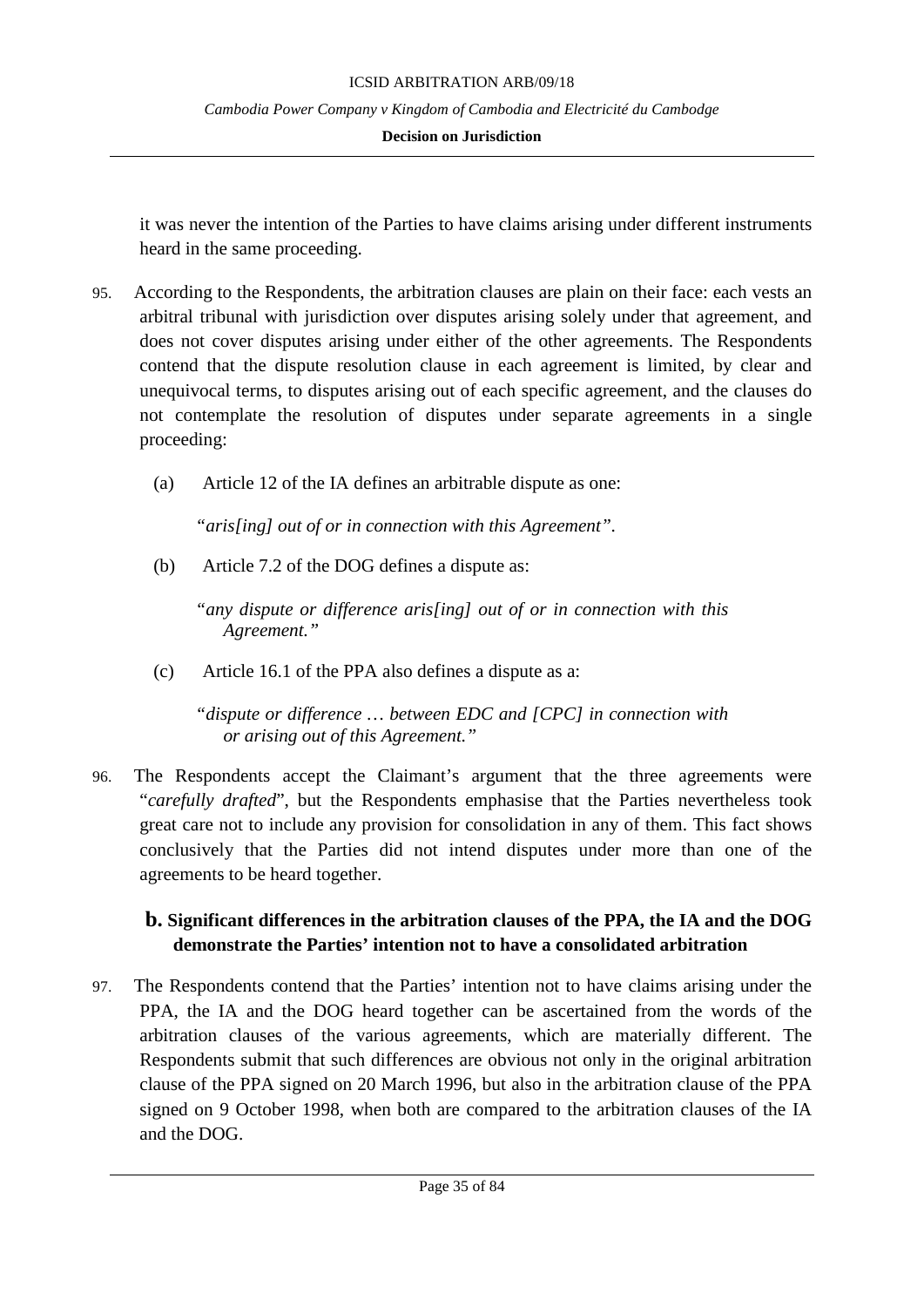## **Decision on Jurisdiction**

# **(i) The negotiations of the agreements and the final wording of the arbitration clauses demonstrate the Parties' intention to exclude any consolidation in case of dispute**

- 98. The Respondents contend that the initial versions of the arbitration clauses of the PPA, IA, and DOG were potentially incompatible, as the PPA only provided for ICC arbitration whereas the IA and the DOG provided for ICSID arbitration on Cambodia's ratification of the Convention. Therefore, it is clear that from the outset, the Parties contemplated different *fora* in case of disputes brought under the several agreements.
- 99. Indeed, Article 16.3 of the PPA, as executed on 20 March 1996, provided only for dispute resolution in accordance with the ICC Rules, with no alternative forum. By contrast, the IA, as executed on the same day as the PPA, provided for ICSID arbitration or, if ICSID arbitration was not available, ICC arbitration. The same is true for the DOG, which was signed on 27 March 1998, at which time the PPA still only referred to ICC arbitration.
- 100. The Respondents contend that the consent to ICSID arbitration was therefore never part of the bargain, as there was no ICSID arbitration clause in the PPA in 1996; and although there was a provision in the IA and the DOG for ICSID arbitration, it was subject to Cambodia's ratification of the Convention. Therefore it was never the Parties' intention that proceedings brought under the PPA, the IA and the DOG would be brought in a single proceeding since the arbitration clauses were incompatible.

# **(ii) The wording of the PPA's arbitration clause signed on 9 October 1998 demonstrates the Parties' intention to exclude any consolidation in case of dispute**

- 101. The Respondents maintain that the Parties' intention not to have claims under the PPA, the IA and the DOG heard in a single proceeding can be deduced from the Parties' intentional omission of any consolidation provision, or the insertion of an identical dispute resolution clause, when the PPA was amended on 9 October 1998.
- 102. PPA Amendment No. 1 amended the dispute-resolution clause to provide for ICSID arbitration, with the default forum remaining ICC arbitration. Thus, although the Parties had the opportunity to insert consolidation clauses in their agreement or, at the very least, to include identical arbitration clauses at that stage, they did not do so. According to the Respondents, this is further proof that, not only in March 1996, but also in October 1998, the Parties neither intended that disputes under the three agreements be heard in a single proceeding, nor consented in advance to consolidated proceedings.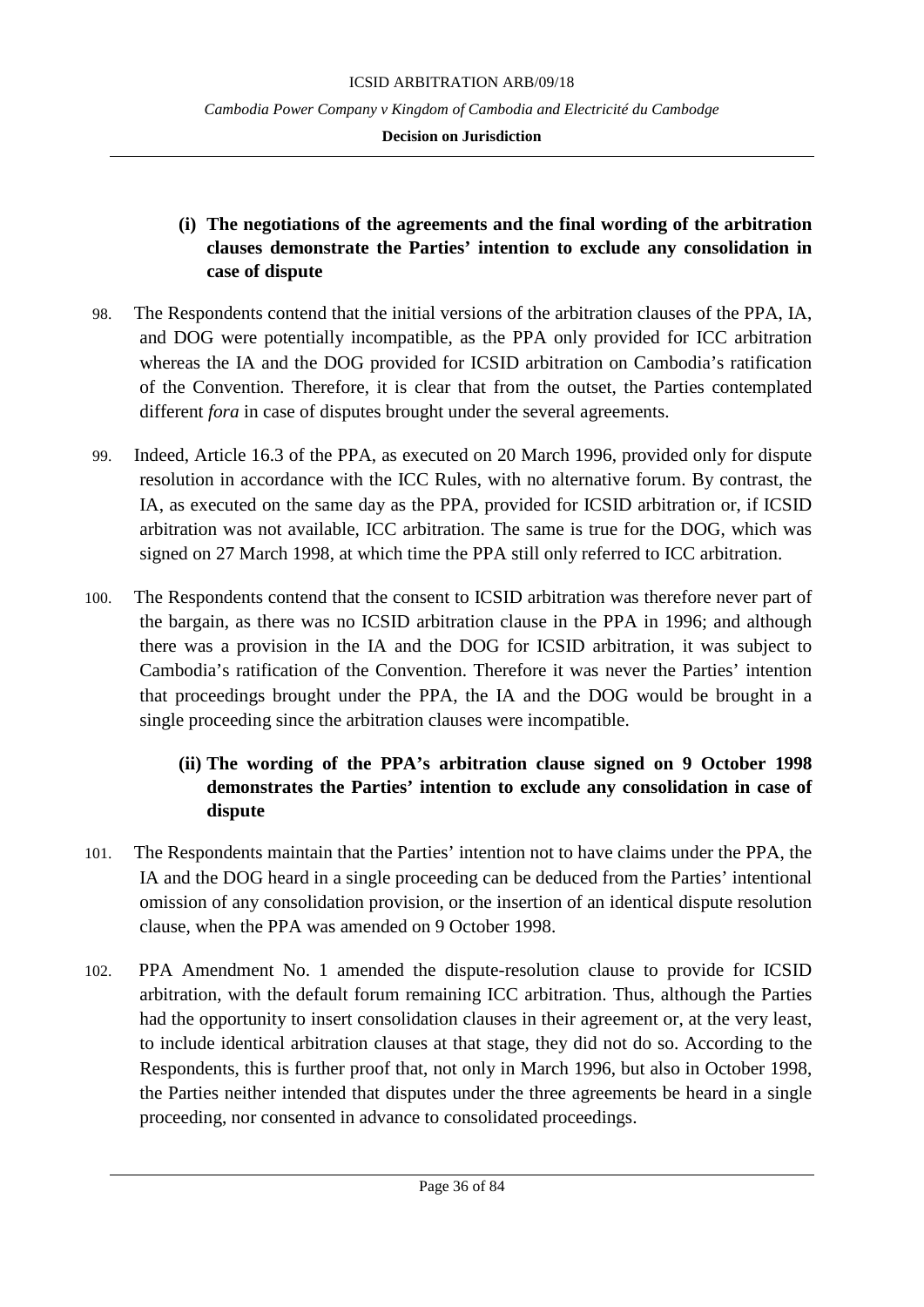#### ICSID ARBITRATION ARB/09/18

#### *Cambodia Power Company v Kingdom of Cambodia and Electricité du Cambodge*

### **Decision on Jurisdiction**

- 103. The Respondents submit that the dispute-resolution clause in the PPA (as amended) is materially different from the dispute-resolution clauses contained in the IA and the DOG, and that they are incompatible.
- 104. According to the Respondents, the significant variations in the various clauses relate to:
	- (a) The procedure for appointment of a single arbitrator;
	- (b) The procedure for appointment of the presiding arbitrator;
	- (c) The qualifications of the arbitrators;
	- (d) The need to have certified translations of documents not in English;
	- (e) That the arbitrators shall be bound by the decision of the "Expert";
	- (f) That the parties may publicise or disclose the contents of any award;
	- (g) That the award shall be in dollars; and
	- (h) An express waiver of all provisions of Cambodian law which may be inconsistent with Article 16 of the PPA

# **c. ICSID practice does not support consolidation of arbitration proceedings when there is no consent to consolidate and when the arbitration clauses are materially different**

105. The Respondents contend that neither the ICSID Convention nor the ICSID Arbitration Rules provide for proceedings under separate agreements, governed by separate arbitration clauses, to be brought in a single proceeding. ICSID practice is to appoint identical tribunals for separate but related claims, but only with the Parties' consent. In support of their assertion, the Respondents cite Schreuer:

> *"these cases remain exceptional since – in the absence of an express provision in the relevant treaty – consolidation requires the consent of the parties and this cannot always be easily achieved." (C Schreuer, The ICSID Convention: A Commentary (2nd ed., 2009) (ICSID Commentary) §26-131)*

106. The Respondents maintain that the only potential basis upon which this Tribunal might assume jurisdiction over the three distinct contracts under which CPC's claims arise is therefore the Parties' intention itself, which to some extent can be derived from the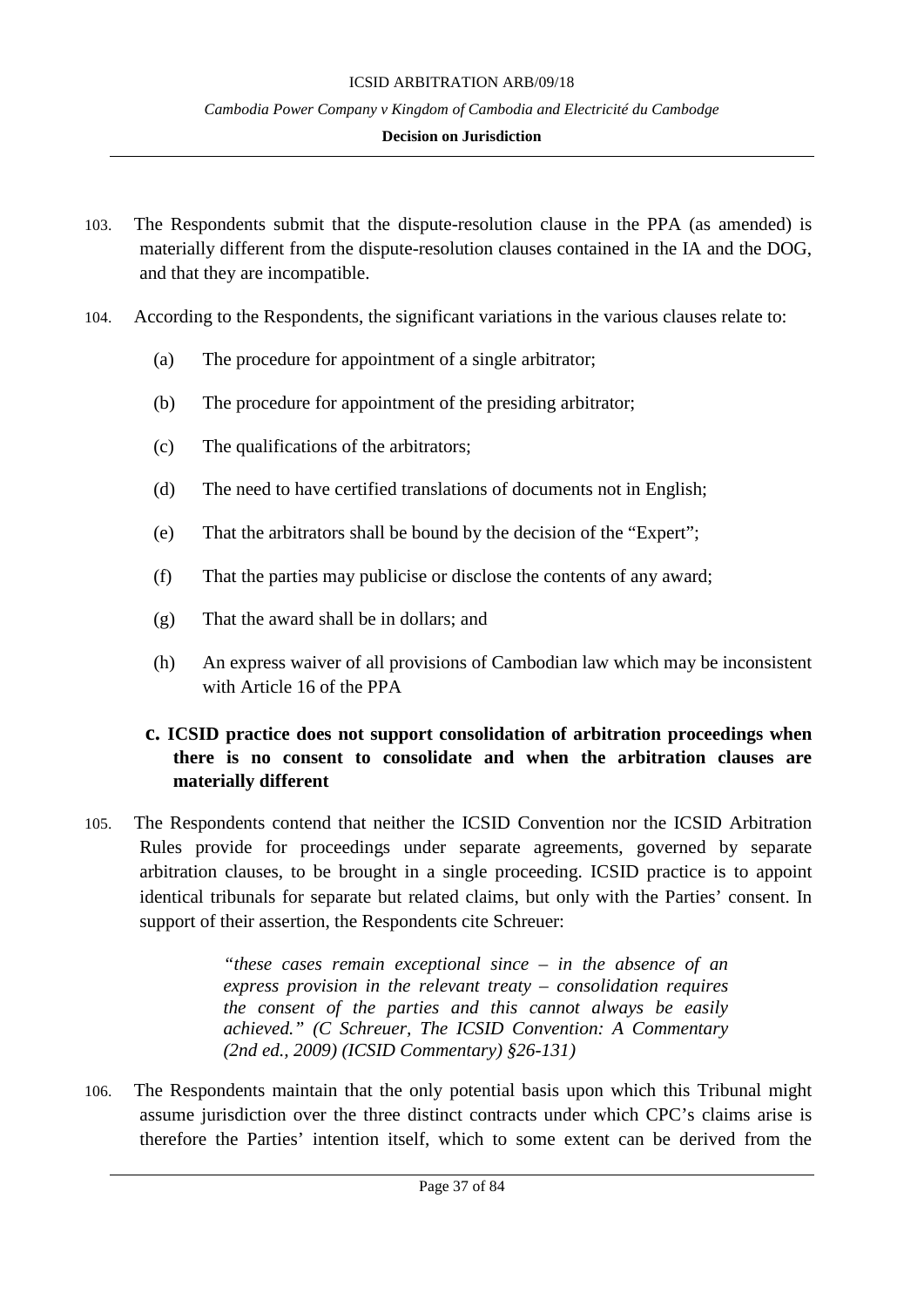### **Decision on Jurisdiction**

circumstances. However, the Respondents deny the Claimant's interpretation of several ICSID cases upon which they rely.

- 107. In *Noble Energy (supra)*, while the tribunal concluded that it had jurisdiction over disputes arising out of three different instruments, this decision was premised on the finding that there was *"an implied consent to have the pending disputes arising from the same overall economic transaction resolved in one and the same arbitration."* Importantly, this implied consent was based on several decisive factors, a number of which are not present in the instant case.
- 108. In *Klöckner (supra)*, the tribunal only assumed jurisdiction over a contract (*Establishment Agreement*) and a second agreement (*Protocol of Agreement*), which both contained an ICSID arbitration clause. However, the tribunal in that case did not assume jurisdiction over another contract (*Management Contract*) which contained an ICC clause.
- 109. In *SOABI (supra)*, four successive agreements were entered into by the parties. Only one of these agreements (*Establishment Agreement*) contained a dispute-resolution clause, referring to ICSID arbitration. The Claimant brought proceedings under two separate agreements. The tribunal assumed jurisdiction under the two agreements as they were:

*"of necessity incorporated into the [Establishment Agreement]", and "therefore … the disputes relating to their execution or to the rights and obligations arising thereunder fall within the scope of [the arbitration clause] of the Establishment Agreement."*

- 110. However, the Respondents submit that the circumstances in that case materially differ from those of the instant case. Unlike the present case, in *SOABI:*
	- (a) the respondent was a party to all the agreements, as was the claimant;
	- (b) the incorporated agreements did not contain any dispute-resolution clause; and
	- (c) the incorporating agreement (the Establishment Agreement) was deemed to incorporate the other two agreements.
- 111. The Respondents contend that in the present case, not only are the PPA and the IA not between the same parties, they also each impose precise and distinct obligations on EDC (the PPA), MIME (the IA) and the MoEF (the DOG).
- 112. In *CSOB (supra)*, the tribunal did not assume jurisdiction over other agreements pertaining to the wider investment operation. In its second decision on jurisdiction, and referring to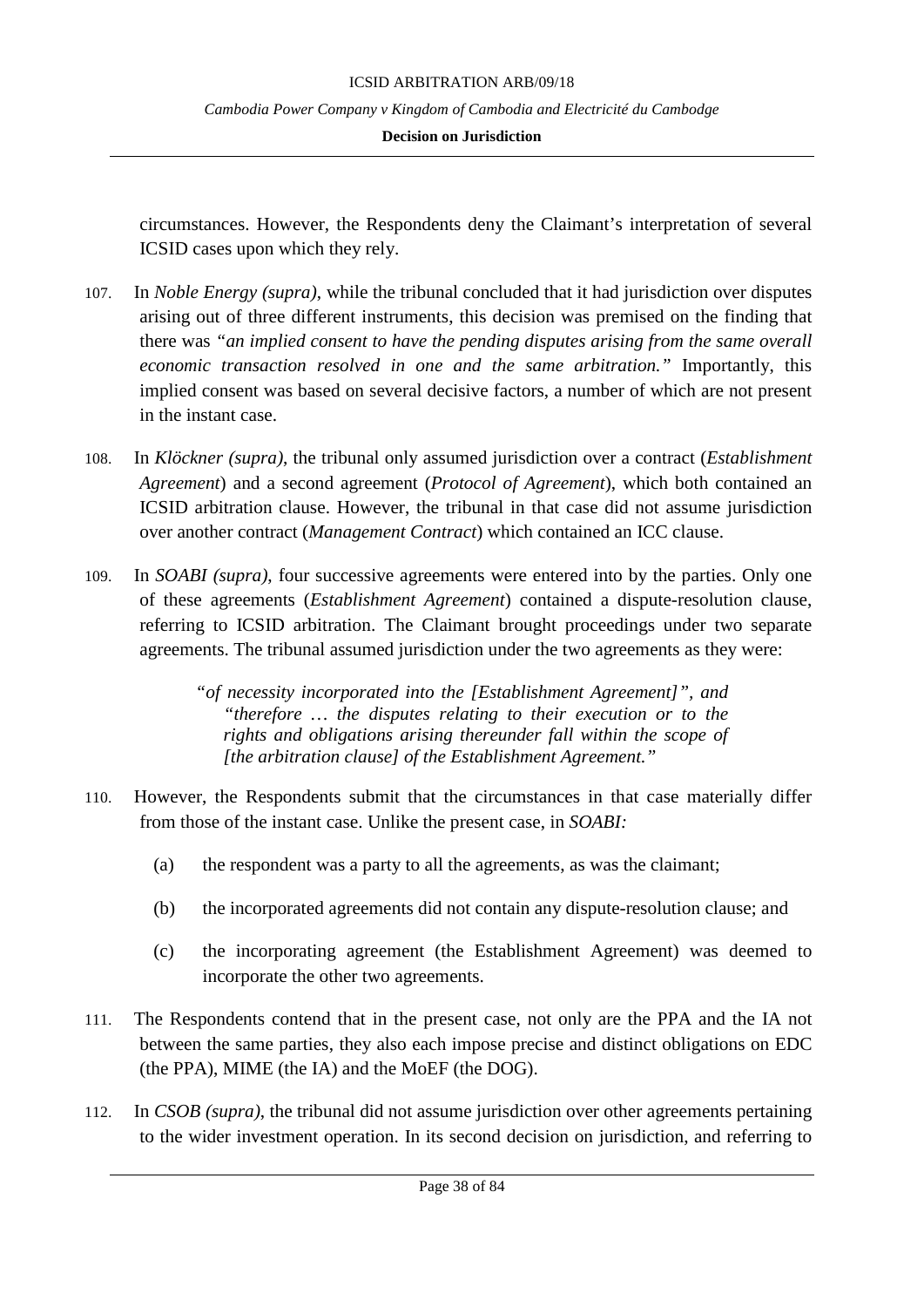#### ICSID ARBITRATION ARB/09/18

*Cambodia Power Company v Kingdom of Cambodia and Electricité du Cambodge*

### **Decision on Jurisdiction**

its earlier finding, the tribunal forcefully stated that even though the first decision held that *CSOB*'s claims related to another loan facility could qualify as part of the investment, this did:

*"not mean, however, that the Tribunal thereby automatically acquires jurisdiction with regard to each agreement concluded to implement the wider investment operation. Other requirements have to be met for such jurisdiction to be established."*

113. In *Duke Energy (supra)*, a "*legal stability agreement*" between the claimant and Peru contained an ICSID arbitration clause. The parties had entered into a series of other legal stability agreements with Peru which did not contain ICSID arbitration clauses. The tribunal made a finding regarding the qualification of the investment; however, it stated that it would not entertain any claims arising out of those other contracts and transactions. The tribunal added that:

> *"in the peculiar circumstances of this case (successive agreements for the protection of the investment), the unity of the investment does not necessarily imply the unity of the protection of the investment."*

- 114. The Respondents contend that this decision makes clear that, while the broader arrangements made in relation to an investment may be taken into consideration in finding a qualifying "investment", or in determining a breach of a treaty, the jurisdiction of an arbitral tribunal is limited to the particular agreement which contains the relevant arbitration agreement.
- 115. In *Holiday Inns v Morocco, ICSID Case No. ARB/72/1, Decision on Jurisdiction (12 May 1974)* ("*Holiday Inns*"), the tribunal agreed that questions arising out of loan contracts, that had been concluded in the context of a main agreement containing an ICSID arbitration clause and which themselves contained choice-of-court clauses, were within the jurisdiction of the local courts - even if these questions *"affect[ed] the indirect or secondary aspects of the investment*.*"* The tribunal thus did not "hear a dispute" under the loan contracts; quite the opposite. It gave due deference to the jurisdiction of the local courts over disputes arising out of the loan contracts, while at the same time fully assuming its own jurisdiction over disputes based on a contract containing an arbitration clause.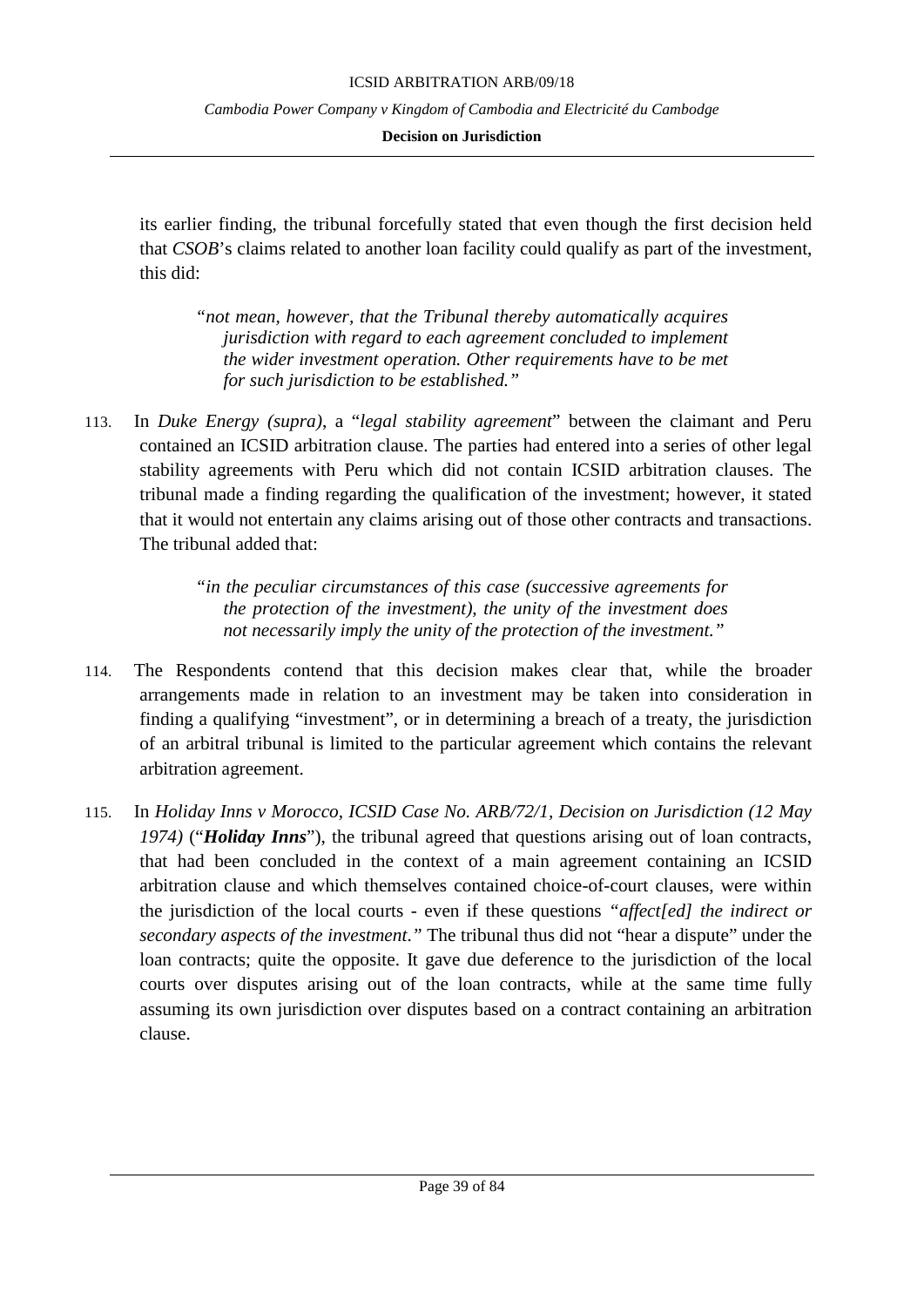### **Decision on Jurisdiction**

### **d. The three agreements are not so interrelated that they cannot be heard separately**

116. The Respondents contend that while there are indeed cross-references to the PPA in the IA and vice-versa, a tribunal having jurisdiction over the PPA need not have jurisdiction over the IA to take the latter into account as a fact, to the extent necessary, and vice-versa. The PPA and the IA are therefore capable of being enforced on their own. This is all the more so with respect to the DOG, which can only be called upon once an award against EDC has been made.

### **3. TRIBUNAL'S DECISION**

- 117. On 16 September 2009, the Secretary-General of ICSID registered this arbitration as a single proceeding as presented, notwithstanding that the Request for Arbitration (according to the Claimant) embodied claims under each of the PPA, the IA and the DOG.
- 118. The Respondents' principal objection is not to the determination of claims arising out of the PPA, the IA and the DOG by this Tribunal, in ICSID arbitration. There is, for example, no issue that each contract contains a valid ICSID arbitration clause; that three separate Requests for Arbitration could have been filed by the Claimant (one for each agreement); and that this Tribunal could have been constituted in each of the three separate arbitral proceedings. Rather, the Respondents' complaint is to the determination of claims under each of these agreements at the same time, in a single proceeding. According to the Respondents, the joining together of all claims in a single Request for Arbitration is impermissible, and itself has the effect of depriving this Tribunal of jurisdiction for all such claims.
- 119. It is clear that the decision of the Secretary-General to register a single arbitral proceeding does not bind this Tribunal, which has to consider the jurisdictional arguments raised *de novo*.
- 120. For the reasons set out below, in the circumstances of this case the Tribunal disagrees with the Respondents' analysis.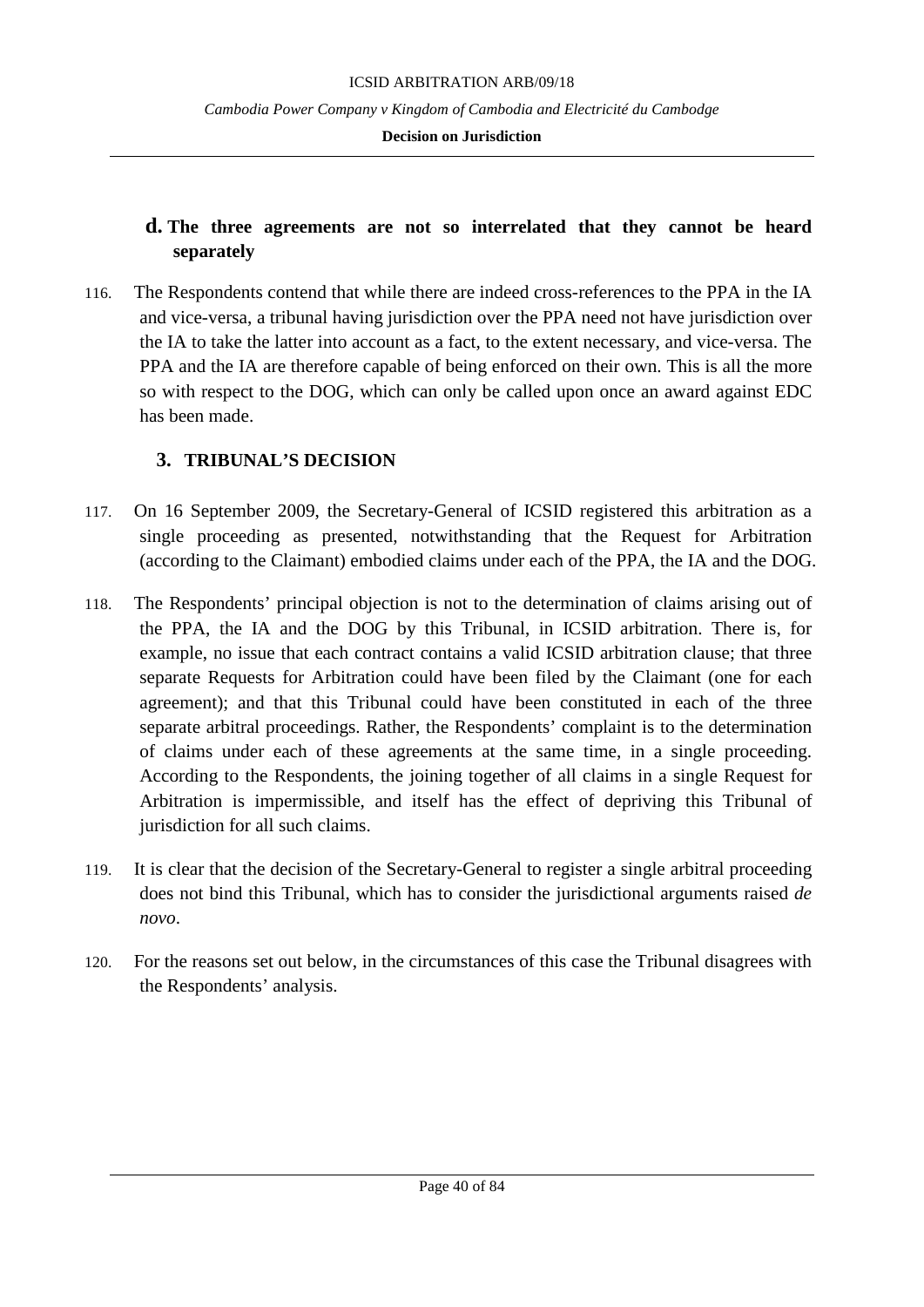### **Decision on Jurisdiction**

# **a. Relevant principles governing consolidation of claims in ICSID proceedings**

### **(i) Consent**

- 121. The uncontroversial starting point is that the consolidation of claims in ICSID arbitration (as with most other systems) depends upon the consent of the parties. Such consent may be established before or after the dispute has arisen. Absent consent, the fundamental principle of party autonomy dictates that claims under multiple contracts may not be consolidated, however inconvenient and inefficient that result may be.
- 122. Whilst such consent usually takes the form of an express provision, whether in a contract or Treaty; by way of incorporated arbitration rules; or in a submission agreement; it can also be implied from the circumstances.
- 123. The various ICSID decisions that have been deployed by the Parties (as noted earlier) are significant in this regard, since they emphasise the need to interpret the parties' intentions in light of all the circumstances of each case. In the absence of an express provision on consolidation, the intentions of the parties remains the critical test in determining whether or not claims arising out of different agreements are to be heard together.
- 124. For example, in *SOABI (supra)* the tribunal held that:

*"the interpretation must take into account the consequences which the parties must reasonably and legitimately be considered to have envisaged as flowing from the undertakings. It is this principle of interpretation, rather than one of priori strict, or, for that matter, broad and liberal construction, that the Tribunal has chosen to apply."*

- 125. In *CSOB (supra)*, the tribunal found that its task was to determinate the "*common will of the parties*" and held that, in doing so, "*each case must be assessed by reference to its specific facts*".
- 126. Similarly, in *Noble Energy (supra)* the tribunal's conclusion that it had jurisdiction over disputes arising out of multiple agreements was premised upon "*an implied consent to have the pending disputes arising from the same overall economic transaction resolved in one and the same arbitration*", such implied consent having been deduced from a number of factors related to the purpose and configuration of the agreements in question.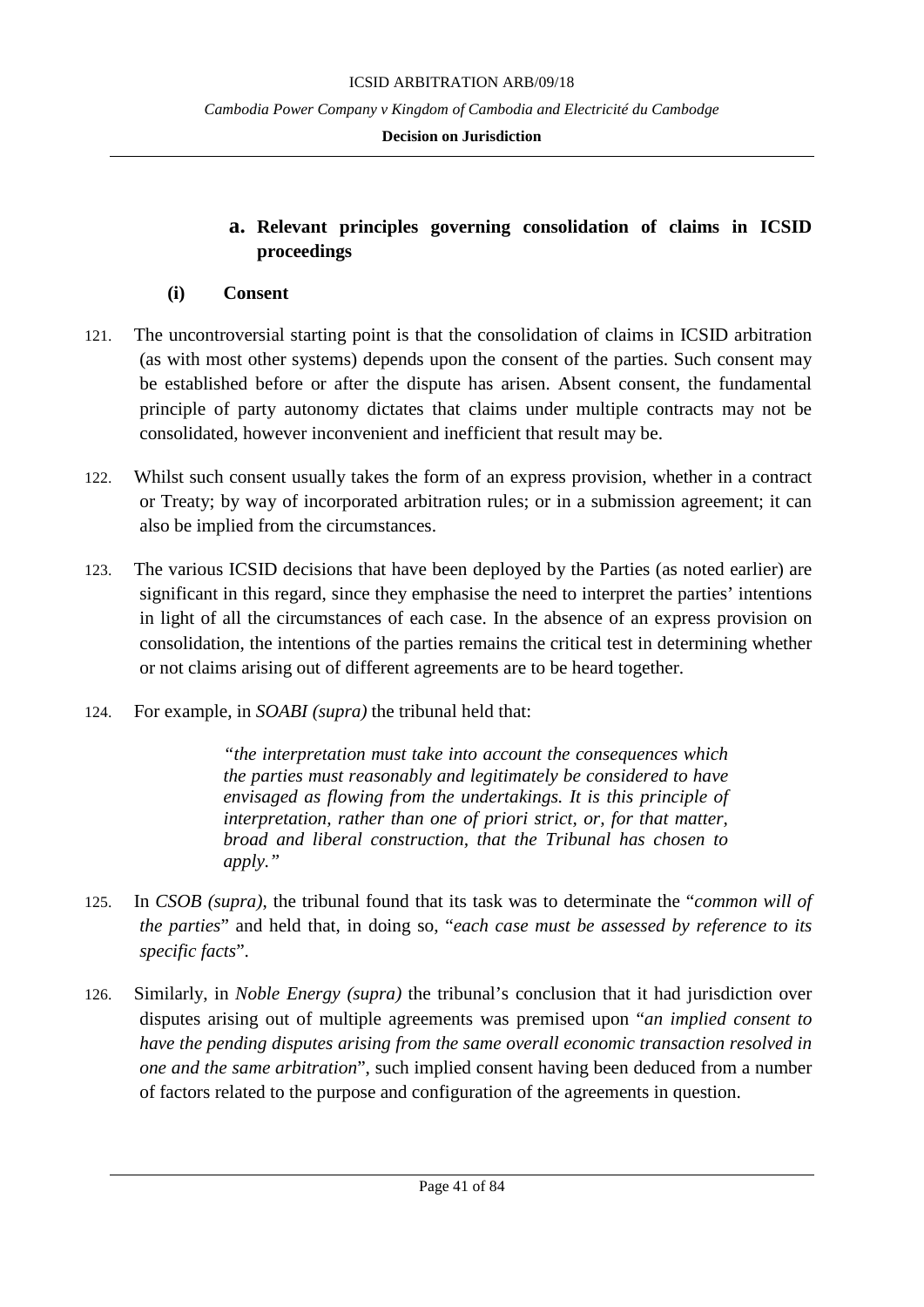### **Decision on Jurisdiction**

### **(ii) The Precise Type of "Consolidation"**

- 127. Establishing requisite consent entails, however, a further level of analysis, namely identifying the precise mechanism by which it has been agreed that claims be coordinated. Whilst it is clear that ICSID tribunals have accepted jurisdiction in a number of previous cases, where a single proceeding has been commenced and registered, arising out of more than one, albeit connected, agreement, such cases in fact span a number of different situations, and it is important to distinguish between them.
- 128. In particular, parties may agree that disputes arising out of multiple contracts are all to be brought within the scope of one particular arbitration agreement in one of the contracts. Alternatively, separate arbitration clauses in separate agreements might be interpreted as, in truth, one single arbitration agreement. Further still, claims under multiple contracts might be merged into one arbitration proceeding, and determined by way of one award. Alternatively, separate arbitration proceedings arising out of separate arbitration agreements might be heard and determined concurrently (i.e. synchronised), whilst maintaining a separate juridical nature. Whilst all of these variations might be described as "consolidation", each is obviously different in nature.

# **b. The Parties' implied consent in this case**

- 129. During the Hearing, the Tribunal pressed the Claimant to clarify the precise mechanism by which the Parties had agreed that all claims could be heard in a single proceeding.
- 130. In this regard, the Tribunal suggested (by way of example and without limitation) the three following *scenarii* (T/day1/p156/4-22; p160/1-16):
	- (a) Consent for the Claimant to activate one arbitration agreement under one of the contracts, and to bring within its scope claims that arise under the two other contracts;
	- (b) Each of the arbitration clauses in the PPA, the IA and the DOG, in truth, constituting (as a matter of fact and law) a single arbitration agreement between the Parties;
	- (c) Consent for proceedings that arise out of three distinct arbitration agreements to be brought together before the same tribunal, through either consolidation or concurrent proceedings.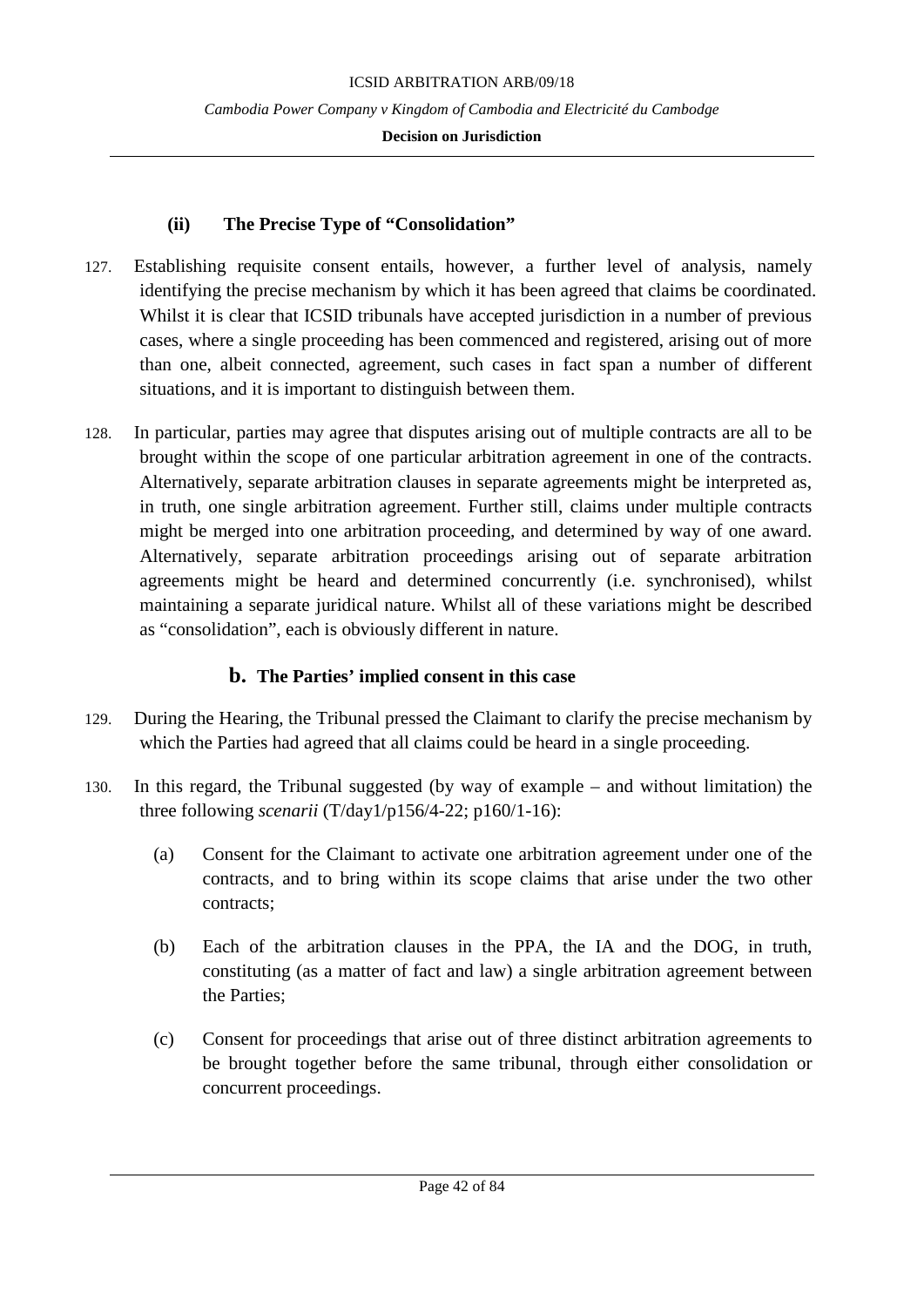- 131. On day 2 of the Hearing, the Claimant clarified its position, arguing that scenario (b) above was "*in perfect harmony with [its] pleadings*" (T/day2/p75/l16-17), albeit if this could not be established, the Claimant then also relied upon the other possible analyses.
- 132. Having carefully considered all the circumstances of this case, the Tribunal finds no basis for scenario (b). This scenario seems far from the present situation, since the PPA, IA and DOG arbitration clauses were concluded separately, at different times, between different (albeit connected) parties, and each as a self-contained agreement, enforceable in its own right. The three clauses are not identical and do not refer to each other. In the Tribunal's view, scenario (b) presents an *a priori* consolidation by unification of the proceedings which can only happen in two cases. First, where each arbitration clause expressly refers to the others as forming a single arbitration clause and providing for a single arbitration. Second, where there is no such express reference, but an implied consent can be inferred, for example because all arbitration clauses are identical, were concluded in parallel, are dependent upon one another or otherwise interconnected, and included in contracts which are themselves interrelated and arising out of a single project. In the Tribunal's view, the agreements in this case cannot comfortably be analysed in either of these ways.
- 133. It follows that each of the three arbitration clauses constitutes a separate agreement, which could be activated separately. Thus, there would be nothing in principle to prevent the Claimant from commencing an arbitration, and pursuing claims, under only one of the PPA, the IA or the DOG. Were the Claimant to seek instead to commence one "*umbrella*" arbitration raising claims under all three agreements, it could not do so in the absence of consent of the other Parties to the agreements. That consent would necessarily have to extend to an acknowledgement that, notwithstanding any asserted incompatibilities in the three discrete arbitration agreements, no objection predicated on such a basis was raised. Such consent might be express, but there is none in this case. Alternatively, it might be implied by reference to the Parties' conduct and/or by reference to their intentions as reflected in the terms of the PPA, the IA and the DOG. (See paragraphs 135-138 below).
- 134. Equally, the Tribunal finds no basis for scenario (a) above. Each of the PPA, IA and DOG contains its own valid arbitration clause, with a defined scope. There is nothing in the arbitration clauses themselves, or in the wider circumstances of the Parties' arrangement, to suggest any consent that one arbitration clause take precedence over the other two. To this end, as the Respondents have argued, the presence of separate arbitration clauses in each contract in this case means that previous ICSID decisions in which one arbitration clause has been extended to cover multiple contracts are of no assistance here. It may be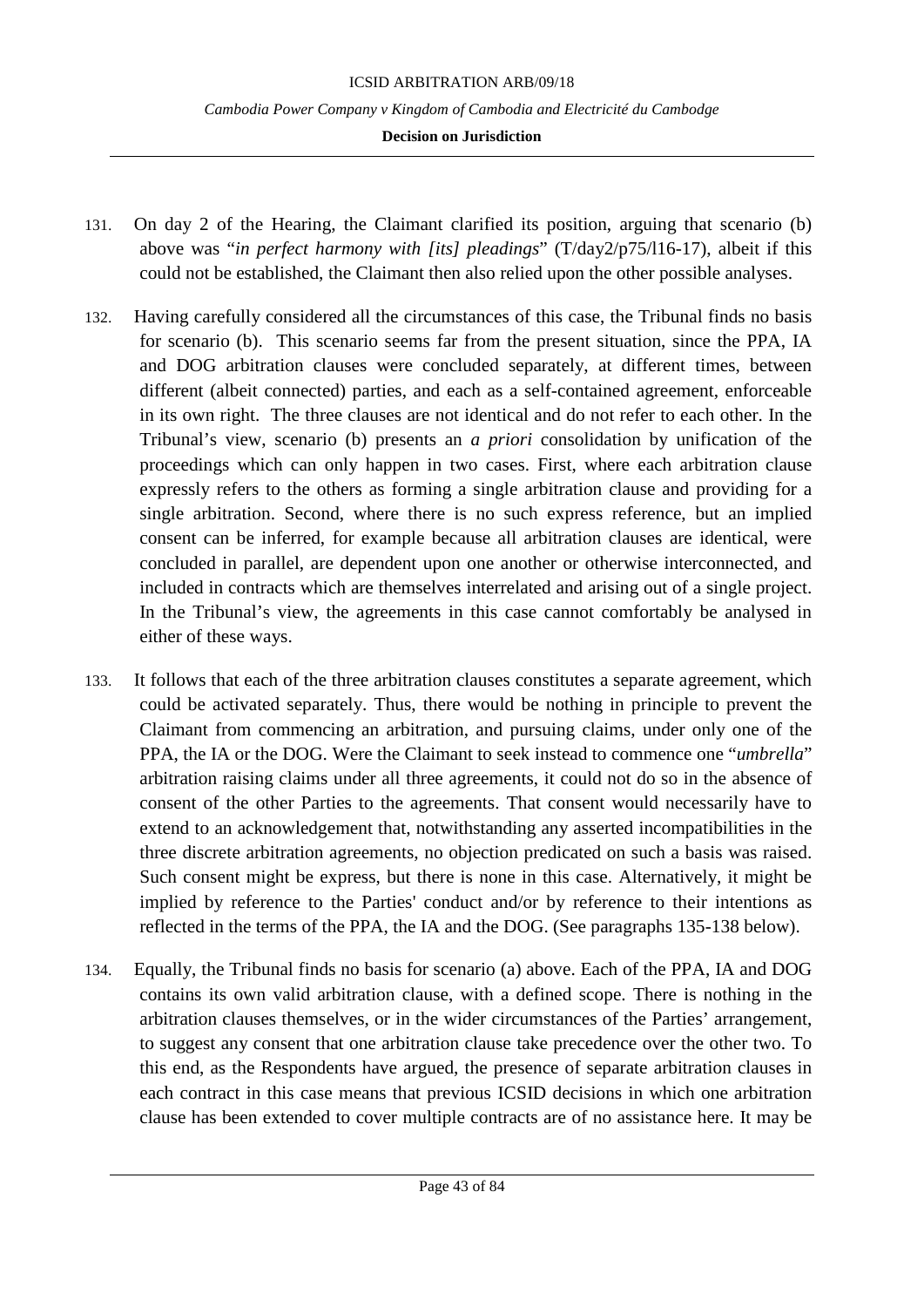### **Decision on Jurisdiction**

noted, in any event, that the Claimant in its Request for Arbitration purported to activate all the arbitration clauses in the relevant contracts, rather than relying upon just one.

- 135. But the fact that each arbitration clause constitutes a separate agreement does not answer the question whether, if a party elects to activate more than one of the arbitration agreements at or about the same time, that party is entitled to seek to co-ordinate or combine the several proceedings before a single tribunal.
- 136. That brings the Tribunal to scenario (c). With regard to this scenario, where multiple arbitration clauses have been separately activated, there are two options in coordinating the various proceedings, each option bearing different consequences. First, the separate proceedings flowing from each of the separate arbitration clauses might be merged into one proceeding, and heard and determined by a single tribunal in a single award. Secondly, the separate proceedings might be kept notionally separate, but with hearings and determinations synchronised, whether before a single or multiple tribunals, and usually by way of multiple awards (often termed: "*concurrent proceedings*" or "*de facto* consolidation").
- 137. In the Tribunal's view, the first of the two options accurately reflects the intentions of the Parties in this case.
- 138. The Tribunal has already set out the competing arguments at some length when summarising the Parties' respective positions. Having considered all of them very carefully, and for the particular reasons elaborated below, the Tribunal concludes that the Parties in this case undoubtedly intended that there be an option to coordinate multiple proceedings. Specifically, where claims are brought by a party pursuant to more than one arbitration clause at or about the same time, the Parties clearly intended that the party in question should be entitled to combine the claims, in order that they be heard and determined before a single tribunal. Equally, the Tribunal is confident that in structuring their project contracts, the Parties never intended multiple, parallel proceedings arising out of the same dispute, with all the burdens and risks that this would entail, where this might practically be avoided.
- 139. It follows that the Claimant was entitled to commence proceedings under the PPA, IA and DOG at the same time by way of a single Request for Arbitration, and to compel the Respondents to appoint a single tribunal to hear and determine all such claims. The Tribunal notes, in this regard, that even if (contrary to the analysis above) the Respondents had been entitled to object to the constitution of the same tribunal for all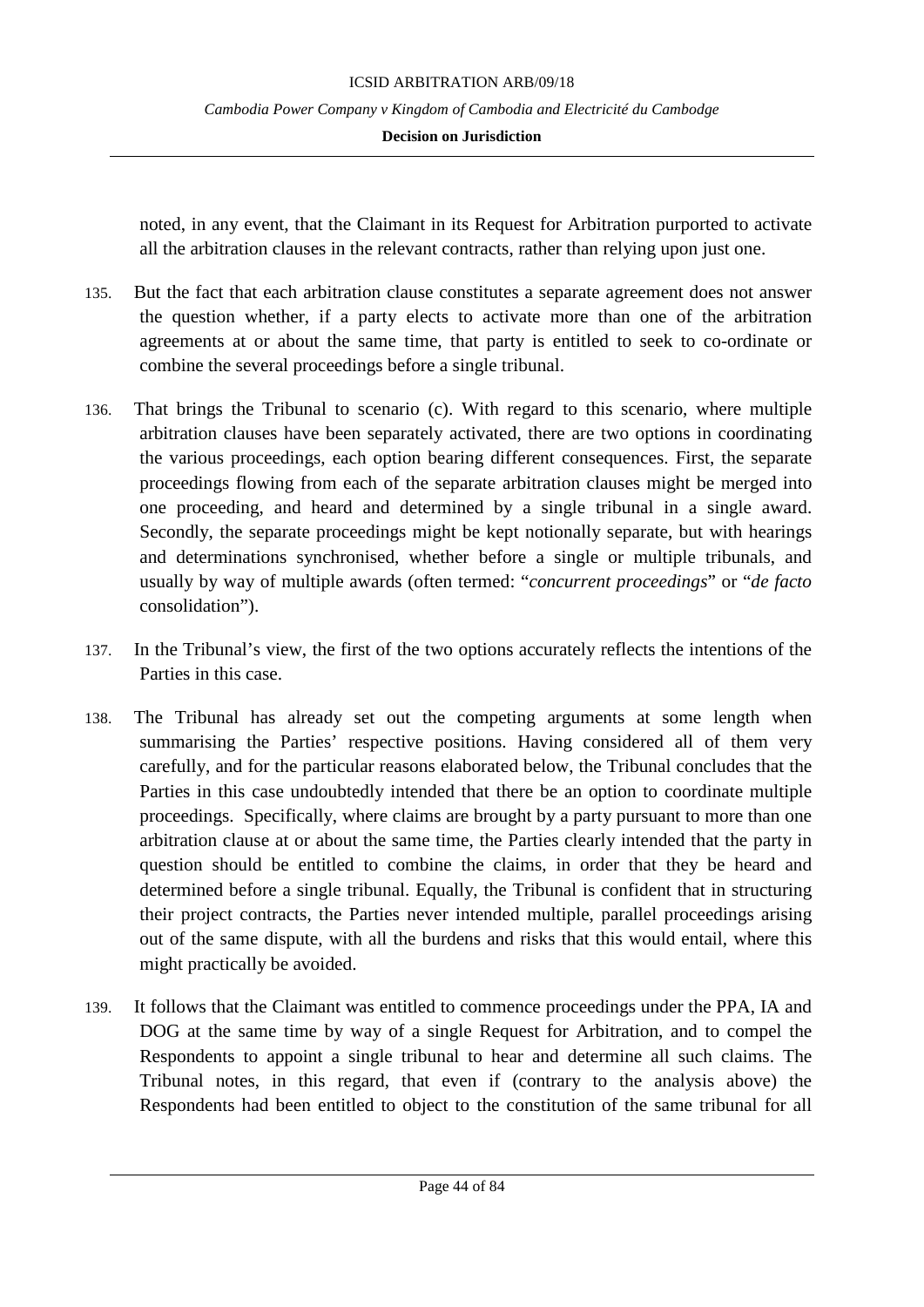### **Decision on Jurisdiction**

claims, no such objection was actually raised in a timely fashion in this case in any event (see paras  $[162-4]$  below).

140. The Tribunal's conclusion is based on the following factors:

# **(i) The three agreements all arise from a single investment for a single power project**

- 141. The agreements in this case all regulate aspects of a single project, and there exists a clear connectivity and interdependence between them. Any dispute arising out of the project would almost inevitably touch upon, and give rise to claims under, each agreement, and the Tribunal finds that the Parties' intention must have been to have such claims heard together, wherever possible.
- 142. In reaching this conclusion, the Tribunal has taken into account (*inter alia*) the drafting history of the agreements. The Tribunal accepts Mr. Garrett's testimony that the negotiations of the project led the Parties to model the transaction documents on those used in a successful IPP in Pakistan. It appears that the Parties structured the project through three separate agreements in order to attract potential lenders and as a matter of general efficiency. According to Mr. Garrett, consideration was given to combining the PPA and the IA in one single document. This option was later abandoned, because it would have resulted in an unreadable document which would have kept away any potential investor. Contrary to the Respondents' case, the fact that the project was structured by way of three contracts rather than one, therefore, had nothing to do with any motivated desire to have three separate arbitrations in the event of a dispute.
- 143. As noted earlier, the Respondents emphasised that the arbitration clause in each of the PPA, the IA and the DOG was drafted with a limited scope, and that this indicates an intention that claims under each contract be resolved separately.
- 144. The Tribunal disagrees with the Respondents' interpretation of the scope of each clause. In fact, each has a formulation which allows for a broad scope (e.g. "*aris[ing] out of or in connection with*" (Art 12 of the IA and Art 7.2 of the DOG); "*in connection with or arising out of*" (Art 16.1 of the PPA). Be that as it may, the Respondents' objection would only be relevant in any event if scenario (a) above had been in question (i.e. the activation of one arbitration agreement in one of the contracts, to cover claims under all of the contracts).
- 145. Once the precise form of coordination is identified, this objection falls away. Unlike scenario (a), the consolidation of claims (scenario (c)) entails the activation of each of the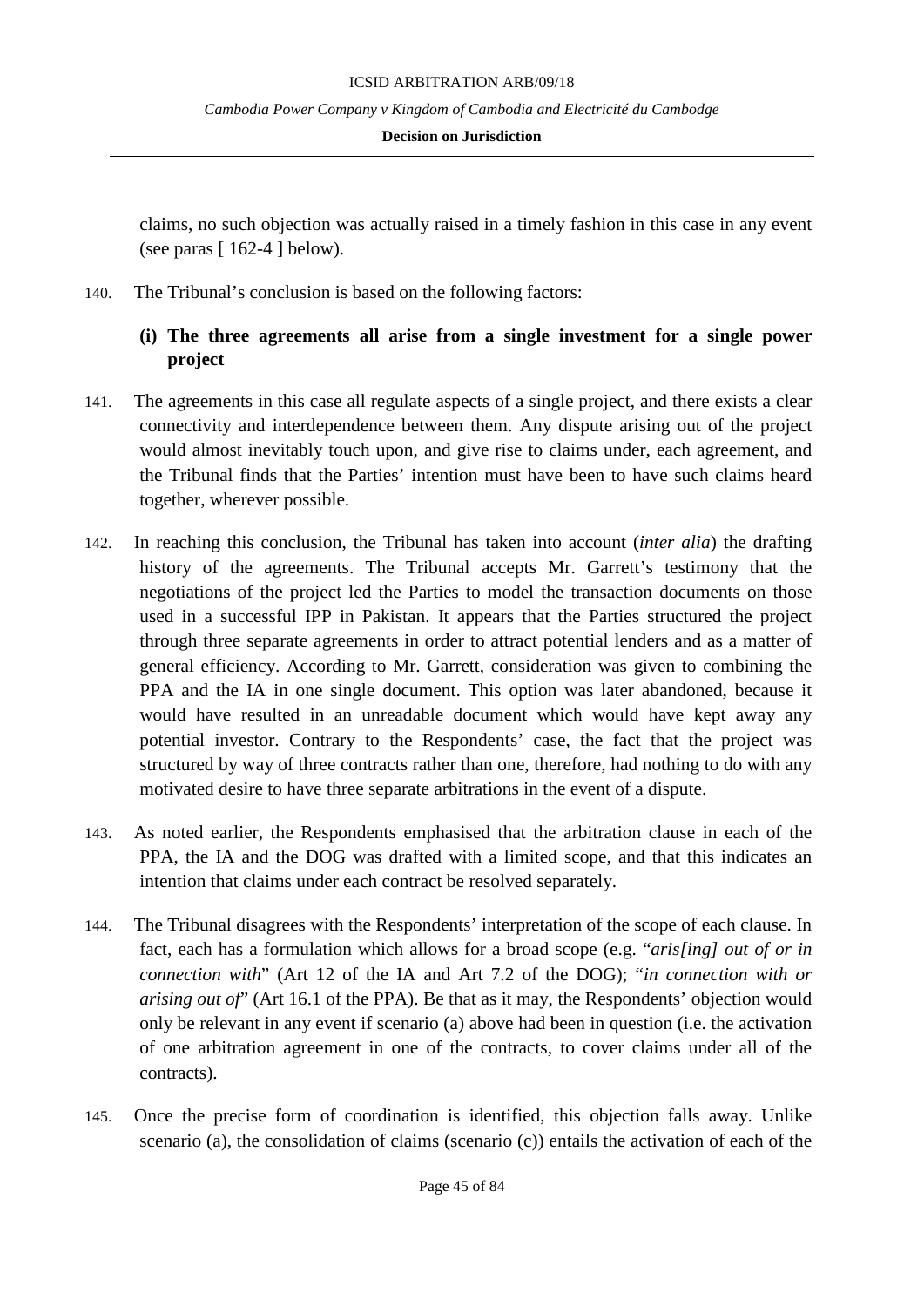### **Decision on Jurisdiction**

arbitration clauses (of whatever breadth), and the merger of the resultant arbitration proceedings. Even if each separate arbitration clause had been narrowly framed, the Tribunal does not consider that this negates the Parties' intention to consolidate the various proceedings themselves.

- 146. In addition, as the Claimant submits, both Section 21.2 and 14.2 of the PPA and IA respectively provide that they, *"together[,] represent the entire understanding between the Parties in relation to the subject matter therein*." (emphasis added)
- 147. There is no doubt that by these provisions, the Parties' intention was to emphasise the unity of the investment under the separate agreements. The same intention dictates that, in case of dispute, those agreements would also be considered together as part of an indivisible project.

### **(ii) The three agreements contain cross-default provisions**

- 148. The agreements' cross-default provisions clearly demonstrate the Parties' intention that the claims arising out of the three agreements be heard together, wherever possible.
- 149. The Claimant emphasised at length the numerous cross-default provisions contained in the PPA, IA and DOG. These cross-default provisions show an interdependence of the Parties' rights and obligations. The Tribunal concludes that it would be impracticable to consider the rights and obligations of the Parties arising out of one agreement without considering at least one of the two other agreements, and that this impracticality must have been evident to the Parties at the time of contracting.
- 150. It is quite clear that the whole transaction could not have been implemented by way of one of the three agreements alone, and thus it is not surprising that the Respondents presented no evidence that the Parties ever had the intention to disconnect each agreement from the others.
- 151. The Tribunal finds that the interdependence of the three agreements reflects the intention of the Parties that there be an option for related claims arising out of the agreements to be considered together.

# **(iii) The Parties' effort to reach similar arbitration clauses through amendments**

152. The Respondents' case is that the differences in the arbitrations clauses of the PPA, IA and DOG demonstrate that the Parties did not intend to have their claims heard together.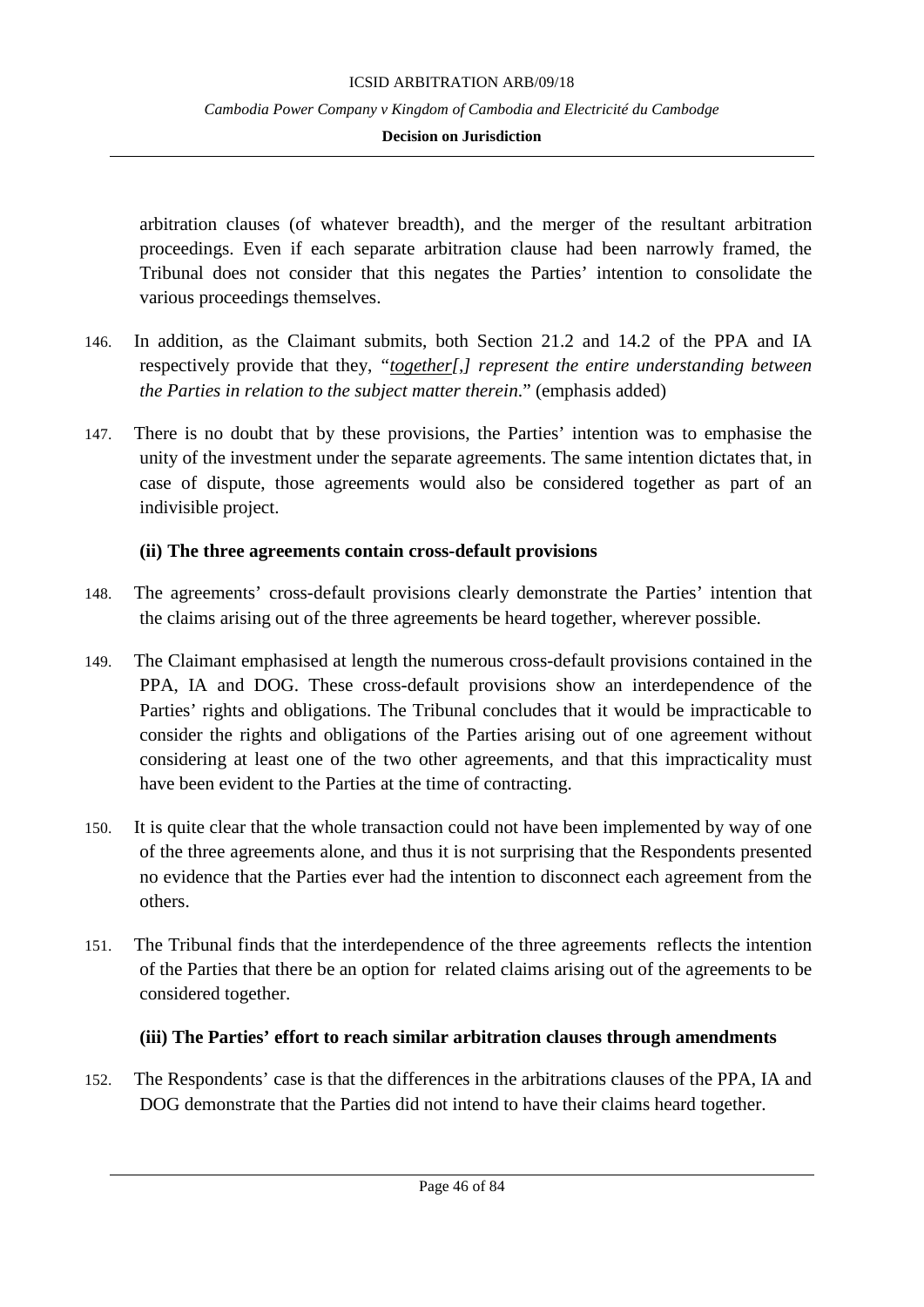### **Decision on Jurisdiction**

- 153. The Tribunal notes that the initial PPA arbitration clause was clearly different from the IA and DOG clauses. However, in a conscious effort to unify and conform them, the Parties subsequently amended the PPA arbitration clause, with the obvious intention to have the same or very similar dispute resolution provisions in each of the three agreements.
- 154. Whilst it is true that the three arbitration clauses prior to amendment were very different, this deliberate attempt to conform them is, in the Tribunal's view, very significant, and sets this case apart from many others involving multiple contracts.
- 155. Following the amendment, the several arbitration clauses were substantially the same, with the remaining differences being – in the Tribunal's judgment – insignificant (and certainly not such as to be incompatible in practice). Each of the three clauses provided for ICSID arbitration after ratification of the ICISD Convention by KOC, and ICC arbitration prior to ratification, or if ICSID arbitration was otherwise not possible. The Tribunal accepts the Claimant's contention that the minor variations that remained between the clauses were likely the result of poor drafting, rather than an unconditional desire of the Parties to have their claims heard by different tribunals in separate proceedings in case of a dispute.
- 156. In conclusion, the Tribunal is satisfied that it could not have been the intention of the Parties, as prudent and reasonable organisations, and on the facts of this case, that any disputes arising out of this project should only be determined by different tribunals, with all the difficulties and risks that this would inevitably entail. On the contrary, the Parties took special steps to avoid this.

### **(iv) The use of a single Request to activate several arbitration clauses**

- 157. The Respondents' objections also raise a distinct procedural question, namely whether the Claimant was entitled to activate the three arbitration clauses, and commence three concurrent arbitrations with the same Tribunal, by filing a single Request. In the Tribunal's view, this is not a matter of jurisdiction subject to Article 25 of the Convention, but rather a matter relating to the conduct of the procedure covered by Article 44 of ICSID Convention.
- 158. The Tribunal notes and concurs with the following statement in the *Noble Energy* decision (*supra*):

*"Article 44 of the ICSID Convention provides that arbitration proceedings are governed by the Convention, and, unless the parties agree otherwise, by the ICSID Arbitration Rules. Whenever*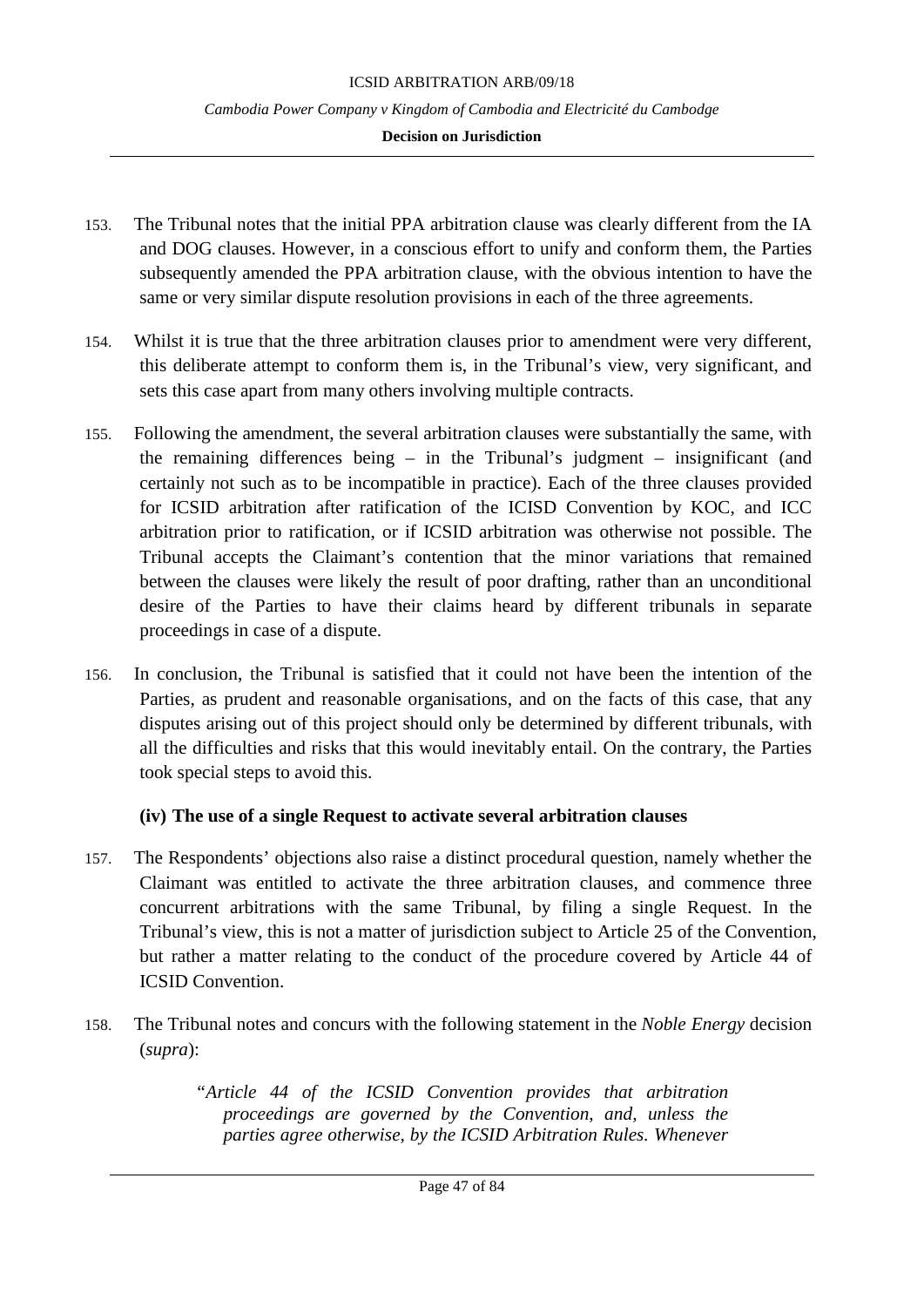**Decision on Jurisdiction**

*the ICSID Convention and Rules are silent on an issue 'the Tribunal shall decide the question' in the exercise of its general powers."*

- 159. The starting point of the Tribunal's consideration of this issue must be the Convention itself and the Arbitration Rules. There is nothing in either which expressly prohibits an investor using a single Request to commence ICSID arbitration proceedings pursuant to more than one arbitration agreement relating to the same project and involving a single investment. Therefore, the Tribunal must exercise its power in light of its own judgment.
- 160. The filing of a single Request in such cases may well facilitate the consolidation of proceedings before a single tribunal, and thereby achieve a fair, expeditious and costefficient resolution of the dispute. Investments often are in the form of complex financial structures which require the implementation of several agreements. It would be contrary to the spirit of the Convention to require claimants in each case to file as many requests for arbitration as they have claims arising under different agreements, particularly where such claims are clearly connected as in the present case. Not only would this be onerous, but it would also represent a considerable waste of time and costs, and could lead to potential delaying tactics, and inconsistent determinations. More importantly such an approach is not mandated by the Convention or by the Rules.
- 161. Clearly, if one Request is used to activate more than one arbitration agreement, this may or may not actually achieve consolidation in any particular case, depending upon whether the respondent agrees, or (as here) is found to have consented previously to a single proceeding before a single tribunal.
- 162. In this case, as set out above, the Claimant is entitled to consolidation before a single tribunal. The Tribunal notes in this regard that, as recorded in the Minutes of the hearing held on 9 April 2010 in The Hague, "*the Parties confirmed their agreement that the Tribunal had been properly constituted and that they had no objection to any of its members.*" Whereas it is clear that the Respondents at The Hague meeting foreshadowed the possibility of jurisdictional issues, they did not then state that the Tribunal was wrongly constituted, and nor would there have been a basis to assert this.
- 163. Some six months after the Tribunal's constitution, the Respondents suggested for the first time that they objected to the Tribunal's constitution to arbitrate all claims together. Whilst this objection was not raised timeously, in light of the Tribunal's findings as to the Parties' implied consent, it must fail in any event.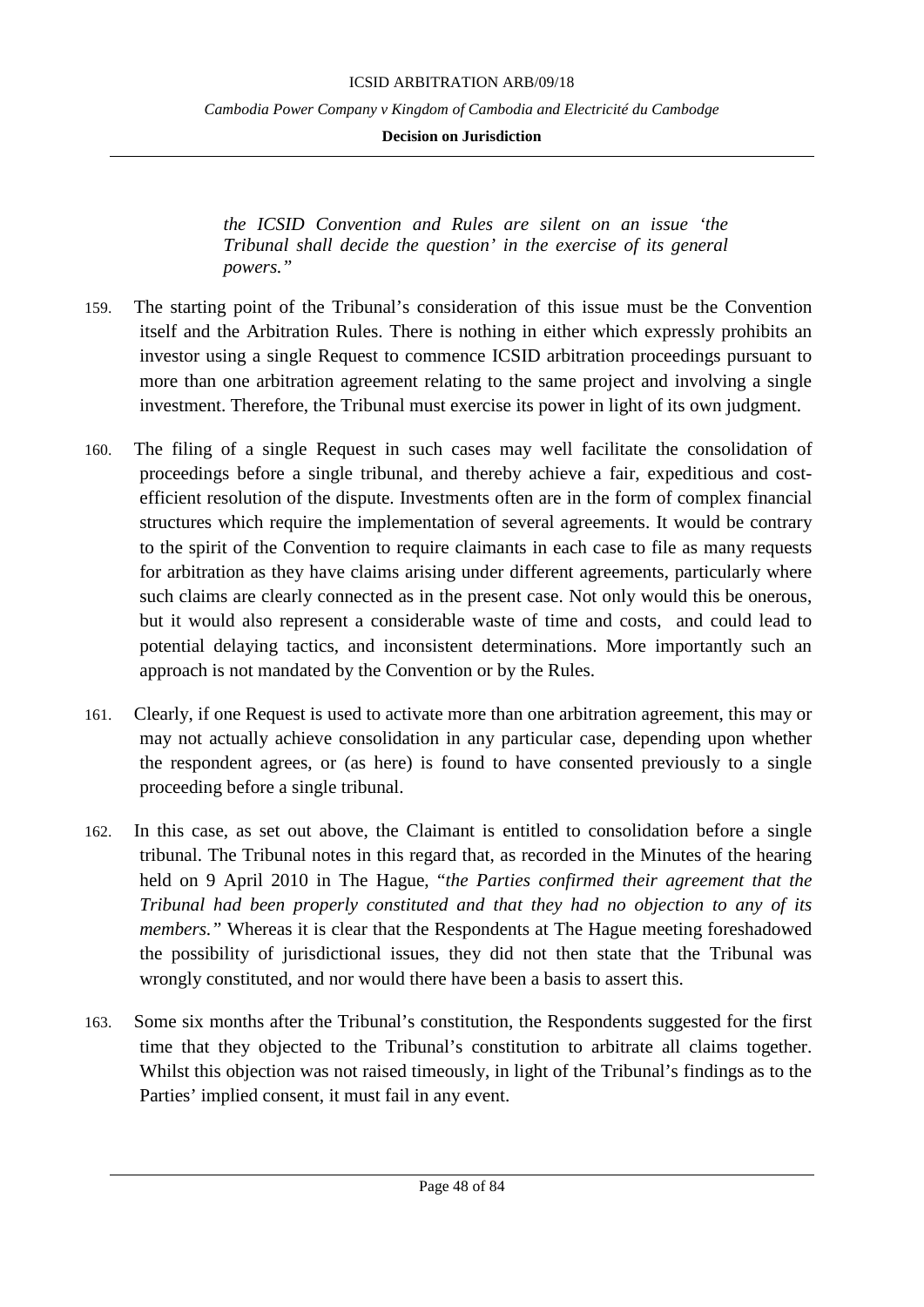#### **Decision on Jurisdiction**

- 164. Accordingly, the Tribunal finds that the Claimant acted properly when it filed its Request which articulated claims under three separate agreements, i.e. the PPA, IA and DOG.
	- **B. DOES THE TRIBUNAL HAVE JURISDICTION** *RATIONAE PERSONAE* **OVER EDC?**
		- **1. Was EDC properly designated to the Centre as an agency of KOC within the meaning of Article 25(1) of the Convention?**

### **a. Claimant's Position:**

- 165. The Claimant's position has varied on this issue.
- 166. First, in its Request, the Claimant maintained that EDC was apparently an agency of KOC, but that, to its knowledge, KOC had never designated EDC to the Centre (Request §40). As a response to a request for clarification made by ICSID, the Claimant stated that the designation requirement was satisfied because the KOC and EDC had consented to arbitration in the same clause and the communication of that consent had been made to ICSID through the submission of the Request (Supplement to Request).
- 167. Secondly, in its Memorial on the Merits, the Claimant submitted that KOC had expressly designated EDC as an "*agency*" for purposes of the Centre's jurisdiction, and that such designation was properly communicated to the Centre by CPC through the Request (Memorial on the Merits §134).
- 168. Finally, in the Claimant's last submission, it argues that EDC was properly designated as an agency of KOC within the meaning of Article 25(1) of the Convention. The Claimant contends that the designation requirement of Article 25(1) of the Convention does not require formal communication of the designation to the Centre. As an alternative, the Claimant says that if such communication is required by the Convention, it was properly effectuated by the Claimant when it submitted its Request to the Centre. In addition, the Claimant submits that the Respondents are estopped from arguing that EDC was not properly designated within the meaning of Article 25(1) of the Convention.

### **(i) Article 25(1) of the Convention does not require notification of the designation**

169. According to the Claimant, once an entity has been designated as an agency, such designation does not require notification to the Centre. The Claimant argues that the term "*notify*" and its related forms clearly mean something different from the term "*designate*" and its related forms. In the case of "*notify*," the action of communicating is the essence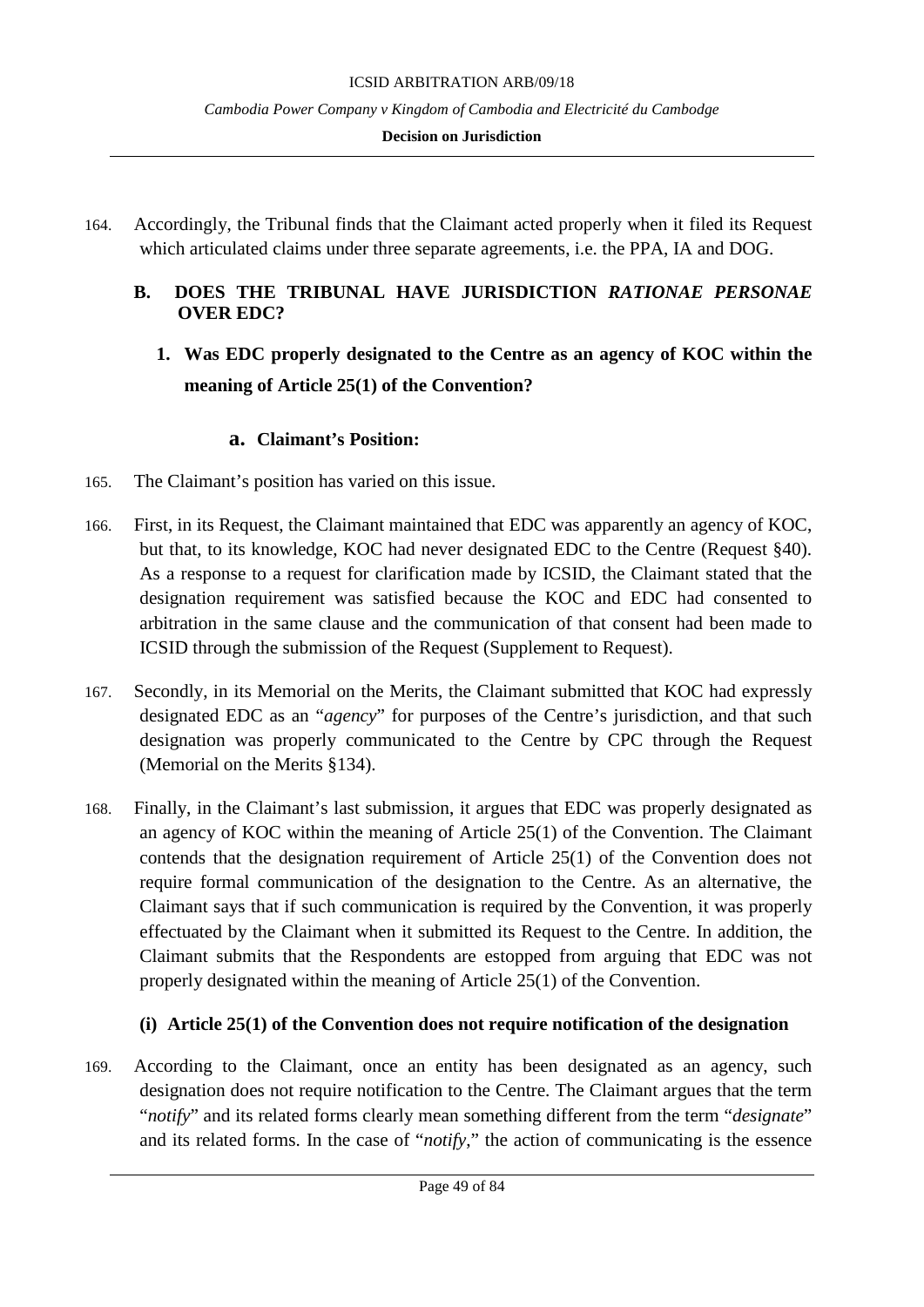#### **Decision on Jurisdiction**

of the term. In the case of "*designate*," the essence is in the selection, appointment or setting apart itself; any communication of that act is secondary, and may be made to one or more different persons depending on the context. In support of its argument, the Claimant cites the definition of the terms "*designate*" and "*notify*" of the *American Heritage Dictionary* and the *Black's Law Dictionary*.

- 170. The Claimant contends that since the Convention uses both the terms "*designate*" and "*notify*" in a number of instances with each concept having a distinct meaning from the other, Article 25(1) was specifically drafted not to include an element of notification. In support of its argument, the Claimant indentifies the Convention's use of "*notify*" referring to a formal communication made by a specified person to a specified person or persons, which can be compared to the Convention's use of "*designate*." E.g.:
	- (a) "*Notify*": Articles 28(3), 49, 66(1), 70, 71, 72 and 75;
	- (b) "*Designate*": Articles 12, 13, 25(1), 52(3).
- 171. According to the Claimant, the use of the preposition "*to*" in the phrase "*designated to the Centre*" does not require an act of communication to the Centre. The term "*to*" in this instance points to the purpose for which the designation is made, i.e. pointing to the institution to which a person is designated. In this regard, the Claimant cites Mr. Aaron Broches, ICSID's first Secretary-General who chaired the Legal Committee on the Settlement of Investment Disputes, and concludes that nothing in Mr. Broches' summary of the purposes of the designation requirement suggests any communication to the Centre.
- 172. The Claimant submits that the interpretation of Article 25(1) by ICSID tribunals supports the view that formal communication of the designation to the Centre is not required.
- 173. According to the Claimant there is a consistent interpretation of Article 25(1) by the Secretary-General such that the lack of direct notification to the Centre by a Contracting State of its designation of an agency does not put a claim outside the jurisdiction of the Centre.
- 174. The Claimant cites several cases where the Secretary-General registered a request for arbitration, and relies upon two of them in particular, in which tribunals accepted jurisdiction over a respondent agency where no prior notice of designation had been given to the Centre by the Contracting State.
- 175. In *Manufacturers Hanover Trust Company v Arab Republic of Egypt and the General Authority for Investment and Free Zones, ICSID Case No. ARB/89/1, Decision on the*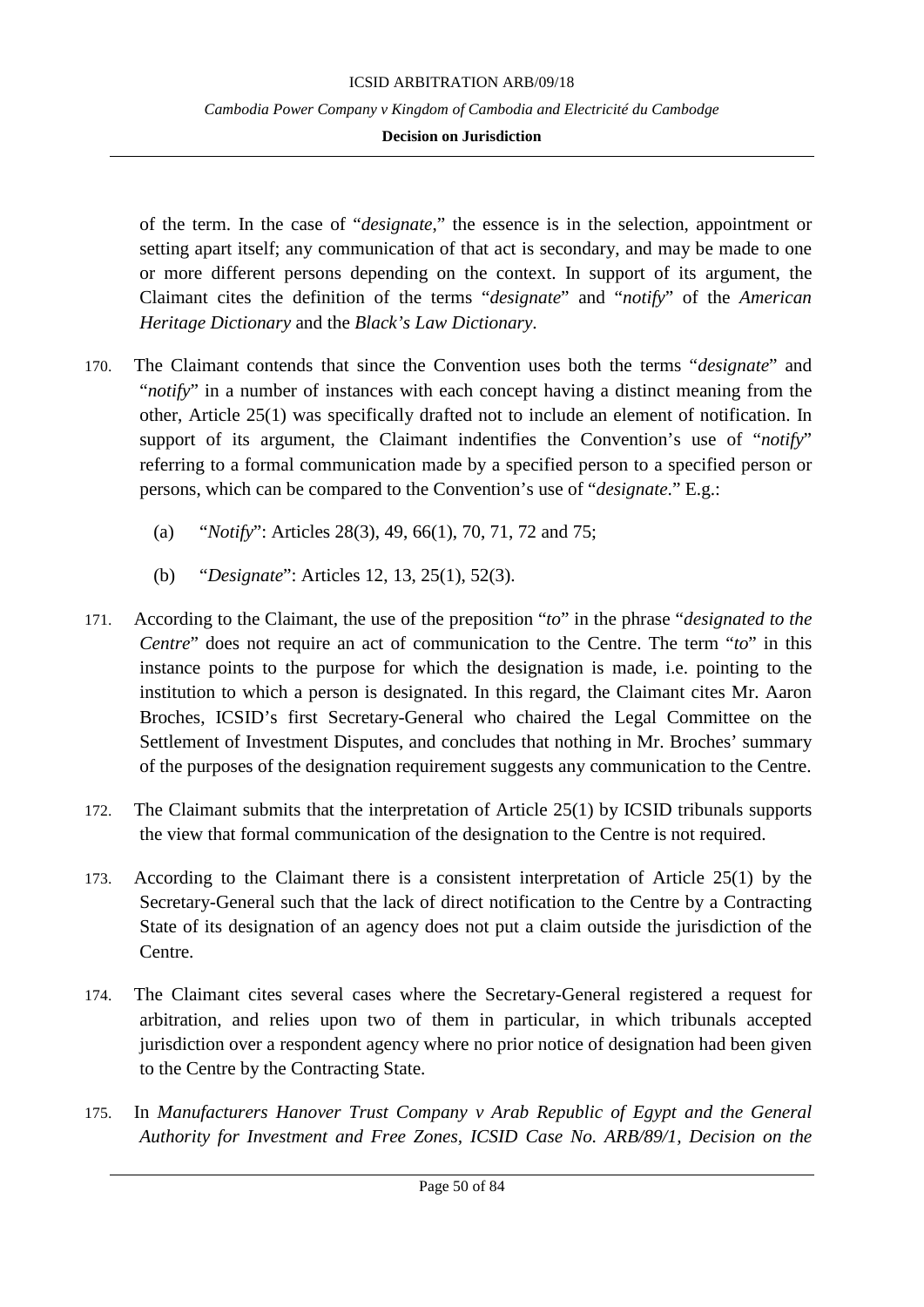**Decision on Jurisdiction**

*Jurisdiction and the Constitution of the Arbitral Tribunal and on Recommendation of Provisional Measures (6 June 1991)* ("*Manufacturers Hanover*") (unpublished but submitted in this case as a legal authority), there was no indication that the Arab Republic of Egypt, the Contracting State, had ever notified the Centre that it had designated GAIFZ as its agency. The tribunal held that:

> *"no particular form [wa]s required for such designation and approval. Whereas it may be assumed that a writing is needed, such writing can be contained in an Investment Law as Law No. 43".*

- 176. In *Klöckner (supra),* whereas the Contracting State had not designated the relevant agency or notified the Centre of that designation when the request was registered, the tribunal made no mention of the requirement that the designation be made directly to the Centre, but instead referred to *"an ad hoc designation of [the agency] as a party to the proceedings."*
- 177. In *Scimitar Exploration Limited v. Bangladesh and Bangladesh Oil, Gas and Mineral Corporation, ICSID Case No. ARB/92/2, Award (5 Apr. 1994)* ("*Scimitar Exploration*"), the Secretary-General registered a request for arbitration by an investor against both a Contracting State and its agency as respondents, even though the Centre had apparently never received any notice of designation of the agency by the Contracting State. Although the tribunal dismissed the case based on the claimant's lack of corporate authority to bring the proceedings, it did not address the issue of designation. According to the claimant, the case nevertheless stands as another example of the Secretary-General having determined that not receiving direct notification of designation by a Contracting State did not put the claim against the Contracting State's agency "*manifestly outside the jurisdiction of the Centre.*"
- 178. In *Cable Television of Nevis Ltd. v The Federation of St. Christopher and Nevis, ICSID Case No. ARB/95/2, Award, (16 December 1996)* ("*Cable Television of Nevis*"), the Secretary-General registered a request for arbitration lodged by investor claimants against a constituent subdivision of a Contracting State where there was no indication that the Contracting State had ever designated its constituent subdivision for the purposes of jurisdiction under Article 25(1).
- 179. Finally, the Claimant contends that in the *East Kalimantan* case (*supra*), the tribunal emphasised that the designation requirement concerned the intention of the Contracting State to designate the relevant agency or constituent subdivision for the purposes of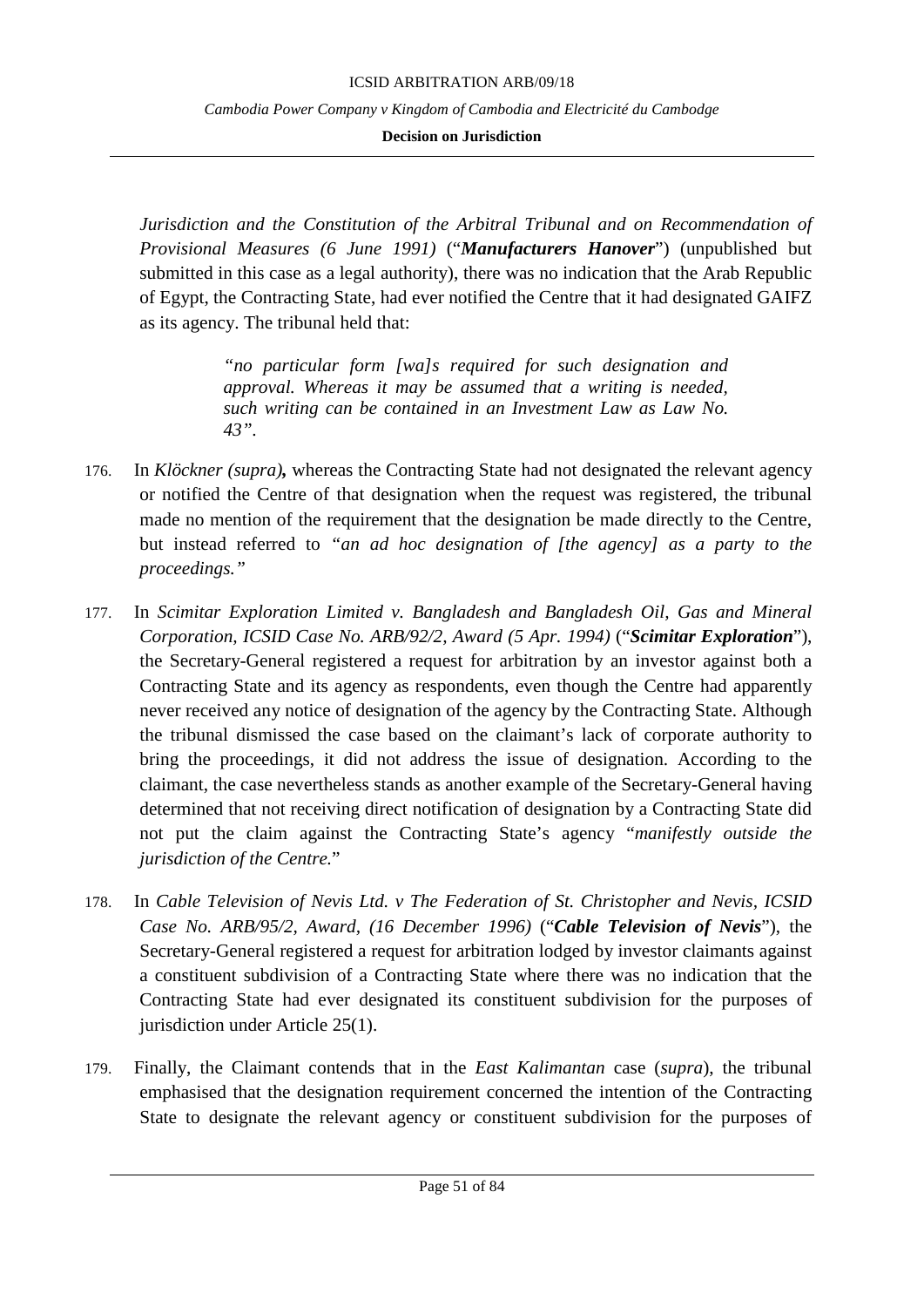### **Decision on Jurisdiction**

Article 25, and not the formalities of communicating that intention to ICSID's administrative body:

> *"the form and channel of communication [of designation to the Centre] do not matter, provided that the intention to designate is clearly established."*

- 180. According to the Claimant, the tribunal in that case focused on evidence of the acts of the Government of Indonesia, and whether those acts showed its intention to designate East Kalimantan as being subject to the jurisdiction of the Centre. The instruments the *East Kalimantan* tribunal examined included: (a) minutes of meetings, (b) an investment agreement, and (c) a decision of a municipal court in Indonesia.
- 181. The Claimant then applies the *East Kalimantan* tribunal's reasoning to the present case, and draws the conclusion that no clearer evidence of KOC's intention to designate EDC for purposes of Article 25 can be imagined than KOC's negotiation and signature of PPA Amendment No. 1, in which it consented to ICSID arbitration alongside EDC, subject only to entry into force of the Convention, and explicitly stated that it had designated EDC to the Centre for the purposes of Article 25. The Claimant submits that the *East Kalimantan* tribunal also suggested that where a Contracting State joins with its constituent subdivision or agency in consenting to ICSID arbitration in the same investment agreement, that fact alone is sufficient to find an "*implied designation*" by the Contracting State.

# **(ii) KOC designated EDC as its agency**

- 182. The Claimant submits that KOC designated EDC as an agency for purposes of Article 25(1) in PPA Amendment No. 1. In this agreement, KOC confirmed in writing that it had designated EDC as its agency subject to the jurisdiction of the Centre.
- 183. The Claimant emphasises that MIME expressly undertook:

*"to procure that the Kingdom of Cambodia . . . notifies the Centre that it has designated . . . EDC as . . . [an] agency of [KOC] which is subject to the jurisdiction of the Centre for purposes of Article 25(1) of the Convention". (PPA §16.3(b)(iii)(A) as amended by Amendment No. 1 §82) (emphasis added)*

184. According to the Claimant, it is clear from this undertaking that the designation had already been made. The only promised future performance was to notify the Centre. The only condition was that KOC implement the Convention, which it did in 2005.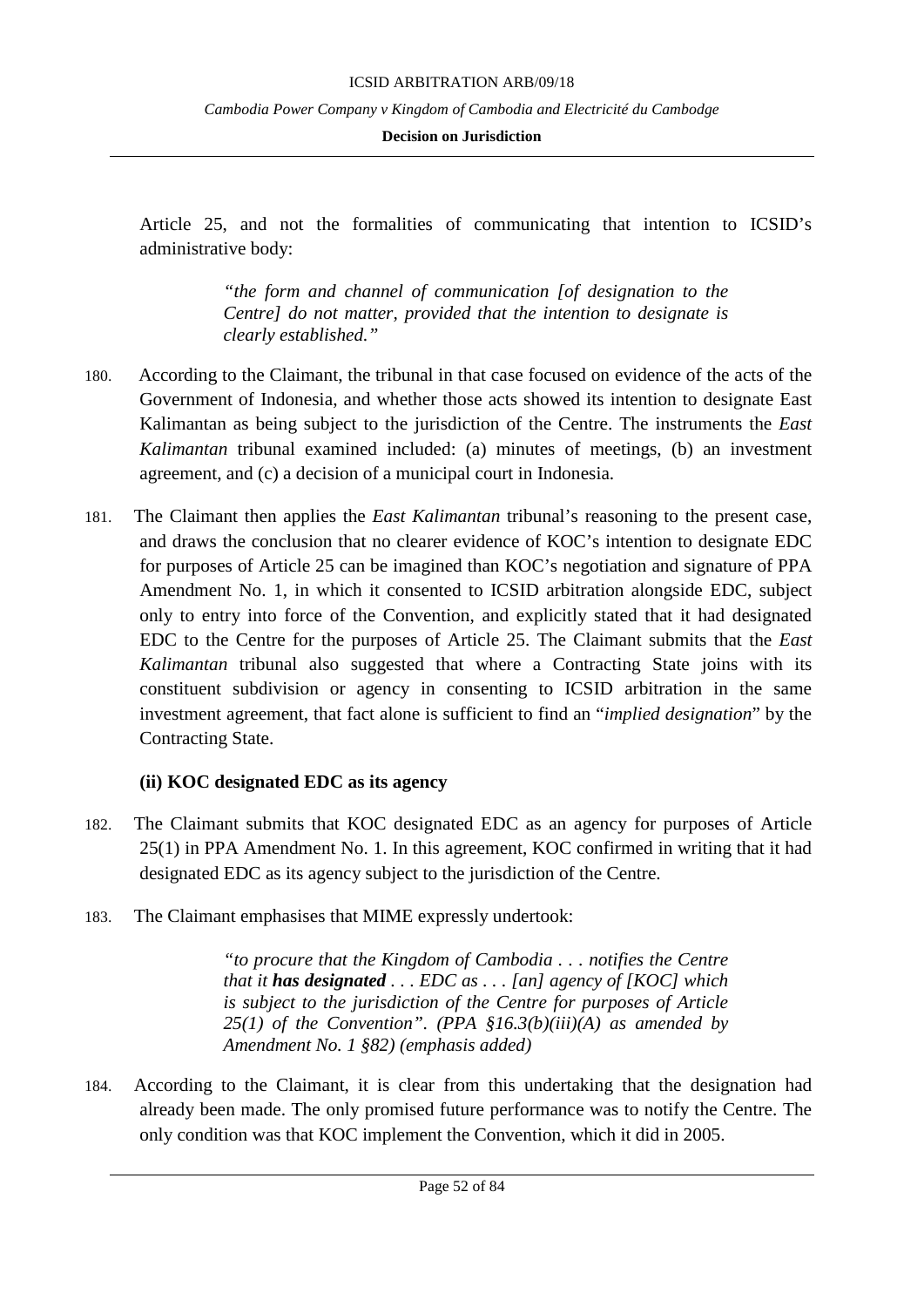### **Decision on Jurisdiction**

- 185. The Claimant's argument is based on the use of the present perfect tense of the verb "*designate*" in "*has designated*", which, according to the Claimant, indicates that KOC had already perfected the action expressed by the verb. Regardless of whether or not the designation as an agency was later communicated to the Centre by KOC, its designation of EDC as an agency in PPA Amendment No. 1 was self-effectuating and became an irrevocable element of EDC's consent. Such designation had significance in that CPC could rely on it.
- 186. Further, the Claimant contends that because a state will generally only approve agencies' consents under Article 25(3) if it considers them to be eligible, the designation (confirmation of eligibility) might be inferred from the provision of consent. Therefore, the approval of consent that is notified to the Centre may be interpreted as an *ad hoc* designation of the constituent subdivision or agency.

# **(iii) As an alternative, CPC was entitled to communicate to the Centre the designation of EDC as an agency of KOC**

- 187. The Claimant submits that because neither Article 25(1) nor any provision of the Convention indicates the specific wording, manner, form or timing in which designation of an agency of a Contracting State must be made, the Claimant, even though the investor, was entitled to communicate the designation to the Centre by filing its Request for Arbitration.
- 188. In support of its alternative argument, the Claimant emphasises that the *East Kalimantan* tribunal explicitly adopted this view:

*"the designation requirement may in particular be deemed fulfilled when a document that emanates from the State is filed with the request for arbitration and shows the State's intent to name a specific entity as a constituent subdivision or agency for the purposes of Article 25(1)."* 

- 189. Applying the analysis in the *East Kalimantan* decision to the facts of the present case, the Claimant contends that the delivery of PPA Amendment No. 1 to the Centre with the Request for Arbitration, assuming Amendment No. 1 manifests KOC's intention to designate EDC, fully satisfied any requirement that the designation be communicated to the Centre.
- 190. According to the Claimant, the decision of the tribunal in *East Kalimantan* demonstrates each of the propositions it advances, namely that the act of designation is separate and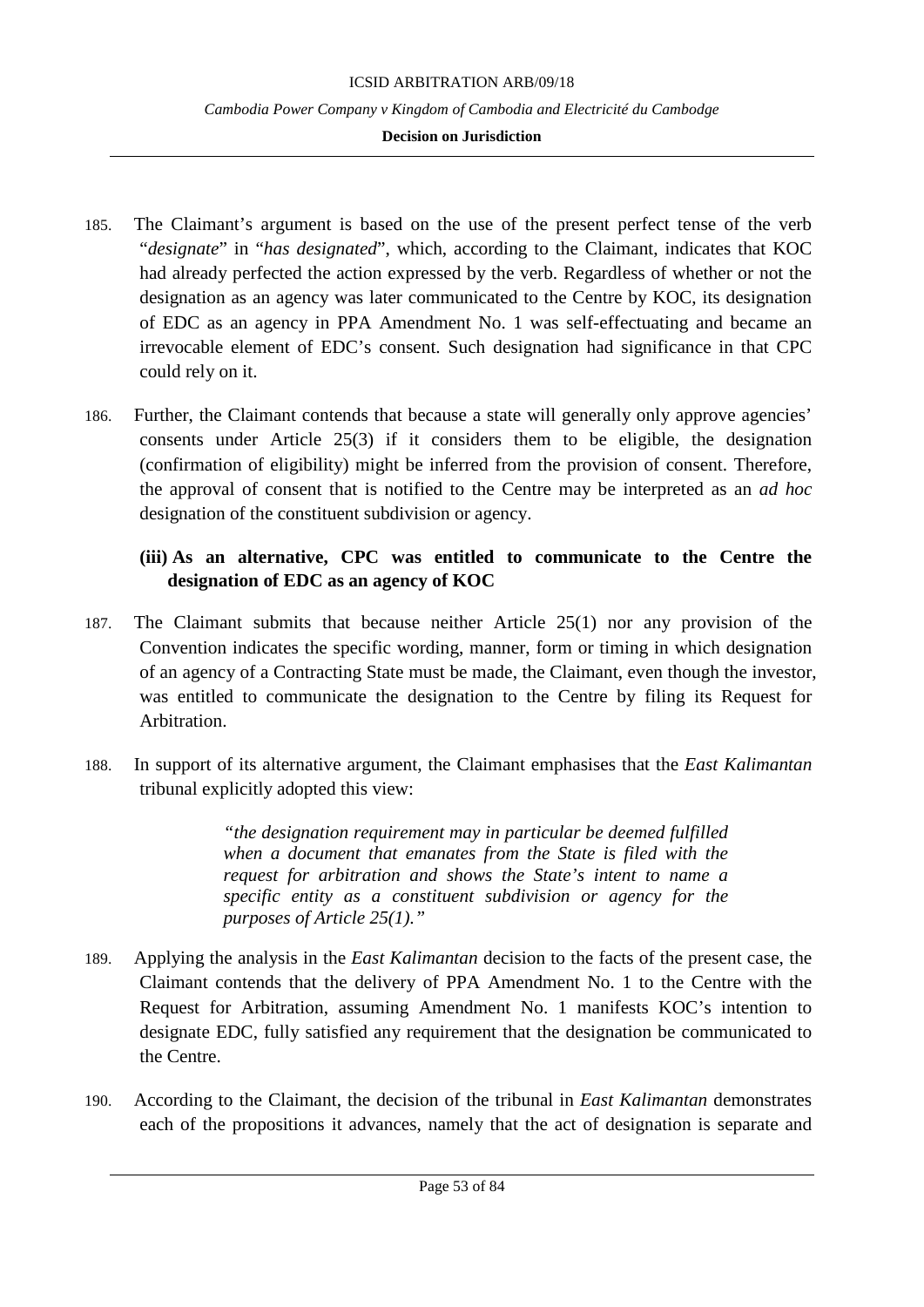distinct from notifying the Centre of that act; that the Contracting State must manifest its intention to designate in writing; but that the communication of that designation to the Centre can be made by an adverse party in its Request for Arbitration.

# **(iv)KOC is estopped from arguing that EDC was not properly designated within Article 25(1) of the Convention**

- 191. The Claimant submits that the circumstances surrounding KOC's and EDC's unequivocal consent to ICSID jurisdiction should estop the Respondents from now contending that the Tribunal does not have jurisdiction based on the argument that EDC has not been properly designated to the Centre.
- 192. The Claimant contends that, through the PPA's arbitration clause, the Respondents unequivocally promised that EDC's designation would be notified to the Centre. On this basis, the Claimant relied on the promises of the Respondents that any potential dispute would be resolved through ICSID arbitration. Therefore, the doctrine of estoppel under international law must prevent the Respondents from asserting now that the Tribunal lacks jurisdiction over EDC.
- 193. According to the Claimant, on the basis of the promises of Respondents regarding dispute resolution, CPC invested considerable money and time in the C-4 power plant project with the expectation that any disputes with the Respondents would have the benefit of ICSID arbitration. The Respondents made these promises deliberately and solemnly, and intended that the Claimant rely on them. The Respondents should therefore be estopped from objecting to the Tribunal's jurisdiction over EDC due to KOC's failure to fulfil its promise to notify the Centre of its designation.
- 194. The Claimant also argues that the present case differs from *East Kalimantan* in one important respect: in that case, the tribunal found that the claimant had not proved the necessary elements of estoppel and that, even if it had, estoppel could not overcome a failure to meet the mandatory jurisdictional requirements under the Convention. The Claimant contends that, in contrast to *East Kalimantan,* it has shown that the Respondents' promise to notify the Centre of EDC's designation, and the reliance placed upon this promise by the Claimant, satisfy the elements of estoppel.

# **b. Respondents' Position**

195. The Respondents contend that no designation of EDC has been made properly, within the meaning of Article 25(1) of the Convention. In addition, the Respondents object to the application of the doctrine of estoppel on two grounds. First, the elements required to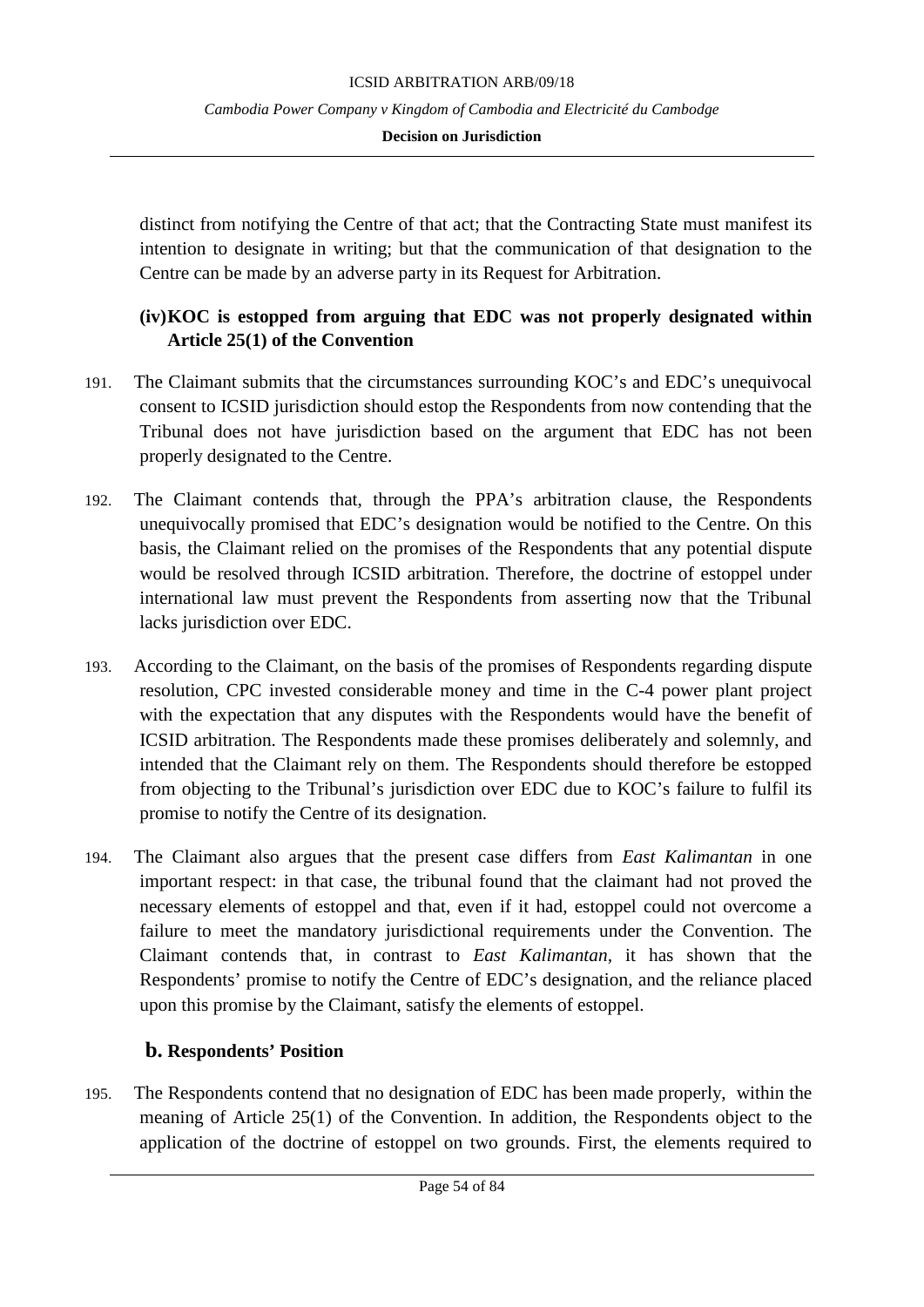apply this doctrine are not met in this case. Secondly, even if they were met, estoppels cannot grant jurisdiction to an ICSID tribunal, where the requirements for such jurisdiction have not objectively been satisfied, and where jurisdiction would not otherwise exist. As long as KOC has not in fact designated EDC to the Centre, the Tribunal has no jurisdiction over EDC.

### **(i) EDC was not designated to the Centre by KOC as required by Article 25(1) of the Convention**

- 196. The Respondents contend that the designation requirement in Article 25(1) of the Convention requires some form of communication of the designation to the Centre by the Contracting State, which was not accomplished in the present case.
	- *(a) Article 25(1) of the Convention requires communication of the designation to the Centre*
- 197. The Respondents submit that Article 25(1) of the Convention is plain on its face: it requires that the entity be *"designated to the Centre by that State"* (Emphasis added). It makes no distinction between the act of designating and the notification of that act to the Centre. In other words, the act of "designation" has implicit in it a notification to the Centre by the state, such that absent such notification, no "designation" would have taken place.
- 198. The Respondents maintain that while some commentators accept that *"designation by a Contracting State can take any form that gives it general notoriety and comes to the Centre's attention"*, such as the promulgation of legislation containing an express designation, the key requirement remains that: *"[t]here must be some communication by the host State to the Centre."*
- 199. In this respect, the Respondents cite Professor Schreuer:

*"an agreement of the Contracting State with the investor or a promise to make the designation to the Centre will not suffice. There must be some communication by the host State to the Centre." (Emphasis added*."(Schreuer *supra* at §25-252)

200. The Respondents also cite Ms. Lamm (who cites Mr. Amerasinghe):

*"Arguably, a clear intention on the part of the Contracting State to file a designation may be sufficient to satisfy the designation requirement so long as that intention is somehow brought to the Centre's attention." (emphasis added)* ( C Lamm, "*Jurisdiction of*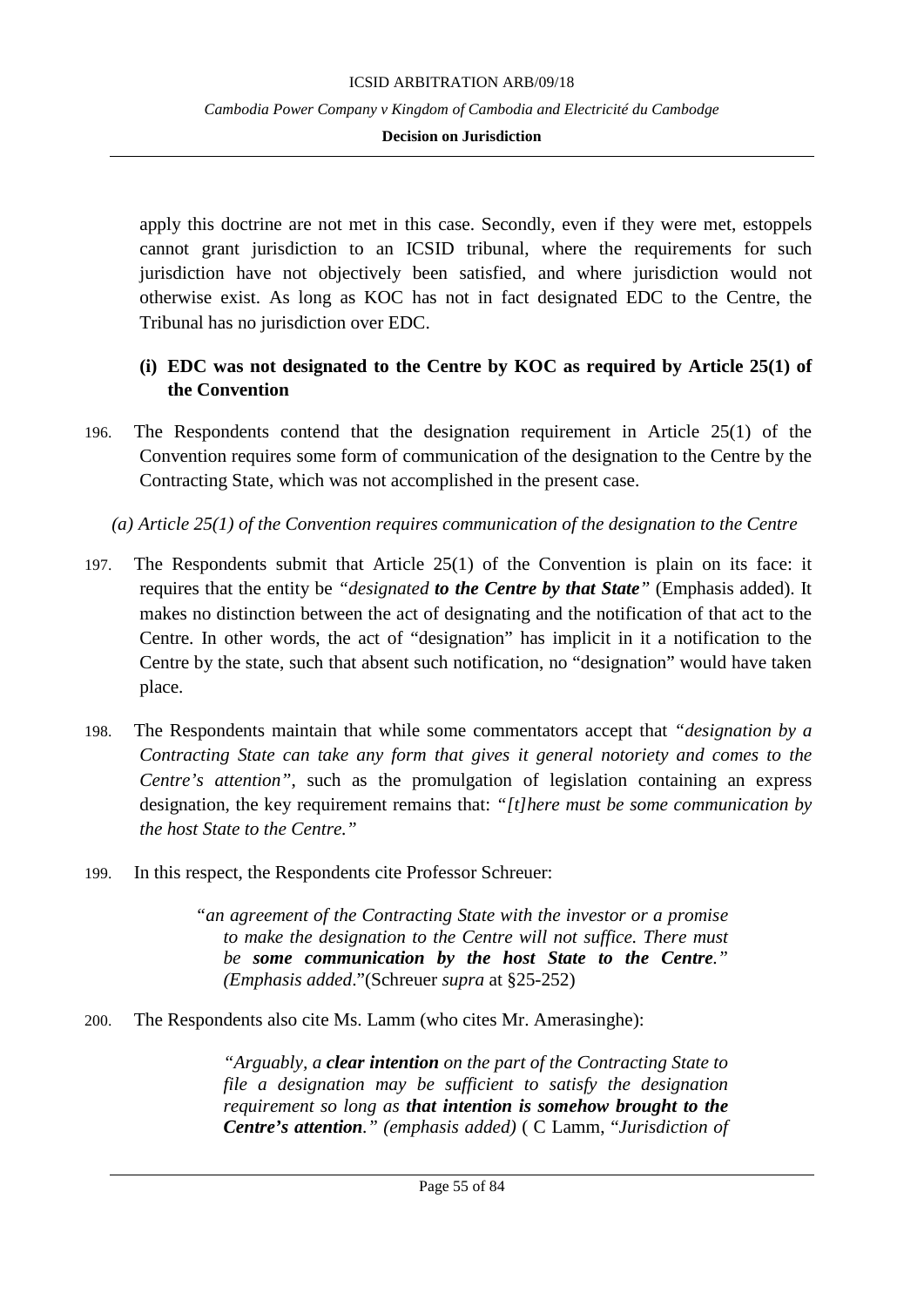**Decision on Jurisdiction**

*the International Centre for Settlement of Investment Disputes*" (1991) 6 ICSID Rev-FILJ 462, p 469)

- 201. In support of their argument, the Respondents further refer to the interpretation of the designation requirement by previous ICSID tribunals.
- 202. First, the Respondents contend that the Claimant's reliance upon certain cases that it cites is inapposite. No one challenged the categorisation of the respondent entities as "*constituent subdivisions or agencies*", or their designation to the Centre by the state, in *Scimitar Exploration* or *Klöckner*. However, the fact that no such challenge was brought in most cases obviously does not mean that no such challenge could have been brought. Furthermore, according to the Respondents, these cases are noteworthy because, in all of them, the entity in question had been designated to the Centre by the state, i.e. it was either on the ICSID list of designated constituent subdivisions and agencies before a request for arbitration naming it as respondent was registered, or, in the case of Socame in *Klöckner*, it was designated by the respondent state to the Centre after proceedings had already begun.
- 203. Secondly, the Respondents submit that the Tribunal should not rely on the unpublished *Manufacturers Hanover* decision to decide that it may depart from the clear wording of the Convention, which requires designation to the Centre to be made by the state. The Respondents maintain that the only other case dealing with designation, which is publicly available and can therefore be examined, explained, debated and relied upon by the Parties and the Tribunal is *Cable Television of Nevis.* However, the Respondents argue, this case defeats the Claimant's proposition.
- 204. In *Cable Television of Nevis (supra)*, the tribunal held that in the absence of the NIA's designation to the Centre, the tribunal had no jurisdiction to hear a claim against it. The tribunal added that it could not simply ignore the Federation's failure to designate the NIA, even though its decision effectively invalidated the arbitration clause in the underlying agreement. The Respondents emphasise that in this case, there was no doubt that the NIA was a constituent subdivision of the Federation as this was expressly provided for in the constitution of St Kitts and Nevis, nevertheless the tribunal found the lack of designation fatal.
- 205. Finally, the Respondents presented some observations on the *East Kalimantan* case. In this case, no formal designation had been made and it was undisputed that the Province of East Kalimantan was a constituent subdivision of Indonesia. The Respondents contend that in considering whether or not a designation had been made, the *East Kalimantan*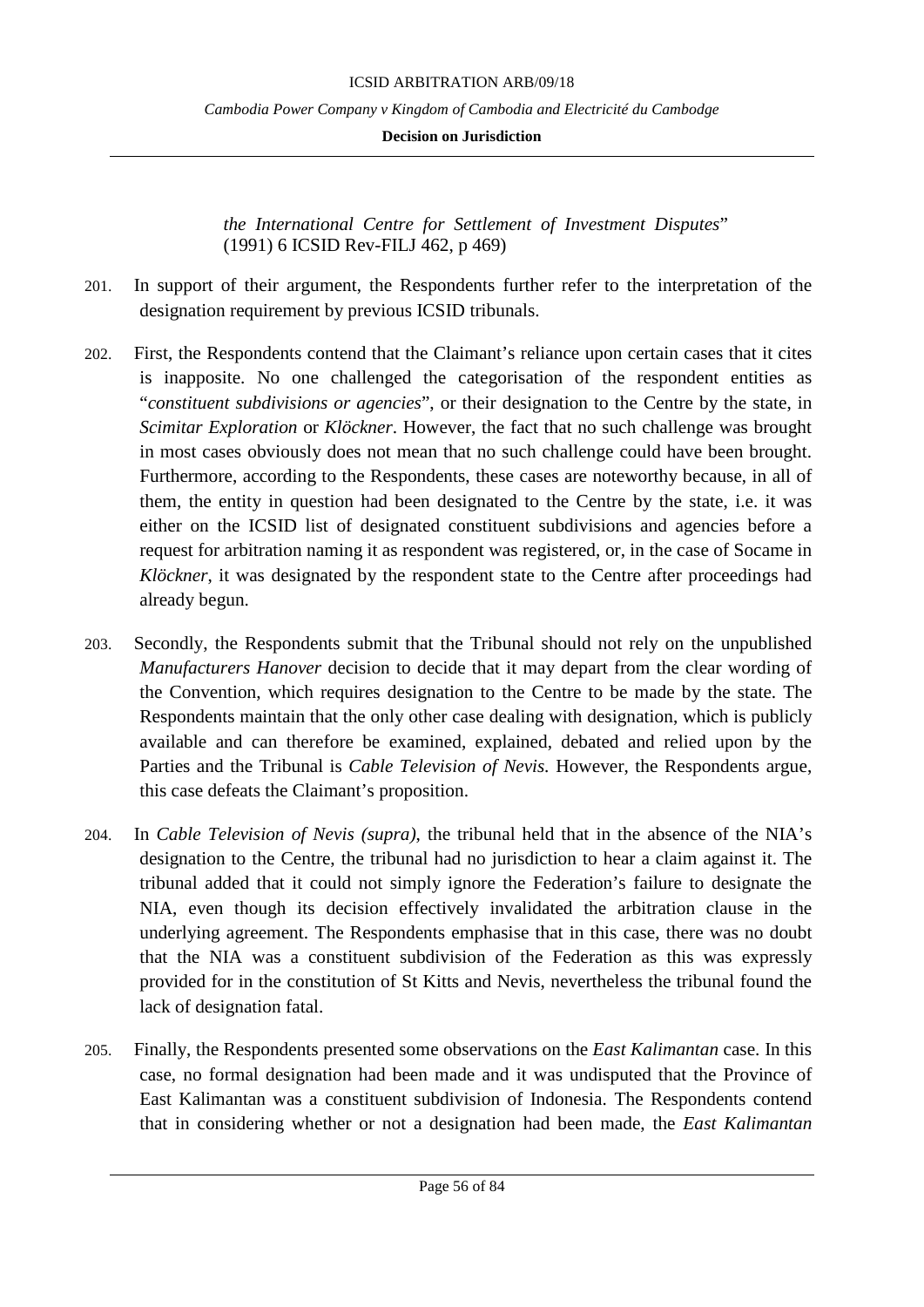### **Decision on Jurisdiction**

tribunal misinterpreted Professor Schreuer's words. According to the Respondents, it is clear that Professor Schreuer is not of the view that a clear intention to designate coupled with some form of communication is enough to satisfy the requirements of Article 25(1) of the Convention. In any event, the *East Kalimantan* tribunal did not decide this point, as it found that there was no intention to designate.

# *(b) KOC never designated EDC to the Centre and the Claimant could not do so by filing its Request*

- 206. Article 25(1) of the Convention clearly provides that there must be a designation (1) "*to the Centre"* and (2) "*by that State*". The Respondents contend that even assuming that designation under Article 25(1) of the Convention could be effected in two steps and by two different parties (which it denies), KOC has never designated EDC, whether in the PPA or otherwise, so that the Claimant had no instrument of designation to bring to the Centre's attention.
- 207. The Respondents submit that the wording of the PPA does not contain KOC's designation of EDC as an agency. In any event, the alleged designation was never brought to the attention of the Centre by KOC. The Respondents emphasise that even the Claimant itself admits in its Request that *"designation could not be given at the time the parties gave their consent",* because the ICSID arbitration clause would only enter into effect upon ratification of the Convention by KOC (which had not at that stage yet occurred).
- 208. The Respondents maintain that it is obvious from the plain language used in the relevant provision in PPA Amendment No 1 that the Parties intended such designation could only be made at a later date. Such designation could indeed only be made if and when KOC had implemented the Convention, which implementation did not occur until 19 January 2005, by which time the PPA had, on the Claimant's own case, already been terminated.
- 209. According to the Respondents, in the absence of a clear intention on behalf of KOC to designate EDC for the purposes of the Convention in the PPA, the communication of the PPA to the Centre by the Claimant through its Request is not, even on the interpretation most favourable to the investor, sufficient to fulfill the designation requirement in Article 25(1) of the Convention.

# **(ii) Claimant's estoppel argument is not applicable to the case**

210. The Respondents contend that the Claimant's estoppel argument does not fulfil the three fundamental conditions necessary for this doctrine to apply. First, there must be a clear and unequivocal statement. Secondly, there must be a reliance on that statement by one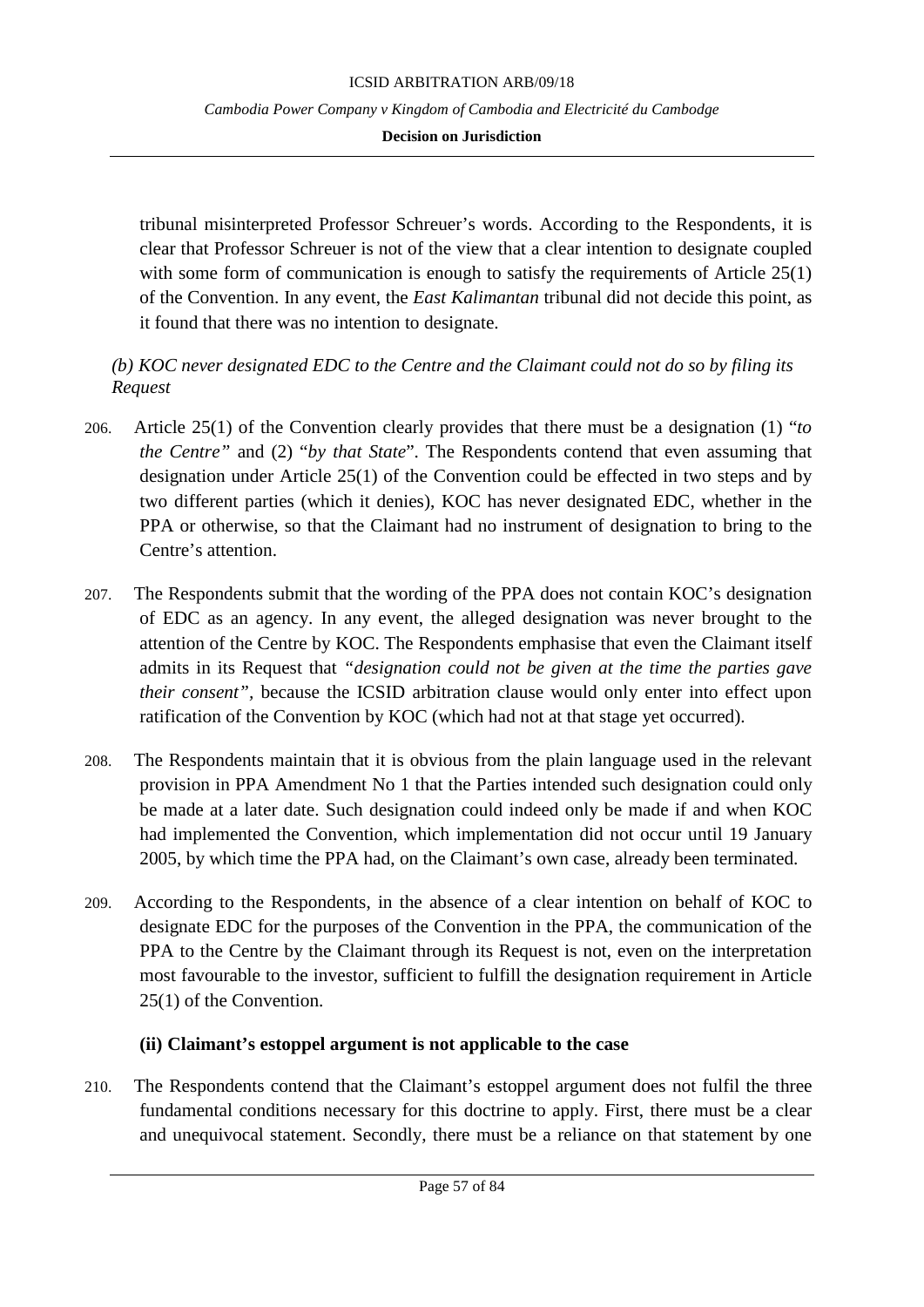### **Decision on Jurisdiction**

party. And thirdly, there must be a detriment to the party invoking the estoppel or an advantage to the party who made the statement. The Respondents submit that none of these conditions is met in the instant case.

- 211. According to the Respondents, there is no suggestion of any clear and unequivocal statement in the PPA of consent to ICSID jurisdiction. First, the Respondents emphasise that there was no ICSID jurisdiction clause in the PPA as signed in March 1996, and that it was only in 1998, with PPA Amendment No. 1, that an ICSID jurisdiction clause was introduced in the PPA. Secondly, the ICSID jurisdiction clause was subject to a number of pre-conditions, one of which was ratification of the Convention by KOC, which only happened some seven years later, in January 2005. Therefore, when entering into PPA Amendment No. 1, it was clear that ICSID jurisdiction could not be invoked at the time and that the existing ICC jurisdiction clause would govern any disputes between the Parties.
- 212. The Respondents contend that because the possibility of having an ICSID arbitration clause was purely hypothetical and was at this time ineffective, the Claimant could not have relied on any statement by KOC or EDC as to ICSID jurisdiction. Indeed, the Claimant was perfectly content to continue investing in the project as from 1998 with no certainty that KOC would ever ratify the Convention, and thus no certainty as to whether ICSID jurisdiction would ever be available.
- 213. Finally, the Respondents emphasise that the Claimant was not able, and has not even attempted, to show any relevant detriment to the Claimant, or relevant advantage to KOC or EDC.
- 214. In any event, the Respondents rely on the *East Kalimantan* case to argue that even if there was an estoppel, such an estoppel could not operate to grant an ICSID tribunal jurisdiction where the requirements for such jurisdiction were not objectively met (i.e. where jurisdiction would not otherwise exist). The Respondents also note that the *East Kalimantan* tribunal found that the existence of an alternative dispute resolution mechanism in the underlying contract, which is the situation in the present case, was fatal to any argument that the claimant had suffered detriment in reliance on the respondents' alleged conduct.

# **c. Tribunal's Decision**

215. This is a crucial issue because unless the designation provision contained in Article 25 of the Convention has been complied with, the claim against EDC must fail.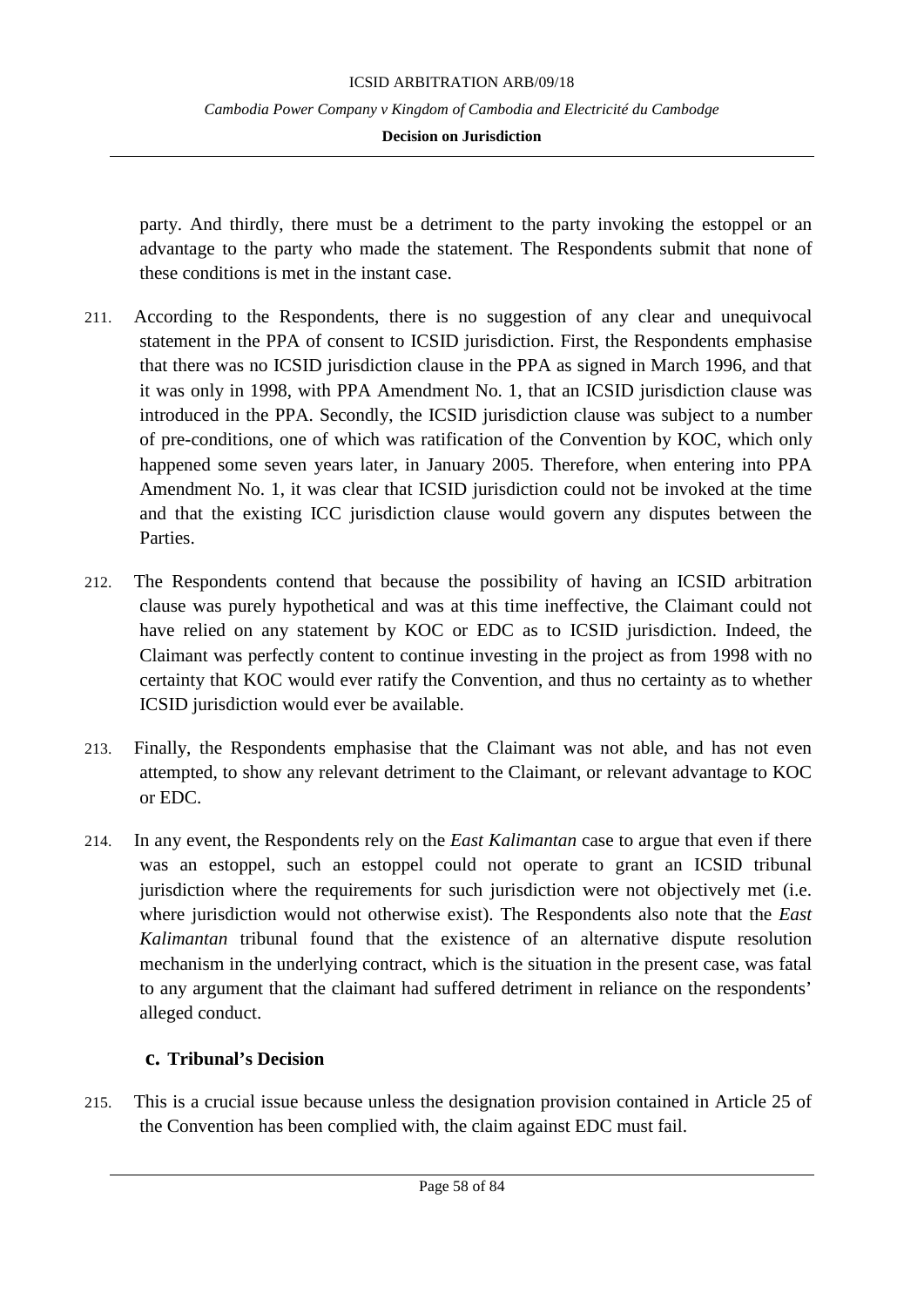### **Decision on Jurisdiction**

216. The Tribunal must deal with two separate issues. The Tribunal will first decide whether EDC was properly designated as an agency of KOC within the meaning of Article 25(1) of the Convention. If the answer is negative, the Tribunal will then consider if an estoppel argument prevents the Respondents from arguing that such designation was not properly made.

# **(i) EDC was not properly designated as an agency of KOC so as to comply with Article 25(1) of the Convention**

217. The first issue that the Tribunal needs to consider is whether designation in conformity with Article 25(1) of the Convention requires actual communication of the designation to the Centre. The second issue is, if designation requires communication, what are the forms and channels that such communication could take? Finally, a correlative question is who can communicate the designation to the Centre for the purposes of Article 25(1) of the Convention?

### *(a) The need for communication*

218. On the issue of whether a designation pursuant to Article 25(1) requires some sort of communication, the Claimant relies upon observations by Aaron Broches, who chaired the Legal Committee on the Settlement of Investment Disputes which ultimately produced the phrase "*designated to the Centre by that state".* Broches stated:

> *"The limited purpose of the requirement of designation is to avoid doubt whether an entity is a constituent subdivision or agency and thus qualified to be a party to a dispute before the Centre. Failure of a formal designation should therefore not itself defeat jurisdiction if the entity concerned is proved or conceded to be a constituent, subdivision or agency of a contracting state."* (A. Broches, "*Convention on the Settlement of Investment Disputes between States and Nationals of Other States of 1965, Explanatory Notes and Survey of its Application*" 18 YCA 627, 642 (1993))

219. However, more recently, Professor Schreuer has considered the issue of designation and has stated that:

> *"[t]here must be some communication by the host state to the Centre."* (C Schreuer, *The ICSID Convention: A Commentary* (2nd ed., 2009) (ICSID Commentary) §25-252)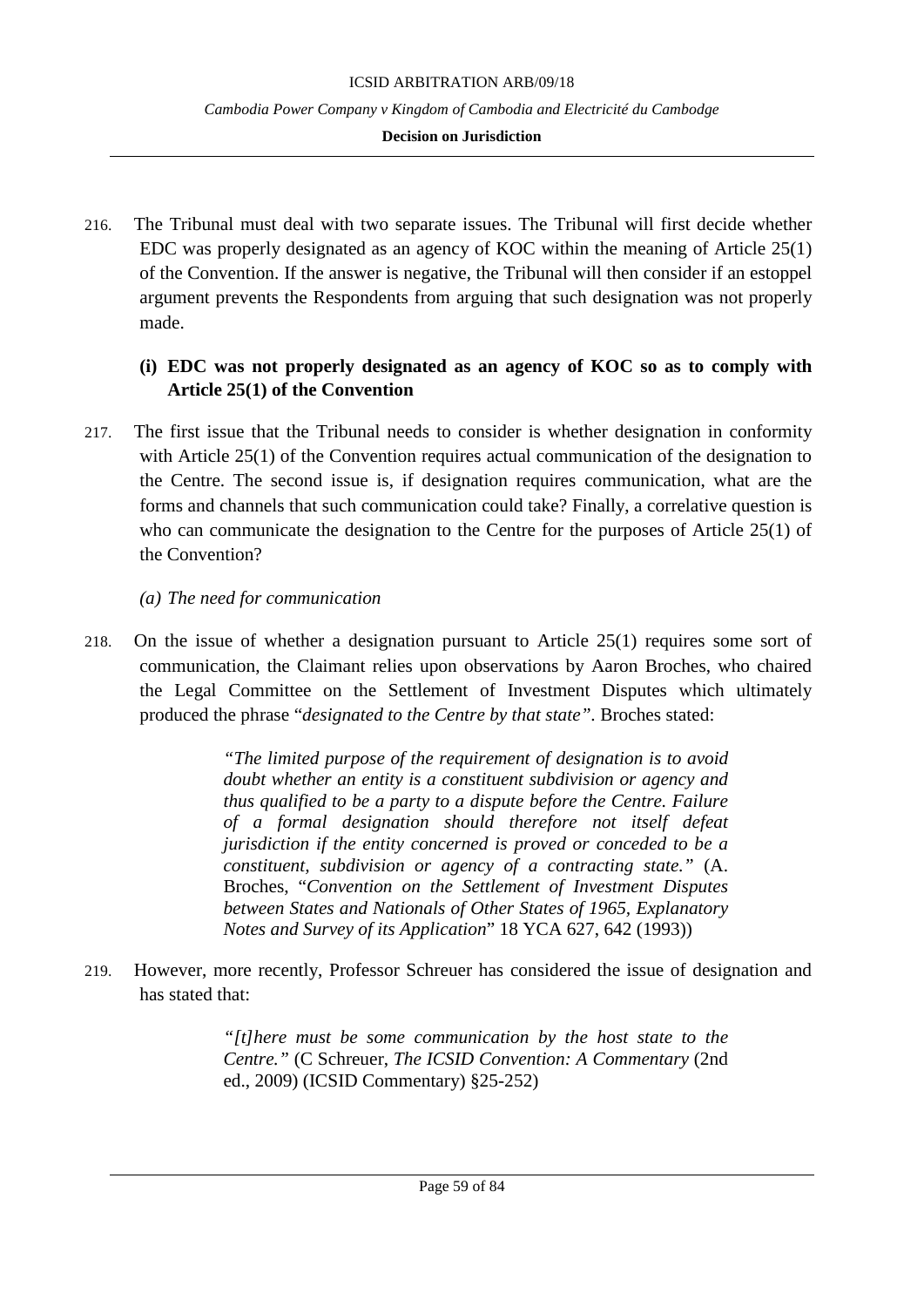#### **Decision on Jurisdiction**

220. The issue whether Broches was correct in his view that the lack of formal designation does not defeat jurisdiction was recently considered by a strong tribunal in the *East Kalimantan* case, which stated as follows:

> *"[t]he Tribunal considers that the lack of a valid designation is a bar to its jurisdiction under the ICSID Convention. While holding so, the Tribunal is mindful of Aaron Broches' view that failure of a formal designation should … not by itself defeat jurisdiction if the entity concerned is proved or conceded to be a constituent subdivision or agency of a contracting state'. With Christoph Schreuer, the Tribunal considers, however, that Broches' view 'goes too far' and that designation cannot be dispensed with altogether. Accepting jurisdiction in the absence of designation by the state would not be in line with the ICSID Convention, which expressly constrained the possibility for constituent subdivisions to submit to ICSID arbitration within specified limits*."(Schreuer *supra* at §186-187)

- 221. The present Tribunal agrees with the *East Kalimantan* decision and Professor Schreuer's position that Mr. Broches' view "*goes too far*" and that "*there must be some form of communication*".
- 222. In order properly to interpret Article 25(1) of the Convention, the Tribunal must of course be guided by the Vienna Convention on the Law of Treaties of 23 May 1969 ("**Vienna Convention**"), as a reflection of customary international law. Article 31(1) of the Vienna Convention provides that:

*"[a] treaty shall be interpreted in good faith in accordance with the ordinary meaning to be given to the terms of the treaty in their context and in the light of its object and purpose."*

223. This is a very familiar provision, that needs little elaboration here. The starting point is obviously the text of the treaty itself, and, in the words of Sir Ian Sinclair:

> *"[t]he true meaning of a text has to be arrived at by taking into account all the consequences which normally and reasonably flow from the text."* (Ian Sinclair, *The Vienna Convention on the Law of Treaties 121* (2<sup>nd</sup> ed. 1984))

224. The text of Article 25(1) of the Convention is clear. It imposes the following requirements as jurisdictional thresholds for constituent subdivisions or agencies of a Contracting State: (1) "*designation*", (2) "*to the Centre*":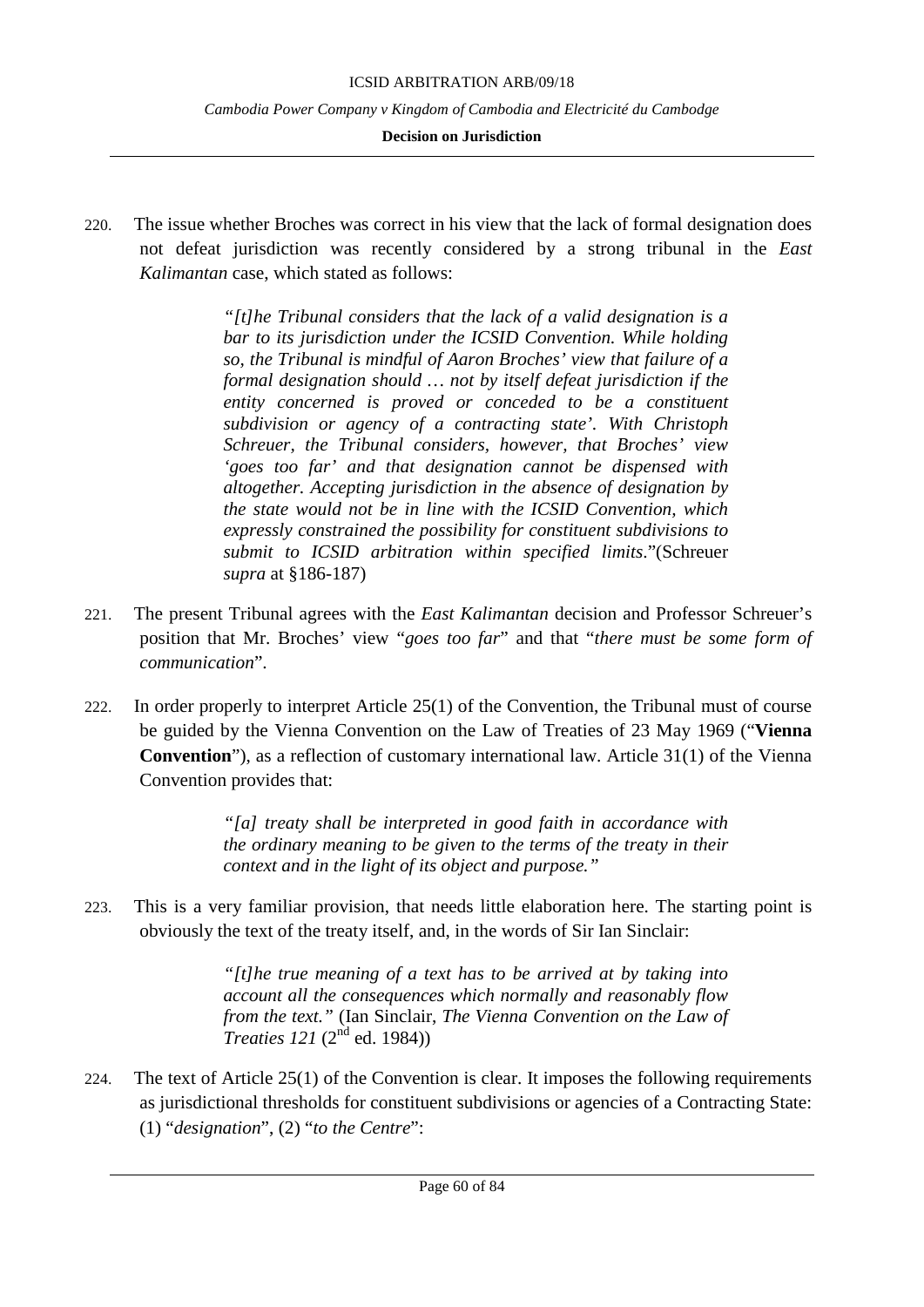#### ICSID ARBITRATION ARB/09/18

*Cambodia Power Company v Kingdom of Cambodia and Electricité du Cambodge*

### **Decision on Jurisdiction**

*"Chapter II: Jurisdiction of the Centre*

 *Article 25*

- *(1) The jurisdiction of the Centre shall extend to any legal dispute arising directly out of an investment between a Contracting State (or any constituent subdivision or agency of a Contracting State designated to the Centre by that State) and a national of another Contracting State, ..."*
- 225. If "*designation*" alone, without any communication, were sufficient for these purposes, the words "*to the Centre*" would be otiose. Indeed, as the Respondents submitted, communication is inherent in the very notion of "*designation*" as used in this provision.
- 226. Beyond the text itself, the Tribunal finds further support for this proposition in the Convention's object and purpose. As elaborated in the Parties' submissions, the Convention is intended to promote foreign investment within a secure framework. Article 25 plays a critical role in delimiting the scope of the Convention regime. In this context, the designation requirement in Article 25(1) itself serves at least two specific purposes.
- 227. First, the designation requirement provides both clarity and a guarantee of protection to investors (or at least some certainty in this regard) as to which entities within (and in addition to) a given Contracting State may be subject to the Convention regime. This information may, for example, be critical in an investor's choice of contractual counterparty. For such clarity and certainty to be achieved, a structured and standardised system of notification is obviously necessary, which in Article 25(1) consists of communication to the Centre.
- 228. Secondly, the designation requirement also serves a "*gate-keeping*" function for Contracting States. As Schreuer states, it embodies the:

*"desire on the part of the State to preserve control over semiautonomous entities in their dealings with foreign investors"*  (C.Schreuer, "*Commentary on the ICSID Convention*" (1996) 11 ICSID Rev-FILJ 318, §152).

229. To this end, the designation requirement is not for the sole benefit of investors. Broches himself recognised in this specific context that:

> *"while in some instances the Contracting State's* approval *may not be required, it retains the right of* designation *in all cases."* (A Broches, "*Awards Rendered Pursuant to the ICSID Convention:*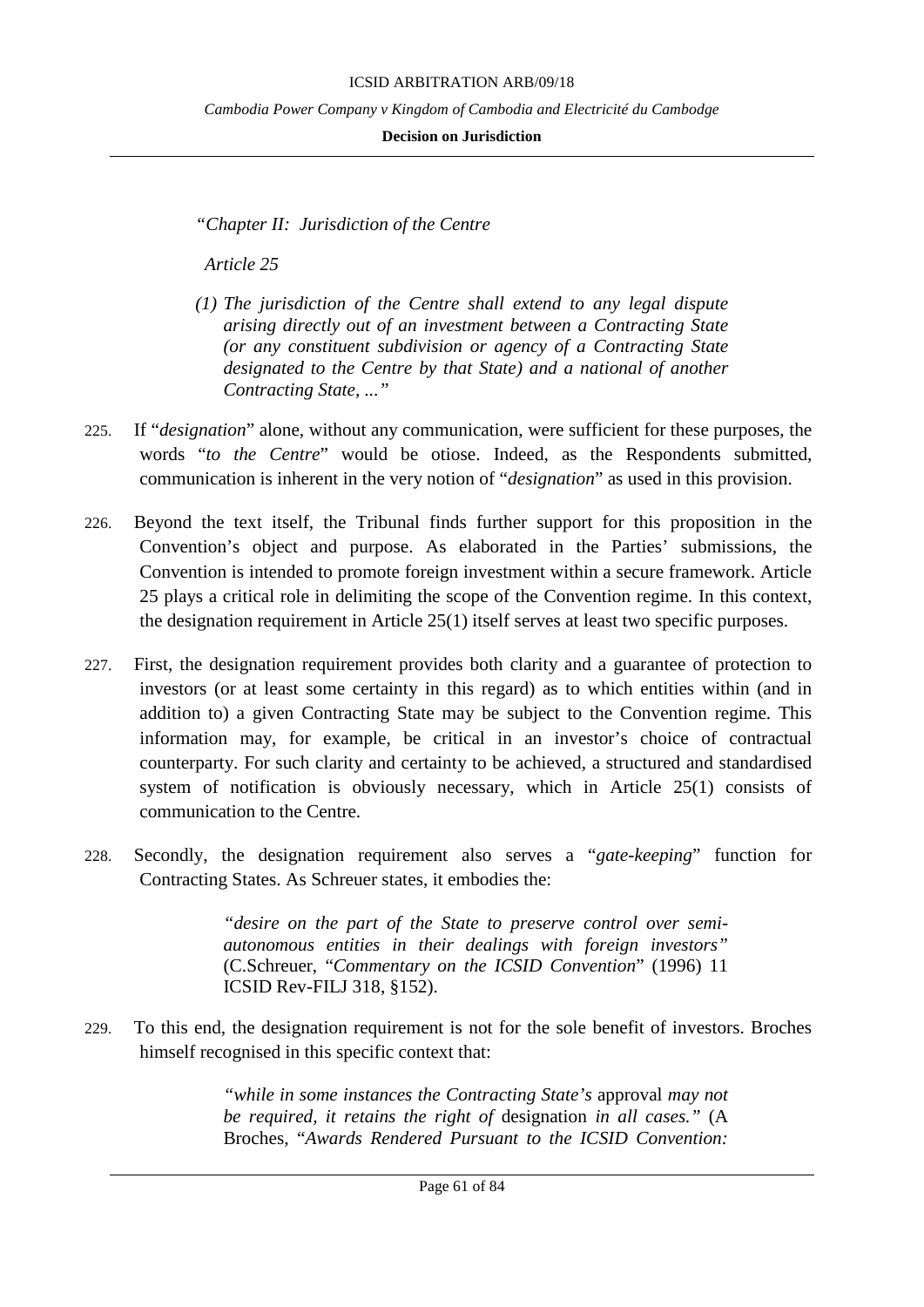**Decision on Jurisdiction**

*Binding Force, Finality, Recognition, Enforcement, Execution*" (1987) 2 ICSID Rev-FILJ 287, p.298).

230. Contracting States have an obvious interest in such "*gate-keeping*", given (for example) that any award rendered against a constituent subdivision or agency could, arguably, be binding on the State itself (e.g. per Article 54(1) of the Convention). The State might also – at least arguably - have to "*abide by and comply with the terms of the award*" in accordance with Article 53(1) of the Convention, even if it were not a party to the arbitral proceedings. According to Broches:

> *"If a constituent subdivision or an agency of a Contracting State meets the requirements of the Convention as regards designation and approval and has consented to submit or has submitted a dispute with a national of another Contracting State to arbitration under the Convention, the former Contracting State is responsible for compliance with a resulting award, whether or not the subdivision or agency is acting for or on behalf of that Contracting State"* (A Broches, "*Awards Rendered Pursuant to the ICSID Convention: Binding Force, Finality, Recognition, Enforcement, Execution*" (1987) 2 ICSID Rev-FILJ 287, p.298)

231. According to Schreuer, this responsibility would:

*"arise from [the Contracting State's] role as designating and approving authority under Art. 25(1) and (3), from the obligation of Art.54 to recognize and enforce awards, and generally from the principle of good faith."* (Schreuer *supra* at §53-15).

- 232. Just as with the first object and purpose identified above, for this second purpose to be achieved, a structured and standardised system of notification is also necessary. Again, in Article 25(1) this consists of communication to the Centre. If uncommunicated approvals were sufficient, Contracting States would be vulnerable to arguments from investors that designations had occurred when this may be denied.
- 233. The clarity of the text of Article 25(1), in the Tribunal's view, is such that no recourse to supplementary means of interpretation (e.g. per Article 32 of the Vienna Convention) is necessary. But even if it was, the materials that have been put before the Tribunal in this case support the same conclusion.
- 234. In particular, reference may be made (for the sake of completeness only) to the Convention's drafting history. "*Political subdivisions and instrumentalities*" (as they were initially called) were added to the Preliminary Draft of the Convention during the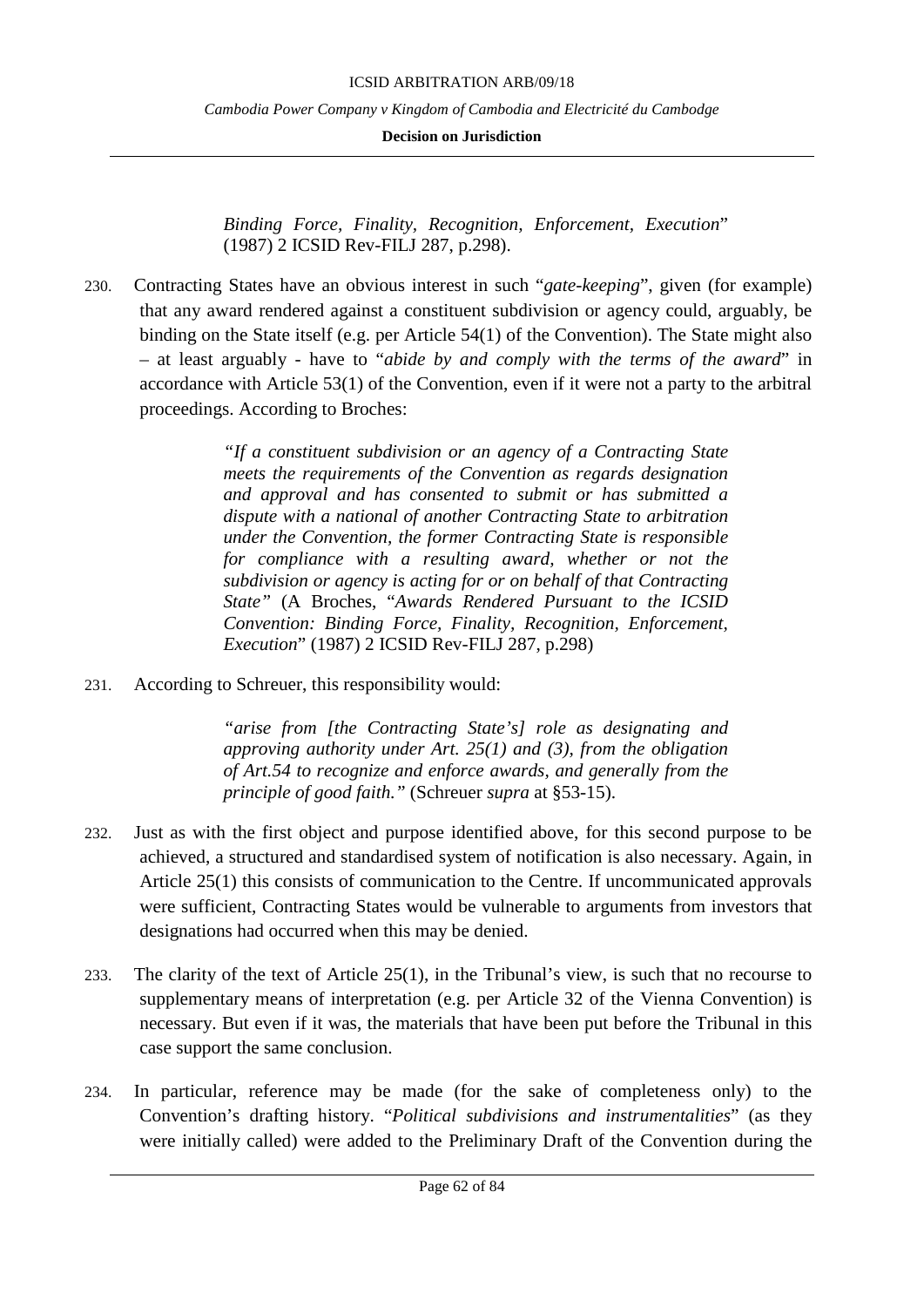### **Decision on Jurisdiction**

original Regional Consultative Meetings as a recognition that states may well act through other entities (e.g. *Draft provision on extension of the jurisdiction of the Center to disputes involving political subdivisions or instrumentalities of states* (COM/AF/7), circulated during the Addis Adaba consultations (*ICSID, History of the ICSID Convention: Documents Concerning the Origin and Formulation of the Convention on the Settlement of Investment Disputes between States and Nationals of Other States (1968), Vol II, p.288*). This first draft of the Convention included a requirement that any such subdivision or instrumentality be approved by the Contracting State in question. When the Working Group discussed this extension of the Centre's jurisdiction, it was considered that this approval requirement was not itself sufficient, and it was therefore proposed that:

> *"each State party to the Convention could deposit a list indicating the bodies regarded by it as 'political subdivisions' for the purposes of this Convention."* (Proposal of the representative for the UK at the Legal Committee Proceedings, 25 Nov 1964 – which was later clarified as applying to both constituent subdivisions and agencies).

- 235. This proposal was finally approved by the Legal Committee, which agreed that, for the Centre's jurisdiction to extend beyond the Contracting State itself, to a given constituent subdivision or agency, the entity in question had to have been designated by the Contracting State to the Centre (Legal Committee Proceedings, 9 Dec 1964).
- 236. It is therefore clear that the requirement of "*designation*" was intended to be distinct from, and additional to, mere uncommunicated "*approval*" by a Contracting State.
	- *(b) The mode of communication*
- 237. Now turning to the question whether a communication of the designation can be made through a channel other than the Centre, the Tribunal is again guided by the text of Article 25(1) of the Convention, in its context and in light of the Convention's object and purposes.
- 238. The clear language of Article 25(1) requires that the designation be "*to the Centre*". As a matter of simple language, this naturally excludes designation without communication to the Centre. If this were not so, different language would obviously have been used.
- 239. As noted above, the requirement of a communicated designation serves the needs of both investors and Contracting States. In each case, the system is regulated and standardised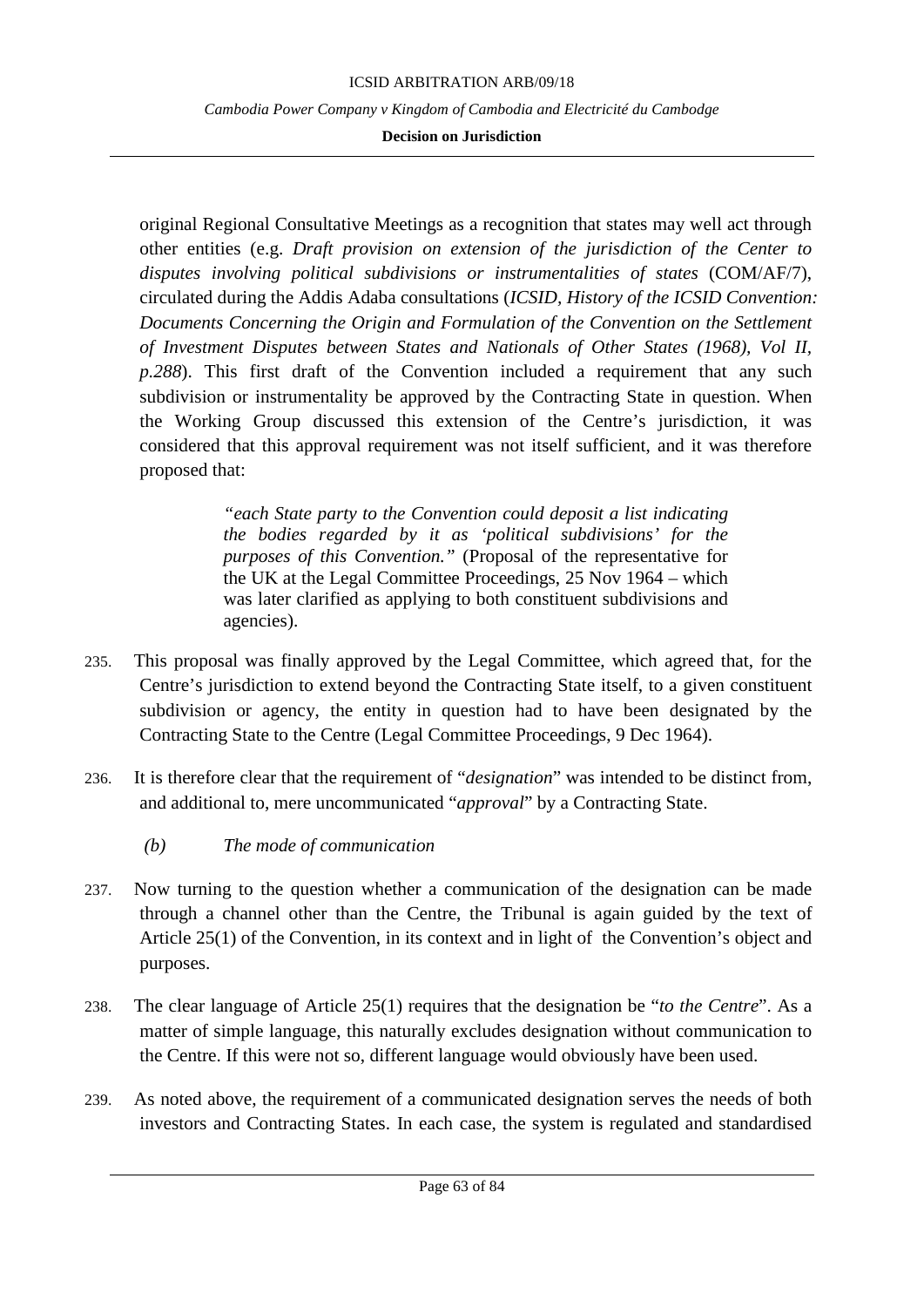### **Decision on Jurisdiction**

by the Centre acting as (in effect) the depository of information in this regard. The Centre is the commonly accepted channel of communication between Contracting States and investors. As a matter of convenience, and with the objective of communicating the designation to all potential investors, as well as clarifying each Contracting State's potential exposure, it is logical that Article 25(1) requires designation of an agency or subdivision to be brought to the Centre's attention.

- 240. This is not to say, however, that a formal notification to the Centre is the only means by which a designation might be brought to the Centre's attention. So long as the designation of an entity as an agency or subdivision of a Contracting State is given public notoriety by the Contracting State such as to come to the Centre's attention, the use of other channels of communication can attain the objective of Article 25(1) of the Convention and thus comply with its designation requirement.
- 241. The Tribunal's interpretation is shared by Professor Schreuer who wrote:

*"It has been argued that where there is a clear intention to designate, it does not matter how and through whom the communication reaches the Centre. Broches has said that failure of a formal designation should not defeat jurisdiction if the entity concerned is proved or conceded to be a constituent subdivision or agency of a Contracting State. It seems that this goes too far. Designation cannot be dispensed with all together. But it is submitted that designation by a Contracting State can take any form that gives it general notoriety and comes to the Centre's attention. Legislation by the Contracting State that clearly includes a designation in the sense of Article 25 should suffice. This would also apply to a designation in a Bilateral Investment Treaty. Despite all this, it is advisable that the Contracting State sends a clear and separate notification of the designation to the Centre in order to avoid any misunderstandings and jurisdictional difficulties."* (Schreuer *supra* at §25-252)

- 242. The key requirement, therefore, is that the designation is so communicated by the Contracting State that it comes to the Centre's attention.
- 243. In the *East Kalimantan* case, the tribunal appears to misquote Professor Schreuer's view. This led the tribunal to conclude mistakenly that:

*"the form and channel of communication do not matter provided that the intention to designation is clearly established."*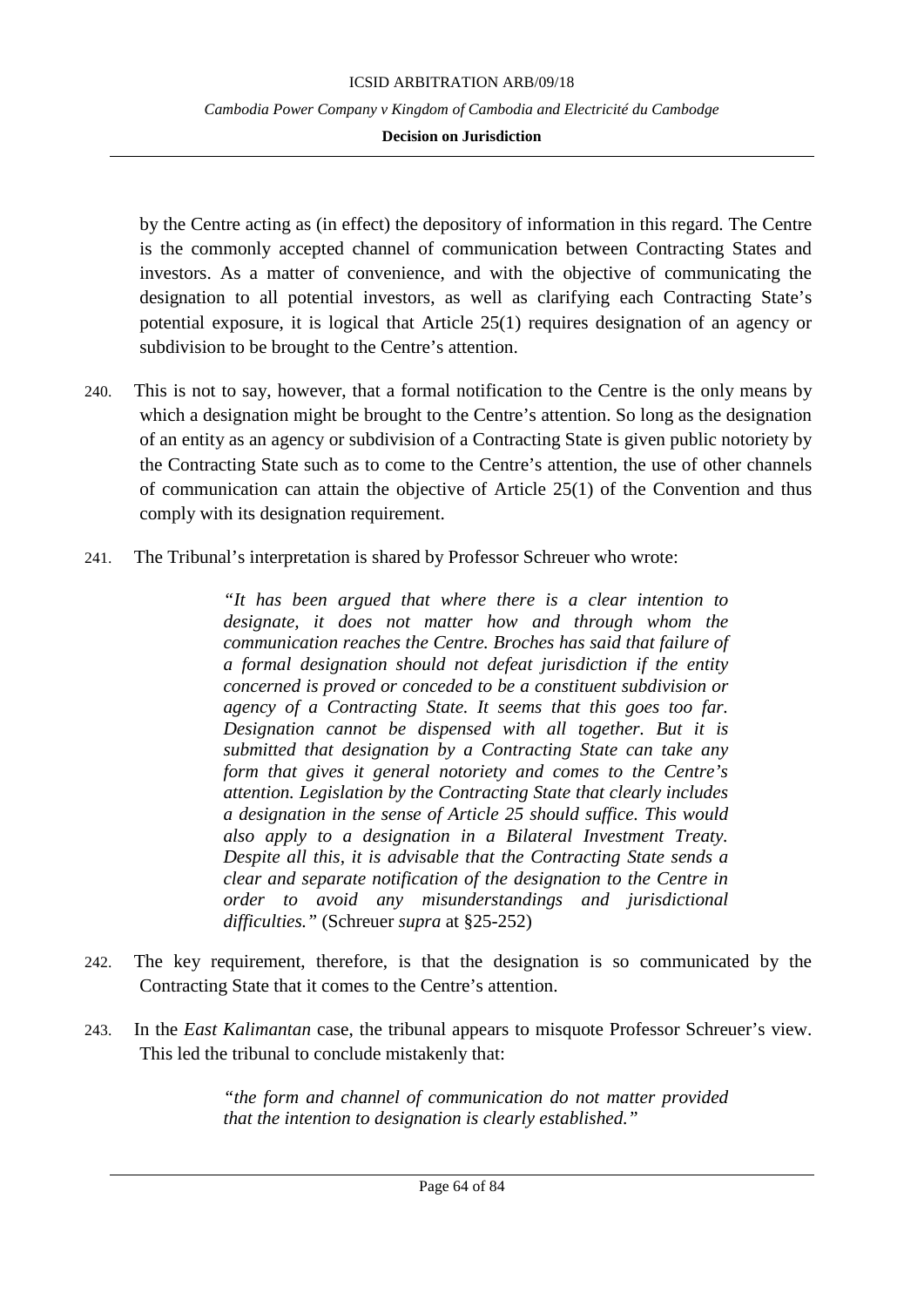### **Decision on Jurisdiction**

- 244. It is clear that in the passage cited above Professor Schreuer simply records the view of some commentators that "*it does not matter how and through whom the communication reaches the Centre*." However, it is not Professor Schreuer's position that anybody through any type of channel or form can communicate the designation of an agency of a Contracting State. Quite the contrary, as the Tribunal concludes in the present case, Professor Schreuer favours a serious threshold in that the form of designation must give "*general notoriety*" to the designation, such as to come to the Centre's attention.
- 245. Schreuer's position was endorsed in the *Manufacturers Hanover* case where it was held by an ICSID tribunal that "*no particular form is required for such designation*" besides the exchange of a writing. However, in that case, the tribunal limited the channels of communication to those by which designation would achieve public notoriety. The tribunal held that since communication took place by the publication of the designation in an investment law (Law No. 43), it achieved public notoriety and complied with Article 25(1) of the Convention in this regard. Whether or not that case was correctly decided, the fact remains that the circumstances of the present case are far removed from it. Publication by a Contracting State in national legislation is quite a different act to the insertion of a reference to a designation in a private contract. The former reflects an intention to notify the world. The latter is a private act, without any public notoriety. In circumstances where the Contracting State has taken no step to bring the private contract to the attention of the Centre, the Tribunal considers that the requirements of Article 25(1) have not been met.
- 246. Therefore, the Tribunal finds that in order for there to be a "*designation*" of an agency or subdivision of a Contracting State under the Convention, there has to be a written designation which is communicated to the Centre. It may be possible for this to be done other than in a direct communication from the Contracting State to the Centre, such as in a Treaty or Legislation that would inevitably have public notoriety. But in most cases, it would be by direct communication and thus cannot be complied with by the investor itself providing a document to the Centre which contains, or is said to contain, a designation.
- 247. *(c) Communication by whom?*
- 248. There is then the question as to who is competent to communicate a designation of an agency or subdivision to the Centre.
- 249. Once again the language of Article 25(1) is clear. It provides that the designation to the Centre must be "*by that State*". This is unambiguous, and susceptible of little further elaboration.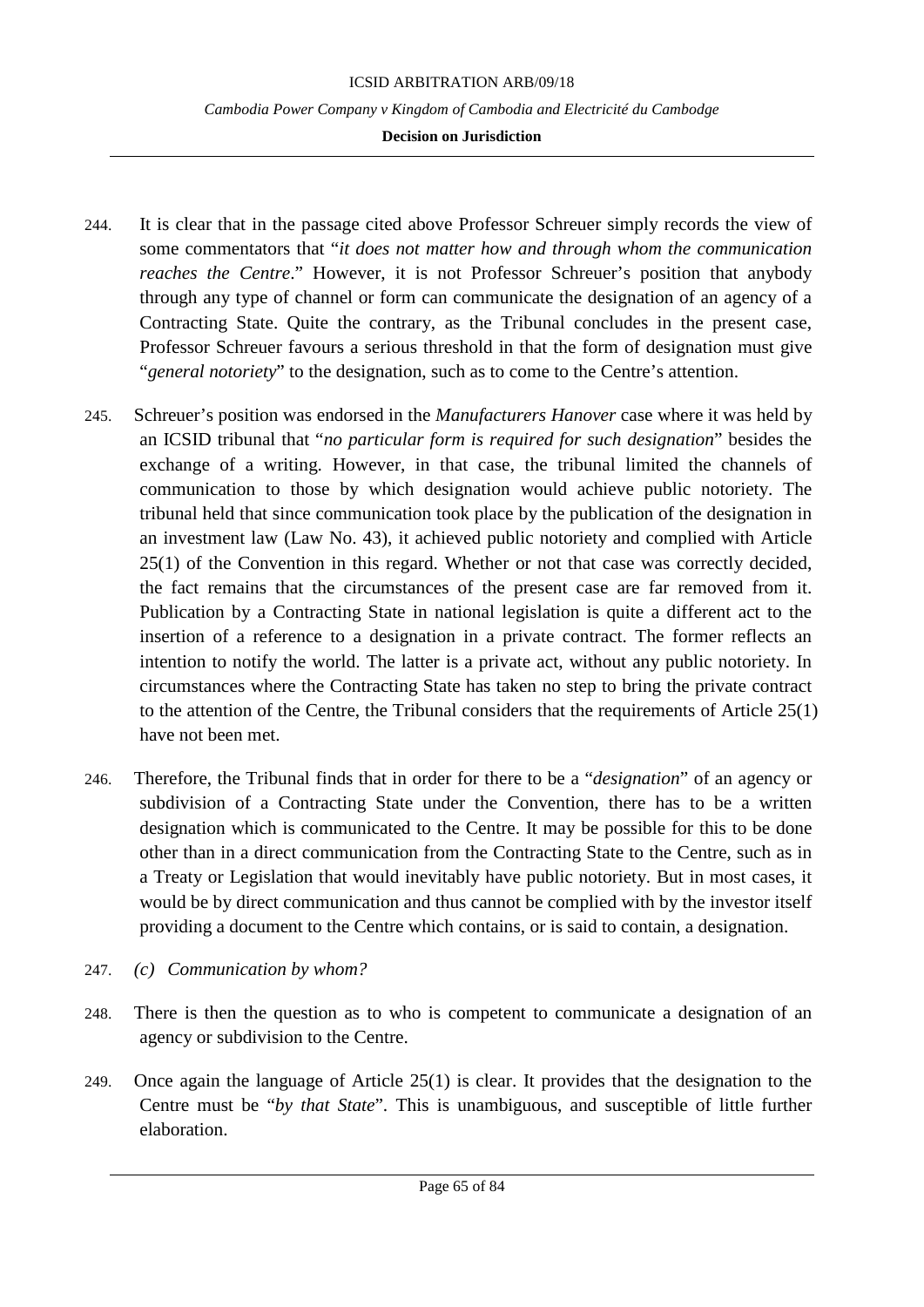#### **Decision on Jurisdiction**

- 250. If needed, the analysis above as to the functions of this provision explains why it is only the Contracting State that may communicate the designation. In particular, for Article 25(1) to serve a "*gate-keeping*" function, whereby each Contracting State has some form of control with regard to the scope of the Convention, it is obviously essential that communication be the sole preserve of the State itself – and not a function which investors can discharge.
- 251. Therefore, in the Tribunal's view, communication of a designation to the Centre by anyone else than the Contracting State does not comply with Article 25(1) of the Convention.
- 252. In the present case, the Claimant contends that communication of the designation of EDC as an agency or subdivision of KOC was properly completed when it filed its Request.
- 253. However, the Tribunal agrees with Professor Schreuer's view that:

*"designation in an agreement with the investor is not enough. It is clear that the entity concerned cannot designate itself. But even an agreement of the contracting state with the investor or a promise to make the designation to the Centre will not suffice."(supra)*

- 254. The Tribunal therefore concludes that the alleged designation of EDC as an agency or subdivision of KOC by the Claimant through its Request does not comply with the requirements of Article 25(1) of the Convention."
- 255. Even if the Tribunal had concluded that the communication of the designation of EDC as an agency of KOC could be effected by the Claimant through its Request, the Claimant still faces the additional problem that the wording associated with designation in the amended agreements remains, at best, ambiguous. The relevant part of the clause states:

*"If and when the Kingdom of Cambodia has implemented the Convention …*

- *(3) MIME agrees to procure that the Kingdom of Cambodia:*
- *(A) notifies the centre that it has designated each of MIME and EDC as a sub-division or agency of the Kingdom of Cambodia which is subject to the jurisdiction of the Centre for the purpose of Article 25(1) of the Convention"*
- 256. The Tribunal finds that until KOC implemented the Convention, there could be no question of any designation having been made. MIME's agreement upon implementation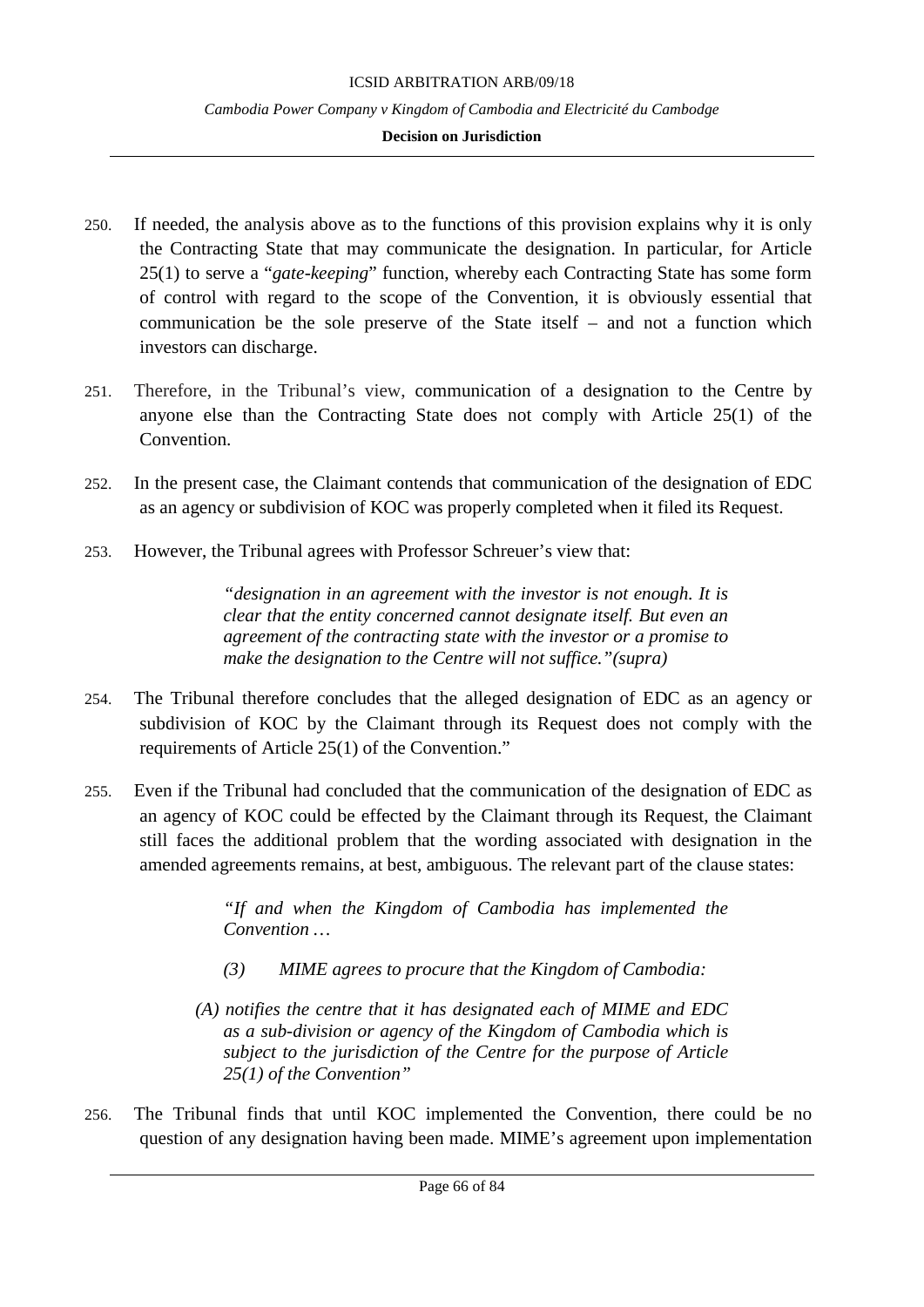was to procure that KOC would thereafter designate EDC as its agency or subdivision. The language looks to the future and the designation of EDC was an action that KOC could only have implemented once the Convention was ratified. However KOC admittedly did nothing after ratification of the Convention.

- 257. Accordingly, the Claimant's argument that the designation was complete at the time when MIME agreed to procure designation upon implementation is not accepted. The Tribunal fails to see how it can be said that designation was completed at the time of the amendment of the agreements, namely on 9 October 1998. The linguistic arguments of the Claimant ("*has designated*") do not appear availing to the Tribunal in the light of all of the surrounding facts. (As the Respondents stated, the formulation "*has designated*" need not refer to a completed event, just as: "*tell me when you have arrived*"). KOC could not have designated EDC prior to January 2005. It did nothing thereafter.
- 258. Therefore, even if the Claimant had persuaded the Tribunal that designation was properly communicated to the Centre, the Tribunal is not convinced that the wording of the arbitration provisions that were so communicated demonstrated KOC's unequivocal designation of EDC as its agency.
- 259. In conclusion on this point, it is clear to the Tribunal that not only does designation require a public communication by the State, but that such designation must also represent an unequivocal intention of the State to consider the entity as its agency or subdivision.

# **(ii) The Respondents are not estopped from arguing that EDC was not properly designated within the meaning of Article 25(1) of the Convention**

- 260. The Claimant has a further argument in the event that the Tribunal rules that designation as required by Article 25(1) has not taken place. The Claimant contends that the Respondents are estopped from denying that KOC has designated EDC.
- 261. Both Parties accepted that an estoppel could apply if the necessary elements were met. Both Parties agreed on Sir Derek Bowett's statement of the principles involved (D.W. Bowett, *Estoppel before International Tribunals and Its Relation to Acquiescence*, 33 Brit. Y.B. Int'L L. 176, 183-184); namely that there has to be :
	- (a) a clear and unequivocal statement or conduct;
	- (b) reliance on that statement or conduct by one party; and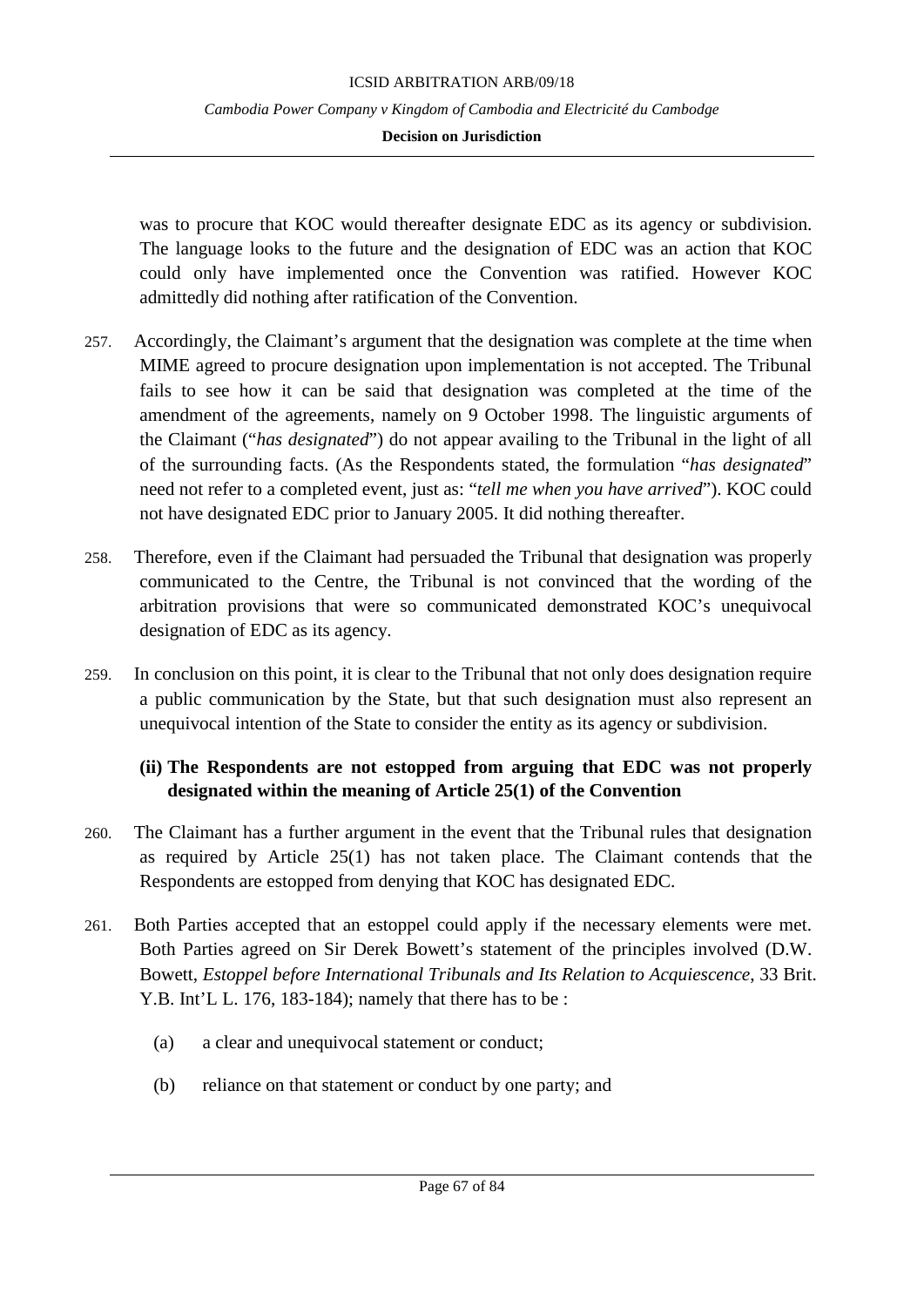#### **Decision on Jurisdiction**

- (c) detriment to the party invoking the estoppel or an advantage to the party who made the statement.
- 262. With regard to the first requirement, the Claimant relies upon the PPA arbitration clause (as amended in PPA Amendment No.1). It contends that this clause contains an unequivocal promise that: (1) EDC was an agency of KOC, and that (2) EDC's designation would be notified to the Centre.
- 263. This alleged promise can only stem from the amendments introduced in 1998 since at the time the Parties entered into the initial transaction, i.e. 20 March 1996, the Parties were all content to rely on the original ICC arbitration clause. It is plain that when the original documents were signed, there was no promise relating to either (1) or (2) above. Further, the alleged promise contained in the 1998 version of the PPA was conditional upon ratification of the Convention by KOC which did not occur until January 2005.
- 264. Accordingly, the Tribunal finds it hard to see how in this case an unequivocal statement or conduct can be found. A statement producing an effect only upon the occurrence of a potential future event unquestionably prevents this statement from being qualified as "*unequivocal*". Therefore, the Tribunal considers that the Claimant fails in establishing the first leg of its estoppel argument.
- 265. With regard to the reliance requirement, it appears that Claimant faces an even more difficult burden. In order to satisfy this requirement, the Claimant must have assumed that KOC would definitely ratify the Convention or that any claims it had might materialise after ratification. However, the Parties were content to rely on the ICC clause either *pro tempore* or forever if no ratification took place and thus it is difficult to see how the Claimant relied upon this alleged statement.
- 266. With regard to the detriment requirement, the Tribunal finds that Claimant produced no evidence of detriment. Whatever was the situation, the Claimant always had recourse to arbitration under ICC Rules in the absence of ratification of the Convention by KOC, and therefore it is hard to see what detriment could have been suffered.
- 267. Accordingly, the Tribunal concludes that in relation to designation by estoppel the Claimant fails to make out a case.
- 268. Had the Tribunal been satisfied that designation had taken place or that the Respondents were estopped from denying such, the Tribunal would have had to consider whether an estoppel ran in relation to the statement in the arbitration clause that EDC was a subdivision or agency of KOC. The Tribunal can see more merit in this point, because it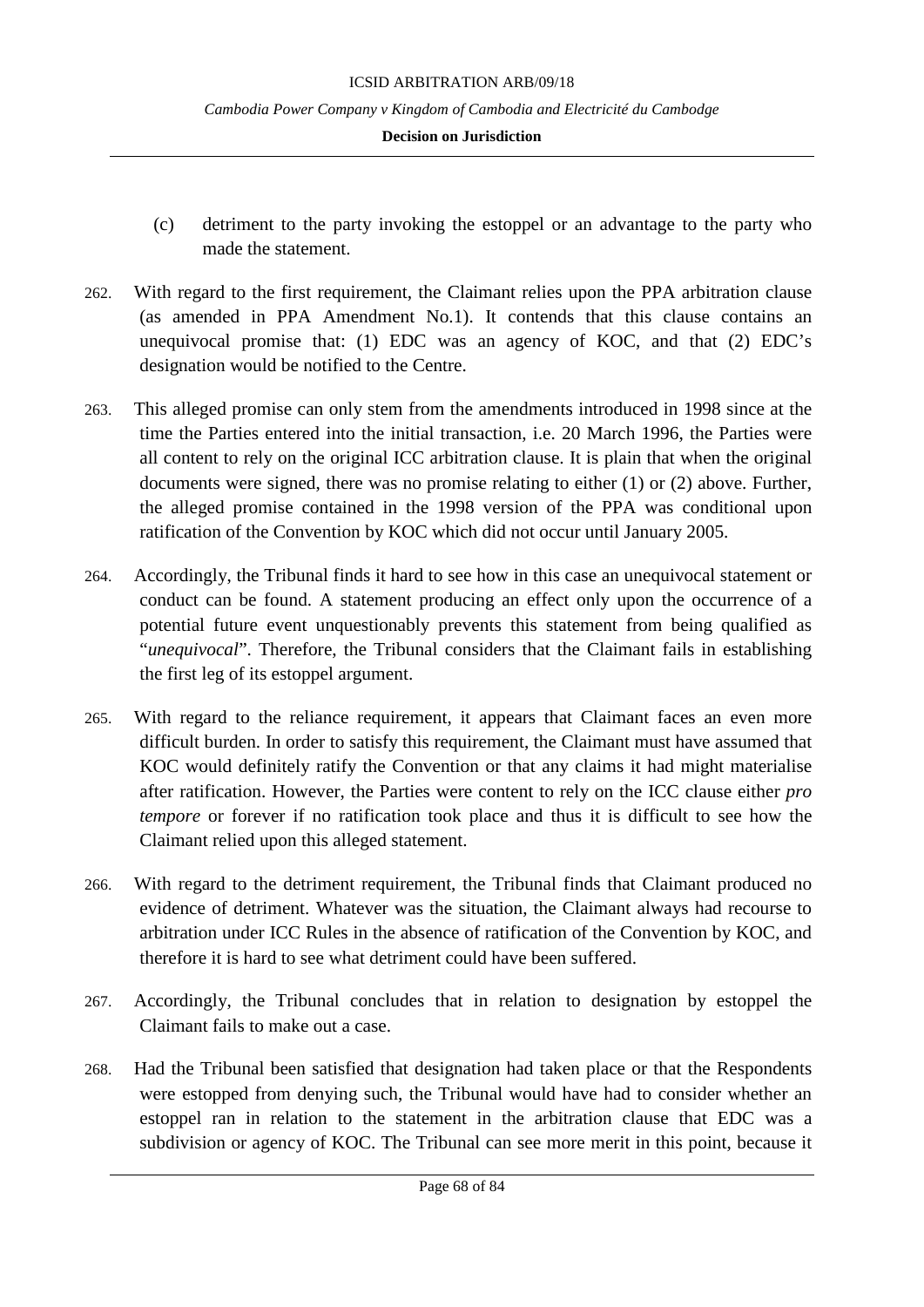**Decision on Jurisdiction**

was only when the defence was filed that KOC denied that EDC was an agency or subdivision of KOC. This led to a report from Professor Reisman as to what is required in international law for an organisation to be an agency or subdivision of a State. All this was very interesting indeed and the Tribunal does not think that the estoppel would necessarily have failed merely because the estoppel relating to designation itself failed. There could have been two estoppel arguments on the facts of the case. However, again as interesting as it would have been to determine, it is of no help to the Claimant, because it fails at the designation hurdle and the issue of whether EDC was or was not an agency or subdivision thus becomes unnecessary to determine.

- 269. In conclusion, the Tribunal comes back inevitably to the language used in Article 25(1) of the Convention. The Tribunal acknowledges all the interesting points made by the Claimant, but cannot conclude that there has, in this case, been a sufficient designation of EDC communicated to the Centre so as to comply with Article 25(1) of the Convention. By way of summary, the Tribunal decides that:
	- (a) designation of an entity as an agency or subdivision of a Contracting State must be communicated to the Centre by that State;
	- (b) communication of a designation within Article 25(1) of the Convention must be in a written form and can be made through channels other than direct and formal communication to the Centre, so long as the communication by the Contracting State achieves public notoriety such as to come to the Centre's attention;
	- (c) public notoriety of a designation cannot be achieved through the Claimant's communication to the Centre of a private investment contract annexed to the Request for Arbitration;
	- (d) in any event, the text of the arbitration agreements in this case was not sufficiently clear as to constitute an unequivocal designation of EDC by KOC as its agency; and
	- (e) KOC is not estopped from arguing that EDC was not properly designated.
- 270. This means that claims against EDC cannot proceed in this ICSID arbitration. The Tribunal notes, however, that recourse against EDC may well still be available by way of ICC arbitration, and that the Parties specifically maintained this route in case ICSID arbitration was not possible.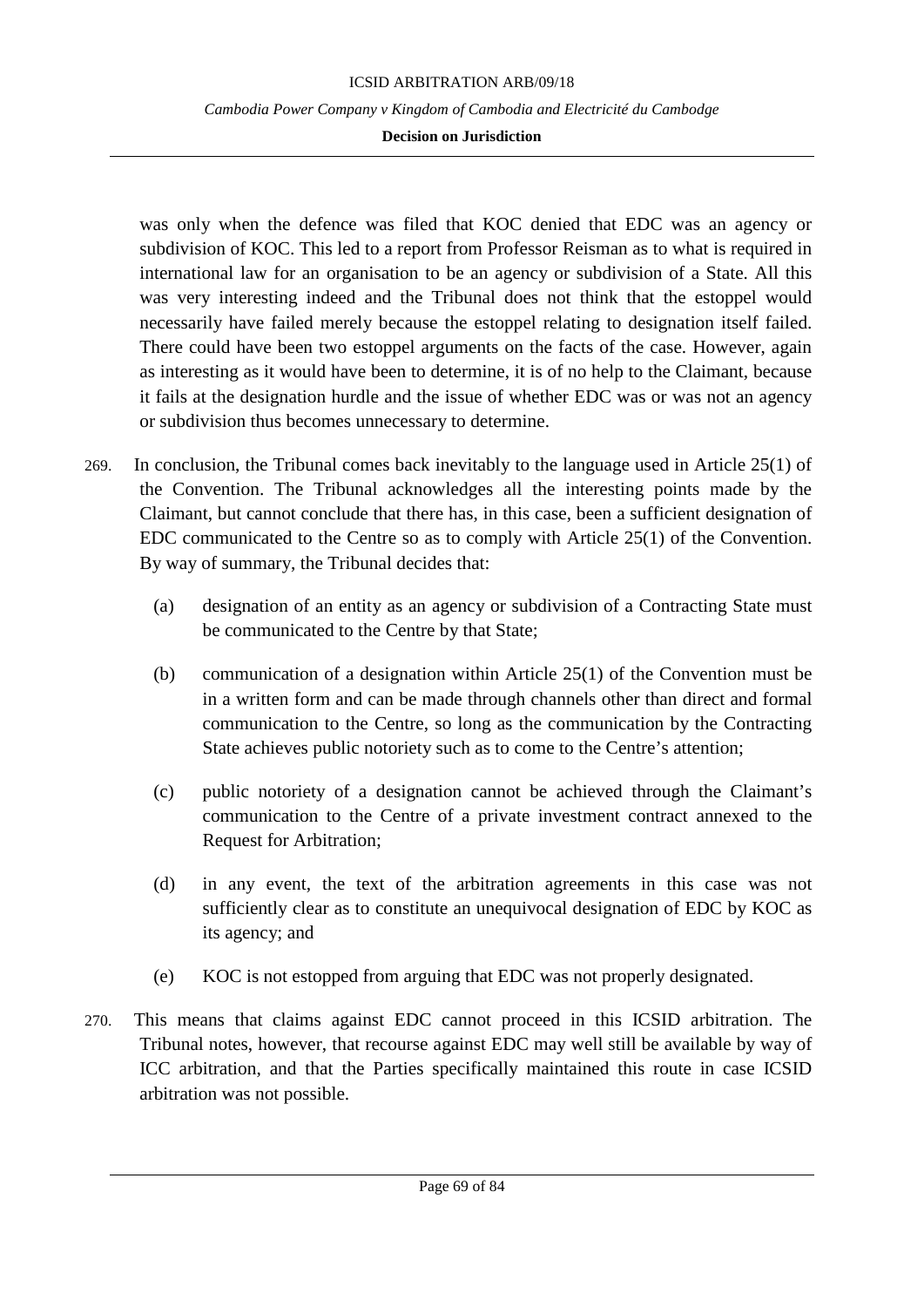### **Decision on Jurisdiction**

# **2. Does EDC qualify as an agency of KOC within the meaning of Article 25(1) of the Convention?**

271. The Respondents have raised the issue as to whether or not EDC is, in fact, an agency or subdivision of KOC. As the Tribunal has found that no designation pursuant to Article 25(1) of the Convention has taken place, there is now no need to decide this issue.

# **C. DOES THE TRIBUNAL HAVE JURISDICTION TO DECIDE CLAIMS ARISING OUT OF THE DOG?**

# **1. Claimant's Position**

- 272. The Claimant contends that its claims against KOC under the DOG are within the Tribunal's jurisdiction and competence and fully admissible. The Claimant asserts that those claims are central to the dispute as described in the Request and are within the scope of the Parties' consent to ICSID arbitration.
- 273. The Claimant submits three arguments. First, the Claimant contends that the proper articulation of the claims in the Request for Arbitration is not a jurisdictional matter, but rather a procedural issue. The Claimant adds that incomplete or imprecise claims comply with the Convention and the Institution Rules. Secondly, and in any event, the Claimant argues that it properly identified the DOG in its Request. Thirdly, and in the alternative, the Claimant maintains that it is entitled to bring claims arising out of the DOG under Article 46 of the Convention.

# **a. Imprecision in the Request is a procedural matter which does not prevent the Tribunal hearing claims arising out of the DOG**

- 274. The Claimant submits that it commenced this proceeding by lodging the Request with the Centre on 31 July 2009 in compliance with Article  $36(2)$  & (3)) of the Convention and Rule 2(1) of the Institution Rules. Before the Secretary-General registered the Request, Claimant supplemented the Request with the submission of Supplement No. 1 on 21 August 2009.
- 275. The Claimant maintains that, upon registration, it was entitled to plead in detail all claims and make all arguments relating to the dispute.
- 276. The Claimant argues that it provided ample notice in its Request of its intention to assert a claim against KOC under the DOG. According to the Claimant, such a matter is a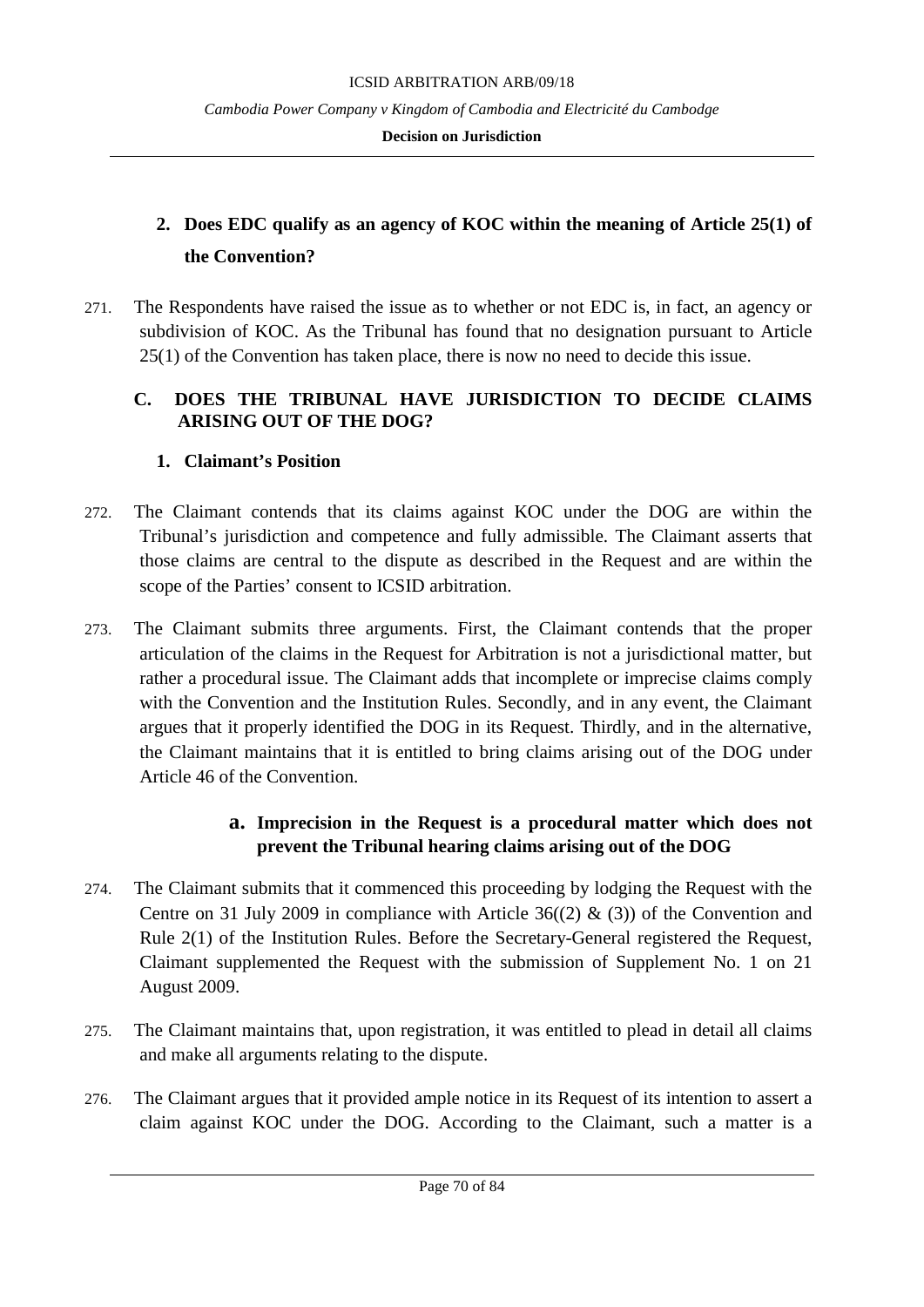### **Decision on Jurisdiction**

procedural issue and its Request was sufficiently articulated to meet the requirement in Institution Rule 2(1)(e) which provides:

*"[t]he request shall: ...*

- *(e) contain information concerning the issues in dispute indicating that there is, between the parties, a legal dispute arising directly out of an investment ..."*
- 277. According to the Claimant, the request for arbitration in ICSID proceedings is not meant to be a comprehensive listing of all facts, legal arguments or causes of action in a dispute. These are to be pleaded in a claimant's memorial on the merits pursuant to Arbitration Rule 31(3). Rather, as the text of Institution Rule 2(1) confirms, the claimant must merely make a showing that a legal dispute exists for the purposes of jurisdiction.
- 278. In support of its argument, the Claimant cites the case *ADF Group Inc. v United States of America, ICSID Case No. ARB(AF)/00/1, Award (9 Jan. 2003)* ("*ADF Group*")*,* where the tribunal, in its analysis of the requirement under the Arbitration (Additional Facility) Rules, construed the requirement of Institution Rule 2(1)(e) such that imprecision or incompleteness in the setting out of issues in dispute in a request for arbitration would not adversely impact upon its jurisdiction, and observed that Article 36(2) of the Convention should be similarly construed.
- 279. Therefore, the Claimant contends that any review by the Tribunal of its jurisdiction is now conducted *de novo*. Claimant's previous compliance or non-compliance with the Institution Rules does not bear on whether or not the Tribunal has jurisdiction over the dispute and the claims registered. In support of this argument, Claimant cites Professor Schreuer:

*"[R]eliance on Institution Rule 2 to determine jurisdiction is inappropriate. Institution Rule 2 does not set out jurisdictional requirements in addition to Art. 25. It is merely a rule of procedure. It lists the information and documentation that must be contained in the request. Its purpose is to enable the Secretary-General to decide whether a request should be registered in accordance with Art. 36(3)… Omissions, errors and other deficiencies in the request for arbitration are not an independent basis for the Tribunal to decline jurisdiction."* (Emphasis added) (Schreuer *supra* at §367)

280. The Claimant also refers to the ICSID case *Compañia de Aguas del Aconquija S.A. and Vivendi Universal v Argentine Republic, ICSID Case No. 97/3, Decision on Jurisdiction*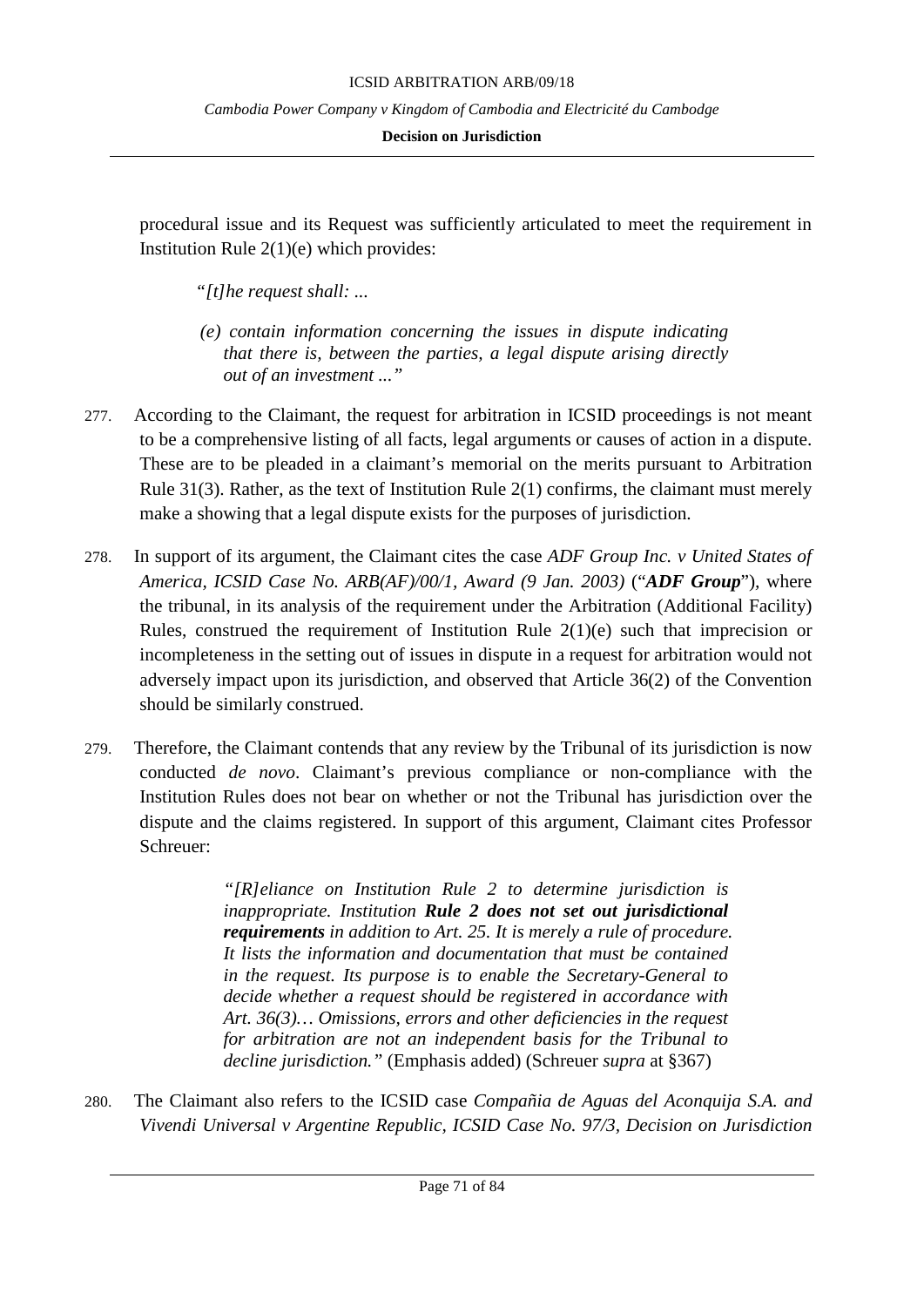### **Decision on Jurisdiction**

*(14 November 2005)* ("*Vivendi*"), where the respondent objected to jurisdiction on the grounds that the claimants had failed to comply with Institution Rule 2(f) in their request for arbitration. The tribunal rejected the respondent's objection and explicitly endorsed Professor Schreuer's approach.

# **b. The claims under the DOG were properly identified in the Request**

281. The Claimant contends that it identified in its Request that the DOG as a legal obligation of KOC would be one of the subjects of the arbitration. Paragraph 2 of the Request referred to the:

> *"Power Purchase Agreement and Implementation Agreement, as well as numerous annexed forms [to the PPA and IA] of other agreements to be entered into at various stages of the project."*  (emphasis added)

- 282. It is undisputed that the DOG is one of the "*other agreements*" referred to in paragraph 2 of the Request.
- 283. The Claimant also submits that it provided a copy of the DOG in the Supplement to the Request which contained a lengthy discussion as to why EDC's consent to ICSID arbitration in the PPA extended to the ancillary agreements referenced in the PPA and IA. The Supplement to the Request introduced the DOG as follows:

*"[t]he referenced Government Guarantee of Payments was embodied in a Deed of Guarantee entered into on 24 March 1998 (a copy of which is being electronically submitted with this letter and which is being identified as Annex 18 to the Request). In Section 1.1 of the Deed of Guarantee, KOC guarantees payment to Claimant of "any monetary damages that may be assessed or awarded against EDC and that arise out of failure by [EDC] to perform its obligations under the Power Purchase Agreement."*

284. Therefore, the Claimant maintains that the DOG was properly articulated in the Request and that the Tribunal has jurisdiction over the claims arising out of this agreement.

# **c. Alternatively, the Claimant is entitled to bring claims under the DOG under Article 46 of the Convention**

285. Alternatively, the Claimant argues that if the Tribunal were to find that the claims under the DOG were not properly articulated in the Request, the Tribunal may nevertheless admit these claims as additional claims under Article 46 of the Convention.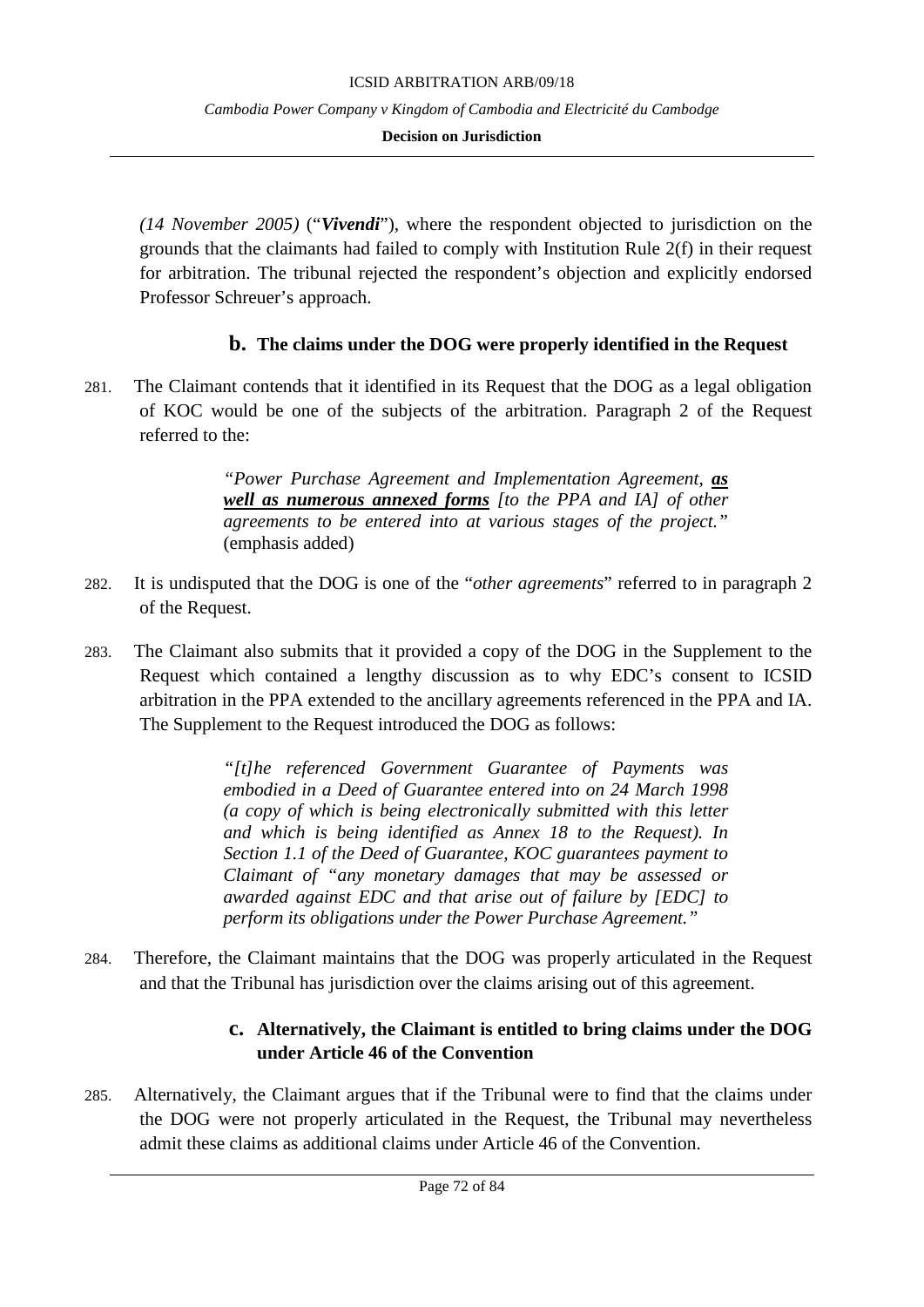#### **Decision on Jurisdiction**

- 286. According to the Claimant, under Article 46 of the Convention, there is no requirement that consent to ICSID arbitration be contained in the same instrument or instruments identified in the request for arbitration. It is sufficient that additional claims *"aris[e] directly out of the subject-matter of the dispute".* The Claimant contends that, in the instant case, claims under the DOG are inextricably related (1) to the claims against EDC under the PPA, as the latter form the basis for KOC's liability under the DOG, and (2) to the claims against KOC under the IA, as the DOG was executed and delivered pursuant to the IA.
- 287. Furthermore, the Claimant contends that Article 46 provides no procedural requirements for an additional claim, and simply directs that the Tribunal *"shall, if requested by a party, determine"* such a claim that otherwise satisfies the requirements. There is no formal requirement that Claimant identify its claims under the DOG as additional claims under Article 46. In any event, were the Tribunal to determine that they are indeed additional claims that meet the requirements of Article 46, it has full authority and power to admit them now.

## **2. Respondents' Position**

288. The Respondents contend that the Claimant's claims made under the DOG are outside the jurisdiction of the Tribunal and are inadmissible since they were not properly articulated in the Request.

# **a. Claimant's claims are limited to those properly articulated in the Request**

289. According to the Respondents, the jurisdiction *rationae materiae* of an arbitral tribunal is defined at the outset of the proceedings. The Respondents submit that while ancillary claims can be admitted at a later stage under certain conditions to expand the Tribunal's mission, they cannot expand the Tribunal's jurisdiction. Therefore, claims arising out of or under agreements not used to define the Parties' consent are outside the Tribunal's jurisdiction and must be dismissed. In support of their argument, the Respondents cite the decision of the Annulment Committee in *Helnan International Hotels A/S v Arab Republic of Egypt (ICSID Case No. ARB/05/19) Decision of the ad hoc Committee, 14 June 2010* ("*Helnan*") where it was found that:

> *"[t]he question whether an ICSID arbitral Tribunal has exceeded its powers is determined by reference to the agreement of the parties… In the case of an investment treaty claim, this agreement*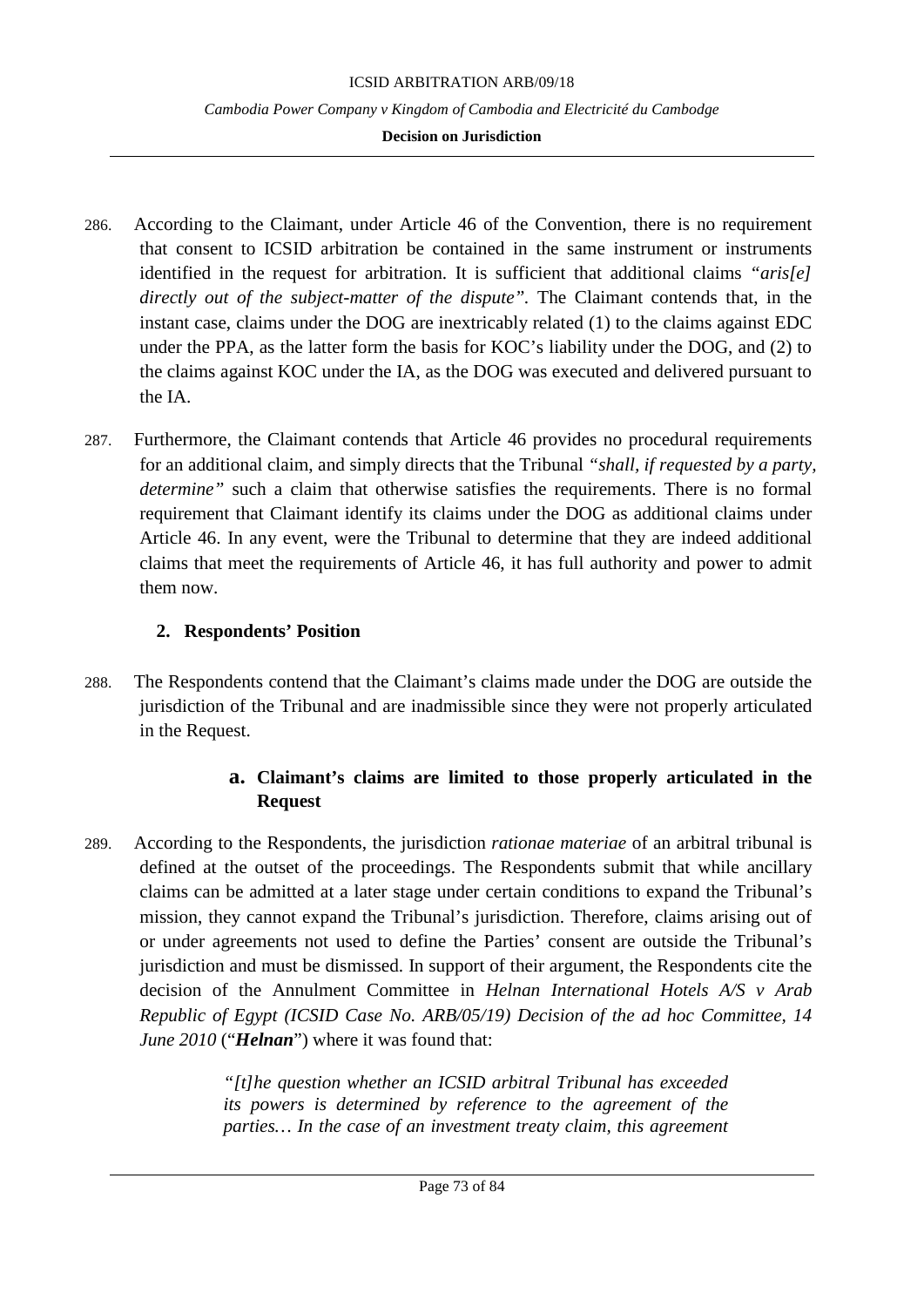**Decision on Jurisdiction**

*is constituted by the BIT and by the ICSID Convention … as well as by the filing of the investor's claim."* (emphasis added)

## **b. Claimant's claims under the DOG were not properly articulated in the Request and thus fall outside the Tribunal's jurisdiction**

- 290. The Respondents contend that since the DOG was not listed in the Claimant's Request as an instrument in which the Parties consented to ICSID arbitration, the claims under the DOG are outside the Tribunal's jurisdiction.
- 291. According to the Respondents, Claimant's claims under the DOG appeared for the first time in the Claimant's Memorial on the Merits filed on 2 July 2010. There was no mention of the DOG in the Request, which was filed on 30 July 2009, nor was the DOG initially annexed to the Request for Arbitration. The only mention of the DOG before 2 July 2010 was in a list of attachments included in the Supplement to the Request dated 21 August 2009 as *"Annex 18 – Deed of Guarantee…"*
- 292. Therefore, KOC argues, that when the Request and its Supplement were registered on 16 September 2009, the Tribunal's jurisdiction was limited to claims arising under the PPA and the IA. Since disputes under the DOG are not within the scope of the arbitration clauses of either the IA or the PPA, it follows that CPC's claim under the DOG is outside the Tribunal's jurisdiction, and should accordingly be dismissed.

# **c. In the alternative, Claimant's claims under the DOG are not admissible under Article 46 of the Convention**

- 293. The Respondents contend that, in any event, were the Tribunal minded to assume jurisdiction over claims under the DOG, no request for admittance of a new claim under Article 46 of the Convention has been brought by the Claimant, so that its claim is inadmissible.
- 294. The Respondents maintain that the scope of the Tribunal's jurisdiction as defined by the consent instruments listed in the Request and the scope of the relevant arbitration clauses is immutable and cannot be later varied. However, a party may introduce an ancillary claim, which will expand the mission of the Tribunal but not its jurisdiction, if it conforms with Article 46 of the Convention. In support of their argument, the Respondents cite Professor Schreuer:

*"[t]he inclusion of ancillary claims under Art. 46 does not extend the Centre's jurisdiction. Rather, the existence of jurisdiction over*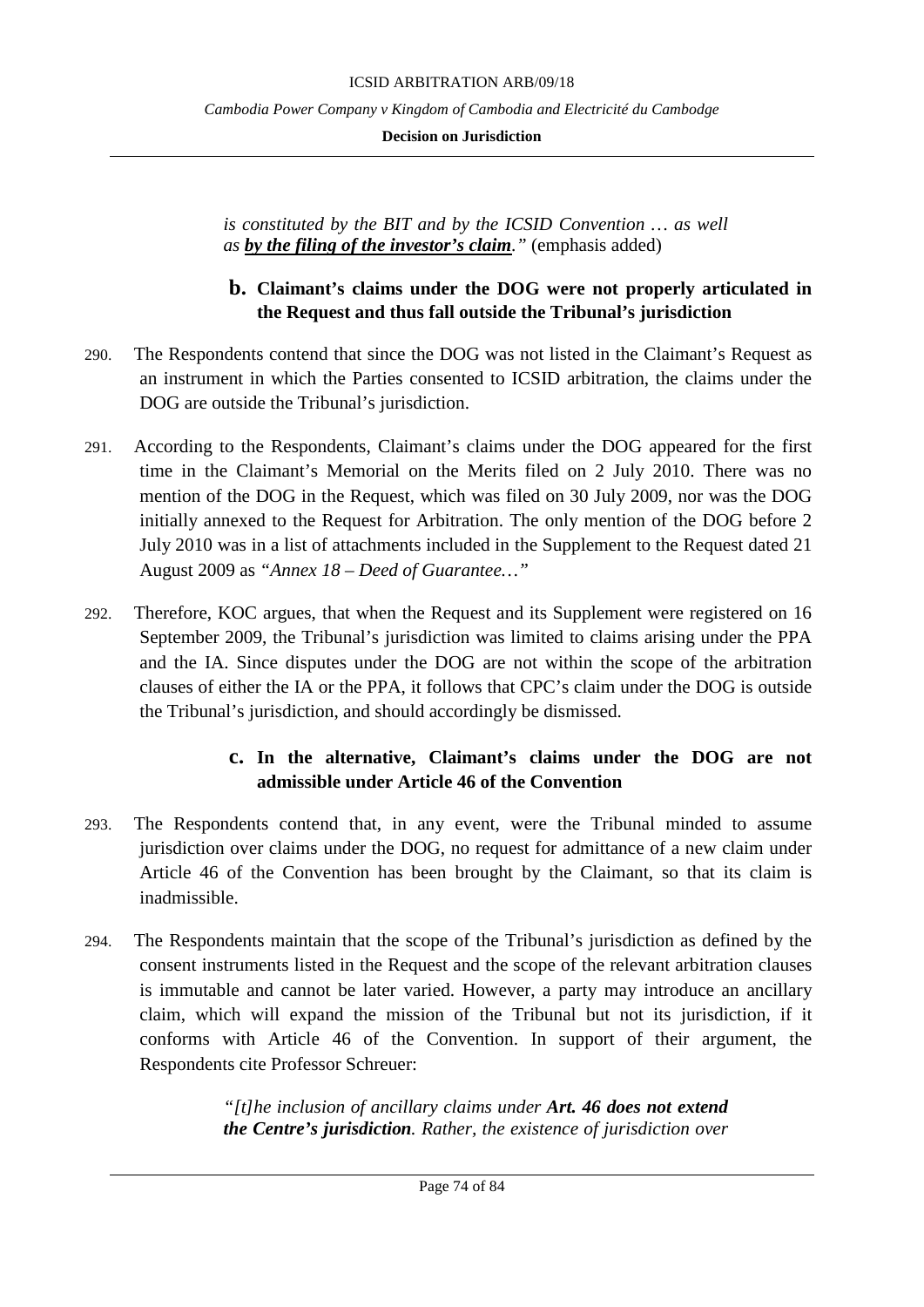**Decision on Jurisdiction**

*an ancillary claim is a precondition for the operation of this provision."* (Emphasis added) (Schreuer *supra* at §46-86)

295. The Respondents submit that, in the instant case, the claims under the DOG are new, as they were not advanced in the Request. As such, they can only be admitted in accordance with Article 46 of the Convention. However, the Claimant has expressly indicated that:

> *"the claims set forth in this Memorial … do not include any incidental or additional claims required to be within the scope of consent of KOC and EDC under Article 46 of the Convention."*  (Memorial on the Merits at §87)*.*

296. Therefore, having not sought to introduce additional claims under Article 46 of the Convention when it had the opportunity to do so, and having instead maintained that the claims under the DOG did not qualify as additional claims, the Claimant should be estopped from doing so now.

## **3. Tribunal's decision**

- 297. Two questions arise from the Respondents' objections on this issue. The first question is whether a claimant is required to articulate its precise case, including facts, legal arguments or causes of action, in its request for arbitration filed with the Centre. The second issue is whether the Claimant complied with the ICSID Rules when it filed its Request and Supplement to Request.
- 298. With regard to the first question, the Tribunal notes that ICSID Rule  $2(1)(e)$  only requires the request for arbitration to:

*"contain information concerning the issues in dispute indicating that there is, between the parties, a legal dispute arising directly out of an investment."*

- 299. At no point do the Rules require the request for arbitration to articulate all legal arguments or specific causes of action that the claimant relies upon.
- 300. In any event, such a matter is not a jurisdictional issue. The Claimant's compliance or noncompliance with the Rules is a procedural issue that the Tribunal has power to decide. As Professor Schreuer puts it: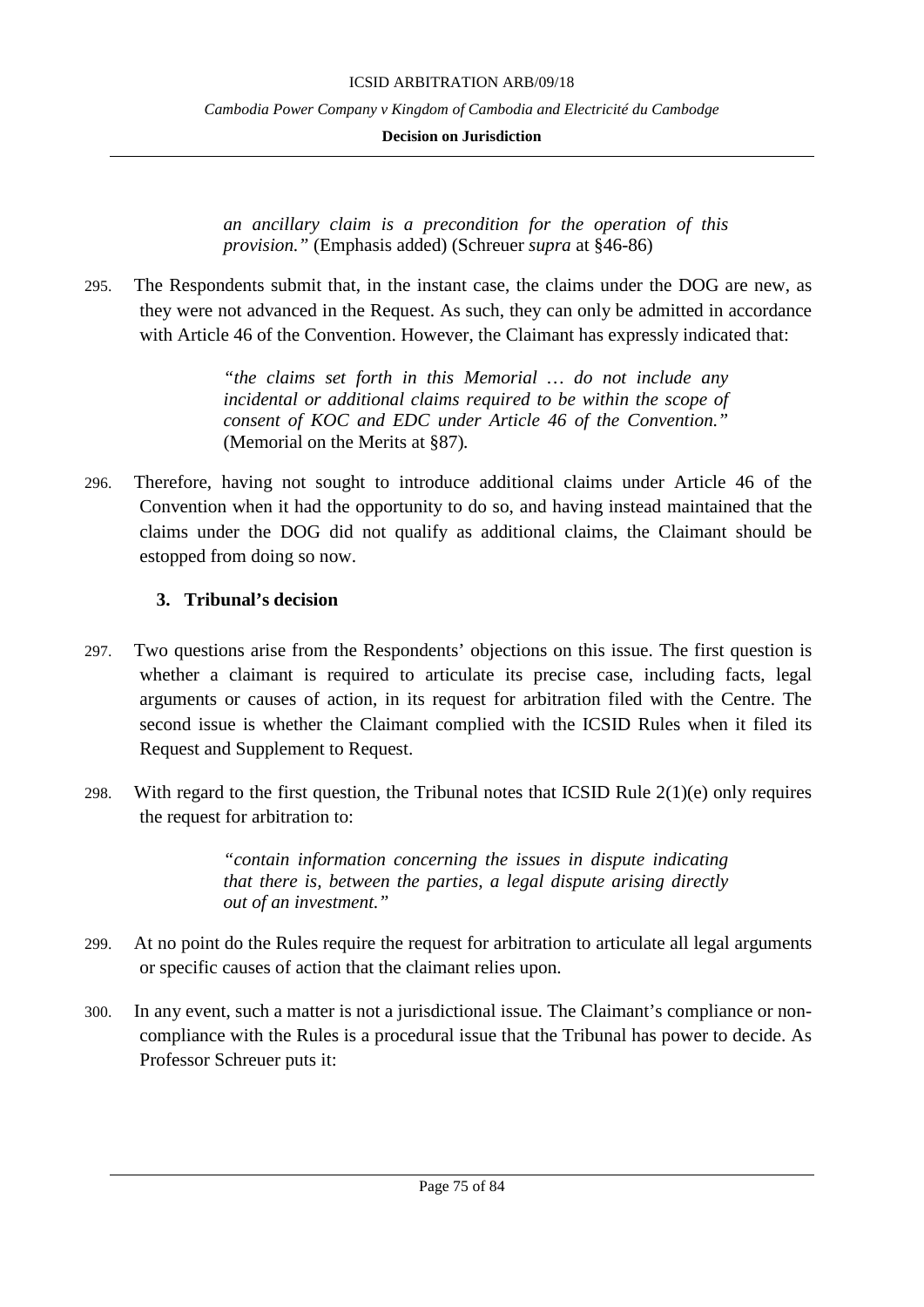**Decision on Jurisdiction**

*"[o]missions, errors and other deficiencies in the request for arbitration are not an independent basis for the Tribunal to decline jurisdiction."* (Schreuer *supra* at §36-36)

- 301. Accordingly, the Tribunal finds that the Respondents are wrong in arguing that the Claimant's imprecise Request bars the Tribunal's jurisdiction over the DOG.
- 302. With regard to the second question whether the Claimant properly complied with the Rules when filing its Request, the Tribunal notes that even though there is little doubt that the claims under the DOG were clumsily made, two points remain in the Claimant's favour.
- 303. First, §2 of the Request as cited above refers to "*numerous annexed forms of other agreements to be entered to at various stages of the project*". The Claimant submits that it is undisputed that the DOG is one such agreement. The Tribunal is ready to accept this.
- 304. Secondly, the Claimant actually did provide a copy of the DOG in its Supplement to the Request and included the DOG in the language cited above.
- 305. It seems clear to the Tribunal, and must have been so to the Respondents, that the Claimant was making a claim under the DOG. After all, this was the agreement by which the State underpinned the liability of EDC and it is doubtful in the extreme whether the project would have advanced at all had that state guarantee not been provided. KOC could not have been under any misapprehension when it agreed to guarantee EDC liabilities to the Claimant, nor would these proceedings have been instituted had the Claimant not been relying on the guarantee.
- 306. Further, the Tribunal is entitled to have regard to both the unity of the investment and the transaction to determine whether the three agreements were sufficiently interconnected as pointed out by the Claimant in its submission.
- 307. The Tribunal is satisfied that the Request and Supplement sufficiently referred to the DOG to enable the Tribunal to conclude that it does have jurisdiction over such claims.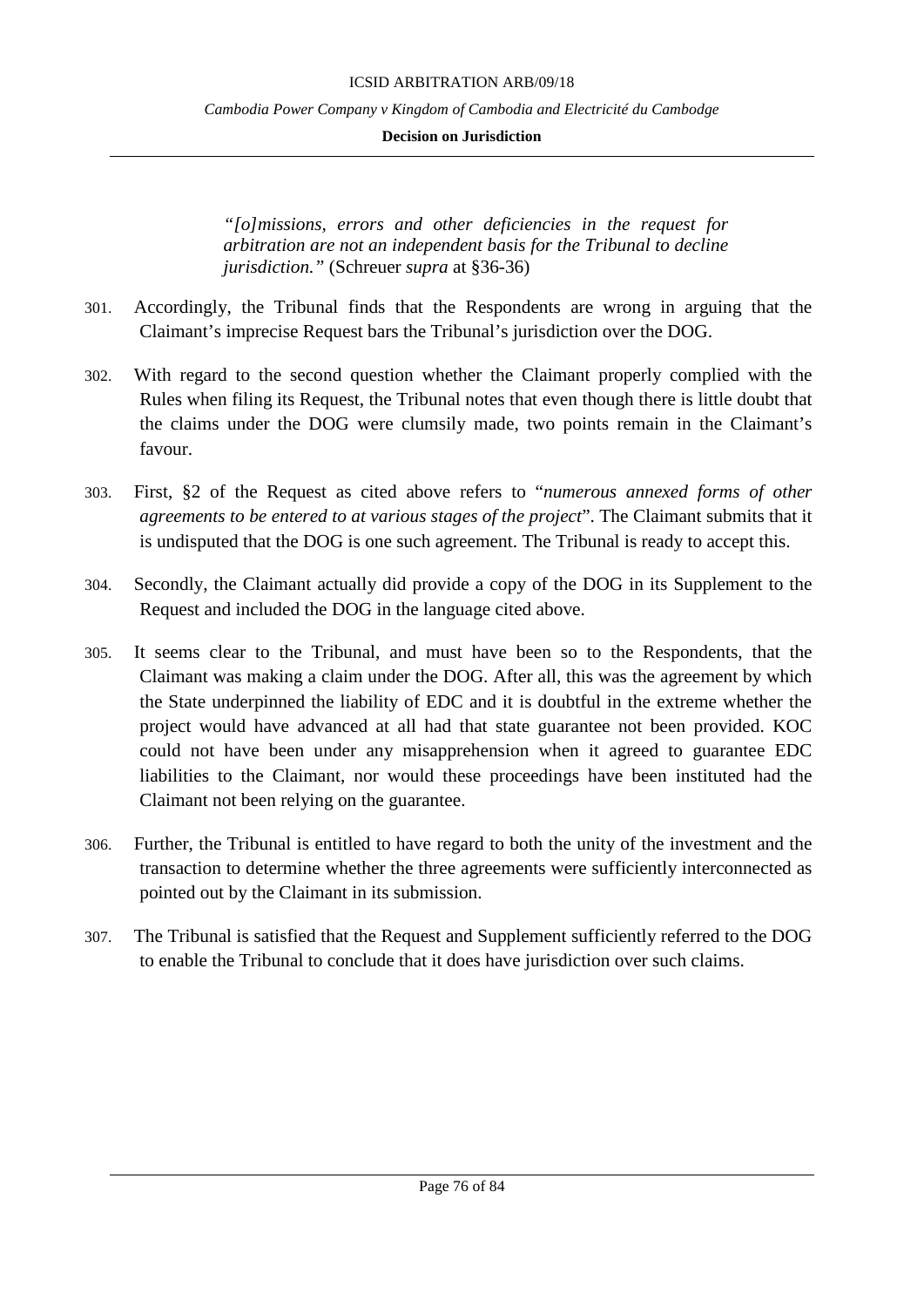## **D. DOES THE TRIBUNAL HAVE JURISDICTION TO DECIDE CLAIMS BASED ON CUSTOMARY INTERNATIONAL LAW?**

# **1. Claimant's Position: claims under customary international law are admissible and within the Tribunal's jurisdiction**

- 308. The Claimant presents three arguments in response to the Respondents' contentions that its claims under customary international law are inadmissible and outside the Tribunal's jurisdiction. First, the Claimant submits that it properly identified its claims in its Request and Supplement to the Request. Secondly, the Claimant asserts that its claims under customary international law are within the Tribunal's jurisdiction since even in the absence of an express reference to international law in a choice of law clause, international law is always available. Thirdly, the Claimant maintains that the scope of the Parties' consent to arbitrate as set out in the arbitration clauses of the IA and PPA is sufficiently broad to cover claims of state responsibility for EDC's repudiation of the PPA.
- 309. The Claimant contends that it sufficiently identified potential claims of state responsibility in its Request, which stated at paragraph 64(e):

*"'Respondents' acts and omissions ... otherwise amount to breaches of duty actionable by Claimant and contravene established principles of international investment law ..., for which Claimant is entitled to and claims such remedies and relief as may be just and proper."* (Emphasis added)

- 310. Therefore, the Claimant's claims under customary international law were properly indentified in the Request and are thus admissible.
- 311. The Claimant also denies the Respondents' argument that because the PPA, IA and DOG are governed by English law, the adjudication of claims under customary international law is beyond the scope of the Parties' consent to arbitration. The Claimant contends that in the context of ICSID arbitration, commentators have held that even when parties agree that a dispute shall be decided in accordance with a particular national law pursuant to Article 42(1) of the Convention, claims under customary international law may still be pleaded. In support of its argument, the Claimant cites Professor Schreuer:

*"[t]he mandatory rules of international law, which provide a minimum standard of protection for aliens, exist independently of any choice of law made for a specific transaction. They constitute a*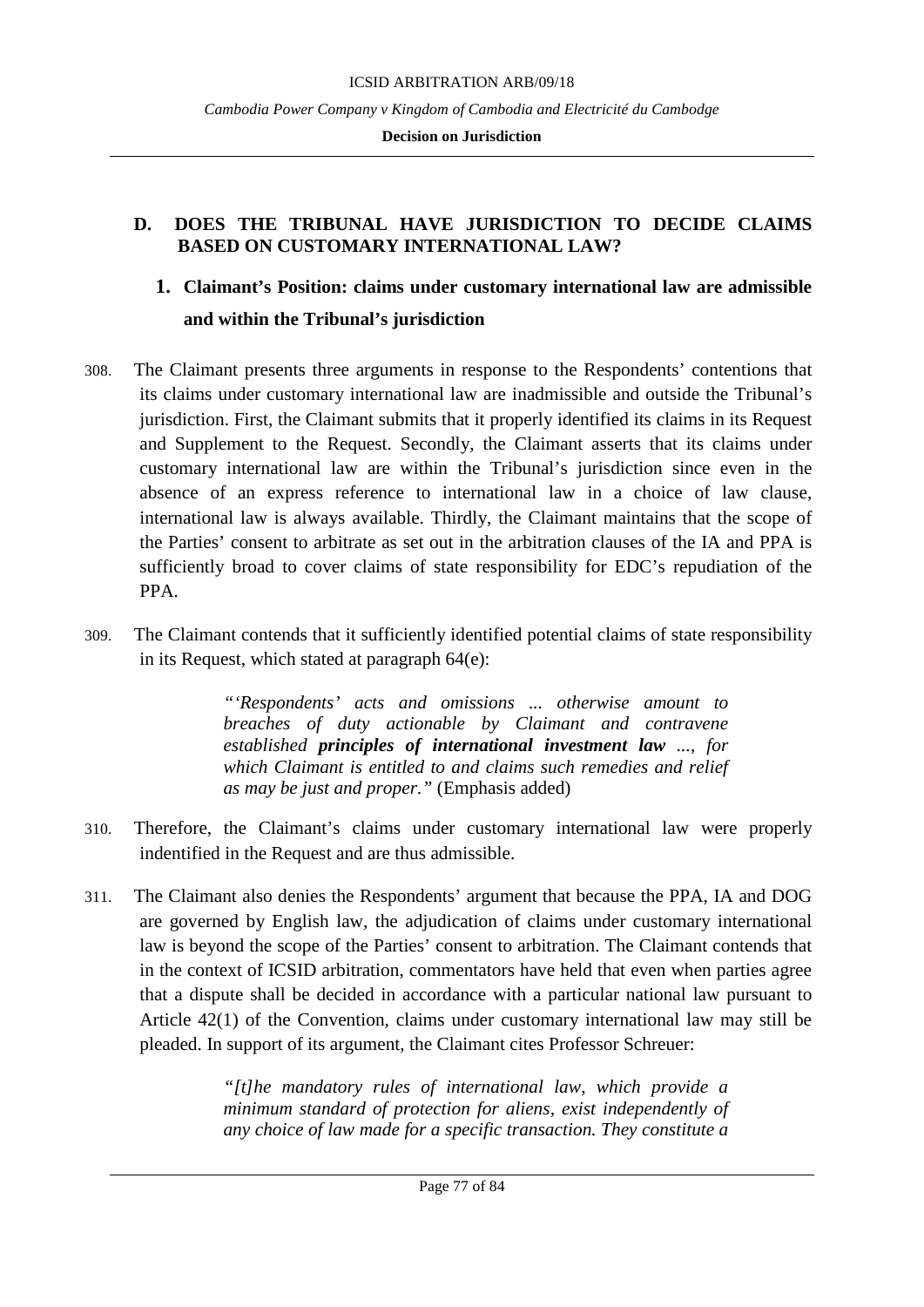#### **Decision on Jurisdiction**

*framework of public order within which such transactions operate. Their obligatory nature is not open to the disposition of the parties. This assertion is quite different from questions of applicable law under the conflict of laws. International law does not thereby become the law applicable to the contract. The transaction remains governed by the domestic legal system chosen by the parties. However, this choice is checked by the application of a number of mandatory international rules such as the prohibition of denial of justice, the discriminatory taking of property or the arbitrary repudiation of contractual undertakings."* (Schreuer *supra* at §42- 70)

- 312. Claimant also supports its argument by citing Broches, who noted that any agreement among the parties to exclude the applicability of international law must be express. (A. Broches, *"Convention on the Settlement of Investment Disputes between States and Nationals of Other States of 1965, Explanatory Notes and Survey of its Application" 18 YCA 669, §121 (1993))*
- 313. Therefore, as the Parties have never indicated in the IA, PPA, DOG or otherwise an express desire to exclude claims under customary international law, Claimant contends that its state responsibility claims are properly within the Parties' scope of consent to arbitration, and thus within the Tribunal's jurisdiction.
- 314. With regard to the Respondents' argument that a claim for expropriation under customary international law is "*a significant incursion on state sovereignty*", the Claimant submits that whether or not such assertion has merit is clearly outside the scope of the issues that the Tribunal decided it would hear at this stage of the proceedings.
- 315. The Claimant also submits that the PPA and IA arbitration clauses provide that "*any Dispute*" falls within the Parties' consent to arbitrate. Therefore, any event that might lead to a dispute arising out of or in connection with those agreements extends the scope of consent to "*any remedies as may be available to it in law and equity*."
- 316. Finally, and in the alternative, the Claimant argues that were the Tribunal to determine that Claimant's state responsibility claims are not within the scope of the dispute as registered, the Tribunal may nevertheless admit these claims as additional claims under Article 46 of the Convention.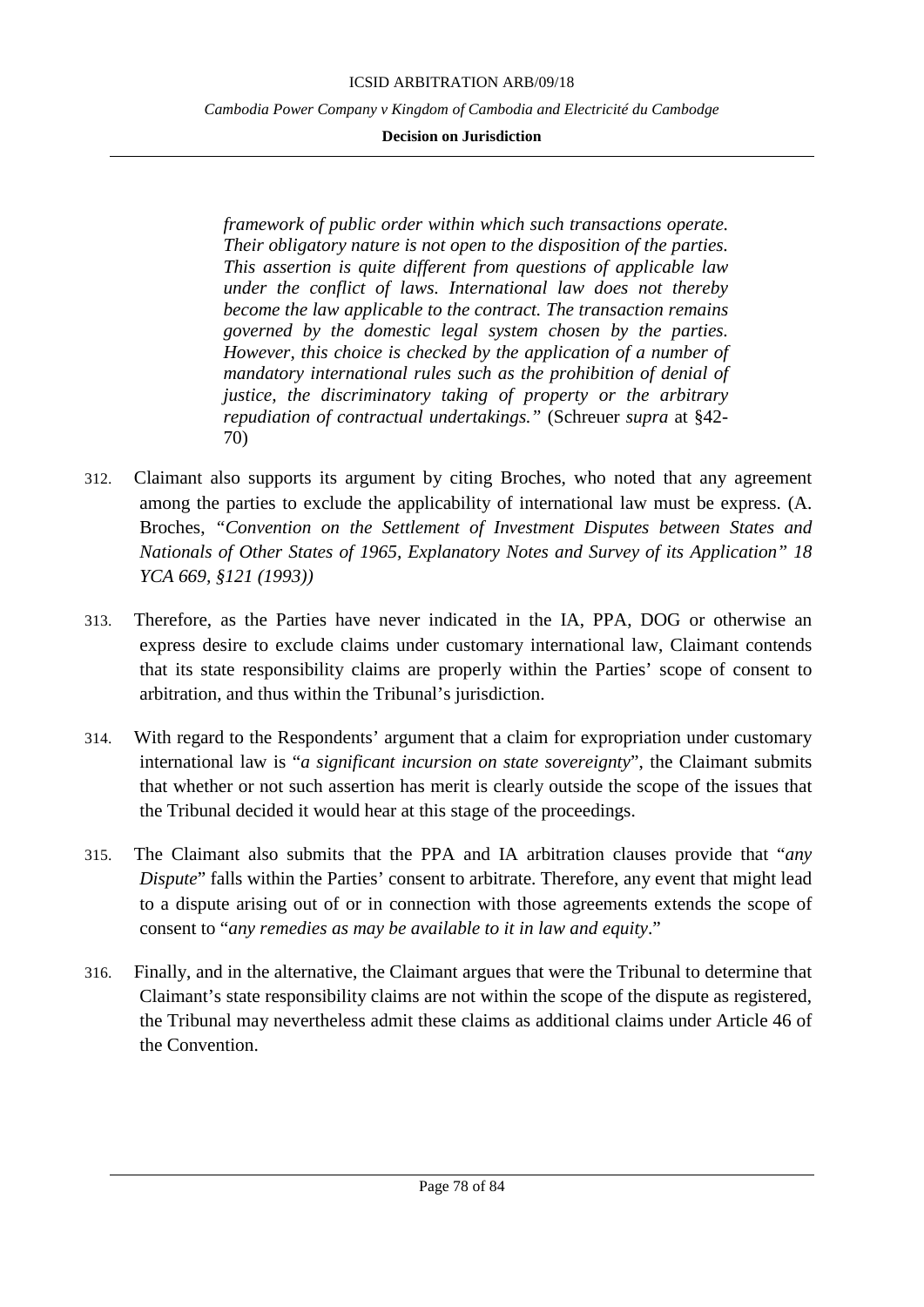#### **Decision on Jurisdiction**

# **2. Respondents' Position: claims under customary international law are inadmissible and outside the Tribunal's jurisdiction**

- 317. The Respondents' contentions on the Claimant's claims made under customary international law are threefold. First, the Respondents contend that such claims are inadmissible as they were not properly articulated in the Request. Secondly, the Respondents submit that under English law those claims fall outside the Tribunal's jurisdiction. Thirdly, the Respondents maintain that a plain reading of the arbitration clauses demonstrates the Parties' consent to exclude claims made under customary international law.
- 318. The Respondents contend that the Claimant did not properly articulate any claim under customary international law in the Request, in which it merely stated that the acts and omissions of the Respondents:

*"contravene established principles of international investment law and Cambodian law, for which Claimant is entitled to and claims such remedies and relief as may be just and proper."*

- 319. The Respondents submit that even if the vague reference in the Request to *"principles of international investment law"* could be construed as a reference to customary international law, it fell far short of an articulation of a claim for breach of a specific principle of customary international law.
- 320. According to the Respondents, it was only when the Claimant filed its Memorial on the Merits or, rather, the Prayer for Relief, that a claim against Cambodia under principles of customary international law was made. However, such claim had still not been sufficiently articulated either to establish the Arbitral Tribunal's jurisdiction over it or to allow the Respondents to respond to such a claim on the merits.
- 321. The Respondents argue that even in its Prayer for Relief, the Claimant did not identify a primary rule of international law on which it based its claim. The Claimant merely asked the Tribunal to:

*"hold [Cambodia] liable in respect of EDC's repudiation of, defaults under and/or other breaches of the [PPA] that are attributable to [Cambodia] under the state responsibility doctrine."*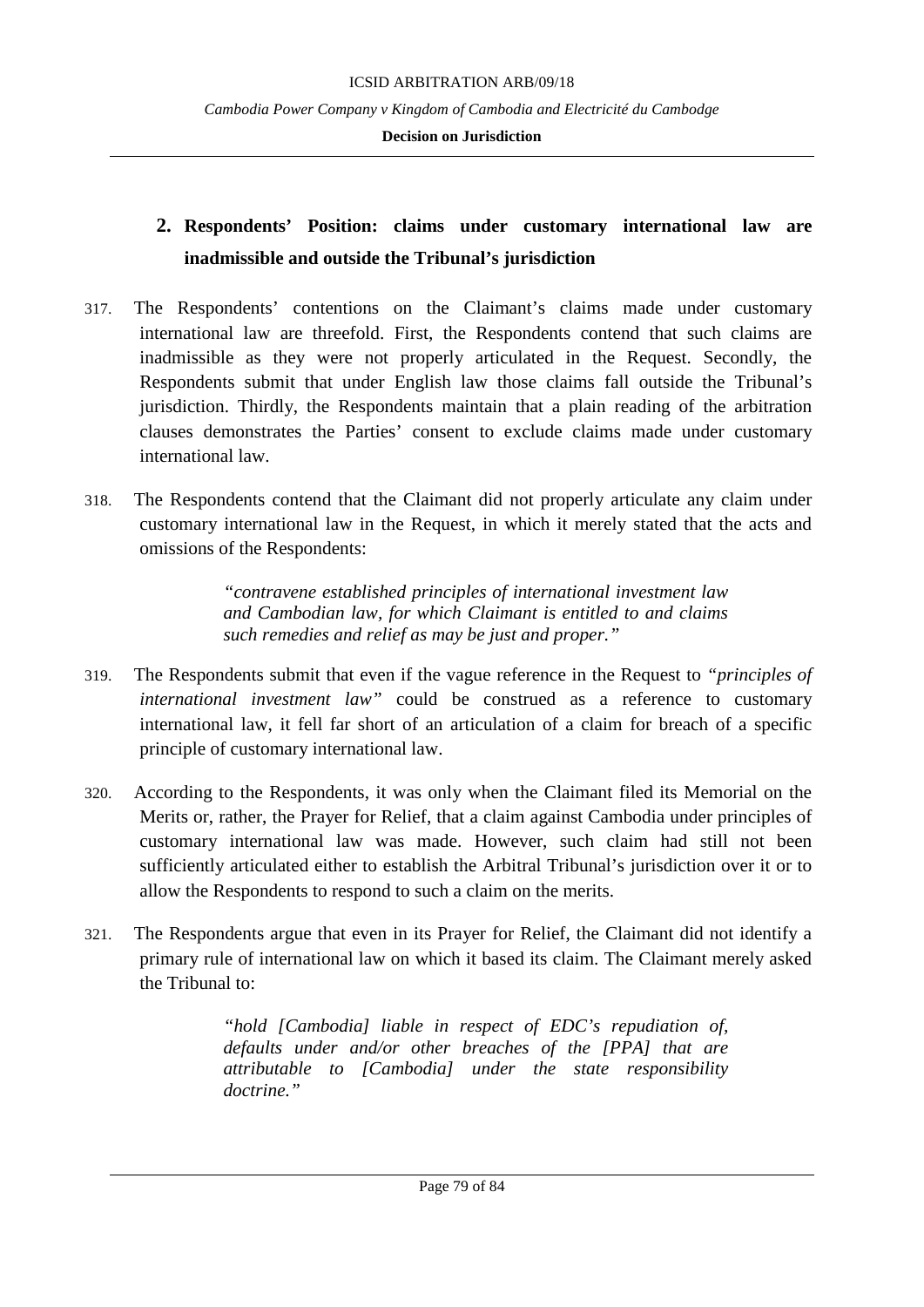#### **Decision on Jurisdiction**

- 322. The Respondents also submit that since the Claimant does not seek leave to bring the claims under customary international law pursuant to Article 46 of the Convention, the Claimant is precluded from amending its claim now. In any event, an application under Article 46 of the Convention must fail as to bring the claims under customary international law would have the effect of extending the Tribunal's jurisdiction, which Article 46 cannot do.
- 323. The Respondents also contend that even if a claim for expropriation under customary international law could be said to have been sufficiently articulated by the Claimant in its Request, such a claim would not fall within the Tribunal's jurisdiction since the adjudication of claims alleging violations of customary international law is a significant incursion on state sovereignty; that is a fundamental principle of international law. To do so in the present case would go beyond the Parties' consent to arbitration.
- 324. Indeed, according to the Respondents, the Tribunal's jurisdiction is confined to the Parties' arbitration agreement. Each of the PPA, the IA and the DOG is a contract governed by English law, and an arbitration clause in a contract with a sovereign state cannot be said to confer jurisdiction to determine a claim that the state has violated principles of customary international law.
- 325. The Respondents maintain that it is one thing for an arbitral tribunal constituted under an arbitration agreement governed by English law to find that claims in tort are admissible in relation to a contractual dispute; however, it is quite another for that tribunal to consider itself competent to decide whether a state has complied with its international law obligations relating to expropriation. In support of their argument, Respondents cite the case *Premium Nafta Products Limited (20th Defendant) and others v Fili Shipping Company Limited (14th Claimant) and others* [2007] UKHL 40 ("*Fiona Trust"*),
- 326. Finally, the Respondents emphasise that a plain reading of the relevant dispute resolution clauses leads to the inevitable conclusion that a claim for expropriation under customary international law is outside the scope of the Parties' consent. Indeed, the PPA imposes no obligations on Cambodia, but only on EDC, whereas the Claimant nevertheless purports to bring its claims under customary international law, which, by definition, must be against Cambodia. A dispute between the Claimant and KOC as to KOC's international law obligations is not a dispute between EDC and CPC in connection with, or arising out of, the PPA, and hence such a dispute cannot be within the scope of the Tribunal's jurisdiction.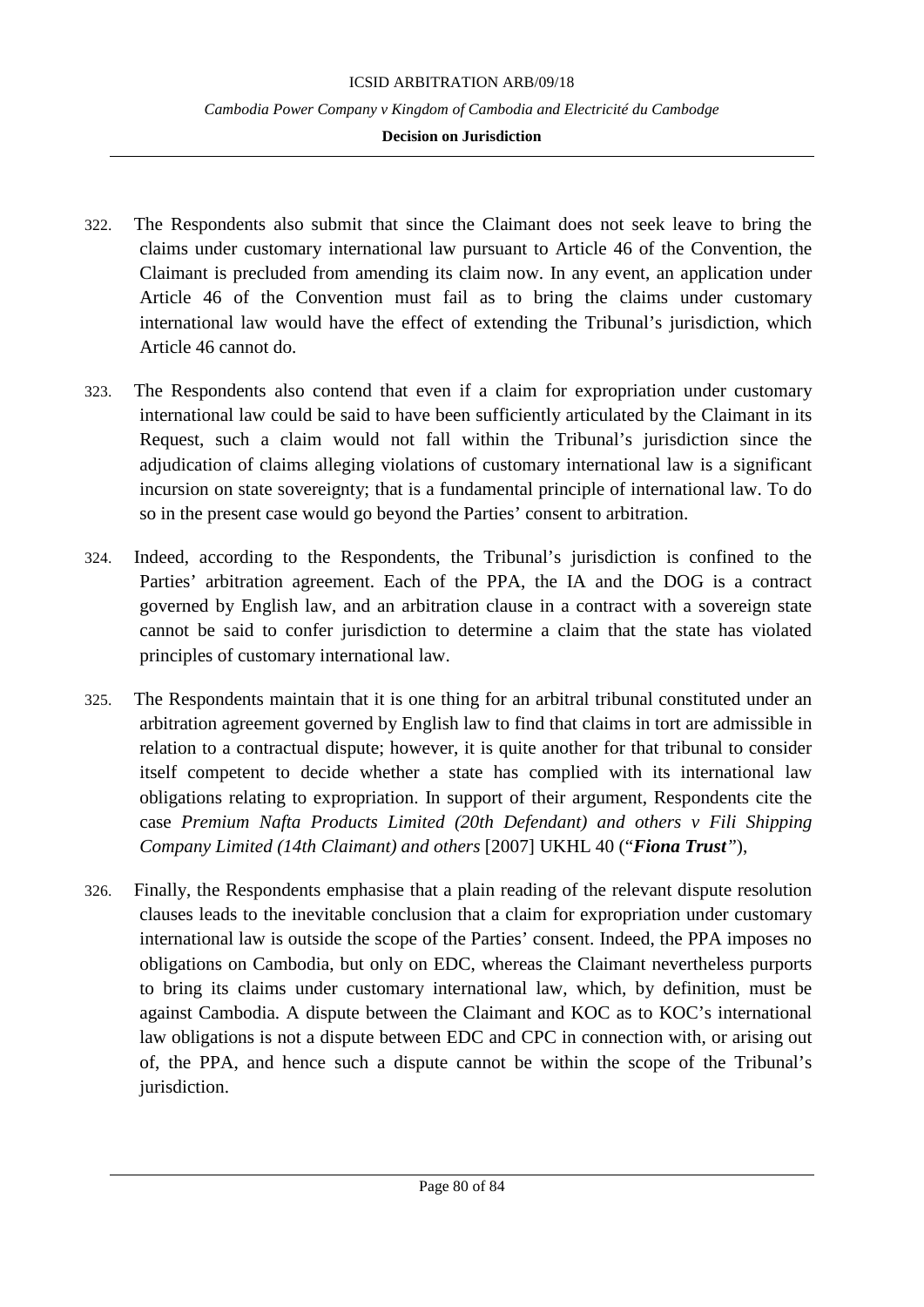#### **Decision on Jurisdiction**

## **3. Tribunal's Decision**

327. The Tribunal finds no basis for the Respondents' first objection to the Claimant's claim based on customary international law. In its Request, the Claimant sufficiently articulated that:

> *"Respondents' acts and omissions … contravene established principles of international investment law ... for which Claimant is entitled to and claims such remedies and relief as may be just and proper".*

- 328. It is true that the Claimant's phrasing did not identify specific breaches on which it planned to base its claims. However, the Claimant made clear that it was seeking to raise claims under customary international law. At the stage of the Request for Arbitration, the Claimant is not required to set out its precise case by identifying the specific rules of customary international law upon which it sought to rely. This can be for a later stage when Parties exchange pleadings or memorials on the merits.
- 329. Further, the Respondents cannot contend that they were taken by surprise or that they did not understand what the Claimant meant by "*principles of international investment law*". The body of "*international investment law*" includes the principles of state responsibility. For that matter, the Respondents themselves acknowledged that it was *"probable that the Claimant [wa]s making a claim for expropriation"*. The Claimant's reference was unequivocal. The wording used, combined with the commencement of an ICSID arbitration which is the typical forum where customary international law claims are raised, should have made it clear to the Respondents that the Claimant intended to pursue claims under customary international law.
- 330. Therefore, the Tribunal finds that the Claimant sufficiently articulated in its Request that it was seeking to frame claims under customary international law.
- 331. With regard to the second objection raised by the Respondents, the Tribunal is not convinced by the argument. The Respondents submit that the Parties intentionally left customary international law outside of their consent to arbitration when they decided that the agreements were governed by English law. The Respondents also try to interpret *a contrario* the plain wording of the arbitration clauses. In doing so, they state that:

*"'State responsibility claims' do not relate to the parties' inability to agree upon a matter as required under the terms of the PPA",*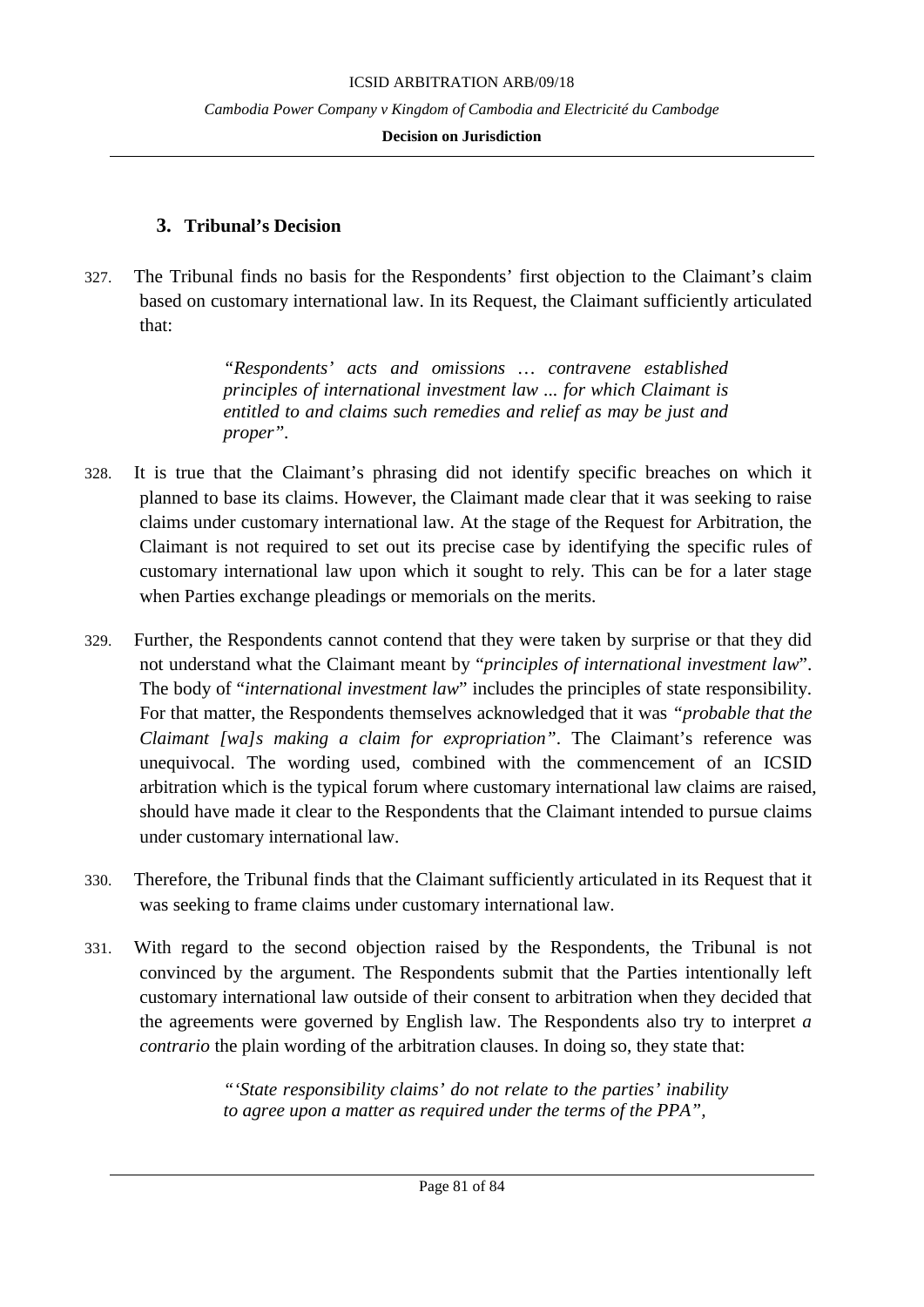**Decision on Jurisdiction**

and that:

*"the parties are more likely to have intended the term 'remedies' to refer to remedies available under English law … than under customary international law."*

332. The Respondents are wrong in their approach to this issue. First, as it is clearly explained by Professor Schreuer, customary international law exists and may be applied independently of any choice of law (Schreuer *supra*). The Tribunal also shares Mr. Broches' view that:

> *"[i]t is unreasonable to assume that the specification of an applicable national law is intended to or should have [as its] effect" to "exclude any recourse at all to international law".* (Broches *supra*)

- 333. Secondly, and additionally, the express choice of English law itself has the effect of including (rather than displacing) at least a body of customary international law, since customary international law (i.e. general practices of states followed by them from a sense of legal obligation) constitutes part of the Common law by a well established doctrine of incorporation. When customary international law changes, the Common law also incorporates these changes, save to the extent that such changes conflict with domestic law.
- 334. Customary international law is inevitably relevant in the context of foreign investment (and ICSID arbitration), given that it comprises a body of norms that establish minimum standards of protection in this field. It is simply unrealistic to assume that the parties to a foreign investment contract such as those in question here would have intended to exclude such inherent protection by simply choosing an applicable national law.
- 335. Equally, parties can always consent to exclude customary international law from the scope of their dispute resolution clause. However, one would expect this to be done expressly and unequivocally. In the present case, the PPA, IA, DOG do not indicate that the Parties expressly excluded customary international law from the scope of their consent.
- 336. The Tribunal is also satisfied that the wording of each arbitration clause is itself wide enough to cover claims based on customary international law. The IA arbitration clause, for example, provides:

*"[i]f any dispute or difference arises out of or in connection with this Agreement … the provisions of this Section 12 shall apply."*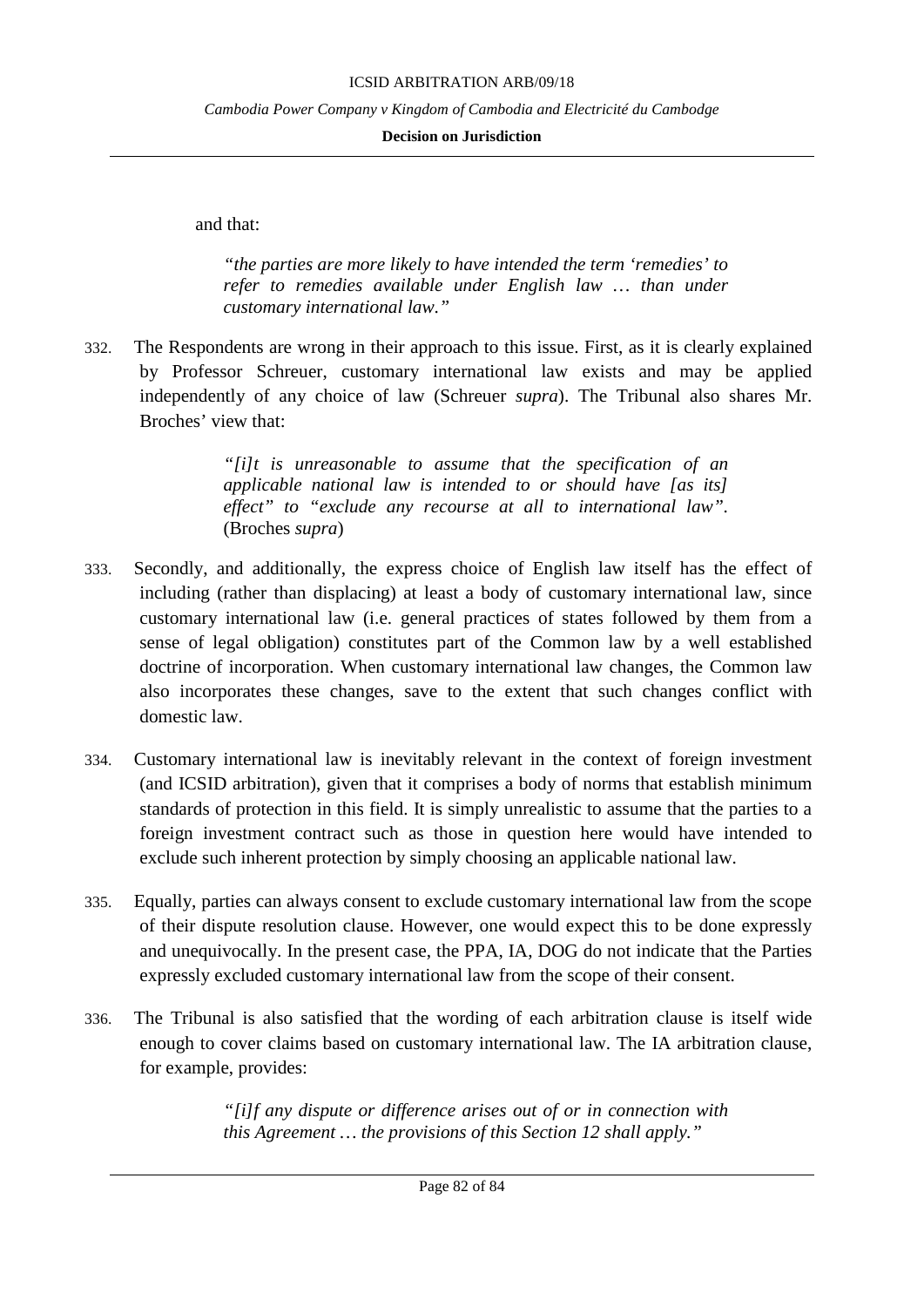#### **Decision on Jurisdiction**

- 337. This broad form of arbitration clause (which appears, albeit with slightly different wording, in each of the agreements) would allow the Parties to articulate claims on the basis of any remedies available in law or equity, including customary international law (as long as these are claims that could be said to arise out of or be in connection with each agreement). The Tribunal is satisfied that the Claimant is entitled to bring these claims in this case under each arbitration clause.
- 338. Whether or not any of the Claimant's claims under customary international law are actually sustainable as a matter of law or fact under each agreement is, of course, a separate matter for determination at a later stage.

## **IX. OPERATIVE ORDER**

- 339. Accordingly, having carefully considered all the submissions presented to the Tribunal, and having heard Counsel, the Tribunal DECIDES, ORDERS, DIRECTS and  $DECLARES$ :
	- (1) that the Tribunal does not have jurisdiction to consider any claims against EDC on the ground that KOC did not designate EDC as an agency or subdivision of KOC within the meaning of Article 25 of the ICSID Convention;
	- (2) that the Tribunal does have jurisdiction to hear the claims against KOC based on customary international law;
	- (3) that the Tribunal does have jurisdiction to hear the claims against KOC under the IA, PPA (if any) and the DOG;
	- (4) that the Tribunal makes the necessary Order for the continuation of the proceedings pursuant to Arbitration Rule 41(4); and
	- (5) that the Tribunal reserves all questions concerning costs for subsequent determination.